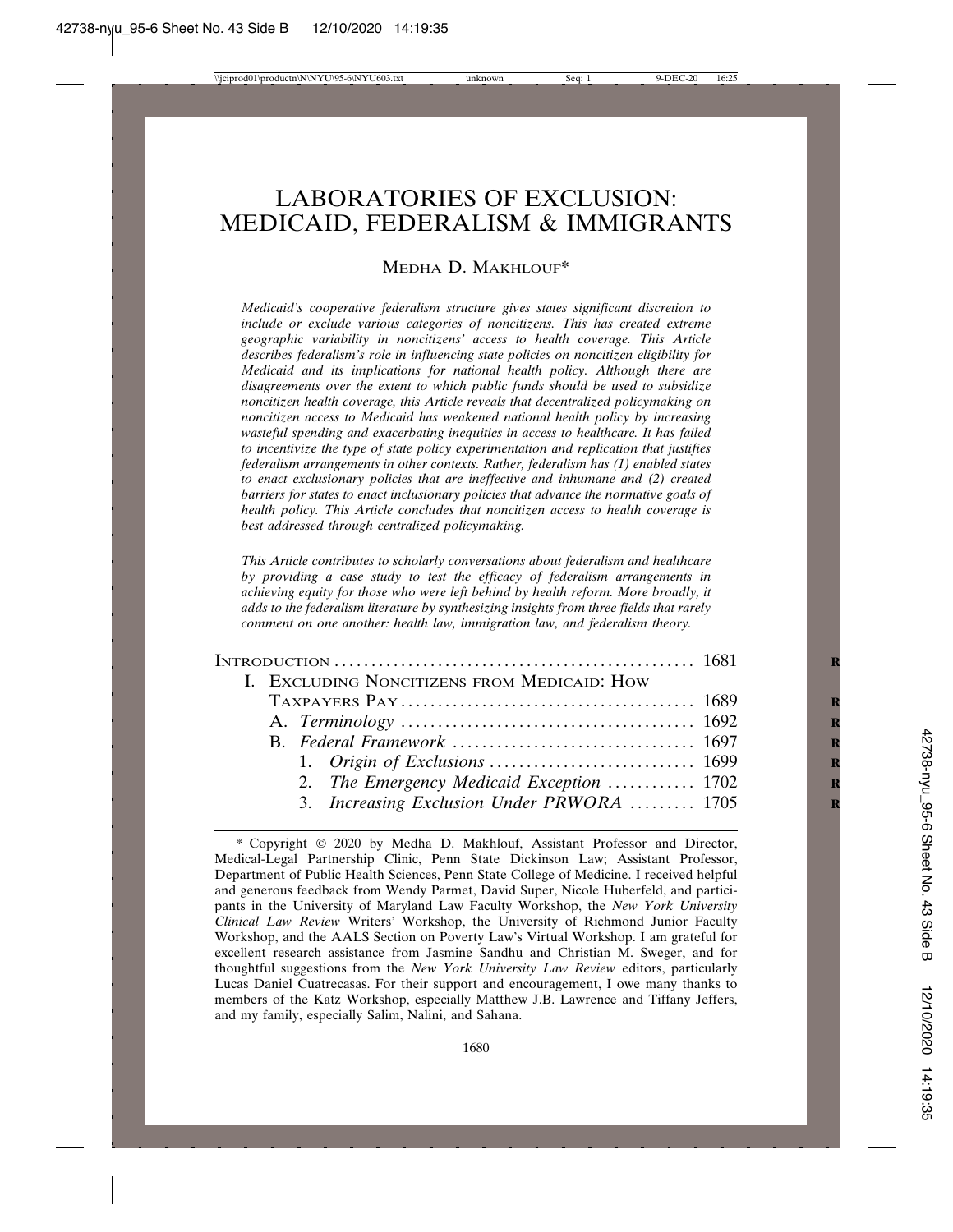|  | 4. State Options to Expand Coverage for Children         |  |
|--|----------------------------------------------------------|--|
|  |                                                          |  |
|  | 5. Maintenance of Exclusions Under the ACA  1717         |  |
|  | C. State-Funded Programs  1722                           |  |
|  | II. PROBLEMS WITH THE EXISTING PATCHWORK OF              |  |
|  |                                                          |  |
|  | A. Goals Versus Drivers of Health Policy 1727            |  |
|  |                                                          |  |
|  |                                                          |  |
|  |                                                          |  |
|  |                                                          |  |
|  | A. Enabling Exclusionary Policymaking  1756              |  |
|  | B. Creating Barriers for Inclusionary Policymaking  1759 |  |
|  | IV. THE LIMITS OF DECENTRALIZED POLICY  1765             |  |
|  |                                                          |  |
|  |                                                          |  |
|  |                                                          |  |

#### **INTRODUCTION**

In the run-up to the 2020 presidential election, discussions of whether and how to expand healthcare access for noncitizens were already mainstream.1 Then came the coronavirus pandemic. The tragic consequences and enormous risks of inequitable access to health coverage are undeniable. Noncitizen essential workers who are ineligible for publicly funded health insurance have faced particularly dire circumstances.2 For the vast majority of U.S. voters who disapprove of the Trump Administration's response to the pandemic,<sup>3</sup> health reform can no longer wait. For the first time since 1996, when harsh restrictions were imposed on noncitizen eligibility for public

<sup>1</sup> *See, e.g.*, Jan Hoffman, *What Would Giving Health Care to Undocumented Immigrants Mean?*, N.Y. TIMES (July 3, 2019), https://www.nytimes.com/2019/07/03/health/ undocumented-immigrants-health-care.html.

<sup>2</sup> *See, e.g.*, Suzanne Gamboa, *Undocumented Immigrants Without Health Care Were Among the 'Essential Workers' Felled by COVID-19*, NBCNEWS.COM (Aug. 28, 2020, 10:40 PM), https://www.nbcnews.com/politics/2020-election/blog/2020-08-27-rnc-updatesn1238267/ncrd1238617#blogHeader; Ariel Gelrud Shiro & Richard V. Reeves, *Latinos Often Lack Access to Healthcare and Have Poor Health Outcomes. Here's How We Can Change That*, BROOKINGS: HOW WE RISE (Sept. 25, 2020), https://www.brookings.edu/ blog/how-we-rise/2020/09/25/latinos-often-lack-access-to-healthcare-and-have-poor-healthoutcomes-heres-how-we-can-change-that.

<sup>3</sup> *See* Ashley Kirzinger, Audrey Kearney & Liz Hamel, *Voters Are Souring on President Trump's Handling of Coronavirus, with Implications for November*, KAISER FAM. FOUND. (Aug. 17, 2020), https://www.kff.org/policy-watch/voters-are-souring-onpresident-trumps-handling-of-coronavirus-with-implications-for-november.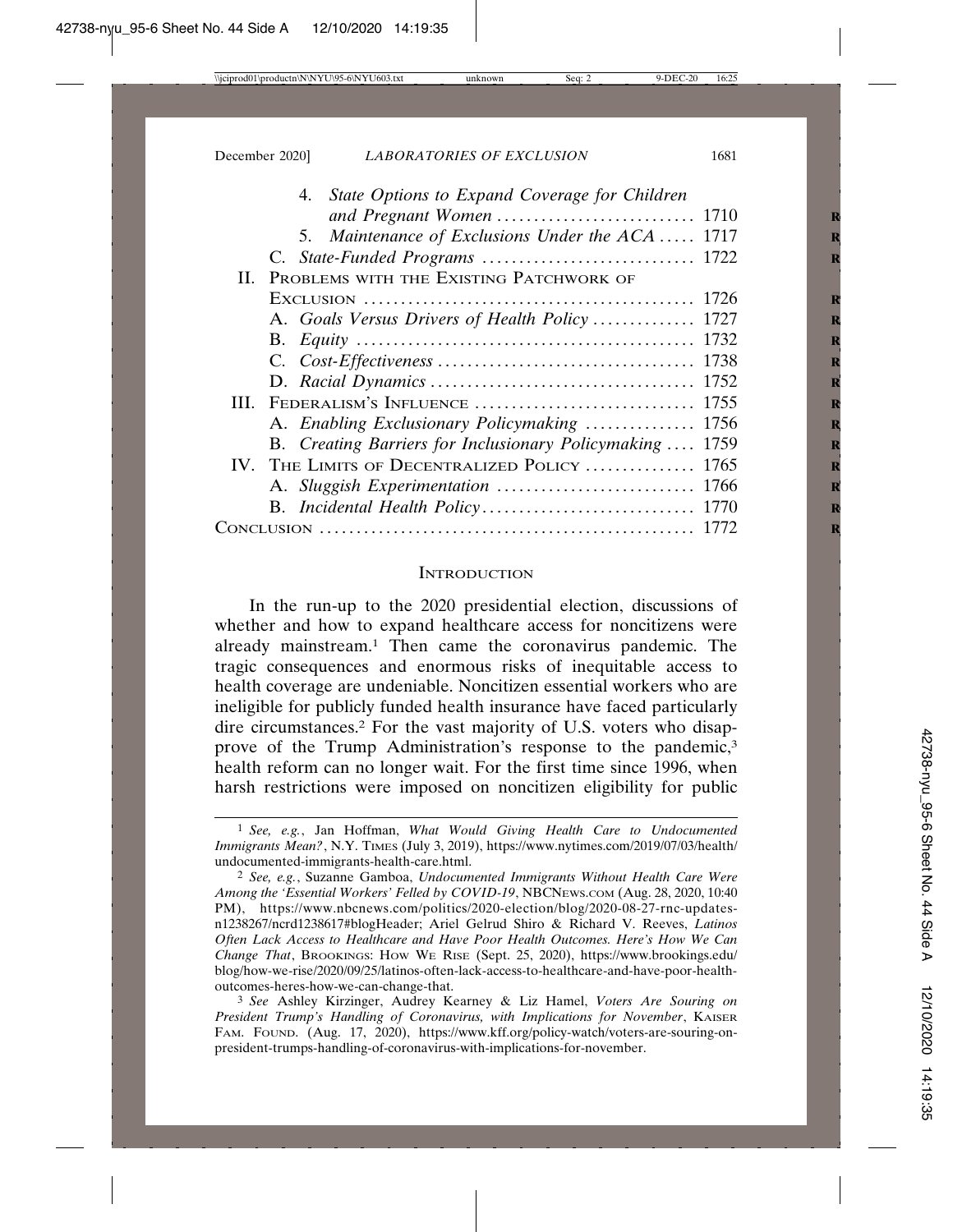benefits, there is a real possibility that laws excluding noncitizens from publicly funded health insurance will be reversed.4

As health reform once again becomes a central focus of American politics—this time with formerly fringe ideas like a nationally-uniform, single-payer healthcare system enjoying significant popularity5—determining *how* noncitizens residing in the United States should be included within that universe is increasingly urgent. However, this subject has eluded coherent policymaking due to the complexity of the laws governing noncitizen eligibility for publicly funded healthcare and the sheer number and diversity of noncitizen statuses.

This Article is the first sustained treatment of the vitally important legal and policy question of the interactions among federalism, access to healthcare, and immigration.6 It explores salient themes in

6 I take inspiration from *Laboratories of Destitution*, David Super's seminal case study of the relationship between federalism and anti-poverty policy. David A. Super, *Laboratories of Destitution: Democratic Experimentalism and the Failure of Antipoverty Law*, 157 U. PA. L. REV. 541, 547 (2008) (arguing that decentralized antipoverty policy has failed to encourage effective state policy experimentation and advocating for more centralized policymaking). However, the intersection of healthcare and immigration raises complex issues of economics, sovereignty, and justice that are unique and not presented as squarely in the anti-poverty context and in Super's analysis. Health law scholars have generally bracketed federalism issues as they relate to noncitizens, if they are mentioned at all. *See, e.g.*, Abbe R. Gluck & Nicole Huberfeld, *What Is Federalism in Healthcare For?*, 70 STAN. L. REV. 1689, 1726 (2018) (noting that undocumented and some lawfully present noncitizens were left out of the ACA's federalism-oriented Medicaid expansion); Elizabeth Y. McCuskey, *Big Waiver Under Statutory Sabotage*, 45 OHIO N.U. L. REV. 213, 228–29 (2019) (mentioning California's withdrawal of a section 1332 State Innovation Waiver application seeking to permit undocumented noncitizens to purchase unsubsidized Marketplace coverage as an example of limited waiver activity caused by uncertainty about the future of the ACA); Lindsay F. Wiley, *Medicaid for All? State-Level Single-Payer* Health Care, 79 OHIO ST. L.J. 843, 865 (2018) (including undocumented noncitizens among groups who may obtain access to health coverage through a state-level public option); *id.* at 863–64 (describing California and Oregon section 1332 waiver applications that would improve access to health coverage for undocumented noncitizens among state strategies to use waivers to "open up access to new populations"). Recently, Wendy E. Parmet began the project of mapping the values at stake when state and federal action in the immigration and healthcare spheres intersect. Wendy E. Parmet, *The Plenary Power Meets the Police Power: Federalism at the Intersection of Health & Immigration*, 45 AM. J.L. & MED. 224, 225 (2019). In the extensive literature on immigration and federalism, scholars typically combine their analysis of Medicaid with other public benefit programs, and some of the

<sup>4</sup> Larry Levitt, *Trump vs Biden on Health Care*, JAMA HEALTH F. (Sept. 3, 2020), https://jamanetwork.com/channels/health-forum/fullarticle/2770427 (describing Presidentelect Joe Biden's proposal to eliminate the five-year bar on lawful permanent residents' eligibility for Medicaid and the Children's Health Insurance Program (CHIP) and to allow undocumented noncitizens to purchase unsubsidized coverage on the Patient Protection and Affordable Care Act (ACA) Marketplaces).

<sup>5</sup> Jonathan Oberlander, *Lessons From the Long and Winding Road to Medicare for All*, 109 AM. J. PUB. HEALTH 1497, 1497 (2019) (noting that single payer has moved to the "mainstream of American politics").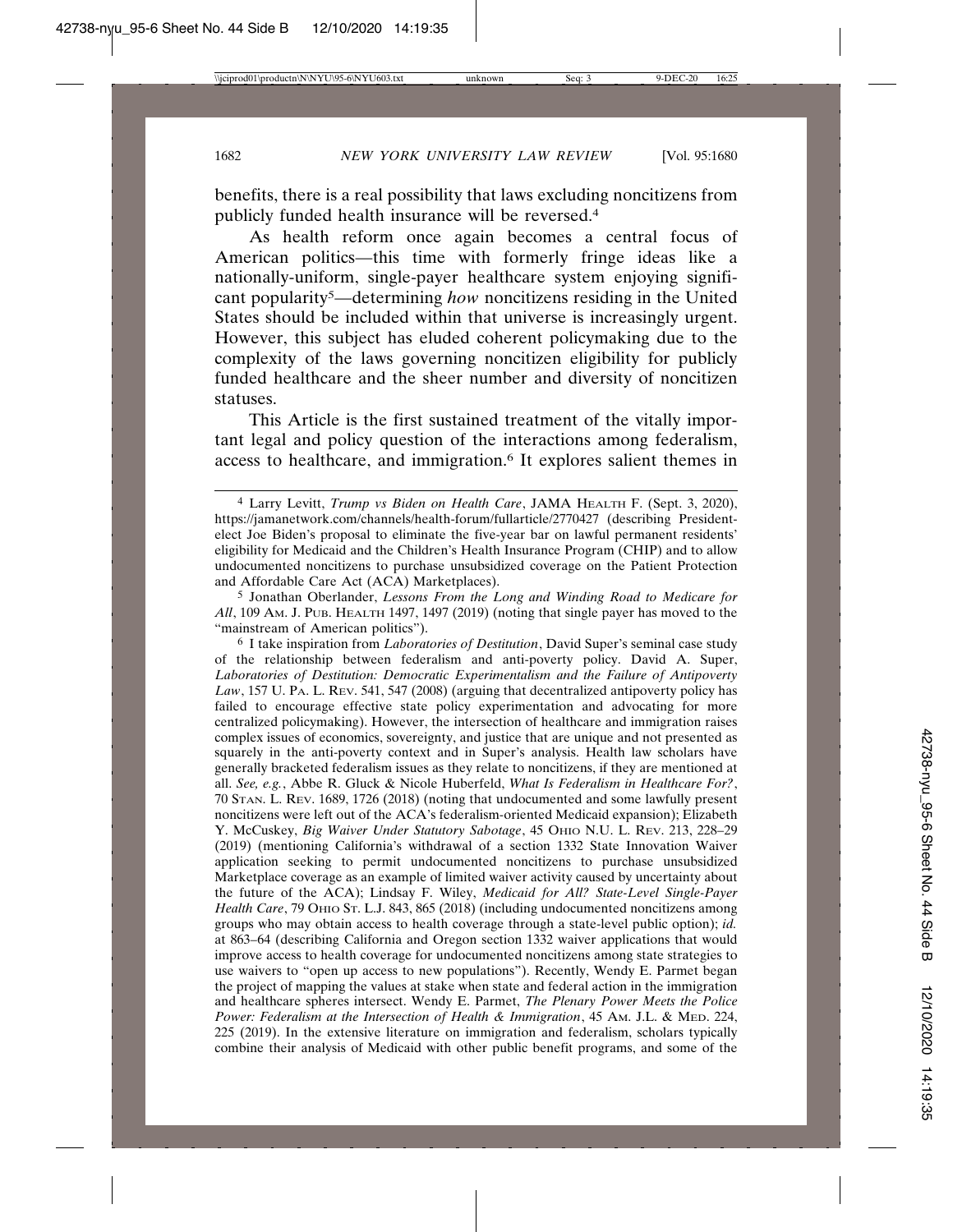federalism scholarship—including policy fragmentation, political inequity, and social exclusion—by examining how states react to federalism arrangements governing noncitizen eligibility for Medicaid. It provides a valuable case study on the efficacy of federalism arrangements for achieving social justice. In particular, it examines who gets left behind when Congress designates states to implement federal statutes, as in the Patient Protection and Affordable Care Act (ACA).7 Finally, this Article adds to the growing literature analyzing federalism arrangements across a range of subjects in order to uncover trans-substantive insights about whether these arrangements are suited to achieving their stated policy goals.

I use the term "excluded noncitizens" to describe the population of focus: low-income noncitizens who are ineligible for the major federally funded health coverage programs because of their immigration status and who have resided or intend to reside in the United States for the long term.8 The federal government subsidizes health coverage for people with limited means in two major ways: by providing insurance through Medicaid and by subsidizing insurance purchased on the ACA Marketplaces.9 The meaning of "excluded noncitizen" differs depending on the program being discussed and, in the case of Medicaid, the state of residence. In all states, however, undocumented noncitizens and recipients of Deferred Action for Childhood Arrivals

most prominent articles were authored before the passage of the ACA. *See, e.g.*, Stella Burch Elias, *The New Immigration Federalism*, 74 OHIO ST. L.J. 703, 733 (2013) (describing Congress's delegation of authority to states to enact noncitizen-exclusionary public benefit laws); *id.* at 743 (describing state and local noncitizen-inclusionary laws providing a variety of services to undocumented noncitizens); Stephen H. Legomsky, *Immigration, Federalism, and the Welfare State*, 42 UCLA L. REV. 1453, 1470 (1995) (including emergency medical costs among those incurred by states with disproportionate numbers of undocumented noncitizens); Cristina M. Rodríguez, *The Significance of the Local in Immigration Regulation*, 106 MICH. L. REV. 567, 586 n.72 (2008) (using noncitizen exclusion from Medicaid as an example of how "states and localities bear much of the cost of absorbing immigrants"); Michael J. Wishnie, *Laboratories of Bigotry? Devolution of the Immigration Power, Equal Protection, and Federalism*, 76 N.Y.U. L. REV. 493, 506–09 (2001) (outlining the doctrine of state alienage restrictions in public benefit programs).

7 Patient Protection and Affordable Care Act (ACA), Pub. L. No. 111-148, 124 Stat. 119 (2010) (codified as amended in scattered sections of the U.S. Code).

8 Research suggests that significant numbers of noncitizens who are not legally barred from access to subsidized health coverage nevertheless avoid it because of immigrationrelated concerns. I focus on this population in other publications. *See* Medha D. Makhlouf & Jasmine Sandhu, *Immigrants and Interdependence: How the COVID-19 Pandemic Exposes the Folly of the New Public Charge Rule*, 115 NW. U. L. REV. ONLINE 146 (2020); Medha D. Makhlouf, *The Public Charge Rule as Public Health Policy*, 16 IND. HEALTH L. REV. 177, 194–96 (2019).

9 *See infra* notes 207–13 and accompanying text.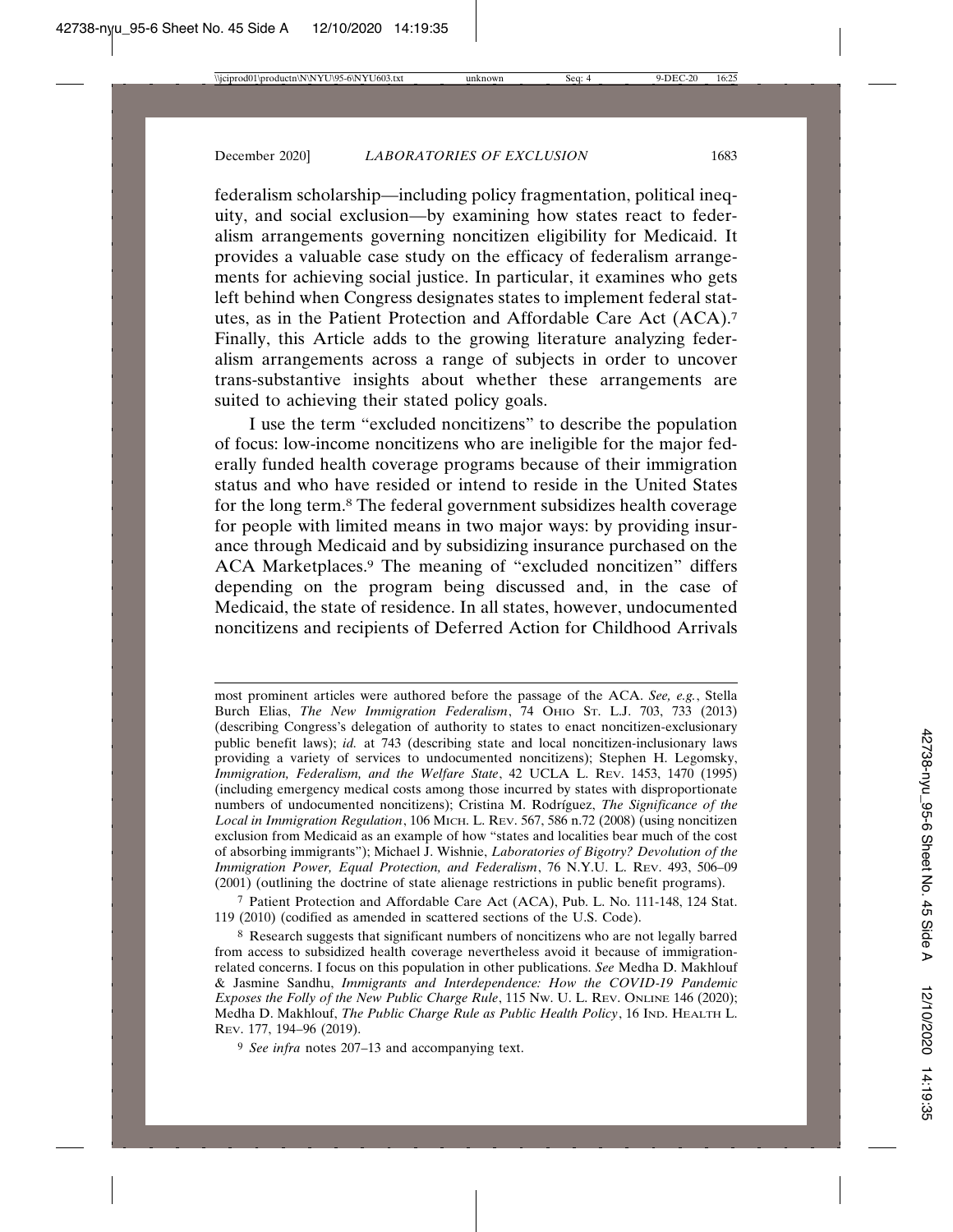(DACA) are excluded from Medicaid and Marketplace subsidies.10 In this Article, I focus on Medicaid because it is the primary means by which low-income households without access to affordable employersponsored insurance (ESI) obtain health coverage;<sup>11</sup> it covers more than a quarter of the population;<sup>12</sup> it is more economically efficient than subsidizing Marketplace insurance purchases;13 and it is an important building block and comparator for policymakers seeking to expand publicly funded health insurance.14

Medicaid's cooperative federalism structure gives states significant discretion to make decisions about noncitizen eligibility. Federal

11 *See Eligibility*, MEDICAID.GOV, https://www.medicaid.gov/medicaid/eligibility/ index.html (last visited Aug. 3, 2020) ("Medicaid is the single largest source of health coverage in the United States."). The cost of ESI to beneficiaries is subsidized by employers. Like some citizens, noncitizens may find even subsidized coverage to be unaffordable. *See* KAISER FAMILY FOUND., *supra* note 10 (stating that lower average incomes among noncitizens make affording ESI challenging). Although some noncitizens who are excluded from Medicaid are eligible to purchase subsidized coverage on the Marketplaces, they are disproportionately likely, compared with citizens, to be uninsured even when they are eligible for Marketplace coverage. *See id.* (noting that nonelderly noncitizens are significantly more likely to be uninsured than nonelderly citizens and stating that many eligible noncitizens remain uninsured). It is likely that nonfinancial enrollment barriers that are unique to noncitizens play a role. *See id.* (noting that many eligible noncitizens remain uninsured because of barriers such as confusion about eligibility, difficulty navigating enrollment, and language and literacy challenges). Noncitizens with significant means but without access to ESI can purchase unsubsidized, non-Marketplace coverage on the individual market and are therefore not the subject of this Article. *Cf.* SAMANTHA ARTIGA & MARIA DIAZ, KAISER FAMILY FOUND., HEALTH COVERAGE AND CARE OF UNDOCUMENTED IMMIGRANTS 4 (2019), https://www.kff.org/ disparities-policy/issue-brief/health-coverage-and-care-of-undocumented-immigrants ("Undocumented immigrants can also purchase private coverage on the individual market outside of the ACA Marketplaces, although many may not be able to afford this coverage due to their limited incomes and lack of subsidies to offset the costs of this coverage.").

12 *See* MEDICAID & CHIP PAYMENT & ACCESS COMM'N, MACSTATS: MEDICAID AND CHIP DATA BOOK 3 exhibit 1 (2019), https://www.macpac.gov/wp-content/uploads/2020/ 01/MACStats-Medicaid-and-CHIP-Data-Book-December-2019.pdf (showing that Medicaid and CHIP covered 29.3% of the U.S. population in 2018).

13 *See* Susannah Luthi, *ACA Subsidies Cost More per Person than Medicaid. Is That Sustainable?*, MODERN HEALTHCARE (Aug. 8, 2018, 1:00 AM), https:// www.modernhealthcare.com/article/20180808/NEWS/180809915/aca-subsidies-cost-moreper-person-than-medicaid-is-that-sustainable (citing research indicating that state-based public and private market structures are more efficient than exchanges).

14 *See* Jamila Michener, *Medicaid and the Policy Feedback Foundations for Universal Healthcare*, 685 ANNALS AM. ACAD. POL. & SOC. SCI. 116, 118 (2019) ("Given its size and scope, the future of any health care policy transformation likely pivots on the current-day status and effects of Medicaid policy.").

<sup>10</sup> *Health Coverage of Immigrants*, KAISER FAMILY FOUND. (Mar. 18, 2020), http:// www.kff.org/disparities-policy/fact-sheet/health-coverage-of-immigrants (noting that "[u]ndocumented immigrants are not eligible to enroll in Medicaid or CHIP or to purchase coverage through the ACA Marketplaces" and "individuals with Deferred Action for Childhood Arrivals (DACA) status are not considered lawfully present and remain ineligible for coverage options").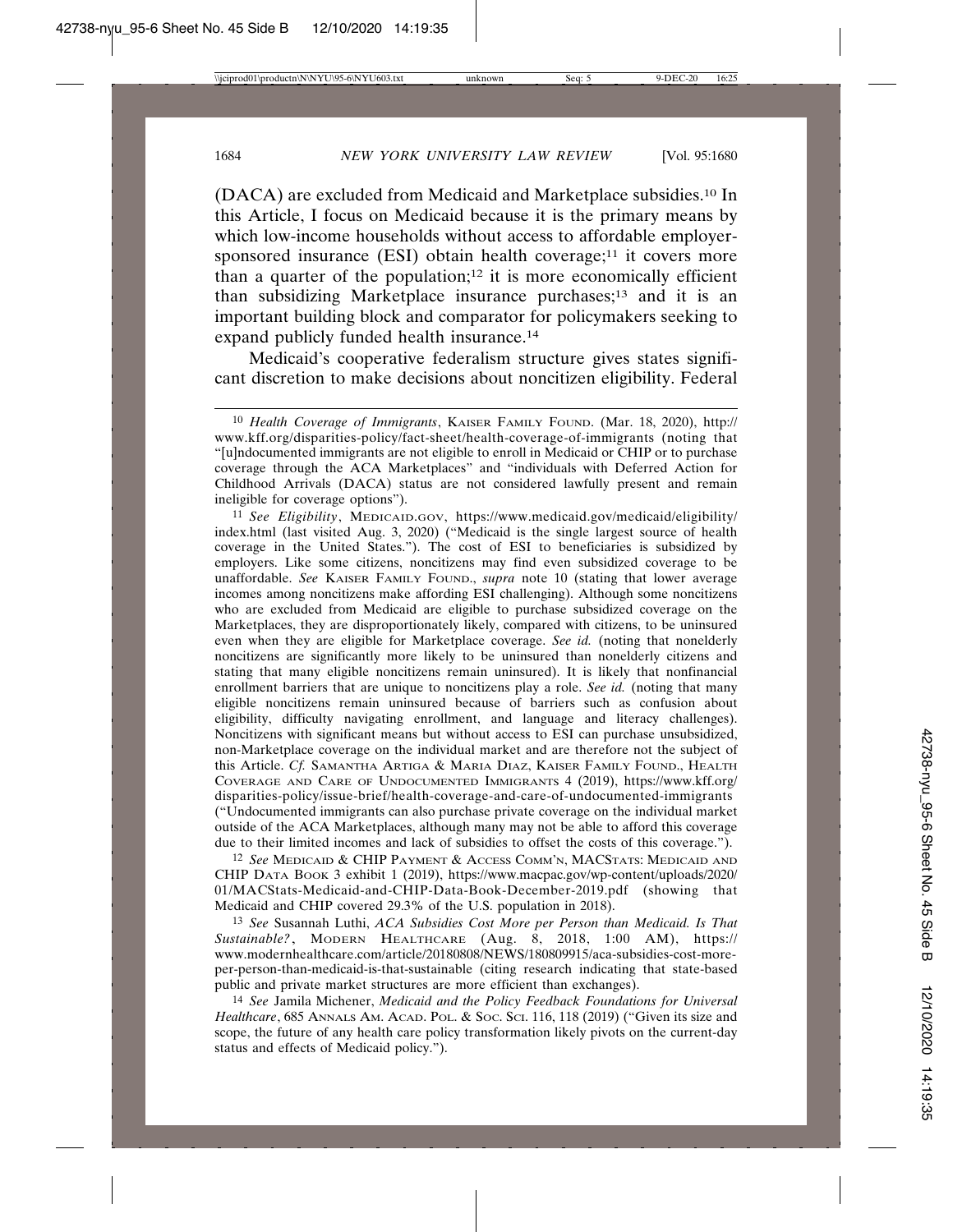law mandates Medicaid coverage of only a small category of noncitizens.15 Beyond this floor, states may expand eligibility to additional groups of noncitizens using federal and state funds.16 However, just as there is a federal floor of noncitizen eligibility, there is also a ceiling or limit on how much states can expand Medicaid to noncitizens using federal funds.17 This ceiling excludes a substantial population of lowincome noncitizens from access to affordable health insurance in all but a few states that fund Medicaid-like coverage themselves (typically in a piecemeal and restricted manner).18 I argue that this structure does not only create extreme geographic variability in noncitizens' access to health coverage, but also (1) enables states to enact exclusionary policies that are ineffective and inhumane and (2) creates barriers for states to enact inclusionary policies that would advance the normative goals of health policy. This is consistent with prior research demonstrating how federalism can exacerbate inequity and hinder social citizenship.19 On balance, decentralized policymaking on immigrant access to Medicaid has weakened national health policy.

This Article proceeds in four parts. Part I describes the existing patchwork of noncitizen exclusion from Medicaid and the other, less

17 Personal Responsibility and Work Opportunity Reconciliation Act (PRWORA) of 1996, Pub. L. No. 104-193, § 402(b), 110 Stat. 2105, 2264–65 (codified at 8 U.S.C. § 1612(b) (1996)) (requiring states participating in Medicaid to cover certain noncitizens and permitting them to determine the eligibility of other noncitizens); *id.* § 401(a), 110 Stat. at 2261 (codified at 8 U.S.C. § 1612(a)) (stating that non-qualified noncitizens are generally ineligible for federal public benefits); *id.* § 403, 110 Stat. at 2265 (codified at 8 U.S.C. § 1613(a)) (describing five-year bar on benefits eligibility for qualified noncitizens generally and exceptions to it); Children's Health Insurance Program Reauthorization Act of 2009, Pub. L. No. 111-3, § 214, 123 Stat. 8, 56–57 (codified at 42 U.S.C. §§ 1396b(v)(4)(A), 1397gg(e)(1)(N) (2018)).

18 *See infra* Sections I.B.3, I.C; *see also infra* notes 130–33 and accompanying text.

19 *See, e.g.*, Nicole Huberfeld, *Federalism in Health Care Reform*, *in* HOLES IN THE SAFETY NET: FEDERALISM AND POVERTY 197, 207 (Ezra Rosser ed., 2019) (demonstrating how federalism has permitted states to deviate from the standards and priorities of Medicaid in ways that are contrary to health policy goals); JAMILA MICHENER, FRAGMENTED DEMOCRACY: MEDICAID, FEDERALISM, AND UNEQUAL POLITICS 33–59 (2018) (describing how federalism in Medicaid generates geographical inequities and perpetuates systemic health disparities); Andrew Hammond, *Welfare and Federalism's Peril*, 92 WASH. L. REV. 1721, 1736–41 (2017) (discussing state-level inequities in the administration of Temporary Assistance for Needy Families); Rebecca J. Kreitzer, Candis Watts Smith, Kellen A. Kane & Tracee M. Saunders, *Affordable but Inaccessible? Contraception Deserts in the US States*, J. HEALTH POL., POL'Y & L. (forthcoming 2020) (assessing how differences in state administration of Title X programs leads to health inequity); Robert A. Schapiro, *States of Inequality: Fiscal Federalism, Unequal States, and Unequal People*, 108 CALIF. L. REV. 1531 (2020) (examining the role of fiscal federalism in creating inequities in education and health).

<sup>15</sup> *See infra* Section I.B; *see also infra* notes 134–55 and accompanying text.

<sup>16</sup> *See infra* Sections I.B.3, I.C.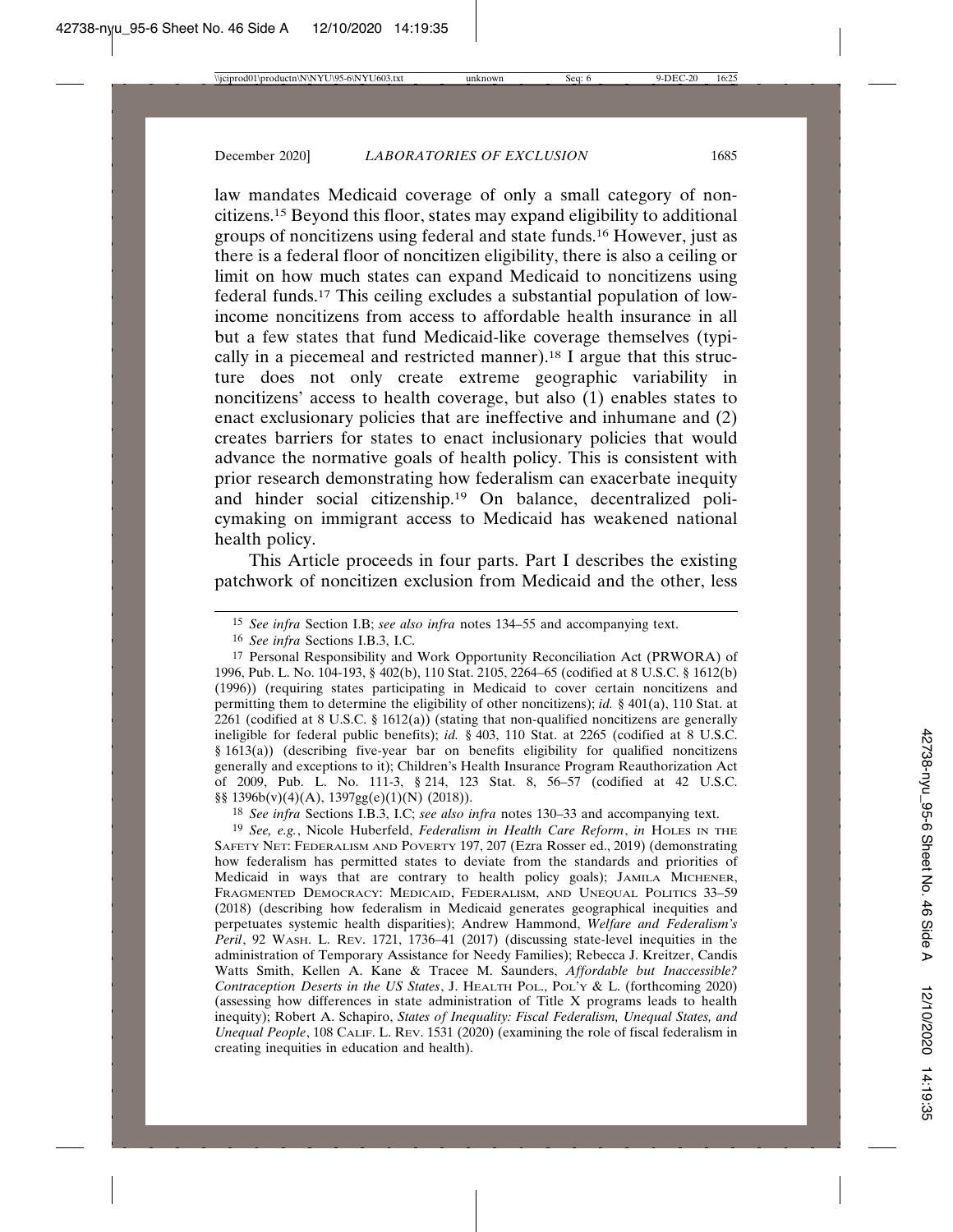efficient ways in which the U.S. government subsidizes healthcare for excluded noncitizens. This latter consideration is often missing from debates over whether immigrants should be eligible for publicly funded health insurance. Those who are opposed to expanding coverage for noncitizens on efficiency grounds may reconsider their position when confronted with information about how public funds are already used to subsidize healthcare for noncitizens and how we could do so more effectively.20

Part II explains why the patchwork of noncitizen exclusion weakens national health policy. First, variability in healthcare access based on characteristics that are unrelated to medical need—like state of residence and immigration status—raises ethical concerns about healthcare equity, which scholars have identified as the emerging normative foundation of health law scholarship and healthcare regulation.21 Healthcare equity is about the fair distribution of healthcare resources, including publicly funded health coverage.22 The classical conception of equity contains two dimensions: horizontal and vertical.23 In the healthcare context, horizontal inequity occurs when residents of different states with the same medical needs do not have the same access to healthcare resources, while vertical inequity occurs when noncitizen residents with greater healthcare needs have less access than citizens with lesser needs.24 Second, when states underpro-

22 *See* Anthony J. Culyer, *Equity - Some Theory and Its Policy Implications*, 27 J. MED. ETHICS 275, 275 (2001) (analyzing the equitable distribution of healthcare resources in affluent societies).

23 *Id.* at 276 ("Horizontal equity requires the like treatment of like individuals and vertical equity requires the unlike treatment of unlike individuals, in proportion to the differences between them.").

<sup>20</sup> This information will not, of course, persuade those whose opposition to expanding health coverage for noncitizens is motivated by racism. *See infra* Section II.D.

<sup>21</sup> *See* Elizabeth Y. McCuskey, *The Body Politic: Federalism as Feminism in Health Reform*, 11 ST. LOUIS U. J. HEALTH L. & POL'Y 303, 311 (2018) (noting that healthcare equity has become a guiding principle of healthcare regulation and scholarship); Lindsay F. Wiley, *Health Law as Social Justice*, 24 CORNELL J.L. & PUB. POL'Y 47, 50–51 (2014) (proposing a new "health justice" paradigm that reflects the socially conscious aims of the health law field). *See generally* DANIEL E. DAWES, 150 YEARS OF OBAMACARE (2016) (detailing the health equity movement and the passage of the ACA); JENNIFER PRAH RUGER, HEALTH AND SOCIAL JUSTICE 2 (2009) (arguing that health systems' primary goal is to reduce disparities while using resources efficiently); Michael Marmot, Sharon Friel, Ruth Bell, Tanja AJ Houweling & Sebastian Taylor, *Closing the Gap in a Generation: Health Equity Through Action on the Social Determinants of Health*, 372 LANCET 1661, 1661–62 (2008) (arguing that reducing health inequities is an ethical imperative and providing recommendations to that end).

<sup>24</sup> *See, e.g.*, Barbara Starfield, *The Hidden Inequity in Health Care*, 10 INT'L J. FOR EQUITY HEALTH 1, 1 (2011) (summarizing the concept of equity in access to healthcare resources, including its horizontal and vertical dimensions); Culyer, *supra* note 22, at 276–77 (defining horizontal and vertical equity in general terms and in relation to health, healthcare needs, and financial contributions to healthcare).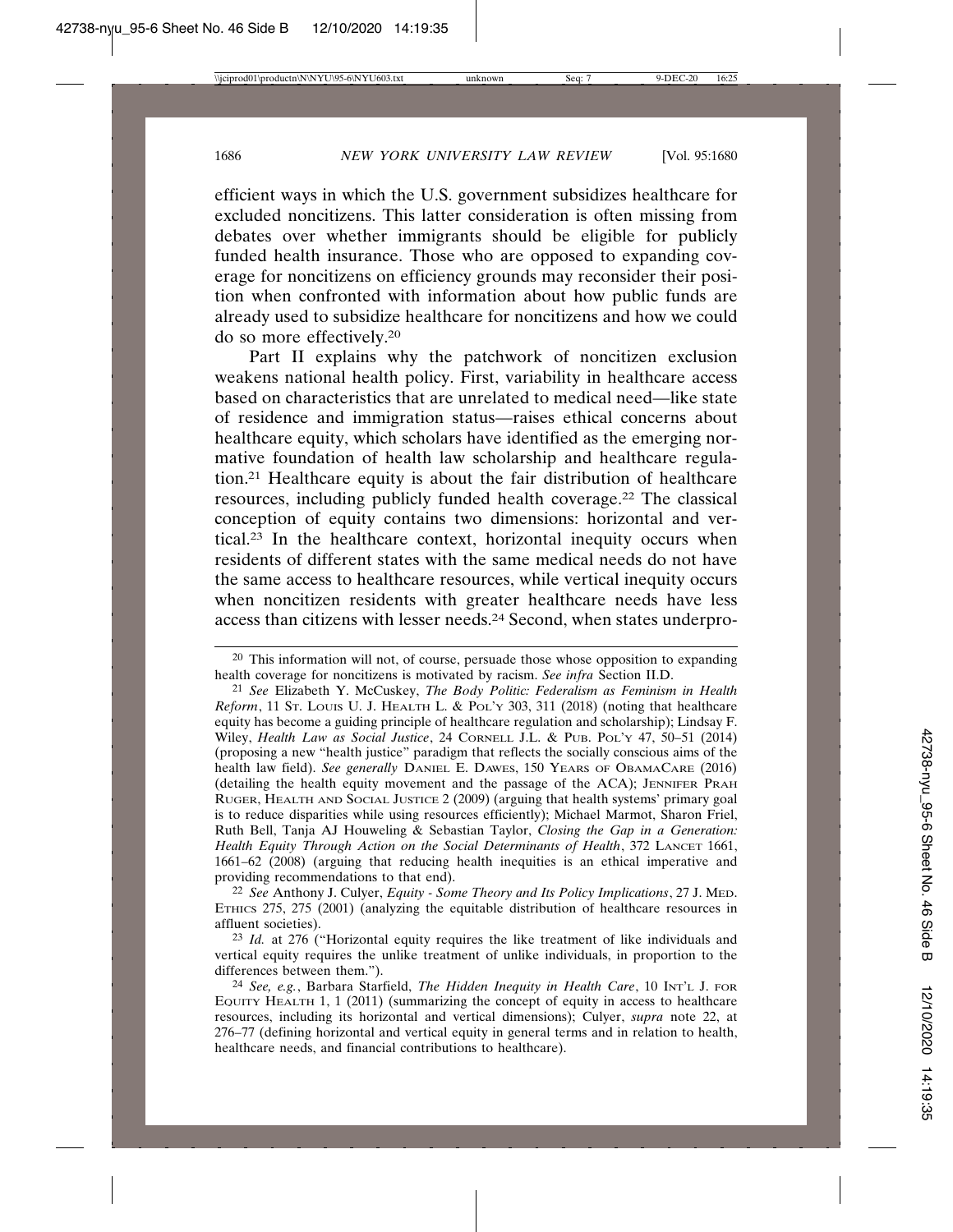vide subsidized health coverage, individual and population health outcomes worsen, quality metrics suffer, and costs shift to the federal government and can increase. State decisions to exclude noncitizens from Medicaid in order to cut costs may be undermining the national health policy goal of improving the health system's overall efficiency.25 Third, state control of Medicaid is a legacy of racial politics, which are linked to immigration politics.<sup>26</sup> Exclusion of noncitizens from Medicaid disproportionately affects Latinx people and people of color.27 State policies that are shaped by antidemocratic values like racism or that exacerbate existing inequities in access to healthcare undermine the national health policy goal of achieving health equity.

Part III analyzes federalism's influence on the substance of state policies concerning noncitizen eligibility for Medicaid, showing why federalism fails to meet the national health policy goals discussed in the previous Part. First, federalism enables states to enact exclusionary policies that are ineffective and inhumane. For example, the *American Medical Association Journal of Ethics* published an illustrated narrative about the tragedy of undocumented noncitizens with end-stage renal disease who live in states that do not authorize publicly funded coverage of routine outpatient dialysis, forcing patients into near-death situations before they can receive emergency treatment.28 Without a robust federal floor of Medicaid coverage for noncitizens, states like Alabama, Mississippi, North Dakota, Virginia, Wyoming, and Texas have faced no obstacle to imposing harsher limits on noncitizen eligibility for Medicaid than are required under federal law.29 Federalism empowers states to enact exclusionary policies

<sup>25</sup> *See infra* Sections II.B–C.

<sup>26</sup> *See, e.g.*, MICHENER, *supra* note 19 ("[A]mple research has confirmed that federalism bolsters one of the most antidemocratic forces in the American polity: racism."); Hana E. Brown & Rachel Kahn Best, *Logics of Redistribution: Determinants of Generosity in Three U.S. Social Welfare Programs*, 60 SOC. PERSP. 786, 793 (2017) (noting that racial dynamics play a stronger role in programs where authority has been delegated to states); Ellen Reese, Elvia Ramirez & Vanesa Estrada-Correa, *The Politics of Welfare Inclusion: Explaining State Variation in Legal Immigrants' Welfare Rights*, 56 SOC. PERSP. 97, 98 (2013) ("[M]any scholars suggest that the policies towards [legal immigrants] were shaped by wider attitudes toward the foreign-born population and its racial and ethnic make-up.").

<sup>27</sup> *See* Kevin R. Johnson, *"Aliens" and the U.S. Immigration Laws: The Social and Legal Construction of Nonpersons*, 28 U. MIAMI INTER-AM. L. REV. 263, 269 (1996–1997) ("Because a majority of immigrants are people of color, alienage classifications all-toofrequently are employed as a proxy for race. Alienage discrimination . . . allows one to disproportionately disadvantage people of color.").

<sup>28</sup> Nathan A. Gray, *Cruel Carousel: The Grim Grind of "Compassionate" Dialysis*, 20 AMA J. ETHICS 778 (2018).

<sup>29</sup> *See* NAT'L IMMIGRATION LAW CTR., TABLE: MEDICAL ASSISTANCE PROGRAMS FOR IMMIGRANTS IN VARIOUS STATES (2020) [hereinafter MEDICAL ASSISTANCE PROGRAMS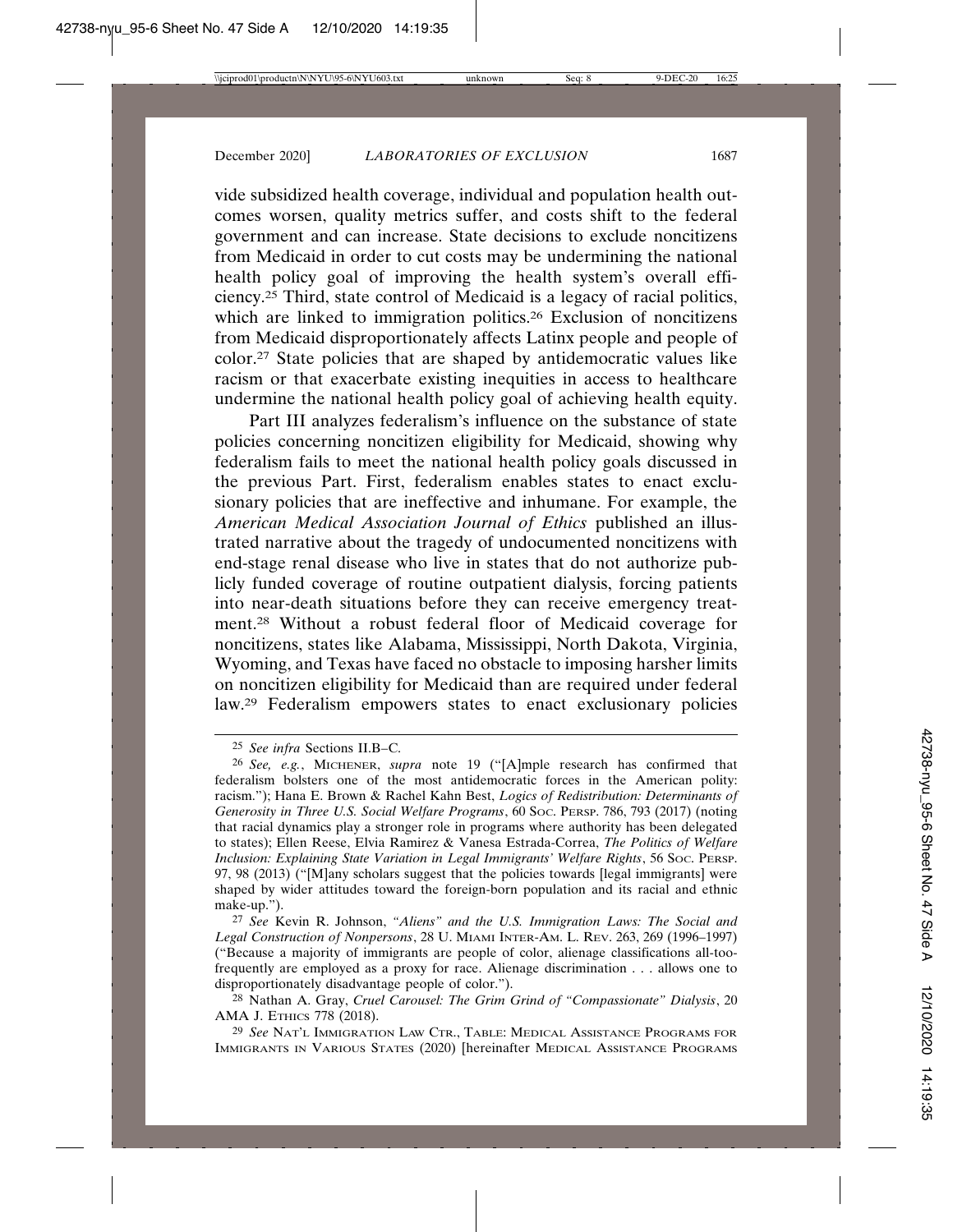guided by ideologies that are peripheral to health policy, including immigration restrictionism among other factors.

Second, federalism creates barriers that inhibit states from enacting inclusionary policies that would advance the normative goals of health policy: equitable access to healthcare, and cost-effectiveness, defined as the benefits of better health and better care divided by cost.30 Fiscal capacity presents a major obstacle to states that want to expand Medicaid coverage for noncitizens.31 Poor baseline economic conditions can prevent states from taking advantage of federal options to expand coverage, which institutionalizes these decisions and inhibits future reform.32 Because most states are required to balance their budgets each year, unlike the federal government, programs supported by state funds are more vulnerable to changes in economic conditions.33 States may be forced to cut their Medicaid budgets and deny necessary care to enrollees who have few resources or alternative options.34 Predictably, only a handful of states have created statefunded programs to expand noncitizen eligibility for Medicaid-like coverage.35

Part IV discusses the limits of federalism in the context of noncitizen eligibility for Medicaid, explaining why the currrent federalism

31 *See* Super, *supra* note 6, at 547 (noting that state and local governments cannot respond effectively to increased responsibility for antipoverty programs, because they may be affected by shrinking revenues, free-riding localities, and lack of increased federal funding).

32 *See* Reese et al., *supra* note 26, at 117 (finding that states with higher poverty rates were less likely to restore benefits for noncitizens using state funds after PRWORA); *id.* (finding that states' past spending patterns on welfare programs for noncitizens predict future spending patterns).

33 *See* Jared Walczak, *State Strategies for Closing FY 2020 with a Balanced Budget*, TAX FOUND. (Apr. 2, 2020), https://taxfoundation.org/fy-2020-state-budgets-fy-2021-statebudgets (noting that "states are constrained in a way the federal government is not: revenues and expenditures must be aligned, and the longer they are out of balance, the more intractable the problem becomes"); *cf.* Super, *supra* note 6, at 547 (stating that economic conditions that increase poverty also affect state and local governments' revenues).

34 *See* Nicole Huberfeld, *Federalizing Medicaid*, 14 U. PA. J. CONST. L. 431, 480 (2011) (citing, as an example, Arizona's fiscally motivated decision to cut transplant services from its Medicaid program).

35 *See* Rebecca Adams, *Undocumented Kids Get Health Care in Six States, D.C*., CTR. FOR HEALTH JOURNALISM (Jan. 22, 2018), https://www.centerforhealthjournalism.org/ fellowships/projects/undocumented-kids-get-health-care-six-states-dc (describing how undocumented noncitizen children are eligible for publicly funded health coverage in California, Illinois, Massachusetts, New York, Oregon, and Washington).

FOR IMMIGRANTS IN VARIOUS STATES], https://www.nilc.org/wp-content/uploads/2015/11/ med-services-for-imms-in-states.pdf (outlining Medical Assistance Programs for immigrants in various states).

<sup>30</sup> *See infra* notes 281, 295–99 and accompanying text. *See generally* Sections II.B–C, III.B.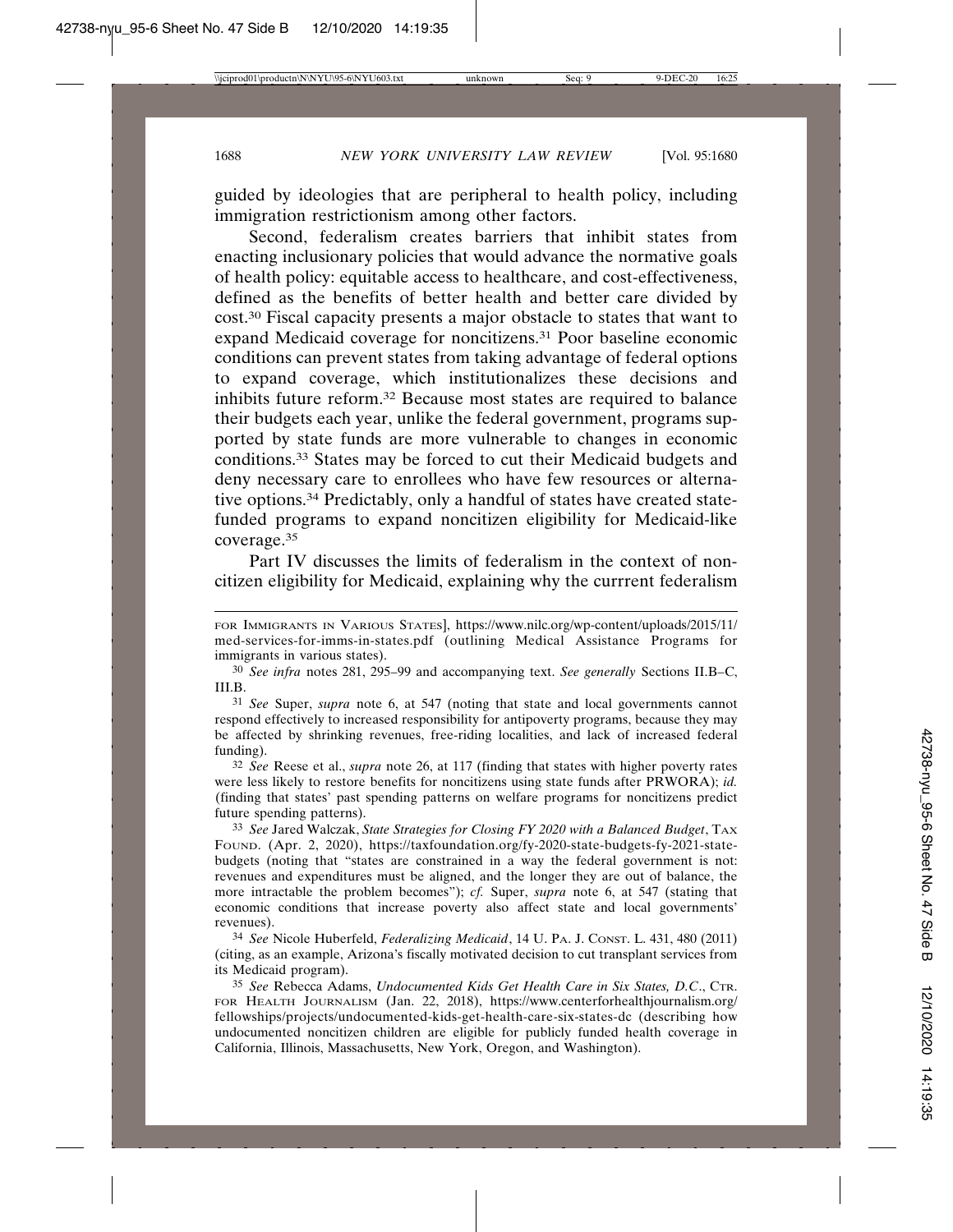structure fails to meet the goals of federalism itself. The conception of states as "laboratories" of democracy assumes that states design and conduct policy experiments in order to identify policies that accomplish their intended effects and that do not have counter-productive side effects.36 Successful experiments should serve as policy templates for other jurisdictions.37 Medicaid's structure has largely failed to incentivize this type of experimentation and replication.38 Many states, including several of the "new destination" states for noncitizens—Alabama, Tennessee, South Dakota, Nevada, Georgia, Kentucky, Idaho, Indiana, and Mississippi<sup>39</sup>—have not elected federal options to expand Medicaid for noncitizens after adopting the federal baseline of restrictions set out in the Personal Responsibility and Work Opportunity Reconciliation Act of 1996 (PRWORA), nor have they used state funds exclusively to expand coverage for excluded noncitizens.40 Policy reform has stagnated in these states despite shifting demographics and unmet healthcare needs among noncitizens residing there.41 The Article concludes by making a normative case for centralization of policy relating to noncitizen eligibility for subsidized health coverage.

#### I

# EXCLUDING NONCITIZENS FROM MEDICAID: HOW TAXPAYERS PAY

Public support for expanding subsidized health coverage for undocumented noncitizens—who make up the largest cohort of excluded noncitizens<sup>42</sup>—is middling.<sup>43</sup> Those who oppose expansion

40 *See* discussion *infra* Sections I.B.3, I.C.

41 *See* Terrazas, *supra* note 39 ("The foreign born in new-destination states were less likely than immigrants elsewhere to have health insurance.").

42 *See* KAISER FAMILY FOUND., *supra* note 10.

43 *See* Lawrence O. Gostin, *Is Affording Undocumented Immigrants Health Coverage a Radical Proposal?*, 322 JAMA 1438, 1438 (2019); Grace Sparks, *CNN Poll: Democrats See Sanders as the Best to Handle Health Care*, CNN (July 1, 2019, 7:01 PM), https://

<sup>36</sup> *See, e.g.*, Michael A. Livermore, *The Perils of Experimentation*, 126 YALE L.J. 636, 638–39 (2017) (citing New State Ice Co. v. Liebmann, 285 U.S. 262, 311 (1932) (Brandeis, J., dissenting)).

<sup>37</sup> *Id.* at 649–50 (describing the mechanisms by which policies spread across jurisdictions, including "policy learning," a model wherein jurisdictions develop policy based on successes or failures in other jurisdictions).

<sup>38</sup> *See, e.g.*, Gluck & Huberfeld, *supra* note 6, at 1704 ("States have been limited in what they can accomplish alone in healthcare experimentation.").

<sup>39</sup> "New destination" states are those in which "the foreign-born population grew at or above twice the national rate between 2000 and 2009." Aaron Terrazas, *Immigrants in New-Destination States*, MIGRATION POL'Y INST. (Feb. 8, 2011), https:// www.migrationpolicy.org/article/immigrants-new-destination-states. They are listed in descending order of growth. *Id.*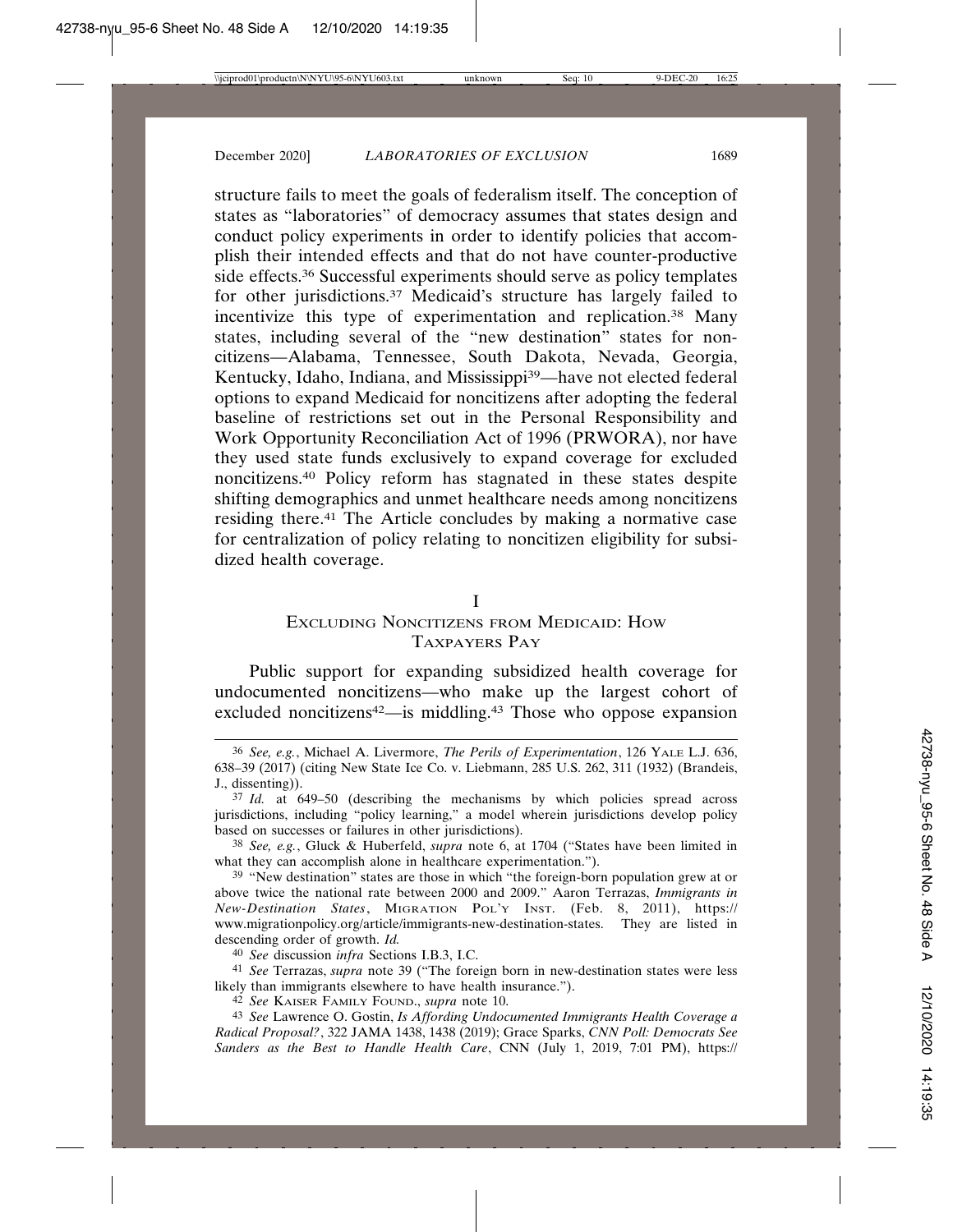typically question why U.S. citizens should subsidize healthcare for noncitizens at all.44 However, they often overlook the little-known ways in which all taxpayers—noncitizens included—already pay for such care: through existing safety net programs, public health services, and federally qualified health centers (FQHCs); through supplemental Medicaid payments to hospitals that serve a high proportion of uninsured low-income patients; and through grants intended to reimburse healthcare providers for uncompensated care provided to uninsured noncitizens.<sup>45</sup> One might view these payments as a partial, institutional commitment to the "rescue principle" in healthcare,46 or

www.cnn.com/2019/07/01/politics/cnn-poll-june-health-care/index.html (indicating that thirty-eight percent of survey respondents agreed that health insurance coverage provided by the government should be available to undocumented immigrants).

44 *See, e.g.*, Donald J. Trump (@realDonaldTrump), TWITTER (June 27, 2019, 9:37 PM), https://twitter.com/realdonaldtrump/status/1144419410729242625?lang=EN ("All Democrats just raised their hands for giving millions of illegal aliens unlimited healthcare. How about taking care of American Citizens first!?").

45 *See, e.g.*, Chris Conover, *How American Citizens Finance \$18.5 Billion in Health Care for Unauthorized Immigrants*, FORBES (Feb. 26, 2018, 5:06 PM), https:// www.forbes.com/sites/theapothecary/2018/02/26/how-american-citizens-finance-healthcare-for-undocumented-immigrants.

46 *See* Mark G. Kuczewski, *Who is My Neighbor? A Communitarian Analysis of Access to Health Care for Immigrants*, 32 THEORETICAL MED. & BIOETHICS 327, 329 (2011) (defining the "rescue principle" as "anyone in immediate distress [should] not suffer and die in the street"); *see also* PATRICIA ILLINGWORTH & WENDY E. PARMET, THE HEALTH OF NEWCOMERS: IMMIGRATION, HEALTH POLICY, AND THE CASE FOR GLOBAL SOLIDARITY 182 (2017) (noting that since noncitizens are not fully excluded from the U.S. healthcare system, there is at least some health-related solidarity between citizens and noncitizens); Patrick Glen, *Health Care and the Illegal Immigrant*, 23 HEALTH MATRIX 197, 229 (2013) (discussing EMTALA and its underlying ethical principle that every person should receive medical treatment when it is necessary). Some might argue that this is an eroding principle, particularly with respect to noncitizens and people of color. High-profile members of the Trump Administration and the current President himself have openly questioned the humanity of noncitizens, reacted with indifference to glaring racial inequities in mortality from COVID-19, and encouraged violent policing that disproportionately kills people of color. *See, e.g.*, Abigail Simon, *People Are Angry President Trump Used This Word to Describe Undocumented Immigrants*, TIME (June 19, 2018, 11:56 AM), https://time.com/5316087/donald-trump-immigration-infest (reporting on reactions to Trump's use of the word "infest" to describe the act of migration and a prior use of the word "animals" to refer to immigrants); Laura Barrón-López, *Trump Coronavirus Response Feeds Distrust in Black and Latino Communities*, POLITICO (Apr. 21, 2020, 4:30 AM), https://www.politico.com/news/2020/04/21/race-coronavirus-outreach-197470 (noting statements by administration officials, including Surgeon General Jerome Adams); Sean Collins, *Trump's Policies Have Enabled Police Violence Against Black Americans*, VOX (May 30, 2020, 3:50 PM), https://www.vox.com/identities/2020/5/30/ 21275588/trump-policing-policies-doj-george-floyd-protests ("[S]ince his inauguration, Trump and his administration have worked to solidify a place for police violence in American life through both rhetoric and policy."). In this environment, it may not be prudent to take for granted reimbursement mechanisms that cover excluded noncitizens, like Emergency Medicaid. However, I introduce the rescue principle as a value underlying existing programs at the time of their establishment.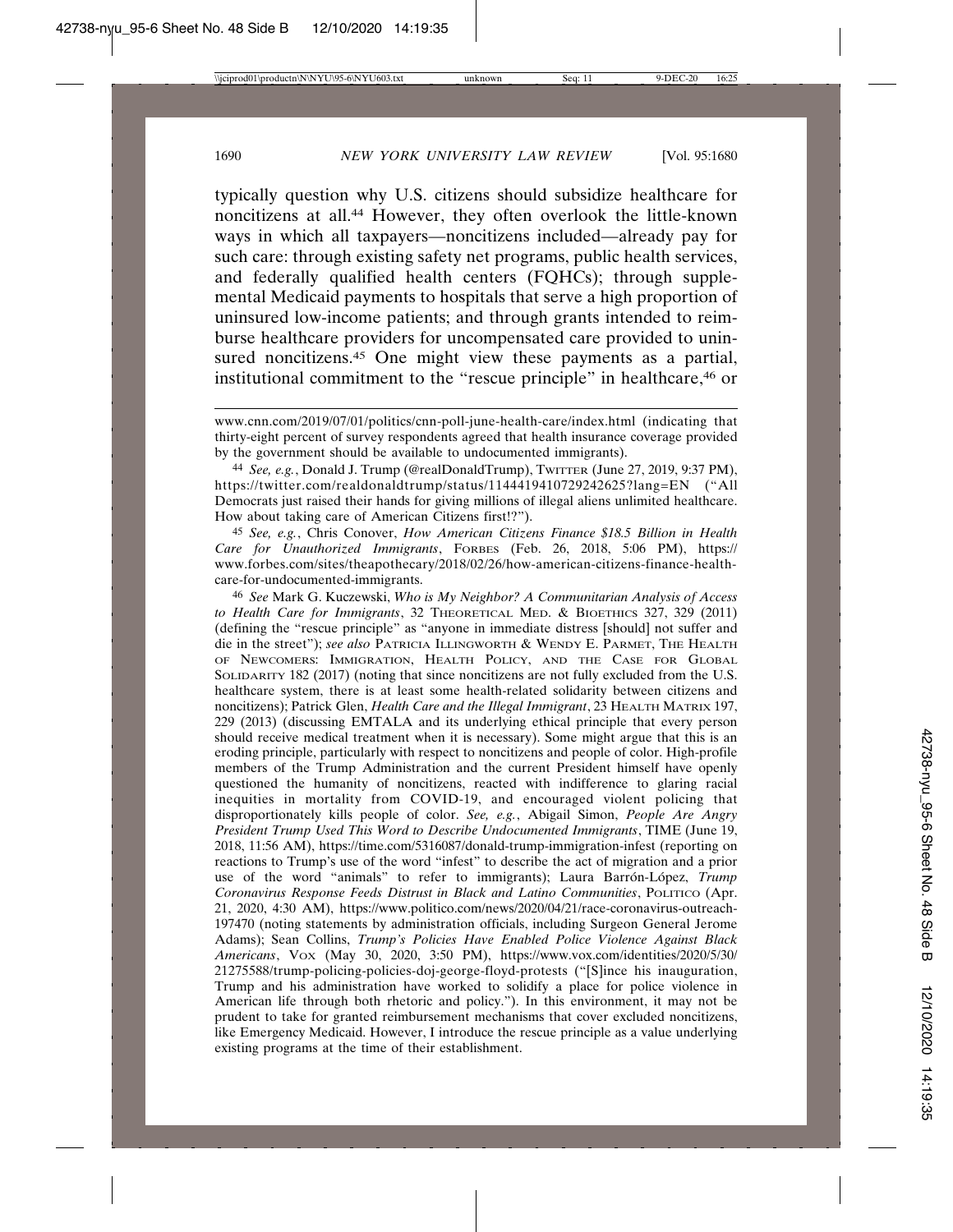as a pragmatic means of ensuring the financial viability of public and teaching hospitals and safeguarding public health.47 Either way, the important question for politicians and the public is not *whether* we want to pay for such care, but *how* we want to do so.

A review of the landscape of subsidized health coverage for noncitizens demonstrates an important point: noncitizens are not and have never been—completely excluded from subsidized health coverage programs. Social welfare programs designed to increase access to healthcare have long served noncitizens.48 The rationales for including noncitizens in publicly funded health insurance are based on achieving health policy goals relating to health-system efficiency and equity.49 Safety net programs and funding sources are intended to fill the gaps in our public health insurance system.50 However, the

48 *See* Cybelle Fox, *Unauthorized Welfare: The Origins of Immigrant Status Restrictions in American Social Policy*, 102 J. AM. HIST. 1051, 1058–59 (2016) (describing the lack of federal alienage restrictions in social assistance programs between 1935 and 1971, a pattern that the introduction of Medicaid did not change); *infra* note 102; *see also* Fox, *supra*, at 1051 (describing the U.S. Department of Health, Education, and Welfare's reliance, in 1971, on the fact that most states' public assistance programs did not restrict eligibility on the basis of citizenship or immigration status); Leighton Ku & Sheetal Matani, *Left Out: Immigrants' Access to Health Care and Insurance*, 20 HEALTH AFF. 247, 247 (2001) (noting that before the passage of PRWORA in 1996, "[h]istorically, legally admitted immigrants were eligible for Medicaid and other benefits on the same terms as citizens were").

49 *See* Medha D. Makhlouf, *Health Justice for Immigrants*, 4 U. PA. J.L. & PUB. AFF. 235, 265 (2019) (noting that "exclusionary laws and policies based on immigration concerns make bad health policy" and asserting that "[f]rom a population health perspective, to ignore policies that reduce the public accessibility of health services is to ignore a major determinant of inequity").

50 This pattern of using inefficient and unreliable "patches" to fill intentional gaps in primary public benefit programs is not exclusive to healthcare. For example, PRWORA slashed funding for Food Stamps, now called the Supplemental Nutrition Assistance Program (SNAP), even as it modestly increased funding for the Emergency Food Assistance Program (TEFAP), a less efficient program that funds the purchase of food commodities by emergency food pantries, food banks, soup kitchens, and shelters. *See* David A. Super, *The Political Economy of Entitlement*, 104 COLUM. L. REV. 633, 701 (2004) ("The agriculture committees cut the food stamp program \$600 million more deeply in PRWORA than the Republican leadership required so that they could buy commodities for the Emergency Food Assistance Program (TEFAP), which aids food banks and soup kitchens.").

<sup>47</sup> *See* U.S. GOV'T ACCOUNTABILITY OFFICE, GAO-19-603, MEDICAID: STATES' USE AND DISTRIBUTION OF SUPPLEMENTAL PAYMENTS TO HOSPITALS 21 (2019) (finding that, nationally, Medicaid Disproportionate Share Hospital (DSH) payments covered about half of the uncompensated care costs of the hospitals that received the payments); *Health Headlines – March 30, 2020*, KING & SPALDING (Mar. 30, 2020), https://www.kslaw.com/ news-and-insights/health-headlines-march-30-2020 (describing new federal funding and program changes to protect public health during the COVID-19 pandemic, including approval of Emergency Medicaid waivers, new grants through the Public Health and Social Services Emergency Fund, approval of reimbursement for telehealth services provided by FQHCs, and a delay of planned Medicaid DSH cuts).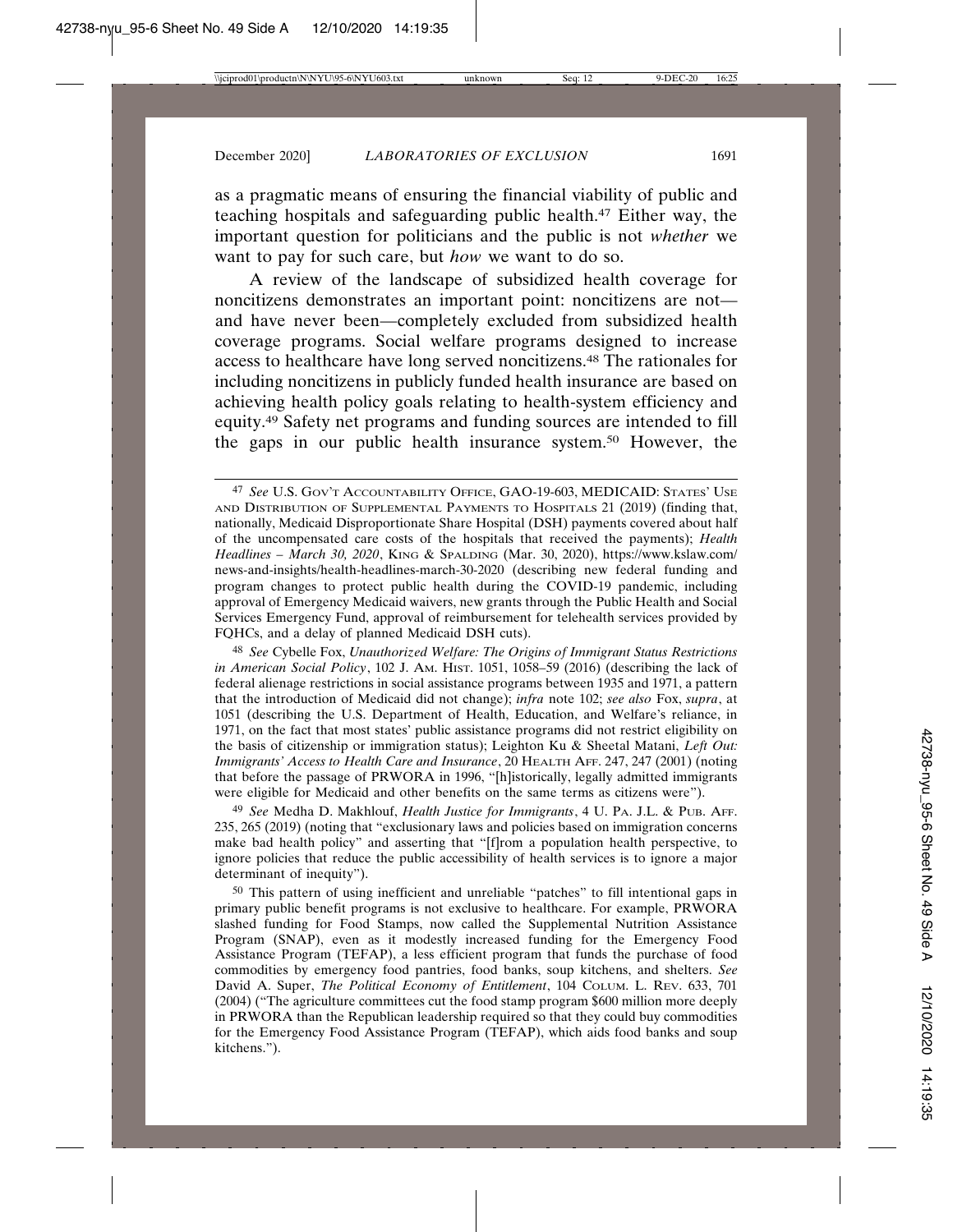existing patchwork of programs is woefully inadequate to meet the healthcare needs of many noncitizens.

This Part describes the legal framework for noncitizen access to publicly funded health coverage. It begins with a discussion of terminology used throughout this Article. The next Section opens with a synopsis of the doctrines governing issues at the intersection of health law and immigration law. It then describes the history of noncitizen eligibility for Medicaid and the Children's Health Insurance Program (CHIP), focusing on the impact of PRWORA's sweeping restrictions and its devolution of authority to states to make decisions about how to treat noncitizens. The final Section describes state-funded efforts to provide health coverage to noncitizens who are excluded from Medicaid and Marketplace subsidies. This collection of programs, each with its distinct logic for including or excluding various categories of people, creates the unique and threadbare patchwork of health coverage for noncitizens living in the United States.

### *A. Terminology*

Terminology about noncitizen status is complex, and choices about terminology are often imbued with ideology. This Section provides an overview of the relevant categories of noncitizens that are used throughout this Article. For the most part, I use the language found in statutes or regulations. However, in some cases, relevant laws use different terms to refer to the same or overlapping categories of noncitizens. For example, PRWORA refers to a group of noncitizens of various statuses who are qualified to enroll in federally funded public benefits using a term that is not found in immigration law. In other cases, common usages conflict with or do not have a legal definition but are so ubiquitous that they are unavoidable in a discussion of noncitizen access to publicly funded healthcare. Finally, where there are meaningful choices to be made about terminology, I opt for inclusive, humanizing language.

I use the term "noncitizen" to refer to any person who is not a U.S. citizen. I opt for this term rather than the more common, colloquial term "immigrant," because "immigrant" (1) has a legal meaning that is narrower than a person who is not a U.S. citizen<sup>51</sup> and  $(2)$  is

<sup>51</sup> *See* 8 U.S.C. § 1101(a)(15) (2012) (the Immigration and Nationality Act (INA) broadly defines the term "immigrant" to mean "every alien except an alien who is within one of the [delineated] classes of nonimmigrant aliens"); *Immigrants and Refugees: What is an Immigrant or Refugee?*, U.C. IRVINE LIBR., https://guides.lib.uci.edu/immigrants/whatis (last updated July 23, 2020, 6:39 PM) ("An illegal alien who entered the United States without inspection, for example, would be strictly defined as an immigrant under the INA  $\dots$ .").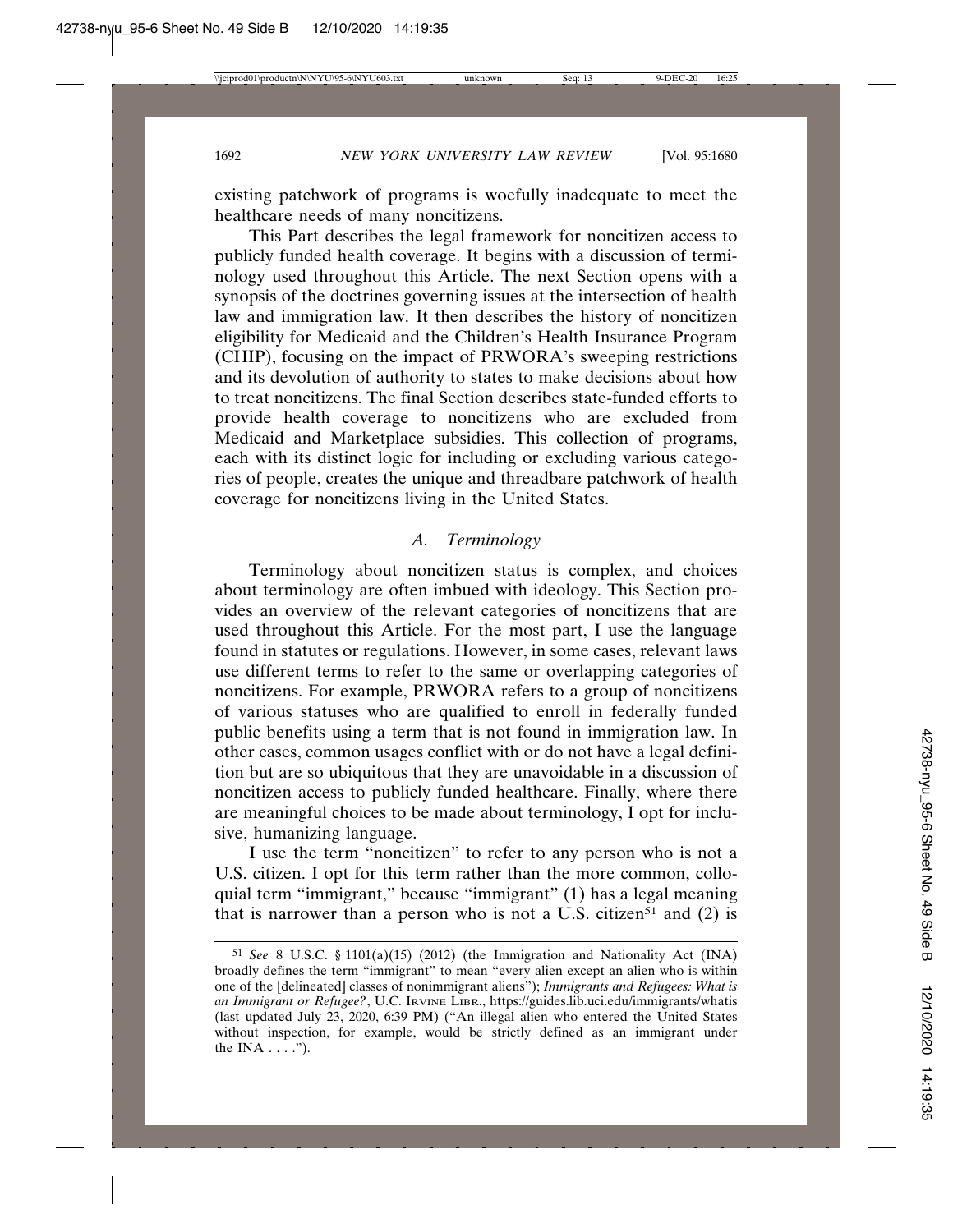used conversationally and in some scholarship to refer to naturalized U.S. citizens, i.e., people who are not "natural-born citizens" but who have become citizens through the naturalization process established in the Immigration and Nationality Act.

I prefer "noncitizen" to "alien" because, although the latter has a long history of usage and is found in federal immigration laws and state laws on a variety of matters, the term is increasingly recognized by local and state policymakers as disparaging of noncitizens.<sup>52</sup> Scholars have analyzed how use of the term "alien" has reinforced hostility toward noncitizens and, as immigration has changed the racial and ethnic composition of the country, become synonymous for noncitizen people of color.53 This effect is magnified by the current President's vitriolic rhetoric about noncitizens—and about noncitizens of color in particular54—coupled with his frequent and deliberate use of the term "illegal alien."55 Given the normative bent of this Article, I eschew the ideologically loaded term, "alien," in favor of the relatively neutral term, "noncitizen." For example, even in discussions of the category "qualified alien," which originated in PRWORA, I use the term "qualified noncitizen" unless I am quoting the statute directly.

For similar reasons, I use the term "undocumented" instead of "illegal."56 To use the term "illegal" to refer to a person, as opposed to their actions, is literally dehumanizing. The foregoing also explains why I opt for "undocumented noncitizen" as opposed to "illegal alien," "undocumented immigrant," or any combination of those terms.

<sup>52</sup> *See* Mihir Zaveri, *This Lawmaker Wants to Remove the Words 'Illegal Alien' from the Law*, N.Y. TIMES (Feb. 13, 2020), https://www.nytimes.com/2020/02/13/us/politics/ colorado-illegal-immigrants.html. Recently, the New York City Council voted to prohibit the use of "alien" in local laws, replacing it with "noncitizen." Maya Rajamani, *NYC Council Votes to Ban Phrases 'Alien,' 'Illegal Immigrant' from All Local Laws*, 1010 WINS (May 28, 2020, 3:30 PM), https://1010wins.radio.com/articles/nyc-council-bans-alien-illegalimmigrant-from-local-law. On the other hand, the Trump Administration's Justice Department has urged federal prosecutors to use the term "illegal aliens" instead of "undocumented" in news releases. Zaveri, *supra*. Advocates for inclusive policies have long recognized the dehumanizing nature of the term "alien." *Id.*

<sup>53</sup> *See* Johnson, *supra* note 27, at 267 (summarizing concerns of scholars about the use of "alien" in immigration law).

<sup>54</sup> *See* Jayashri Srikantiah & Shirin Sinnar, *White Nationalism as Immigration Policy*, 71 STAN. L. REV. ONLINE 197, 198–200 (2019) (discussing President Trump's remarks on immigrants and immigration and noting that "[t]he President's comments on immigration . . . strongly suggest that he views immigration as a cultural threat to the U.S.").

<sup>55</sup> Zaveri, *supra* note 52 (noting that President Trump used the term "illegal alien" at least five times during the February 2020 State of the Union address).

<sup>56</sup> Use of the term "illegal immigrant" in local laws was also prohibited by the New York City Council's action. Rajamani, *supra* note 52.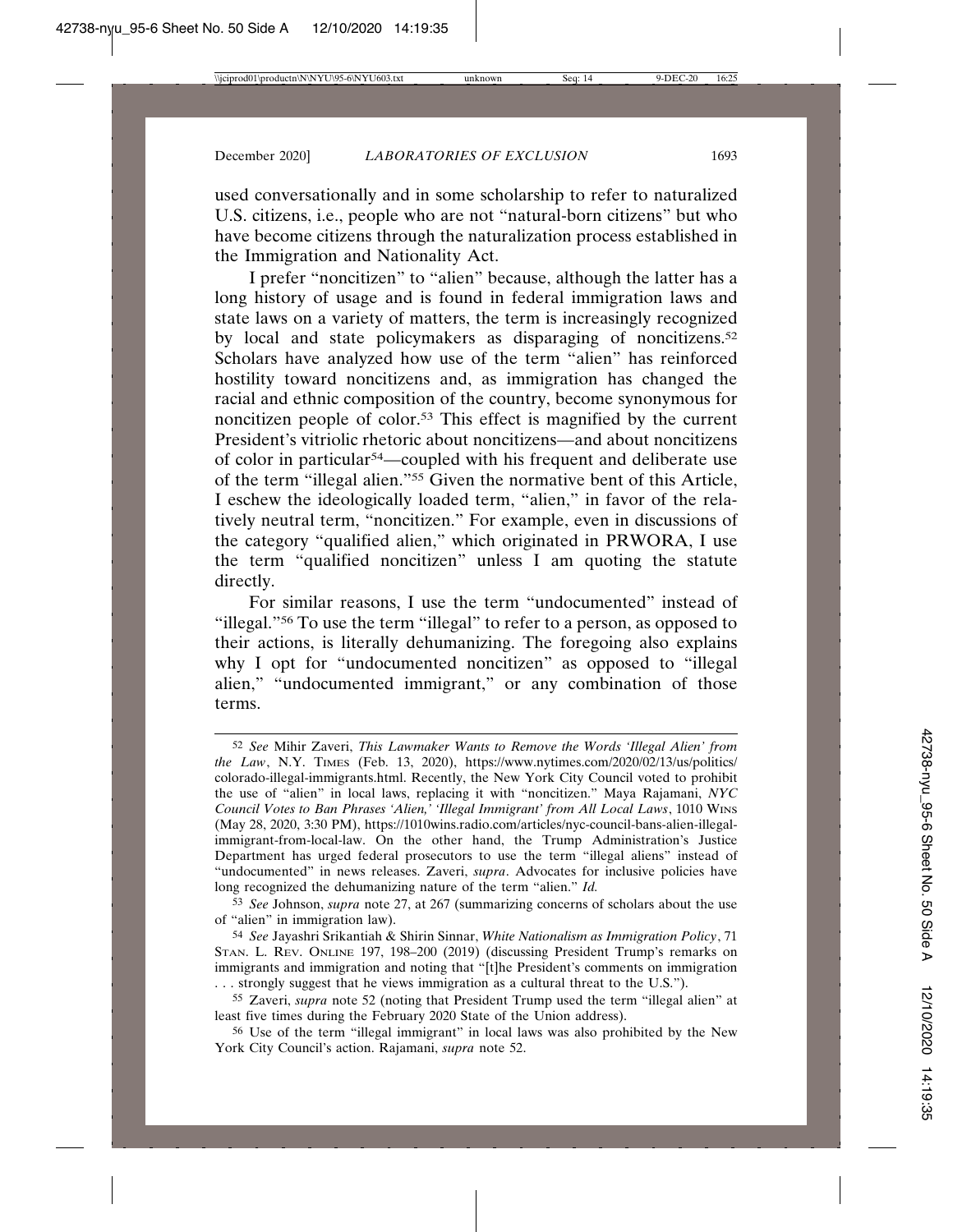Regarding the concept of "undocumented," there is no precise definition.57 The term is not found in immigration law. Rather, it is used to refer to people who entered the country either (1) without inspection or (2) with authorization and inspection, but then violated the terms of their authorization.58 For example, one way to become undocumented is to remain in the United States beyond the authorized period of stay for a tourist visa.<sup>59</sup> For many undocumented noncitizens, their status is temporary: they have held legal status in the past and may obtain legal status in the future, depending on the outcome of pending immigration applications.60

In prior work, I described the complexity and number of noncitizen statuses as a "spectrum from 'permanent' to temporary to quasi-status to undocumented."61 In the following paragraphs, I will describe some of these statuses or categories of statuses that matter for determining eligibility for publicly funded health coverage. Lawful permanent residents (LPRs) have the most secure status among noncitizens and are on the path to U.S. citizenship.62 The government recognizes that LPRs plan to live indefinitely and permanently in the

<sup>57</sup> In general usage, the term "unauthorized" is often used interchangeably with undocumented. *See, e.g.*, Geoffrey Heeren, *The Status of Nonstatus*, 64 AM. U. L. REV. 1115, 1126 (2015) ("[T]he approximately 11.5 million noncitizens in the United States without status . . . are often described as 'illegal,' 'undocumented,' or 'unauthorized' noncitizens.").

<sup>58</sup> *See, e.g.*, *id.* (describing undocumented immigrants as those who have overstayed legal visas or entered the country without inspection); Stephen H. Legomsky, *Portraits of the Undocumented Immigrant: A Dialogue*, 44 GA. L. REV. 65, 68–69 (2009) (same); Peter L. Markowitz, *Undocumented No More: The Power of State Citizenship*, 67 STAN. L. REV. 869, 873 n.14 (2015) (same).

<sup>59</sup> One report estimates that forty percent of undocumented noncitizens living in the United States entered the country with authorization. MICHAEL A. RODRÍGUEZ, MARIA-ELENA YOUNG & STEVEN P. WALLACE, CREATING CONDITIONS TO SUPPORT HEALTHY PEOPLE: STATE POLICIES THAT AFFECT THE HEALTH OF UNDOCUMENTED IMMIGRANTS AND THEIR FAMILIES 3 (2015).

<sup>60</sup> *Id.*

<sup>61</sup> Makhlouf, *supra* note 49, at 292. Sociologist Tiffany Joseph has helpfully conceptualized documentation status categories as a continuum from citizens to undocumented noncitizens with "gray area" documentation statuses in between. The documentation status continuum helps to explain how the allocation of public benefits along the spectrum reinforces civic stratification. Tiffany D. Joseph, *The Documentation Status Continuum: Citizenship and Increasing Stratification in American Life*, CTR. FOR OPEN SCI. (2020).

<sup>62</sup> *See, e.g.*, *Lawful Permanent Residents (LPR)*, U.S. DEP'T HOMELAND SEC., https:// www.dhs.gov/immigration-statistics/lawful-permanent-residents (last updated Oct. 22, 2020).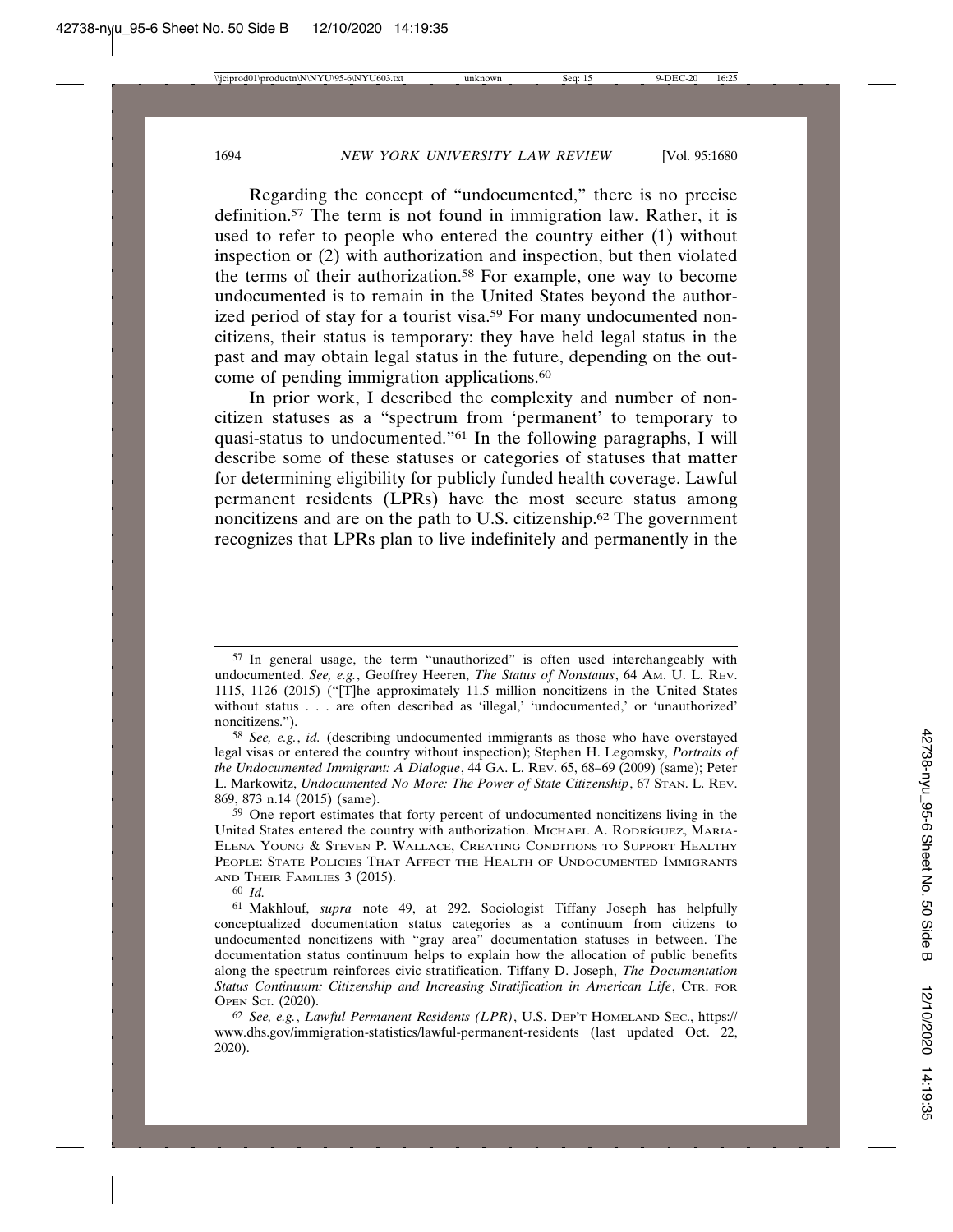United States, as the name implies, and therefore accords more rights to this group than to other noncitizen groups.<sup>63</sup>

A similar term, "lawfully present," refers to a much broader group than LPRs, and was used in the ACA to describe noncitizens who are eligible to enroll in health coverage through the Health Insurance Marketplace and receive subsidies in the form of premium tax credits.64 As defined in regulations, "lawfully present" noncitizens include LPRs, a variety of persons with humanitarian statuses,<sup>65</sup> applicants for certain humanitarian statuses, and some noncitizens without status whose removal from the country has been deferred—what I refer to as a "quasi-status."66

Yet another similar term, "lawfully residing in the United States," is used in the context of Medicaid and CHIP. Since 2009, states have had the option to provide Medicaid or CHIP to lawfully residing noncitizen children and/or pregnant women who are otherwise ineligible for those programs.67 The term is functionally equivalent to "lawfully present."68

The term "qualified alien" originates in PRWORA and encompasses a narrower group of noncitizens than "lawfully present" and "lawfully residing." It refers to noncitizens who qualify for eligibility for Medicaid and CHIP.69 These include LPRs and certain humanitarian statuses: refugees, people granted asylum, people granted parole by the U.S. Department of Homeland Security (DHS) for a period of at least one year, people granted withholding of deportation/ removal, people granted conditional entry, Cuban and Haitian

66 *See* 45 C.F.R. § 152.2 (2018). The healthcare.gov website provides a clearer list of twenty-eight immigration statuses that qualify for Marketplace coverage. *Immigrants: Immigration Status and the Marketplace*, HEALTHCARE.GOV, https://www.healthcare.gov/ immigrants/immigration-status (last visited Aug. 11, 2020).

67 *See infra* Section I.B.4.

68 *See* Letter from Cindy Mann, Director, Ctrs. for Medicare & Medicaid Servs., to State Health Officials (July 1, 2010), https://downloads.cms.gov/cmsgov/archiveddownloads/SMDL/downloads/SHO10006.pdf [hereinafter 2010 Letter from Cindy Mann].

<sup>69</sup> The term applies to a variety of federally funded public benefit programs, but Medicaid and CHIP are the only relevant programs for this Article's purposes.

<sup>63</sup> *See, e.g.*, *id.* ("LPRs may accept an offer of employment without special restrictions, own property, receive financial assistance at public colleges and universities, and join the Armed Forces.").

<sup>64</sup> Patient Protection and Affordable Care Act (ACA), Pub. L. No. 111-148, 124 Stat.  $§ 1411(a)(1) (2010).$ 

<sup>65</sup> *Humanitarian*, U.S. CITIZENSHIP & IMMIGR. SERVS., https://www.uscis.gov/ humanitarian (last visited Aug. 11, 2020) (summarizing humanitarian statuses, which include refugee; asylum; battered spouse, children, and parents; victims of human trafficking and other crimes; Temporary Protected Status (TPS); Deferred Enforced Departure (DED); and other special situations).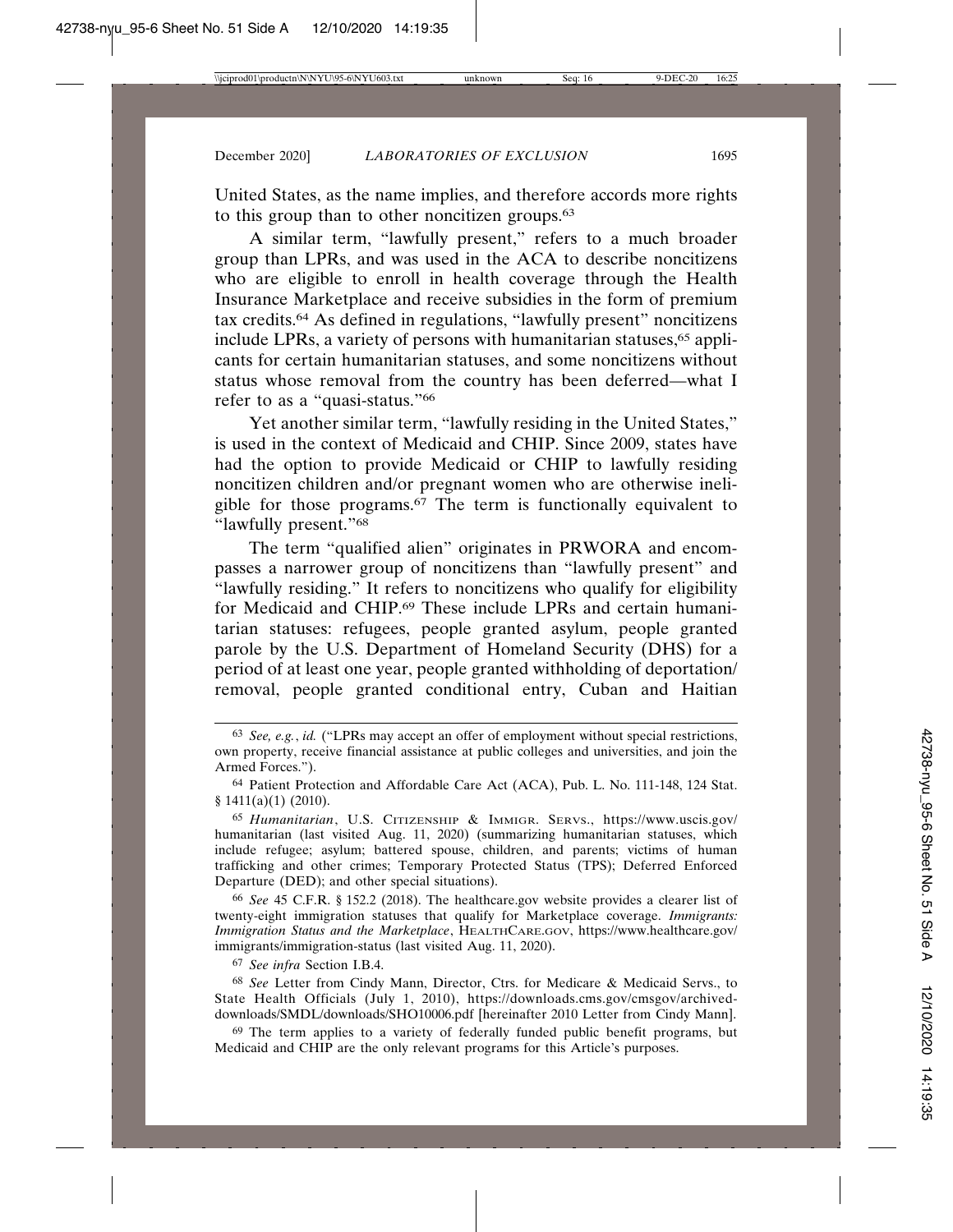entrants, certain survivors of trafficking, and certain abused immigrants, their children, and their parents.70

"Permanently residing in the United States under color of law" (PRUCOL) is another term that is used in the Medicaid context.71 It is not clearly defined in federal statutes or regulations but is generally understood to refer to noncitizens "actually living in the United States without any formal immigration status" and who have "the [federal immigration agency's] tacit, if not explicit, permission to remain."72 There is evidence that Congress intended for the term to be interpreted broadly,73 and courts in various jurisdictions have interpreted PRUCOL differently, creating an informal zone of state policymaking.74 Prior to PRWORA, PRUCOL signified a category of noncitizens who were eligible for Medicaid.75 By creating the new category of qualified noncitizens, PRWORA essentially eliminated usage of PRUCOL in Medicaid.76 However, some states continue to use the

71 *See, e.g.*, *Medicaid for Immigrants Who Are Not Permanent Residents (Do Not Have "Green Cards")-- PRUCOL and Temporary Non-Immigrant Eligibility*, N.Y. HEALTH ACCESS, http://www.wnylc.com/health/entry/33/#PRUCOL (last updated Sept. 29, 2020).

72 *See* Richard A. Boswell, *Restrictions on Non-Citizens' Access to Public Benefits: Flawed Premise, Unnecessary Response*, 42 UCLA L. REV. 1475, 1488 (1995).

73 Janet M. Calvo, *Alien Status Restrictions on Eligibility for Federally Funded Assistance Programs*, 16 N.Y.U. REV. L. & SOC. CHANGE 395, 412 (1987–88) ("According to the House report on the bill, Congress intended that the Secretary of Health and Human Services interpret this phrase broadly so as to include aliens residing in the United States pursuant to immigration law, policy or practice.").

74 *See, e.g.*, Berger v. Heckler, 771 F.2d 1556, 1576–77 n.33 (2d Cir. 1985) (defining PRUCOL to include fifteen categories of noncitizens, including those "residing in the United States with the knowledge and permission of the [INS] and whose departure from the United States the INS does not contemplate enforcing" (alteration in original)); Sudomir v. McMahon, 767 F.2d 1456, 1459–60 (9th Cir. 1985) ("'[P]ermanently residing ... under color of law' rests on two factors: first, an official determination by the INS that an alien is legitimately present in the country and, second, a determination that the alien is legitimately present for an indefinite period of time."). *See generally* Calvo, *supra* note 73, at 411–16 (discussing judicial interpretations of PRUCOL).

75 The Second Circuit, in *Holley v. Lavine*, 553 F.2d 845 (2d Cir. 1977), derived from 45 C.F.R. § 233.50 a doctrine that required states to provide public benefits to certain categories of noncitizens. *See Holley*, 553 F.2d at 848–51. The doctrine outlined in *Holley* would come to be referred to as PRUCOL. *See* Julia Field Costich, *Legislating a Public Health Nightmare: The Anti-Immigrant Provisions of the "Contract with America" Congress*, 90 KY. L.J. 1043, 1046 & n.14 (2001–02) (citing *Holley* in explaining the origins of the PRUCOL doctrine).

76 *See* Costich, *supra* note 75, at 1053 ("The PRWORA defines 'qualified aliens' . . . in a manner that abolishes the PRUCOL doctrine.").

<sup>70</sup> Personal Responsibility and Work Opportunity Reconciliation Act (PRWORA) of 1996, § 431(b), Pub. L. No. 104-193, 110 Stat. 2105, 2274 (1996) (codified as amended at 8 U.S.C. § 1641(b)); *see also* William Wilberforce Trafficking Victims Protection Reauthorization Act of 2008, Pub. L. No. 110-457, § 211, 122 Stat. 5044, 5063 (2008) (adding certain survivors of trafficking to the definition of "qualified alien"). A detailed discussion of qualified noncitizen statuses is provided in Section I.B.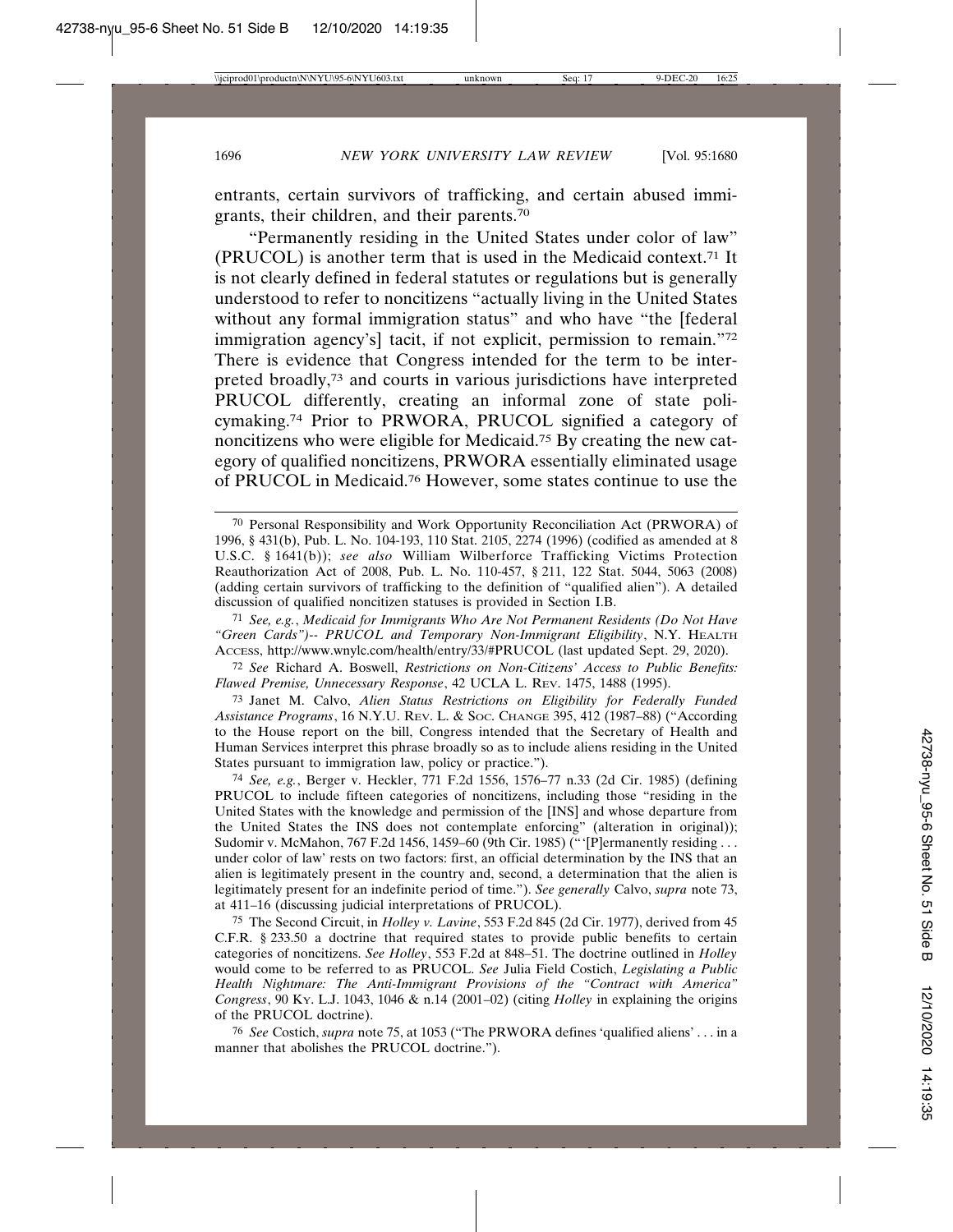term to describe noncitizens who may qualify for state-funded benefits.77

### *B. Federal Framework*

This Section illustrates how, over time, the federal government has become increasingly influential in regulating and financing healthcare, yet has devolved considerable power and discretion to states to govern noncitizen eligibility for publicly funded health insurance. As Professor Wendy Parmet notes in her authoritative analysis of the roles of the federal and state governments as they relate to policies at the intersection of health and immigration, regulation of both health law and immigration law is "complex and dynamic."78 While matters relating to health are traditionally within the domain of state and local governments,79 matters relating to immigration are theoretically within the exclusive domain of the federal government.<sup>80</sup> The "messy" reality is that each level of government has a role in regulating matters at the intersection of health and immigration policy.81

The doctrinal foundation of states' authority to enact laws to preserve and protect the safety, health, welfare, and morals of the com-

78 Parmet, *supra* note 6, at 225–26.

79 *See* Gibbons v. Ogden, 22 U.S. (9 Wheat.) 1, 203 (1824) (holding that the power to enact health laws belongs to the states).

80 *See, e.g.*, De Canas v. Bica, 424 U.S. 351, 354 (1976) ("Power to regulate immigration is unquestionably exclusively a federal power."); Chy Lung v. Freeman, 92 U.S. 275, 280 (1875) ("The passage of laws which concern the admission of citizens and subjects of foreign nations to our shores belongs to Congress, and not to the States.").

81 Parmet, *supra* note 6, at 232. In the earliest colonial governments, localities were deemed responsible for caring for indigent people in their territory under the "doctrine of local care." MICHENER, *supra* note 19, at 34. However, even then, when the tradition of local primacy in health-related matters was strongest, certain health-related matters involving immigrants were shunted to a central authority when local authorities determined that they were beyond the scope of the locality's ability to address them. For example, when "impoverished immigrants flooded seaport cities," colonial localities could seek funds from the colonial treasury to provide for their basic needs. *Id.* at 34–35. Immigrants were among those characterized as the "unsettled" poor, which referred to people who had not settled in the locality but for whom it had nevertheless assumed responsibility. *See id.* at 35. The corollary to local responsibility for public assistance in the colonies (and later in the states prior to the establishment of the first comprehensive federal immigration law in 1882) was the authority to prohibit from settling or to expel persons who were dependent or likely to become dependent on public assistance. *See* Makhlouf, *supra* note 8, at 179–81 (describing the rights and responsibilities of colonial localities and states prior to 1882 relating to the provision of public assistance and the expulsion of people with few financial resources). States' police powers also encompassed the ability to exclude immigrants from admission for public health reasons. *See* Parmet, *supra* note 6, at 228.

<sup>77</sup> *See, e.g.*, *infra* note 320 (describing health coverage for PRUCOL noncitizens in California).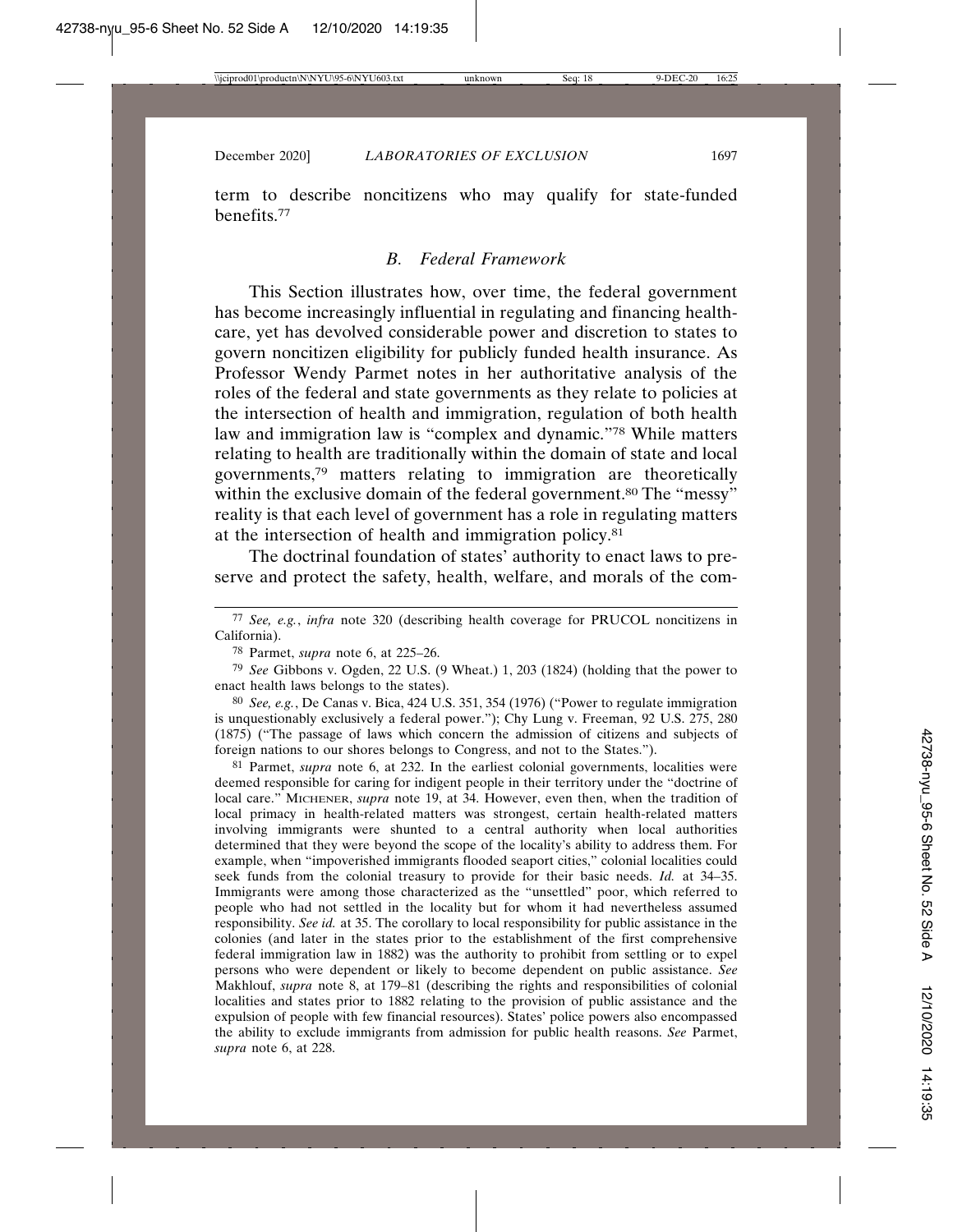munity is known as the "police power."82 Although the traditional presumption of state primacy in matters relating to health retains some influence in healthcare policy and constitutional jurisprudence, 83 federal authority to regulate health insurance is undisputed.84 Debates over the preservation of states' roles are not based on considerations about the primary function of each level of government with respect to health insurance regulation and finance, typical of "separate spheres" federalism; rather, they are mainly about policy disagreements.<sup>85</sup>

Laws regulating noncitizen eligibility for publicly funded healthcare sit at the nexus of two doctrinal traditions. They are not "immigration laws" per se as they do not regulate core immigration concerns such as admission and removal.<sup>86</sup> Rather, they may be considered alienage laws, which regulate noncitizens' rights and responsibilities once they are residing within the country. Alienage laws use citizenship or immigration status as the basis for treating residents differently, such as excluding them from eligibility for Medicaid.<sup>87</sup>

In constitutional challenges to laws relating to noncitizens' access to publicly funded healthcare programs, courts have cited various bases for their decisions—not only because such laws sit at this nexus, but also because they are heavily regulated and complex fields.<sup>88</sup> While it is true that the plenary power and police power doctrines

83 *See* Parmet, *supra* note 6, at 228.

84 *See* Carleton B. Chapman & John M. Talmadge, *Historical and Political Background of Federal Health Care Legislation*, 35 LAW & CONTEMP. PROBS. 334, 345 (1970) (discussing the federal government's cemented role in health matters after the passage of Medicare and Medicaid); Huberfeld, *supra* note 34, at 464 ("If Congress were to federalize Medicaid, the Spending Clause clearly provides the enumerated power to do so, just as it does for Medicare.").

85 *See* Gluck & Huberfeld, *supra* note 6, at 1724 ("[W]e should be wary of arguments for federalism or states' rights that are couched in constitutional arguments when they are really arguments about policy disagreements and statutory design.").

86 *See* Parmet, *supra* note 6, at 229–30 (distinguishing "'alienage laws,' which regulate the rights and responsibilities of non-citizens who live within the U.S. from 'immigration laws,' which regulate admissibility, deportability, registration, and immigration enforcement").

87 *See* Kerry Abrams, *Plenary Power Preemption*, 99 VA. L. REV. 601, 618 (2013).

88 *See, e.g.*, Mathews v. Diaz, 426 U.S. 67, 82 (1976) ("Congress has no constitutional duty to provide *all aliens* with the welfare benefits provided to citizens . . . ."); Graham v. Richardson, 403 U.S. 365, 378 (1971) ("State laws that restrict the eligibility of aliens for welfare benefits merely because of their alienage conflict with . . . overriding national policies in an area constitutionally entrusted to the Federal Government."); League of United Latin Am. Citizens v. Wilson, 908 F. Supp. 755, 783–84 (C.D. Cal. 1995) (finding that the provision excluding undocumented noncitizens from receiving services from community health centers is preempted by the Public Health Service Act).

<sup>82</sup> *See* Jacobson v. Massachusetts, 197 U.S. 11, 24–25 (1905); *see also Gibbons*, 22 U.S. (9 Wheat.) at 203 (noting various exercises of the police power, including quarantine, inspection, and health laws); Parmet, *supra* note 6, at 227–28 nn.28–31.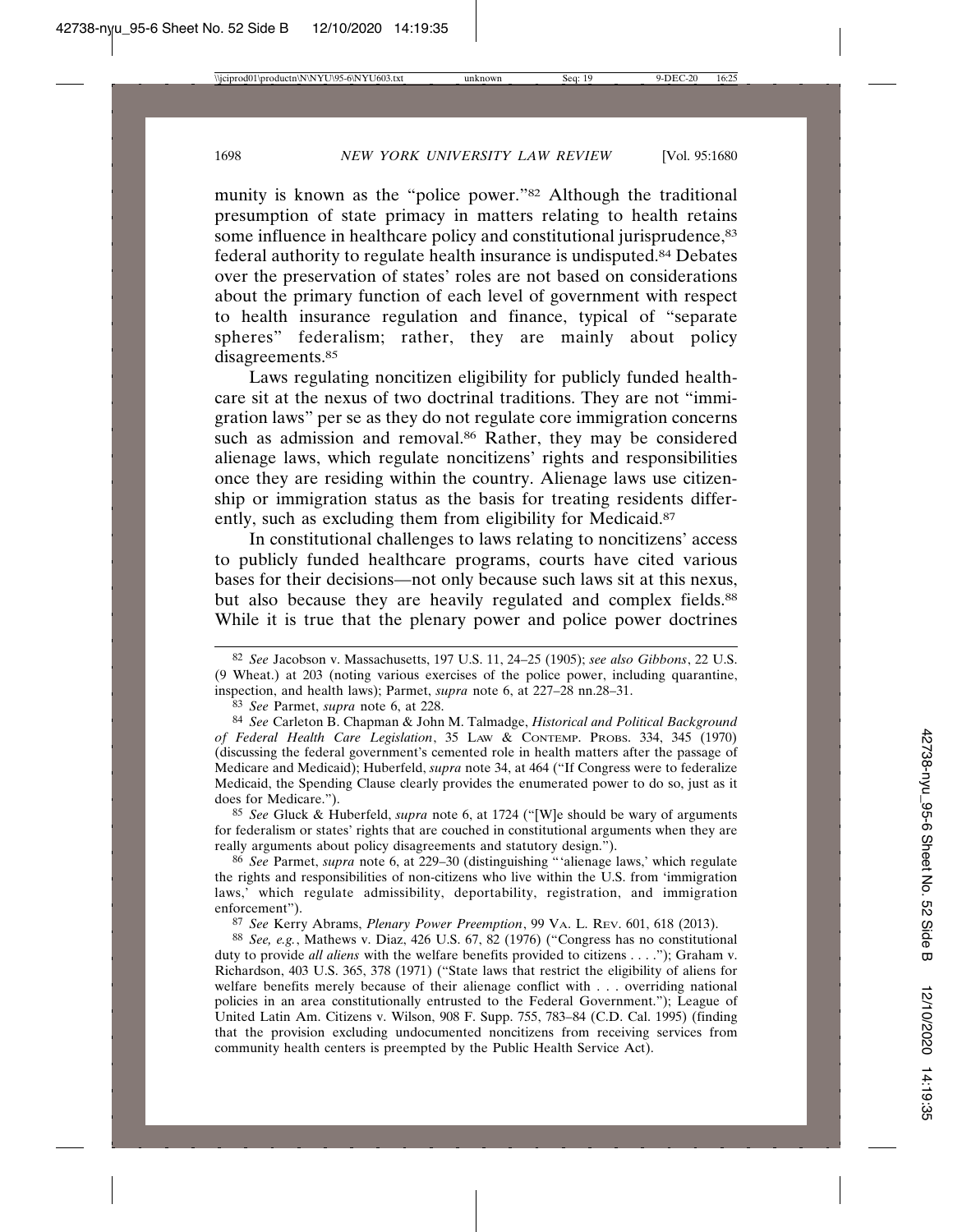and unhelpful for achieving national health policy goals.

have eroded over time, they remain influential in shaping the creation and interpretation of laws at the intersection of health and immigration.89 For example, courts have relied on the federal exclusivity principle of the plenary power doctrine to strike down alienage restrictions in state-funded healthcare programs.90 Such analyses are particularly apt when these state laws actually regulate immigration by imposing unequal burdens on noncitizens as compared with citizens.91 In general, however, the interjection of immigration-policy motives into what is essentially a health-policy matter has proven unnecessary

#### *1. Origin of Exclusions*

The Social Security Act of 1935 is the cornerstone of the modern, federal social welfare system in the United States. It created a national system of retirement benefits and unemployment insurance and established the mechanism by which states receive federal funds to provide a range of public assistance.92 This Act was the foundation for the creation of Medicare, a health insurance program for aged Social Security recipients, and Medicaid, a health insurance program for low-income people, in 1965.93

90 *See* Kurti v. Maricopa Cty., 33 P.3d 499, 502 (Ariz. Ct. App. 2001) (striking down eligibility requirements for healthcare benefits that excluded certain noncitizens in Arizona because the state-law requirements could not withstand strict scrutiny); Ehrlich v. Perez, 908 A.2d 1220, 1243 (Md. 2006) (applying strict scrutiny and awarding healthcare benefits to noncitizens in Maryland because the eligibility requirements "discriminated in the provision of State-funded medical assistance benefits based on an alienage classification or sub-classification"); Aliessa *ex rel.* Fayad v. Novello, 754 N.E.2d 1085, 1094 (N.Y. 2001) ("Plaintiffs urge this Court to adopt strict scrutiny because section 122 [New York state Medicaid eligibility requirements] creates classifications based on alienage. The State argues that section 122 implements Federal immigration policy and therefore must merely withstand rational basis scrutiny. We agree with plaintiffs."); *see also Graham*, 403 U.S. at 378–81 (discussing the federal exclusivity principle in the context of cash assistance welfare programs); Commonwealth of Pa., Office of the Att'y Gen., Opinion Letter (Dec. 9, 1996) (binding opinion applying strict scrutiny and preserving lawfully present noncitizen eligibility for a state-funded healthcare program).

91 *Graham* considered state statutes imposing alienage restrictions on cash assistance benefits. 403 U.S. at 366. The Court noted that the states stipulated that the residency requirements "discourage[d] entry into or continued residency in the State [by noncitizens]." *Id.* at 379.

93 Social Security Amendments of 1965, Pub. L. No. 89-97, 79 Stat. 286. The beneficiaries and services covered by Medicare have expanded significantly since its

<sup>89</sup> *See* Parmet, *supra* note 6, at 228–29 (describing how states have retained significant discretion in implementing federal healthcare laws as a result of the police power's influence on federal healthcare legislation and federal lawmakers' rhetoric); *id.* at 226–27 (describing how the plenary power doctrine is the basis for a bifurcated equal protection jurisprudence of equal protection claims brought by noncitizens); *see also infra* note 441.

<sup>92</sup> *See* PAUL STARR, THE SOCIAL TRANSFORMATION OF AMERICAN MEDICINE 269–70 (1982).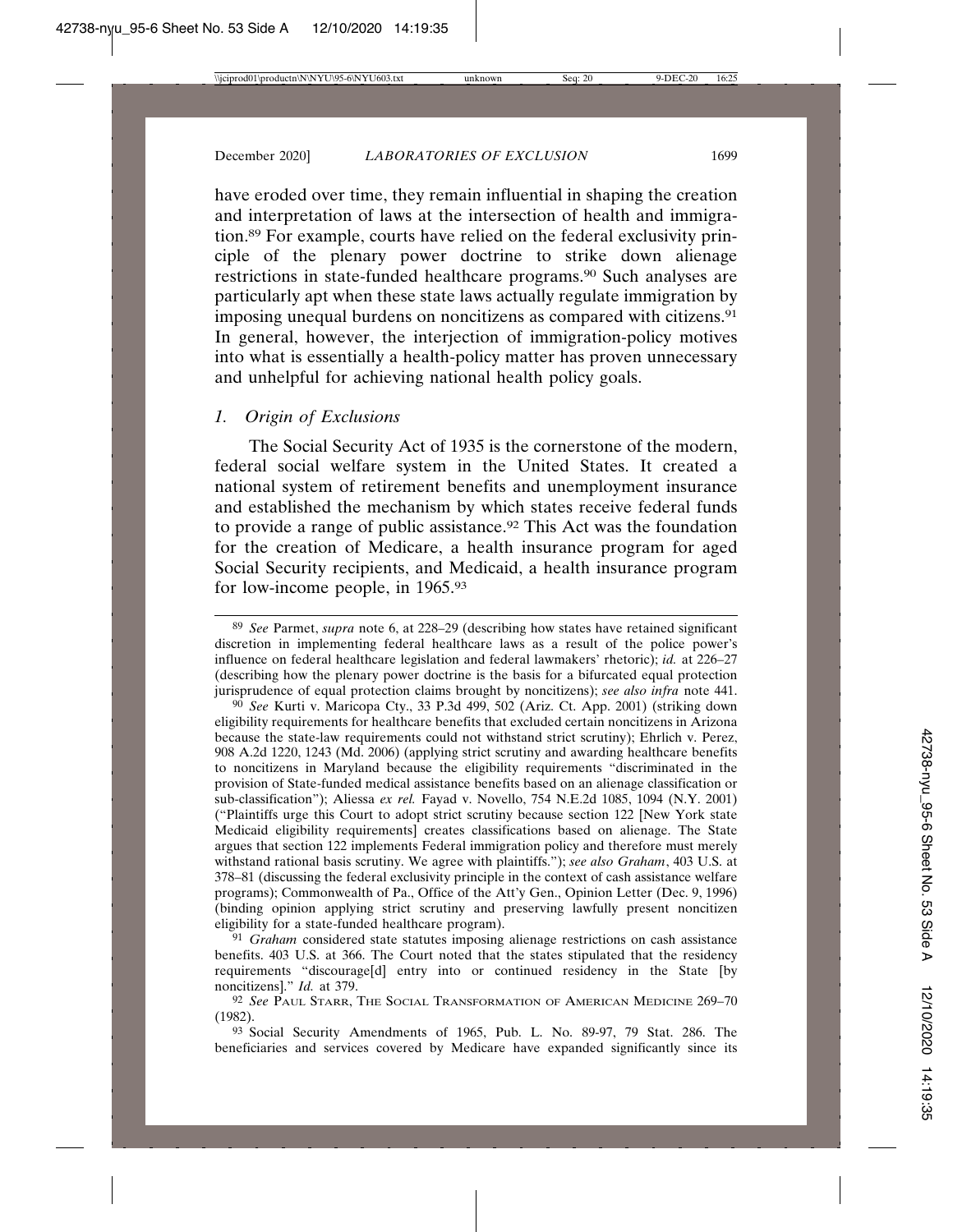While Medicare has always enjoyed popular approval, Medicaid has long been "burdened by the stigma of public assistance."94 Upon its establishment, Medicaid was widely regarded as an extension of existing, state-centric "welfare medicine" programs, such as Kerr-Mills.95 Although both programs are funded primarily through federal income taxes, public misperceptions of the funding sources have contributed to the idea of distinct programs for distinct populations: there is a belief that Medicare is funded solely through employer payroll taxes and premiums paid by beneficiaries.96 Medicaid, on the other hand, is jointly funded by the state and federal governments, and state funding comes primarily from state general fund appropriations.97 The federal government provides matching funds to states at the Federal Medical Assistance Percentage (FMAP) rate to provide medical assistance to certain categories of low-income people.98

While Medicare can be described as a type of national health insurance on account of its "uniform national standards for eligibility and benefits," Medicaid cannot be characterized as uniform because of the considerable flexibility that states have to design and implement the program.99 Although states are required to provide Medicaid to applicants who fall within mandatory coverage groups, the number of which has increased over time, states make their own decisions about whether to take advantage of federal matching funds to expand coverage to additional groups.100

94 STARR, *supra* note 92, at 370.

95 *Id*. at 369 (describing Medicaid as "expanded assistance to the states for medical care for the poor"). Medicaid has been criticized as both "under-theorized and underfunded." Huberfeld, *supra* note 34, at 432. In establishing Medicaid, Congress did not explicitly grapple with the humanitarian, solidaristic, or other possible justifications for federal funding of healthcare for low-income people; rather, it "built on what came before; the program was remarkably path dependent." *Id.* at 449.

96 *See* David A. Super, *The Modernization of American Public Law: Health Care Reform and Popular Constitutionalism*, 66 STAN. L. REV. 873, 923 (2014) (describing public beliefs about the self-sufficiency of social insurance programs like Medicare and the reality of how their redistributive nature has been concealed); *id.* at 928 ("The myth of selfsufficiency of first-tier programs [like Medicare], along with the appeal of the populations they serve, has resulted in considerable political strength, low stigma for beneficiaries, and generally respectful, deferential program administration.").

97 ALISON MITCHELL, CONG. RESEARCH SERV., R42640, MEDICAID FINANCING AND EXPENDITURES 1–4 (2015).

98 *Id.*

99 STARR, *supra* note 92, at 370.

100 *See* MEDICAID & CHIP PAYMENT & ACCESS COMM'N (MACPAC), MANDATORY AND OPTIONAL ENROLLEES AND SERVICES IN MEDICAID 5 tbl.1-1 (2017) (summarizing mandatory and optional Medicaid eligibility groups).

founding. *See, e.g.*, Social Security Amendments of 1972, Pub. L. No. 92-603, sec. 201(b)(1), 299I, 86 Stat. 1329, 1370–74, 1463–64 (expanding eligibility to people under the age of sixty-five with long-term disabilities and people with end-stage renal disease).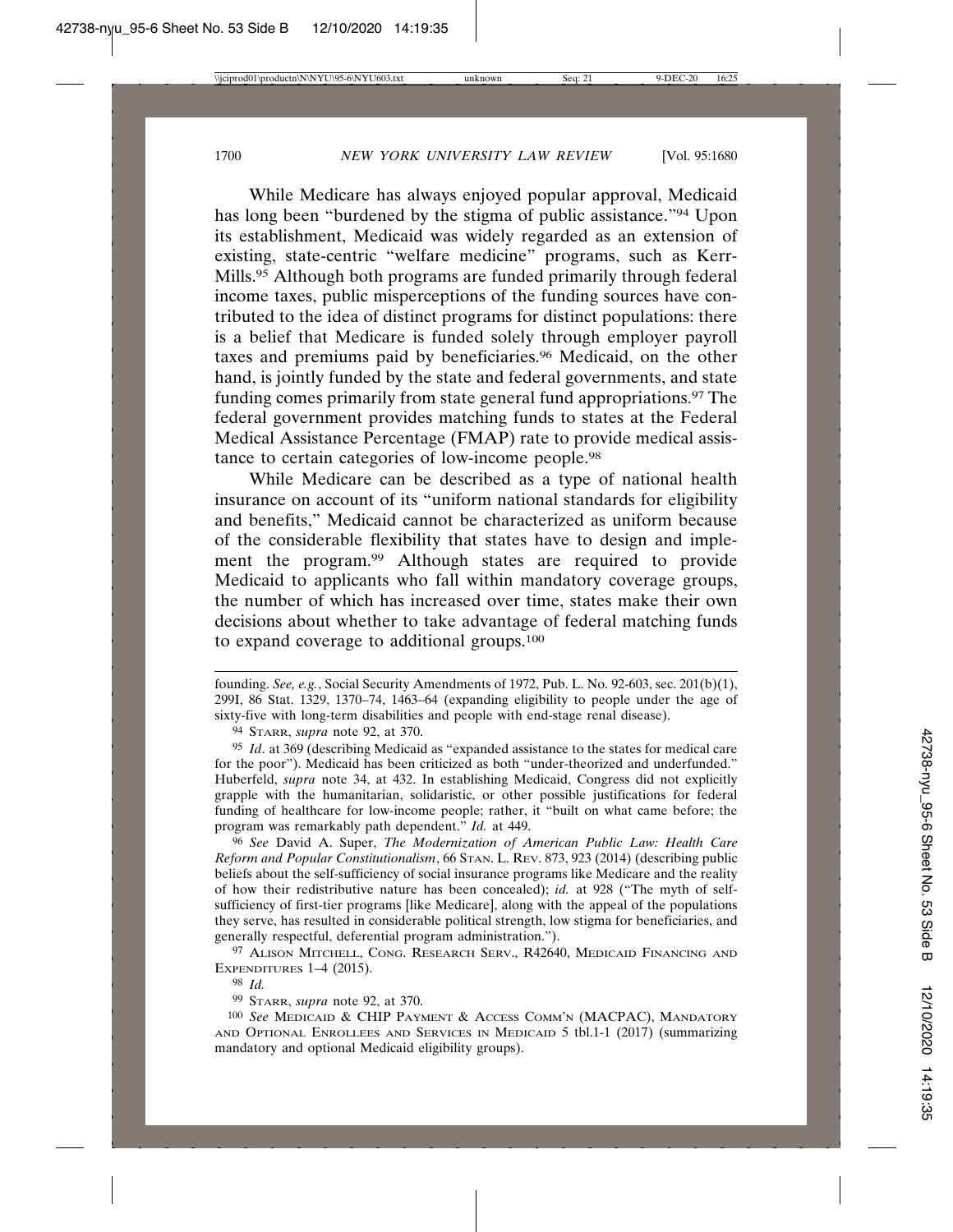Given the distinct characters of Medicare and Medicaid, it is not surprising that each program's restrictions on noncitizen eligibility evolved differently. The law governing Medicare eligibility has always contained alienage restrictions.101 Medicaid, by contrast, did not initially have any federal restriction on noncitizen eligibility.102 Rather, it required states to cover "all individuals" who fell within the mandatory coverage groups, without reference to citizenship or immigration status.103 In 1971, only eight states had alienage-based eligibility restrictions for any federally funded welfare programs.104 Most states provided Medicaid to all otherwise eligible people, without regard to citizenship or immigration status.105

It was not until 1973 that the federal government began to make centralized policy on immigrant eligibility for Medicaid. That year, the Department of Health, Education, and Welfare (HEW)—the federal agency that administered Medicaid at the time—promulgated a regulation imposing the first alienage-based restriction on Medicaid, man-

102 *See* Sharon F. Carton, *The PRUCOL Proviso in Public Benefits Law: Alien Eligibility for Public Benefits*, 14 NOVA L. REV. 1033, 1036 (1990) ("It was only in the 1970s that states began to restrict eligibility for state-administered federal programs such as [Aid to Families with Dependent Children] or welfare."); Steven Sacco & Sarika Saxena, *Permanently Residing Under Color of Law: A Practitioner's Guide to an Ambiguous Doctrine*, 23 CUNY L. REV. 364, 369 (2020) (citing Lewis v. Grinker, 965 F.2d 1206, 1211 (2d Cir. 1992)) ("Between the original enactment of Medicaid in 1965 and 1973, there were actually no [federal] citizenship-based restrictions on Medicaid . . . ."); Charles Wheeler, *Alien Eligibility for Public Benefits: Part I*, 88-11 IMMIGR. BRIEFINGS 1 (1988) ("Twenty years ago there were no restrictions on alien access to public benefits.").

103 Social Security Amendments of 1965, Pub. L. No. 89-97, § 1902(a)(10), 79 Stat. 286, 345. Regulations promulgated in 1971 clarified that there was no federal limit on noncitizen eligibility for Medicaid. 45 C.F.R. § 248.50 (1972). States were explicitly authorized, and in some cases *required*, to provide Medicaid to individuals "without regard to citizenship status," a group that included undocumented immigrants. *Id.*

104 *See* Citizenship and Alienage, 38 Fed. Reg. 16911 (June 27, 1973).

105 *See, e.g.*, Lewis v. Gross, 663 F. Supp. 1164, 1181–82 (E.D.N.Y. 1986) (noting that "[f]rom Medicaid's inception in 1965 until the promulgation of the Secretary's alienage requirement in 1973, New York State provided federally participating Medicaid benefits to all otherwise eligible aliens"); *see also* Fox, *supra* note 48, at 1053 (noting that "[s]tates were free to enact their own alienage-based restrictions on jointly funded programs, but in 1970 only Texas required Aid to Families with Dependent Children . . . and Medicaid recipients to be U.S. citizens" and stating that "Arizona and eight other states barred noncitizens from some of their other welfare programs, but the vast majority of states did not ask applicants about their legal status").

<sup>101</sup> Social Security Amendments of 1965, Pub. L. No. 89-97, § 103(4), 79 Stat. 286, 333 (codified as amended in 42 U.S.C. § 1395i-2(a)(3)(B)) (relating to alienage restrictions in Part A eligibility); *id.* at § 1836 (codified as amended in 42 U.S.C. § 1395o) (relating to alienage restrictions in Part B eligibility). The Supreme Court affirmed the federal government's authority to impose a five-year bar on Medicare eligibility for lawful permanent residents in *Mathews v. Diaz*, stating that "Congress may decide that as the alien's tie grows stronger, so does the strength of his claim to an equal share of that munificence." 426 U.S. 67, 80 (1976).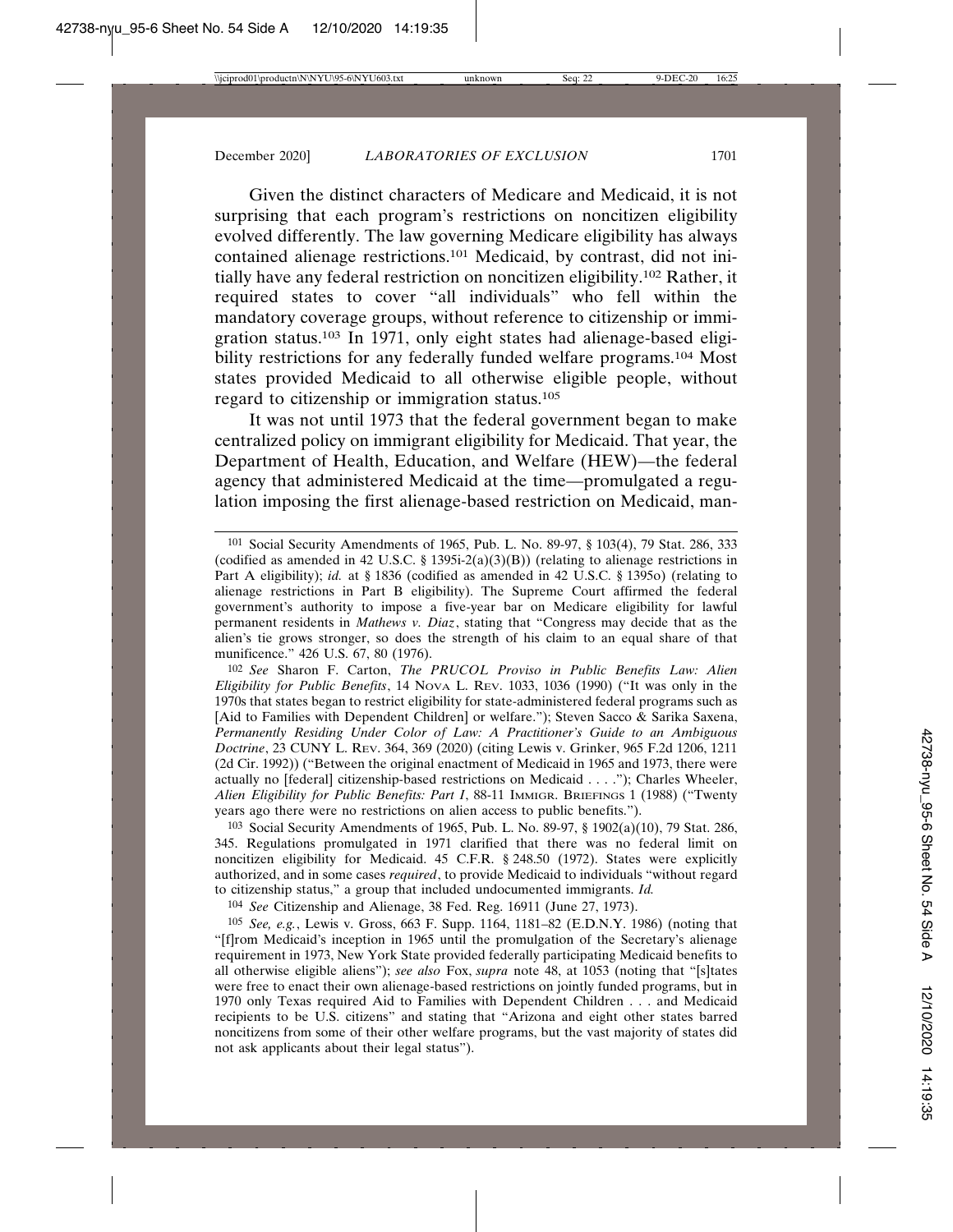dating the exclusion of undocumented immigrants.106 In 1986, a federal district court invalidated the regulation, holding that it had no statutory basis.107 In part to respond to this decision, Congress passed a law codifying the exclusion of certain noncitizens from Medicaid, namely those who were not LPRs or PRUCOL.108 The law also created a waiver of the alienage restriction in Medicaid for coverage of emergency services, known as Emergency Medicaid.109

### *2. The Emergency Medicaid Exception*

Emergency Medicaid authorizes federal reimbursement to states for "such care and services [that] are necessary for the treatment of an emergency medical condition" for people who would be eligible for Medicaid but for the alienage restriction, including undocumented noncitizens.110 In all fifty states, Emergency Medicaid authorizes payments for care and services related to childbirth (labor and delivery), but not prenatal care.<sup>111</sup> States then reimburse healthcare providers typically hospitals—that provide such care and services.112 Emergency Medicaid is not intended to cover preventive healthcare or follow-up care for patients discharged from the hospital after treatment of an emergency medical condition.<sup>113</sup>

Since Emergency Medicaid is available to noncitizens excluded from Medicaid eligibility, and states have options to expand or restrict Medicaid to noncitizens, the types of noncitizens who qualify for it in each state vary. For example, a Texas resident who became an LPR through marriage six years ago would not qualify for Medicaid

110 Omnibus Budget Reconciliation Act of 1986 § 9406(a), 42 U.S.C. § 1396b(v)(1)–(3) (2018).

111 C. Annette DuBard & Mark W. Massing, *Trends in Emergency Medicaid Expenditures for Recent and Undocumented Immigrants*, 297 JAMA 1085, 1085–86 (2007) ("Federal funds cannot be applied toward Medicaid coverage of any services that fall outside of this definition, such as routine prenatal care.").

112 MEDICAID & CHIP PAYMENT & ACCESS COMM'N (MACPAC), THE MEDICAID FEE-FOR-SERVICE PROVIDER PAYMENT PROCESS 3 (2018), http://www.macpac.gov/wpcontent/uploads/2018/07/Medicaid-Fee-For-Service-Provider-Payment-Process.pdf.

<sup>106</sup> 45 C.F.R. § 248.50 (1974).

<sup>107</sup> *Lewis*, 663 F. Supp. 1164.

<sup>108</sup> Omnibus Budget Reconciliation Act of 1986, Pub. L. No. 99-509, § 9406(a), 100 Stat. 1874, 2057 (amending 42 U.S.C. § 1396b (1982)) (providing that, with the exception of Emergency Medicaid, "no payment may be made to a State under this section for medical assistance furnished to an alien who is not lawfully admitted for permanent residence or otherwise permanently residing in the United States under color of law").

<sup>109</sup> *Id*.

<sup>113</sup> *See* H.R. REP. NO. 104-725, at 380 (1996) (Conf. Rep.) (noting congressional intent that Emergency Medicaid only cover "medical care that is strictly of an emergency nature").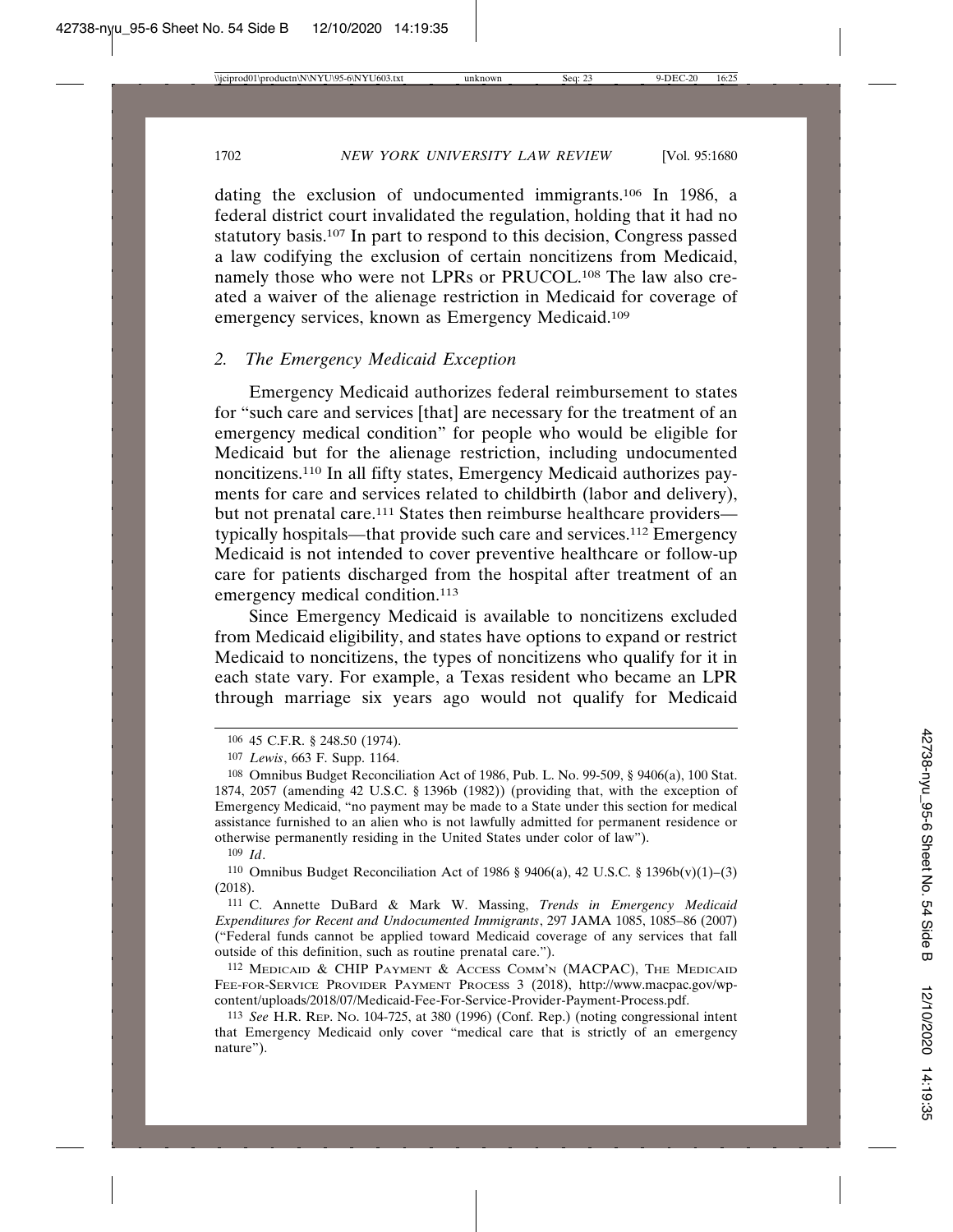because of their immigration status.114 However, if they suffered a traumatic injury, they would likely qualify for Emergency Medicaid to reimburse their providers for treatment received in the emergency room, but not for follow-up care.115 By contrast, a Pennsylvania resident in the same situation would qualify for Medicaid, which would cover the emergency room visit, hospitalization (if necessary), and any follow-up care.<sup>116</sup>

Depending on the state, Emergency Medicaid can look like health insurance. In some states, residents can apply for Emergency Medicaid coverage in advance of treatment;<sup>117</sup> in others, residents can only apply after receiving treatment for an emergency medical condition or labor and delivery.118 States have significant discretion to define, within certain limits, the "emergency medical conditions" (EMCs) that will be covered by Emergency Medicaid. There is enormous variation in the types of conditions that states have deemed to

115 *Texas Medicaid Provider Procedures Manual* § 4.3.1, TEX. MEDICAID & HEALTHCARE PARTNERSHIP (Aug. 2020), http://www.tmhp.com/Manuals\_HTML1/ TMPPM/Current/index.html (click "Section 4: Client Eligibility" dropdown, then click "4.3 Restricted Medicaid Coverage" dropdown, then click "4.3.1 Emergency Only" hyperlink) (specifying services covered).

116 *Medical Assistance Eligibility Handbook* § 322.31–.311, PA. DEP'T HUM. SERVS., http://services.dpw.state.pa.us/oimpolicymanuals/ma/Medical\_Assistance\_Handbook.htm (last updated Oct. 5, 2018) (in left-hand sidebar, under "Contents," click "322 Citizen Noncitizen" dropdown, then click "322.3 Non-Citizen Status" dropdown, then click "322.31\_Qualified\_Non-Citizens" hyperlink) (describing LPR eligibility for Medicaid after completing the five-year bar). Because Pennsylvania has expanded Medicaid, the LPR in this situation would qualify with a higher income, up to 138% of the FPL.

117 *See, e.g.*, *Medicaid for the Treatment of an Emergency Medical Condition ("Emergency Medicaid")*, N.Y.C. HUM. RESOURCES ADMIN., DEP'T SOC. SERVS. (2016), https://www1.nyc.gov/assets/ochia/downloads/pdf/fly-957-emergency-medicaid-english.pdf (noting New Yorkers' ability to pre-apply for Emergency Medicaid and obtain coverage for twelve-month periods).

118 *See, e.g. Texas Medicaid Provider Procedures Manual*, *supra* note 115, § 4.3.1 (noting that in Texas, "[c]ertification for emergency Medicaid occurs after the services have been provided").

<sup>114</sup> *See Texas Medicaid*, BENEFITS.GOV, https://www.benefits.gov/benefit/1640 (last visited Aug. 11, 2020) (listing Texas's eligibility requirements). Because Texas did not expand Medicaid under the ACA, eligibility is very restrictive for non-disabled, nonelderly U.S. citizen adults as well. However, such a person could qualify under the Medicaid for Parents and Caretaker Relatives Program, 1 Tex. Admin. Code § 366.707, .713 (2020), if their income is low enough. *See Texas Works Handbook: C-100, Income Limits and Proration Charts: C-131.2 Medically Needy and Parents and Caretaker Relatives Medicaid*, TEX. HEALTH & HUM. SERVS. (Apr. 1, 2020), https://hhs.texas.gov/lawsregulations/handbooks/twh/part-c-appendix/c-100-income-limits-proration-charts#C131.2 (indicating an income limit of \$285 per month for a two-parent family of four, for example, which is equivalent to thirteen percent of the Federal Poverty Level). The LPR described here would not qualify for the program under § 366.713(3). *See Texas Works Handbook: A-300, Citizenship: A-342 TANF and Medical Programs Alien Status Eligibility Charts: Chart C*, TEX. HEALTH & HUM. SERVS. (Apr. 1, 2020), https://hhs.texas.gov/lawsregulations/handbooks/twh/part-a-determining-eligibility/section-300-citizenship#A342.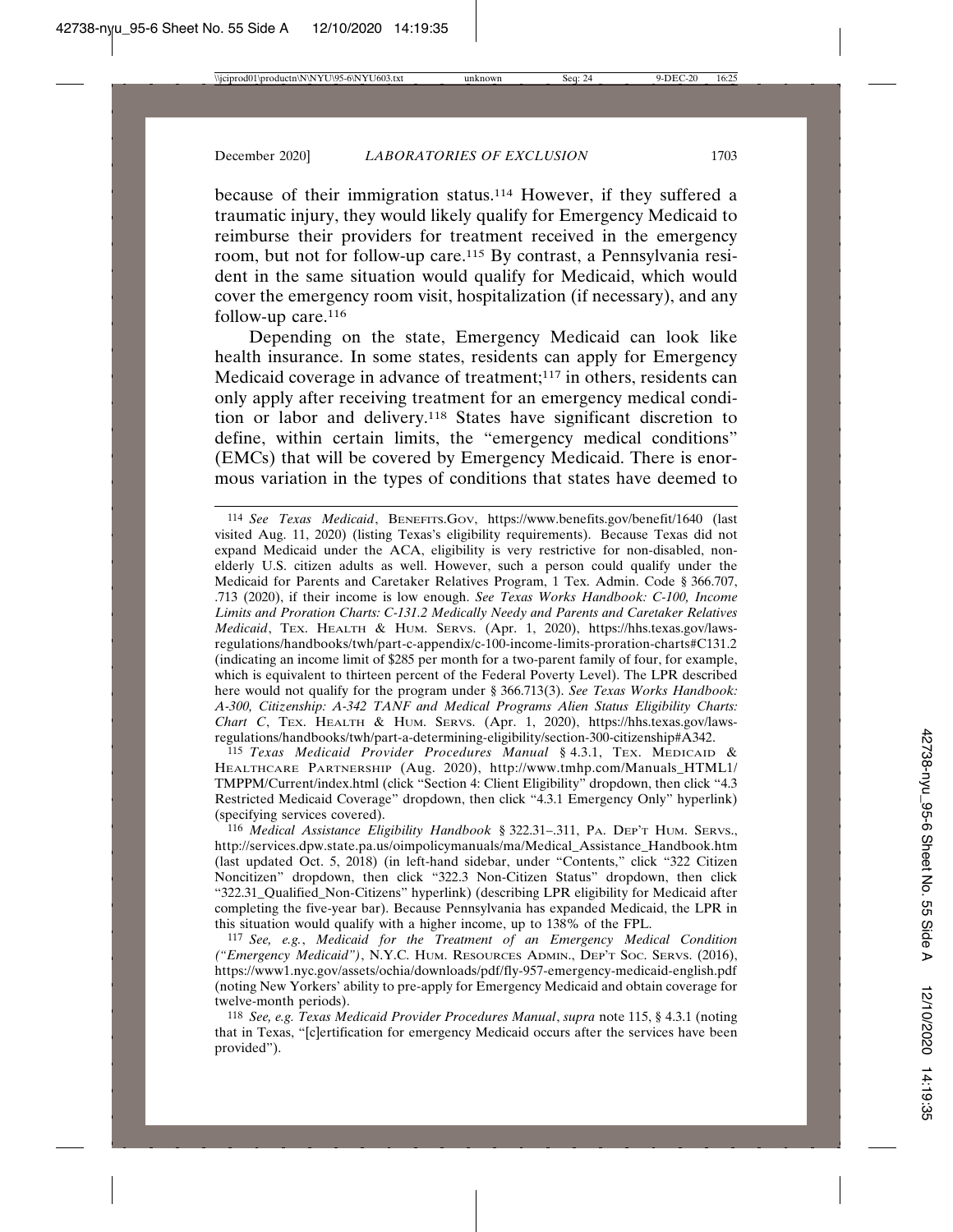fall within the federal statutory definition. For example, only twelve states and the District of Columbia characterize End Stage Kidney Disease (ESKD) as an EMC.119 An estimated 6000 undocumented noncitizens have ESKD.120 The standard treatment option for ESKD is thrice-weekly dialysis or a kidney transplant.<sup>121</sup> Emergency Medicaid does not cover organ transplants or antirejection medications,122 but the states that have recognized ESKD as an EMC enable Medicaid-ineligible noncitizens to receive routine dialysis rather than wait until they are "in nearly critical condition" to obtain it on an emergency basis.123 Studies have found that "[u]ndocumented immigrants with ESKD that rely on emergency-only hemodialysis describe significant physical and psychosocial distress"; that they spend "tenfold more time in the hospital and less time in the outpatient setting compared with those receiving standard hemodialysis"; and that their mortality is fourteen times higher than those receiving the standard treatment.124

It is fairly simple for a state to begin classifying ESKD as an EMC. The Centers for Medicare & Medicaid Services (CMS) and the Office of the Inspector General of the Department of Health and Human Services (HHS) generally defer to state interpretations of the term "EMC."125 They have not contested state requests for reimbursement of dialysis treatment through Emergency Medicaid.126 Colorado's Department of Health Care Policy and Financing recently announced a policy change that will enable its residents with ESKD to

<sup>119</sup> *See* Lilia Cervantes, William Mundo & Neil R. Powe, *The Status of Provision of Standard Outpatient Dialysis for US Undocumented Immigrants with ESKD*, 14 CLINICAL J. AM. SOC'Y NEPHROLOGY 1258, 1259 (2019); *see also* Carolyn Crist, *Scheduled Dialysis for Undocumented Immigrants Saves Money and Lives*, REUTERS (Dec. 28, 2018, 11:19 AM), https://www.reuters.com/article/us-health-immigrants-dialysis/sched. . .is-forundocumented-immigrants-saves-money-and-lives-idUSKCN1OR17Z.

<sup>120</sup> David Ansell, Kristen Pallok, Marieli D. Guzman, Marycarmen Flores & Jose Oberholzer, *Illinois Law Opens Door to Kidney Transplants for Undocumented Immigrants*, 34 HEALTH AFF. 781, 783 (2015).

<sup>121</sup> *Id.* (transplant); Crist, *supra* note 119 (thrice-weekly dialysis).

<sup>122</sup> Vanessa Grubbs, *Undocumented Immigrants and Kidney Transplant: Costs and Controversy*, 33 HEALTH AFF. 332, 334 (2014) (noting that Emergency Medicaid does not pay for transplants); *Emergency Medical Coverage for Noncitizens*, ILL. DEP'T OF HUM. SERVS. (Mar. 21, 2003), https://www.dhs.state.il.us/page.aspx?item=19608 ("Organ transplants and related services, such as anti-rejection drugs are not covered under this program."); *Medicaid for the Treatment of an Emergency Medical Condition Fact Sheet*, N.Y. STATE DEP'T OF HEALTH, https://www.health.ny.gov/health\_care/medicaid/ emergency\_medical\_condition\_faq.htm (last updated Dec. 2013).

<sup>123</sup> *See* Cervantes et al., *supra* note 119, at 1258.

<sup>124</sup> *Id.*

<sup>125</sup> *Id.* at 1259.

<sup>126</sup> *Id.*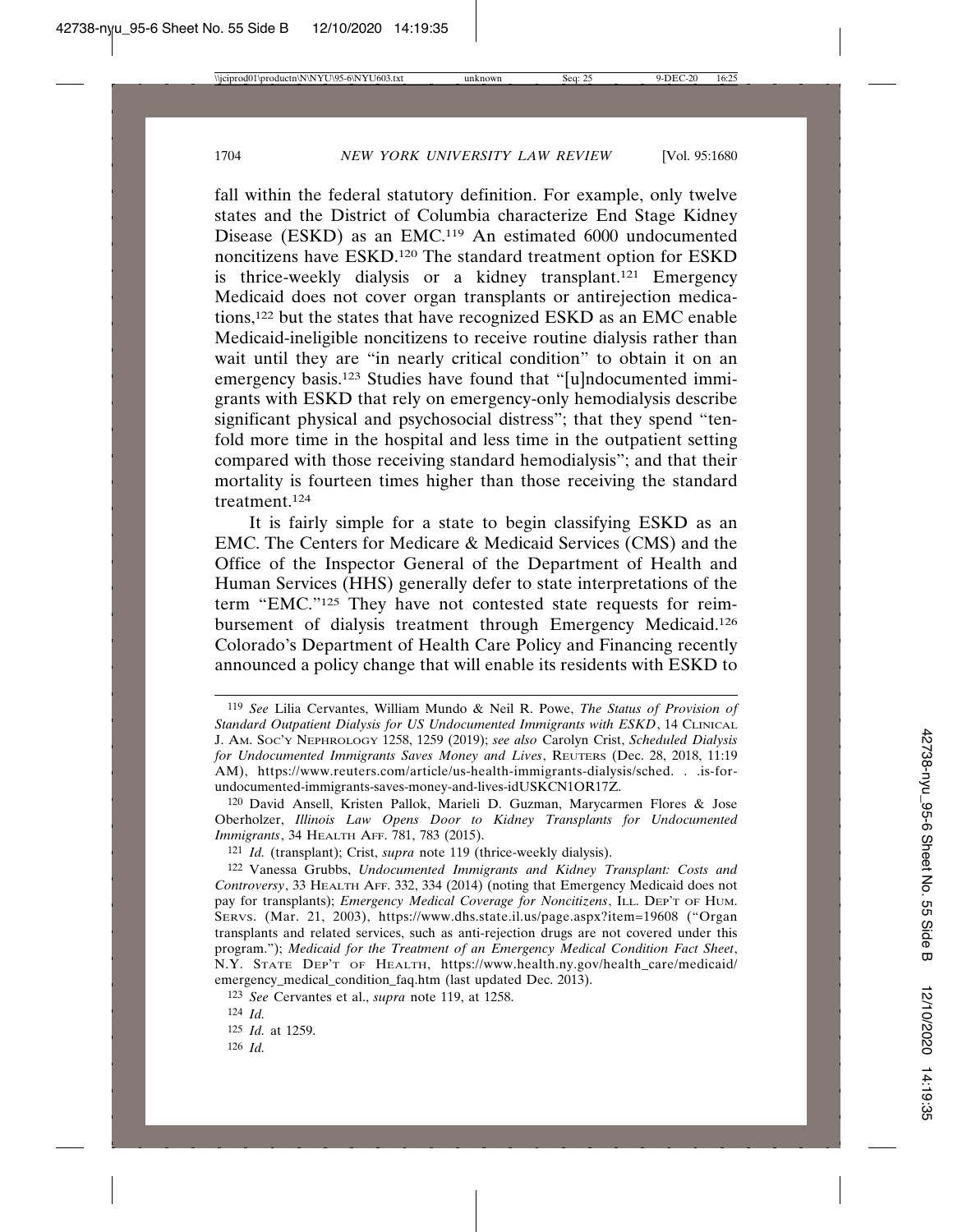obtain Emergency Medicaid coverage for routine dialysis.127 However, states need not pass a law or even submit a State Plan Amendment in order to cover a broader range of conditions under Emergency Medicaid.128 The state agency administering Medicaid could simply begin interpreting the term EMC more broadly, so long as the interpretation can be justified as reasonable under the federal definition.

#### *3. Increasing Exclusion Under PRWORA*

The Personal Responsibility and Work Opportunity Reconciliation Act of 1996 (PRWORA) heralded a new era of restrictions on noncitizen eligibility for public benefits, and PRWORA is the framework for the laws governing noncitizen eligibility for Medicaid today.129 Anti-poor and anti-immigrant animus collided in 1996 to impose dramatic restrictions on noncitizen eligibility for public benefits, including Medicaid.130 PRWORA limited eligibility for federal public benefits to citizens and "qualified aliens," a term first used in the Act.131 Noncitizens who do not have statuses that fall within the definition of "qualified alien" are generally ineligible for Medicaid.132 Undocumented noncitizens were already barred from Medicaid, but PRWORA provided an opportunity for lawmakers to clarify the lim-

129 Personal Responsibility and Work Opportunity Reconciliation Act (PRWORA) of 1996, Pub. L. No. 104-193, 110 Stat. 2105 (codified as amended in scattered sections of 42 U.S.C. and 8 U.S.C.).

130 *See* Amanda Levinson, *Immigrants and Welfare Use*, MIGRATION POL'Y INST. (Aug. 1, 2002), https://www.migrationpolicy.org/article/immigrants-and-welfare-use (noting that "[a]pproximately 935,000 noncitizens lost benefits due to the passage of the [PRWORA]" and "[a]t the time of PRWORA's passage in 1996, immigrants represented 15 percent of all welfare recipients in the U.S.," but "[b]y 1999, that number dropped to 12 percent").

<sup>127</sup> *See* COLO. DEP'T OF HEALTH CARE POLICY & FIN., FREQUENTLY ASKED QUESTIONS: EMERGENCY MEDICAID & END-STAGE RENAL DISEASE POLICY 1–3 (2019), https://www.health.ny.gov/health\_care/medicaid/emergency\_medical\_condition\_faq.htm.

<sup>128</sup> *See* Eilis O'Neill, *Transplants a Cheaper, Better Option for Undocumented Immigrants with Kidney Failure*, NPR (May 12, 2019, 5:09 PM), https://www.npr.org/2019/ 05/12/721800514/transplants-a-cheaper-better-option-for-undocumented-immigrants-withkidney-fail (describing how some states, like Washington, are "quietly expanding" Emergency Medicaid coverage to include scheduled, rather than emergency-only, dialysis).

<sup>131</sup> Personal Responsibility and Work Opportunity Reconciliation Act (PRWORA) of 1996, Pub. L. No. 104-193, § 401, 110 Stat. 2105, 2261–62 (codified as amended at 42 U.S.C. and 8 U.S.C. § 1611) (stating that only qualified noncitizens are eligible for federal public benefits); *id.* § 431, 110 Stat. at 2274 (codified as amended at 8 U.S.C. § 1641) (defining "qualified alien").

<sup>132</sup> 8 U.S.C. § 1611(a) (2018). See Makhlouf, *supra* note 49, at 249–54, for an overview of noncitizen eligibility for Medicaid.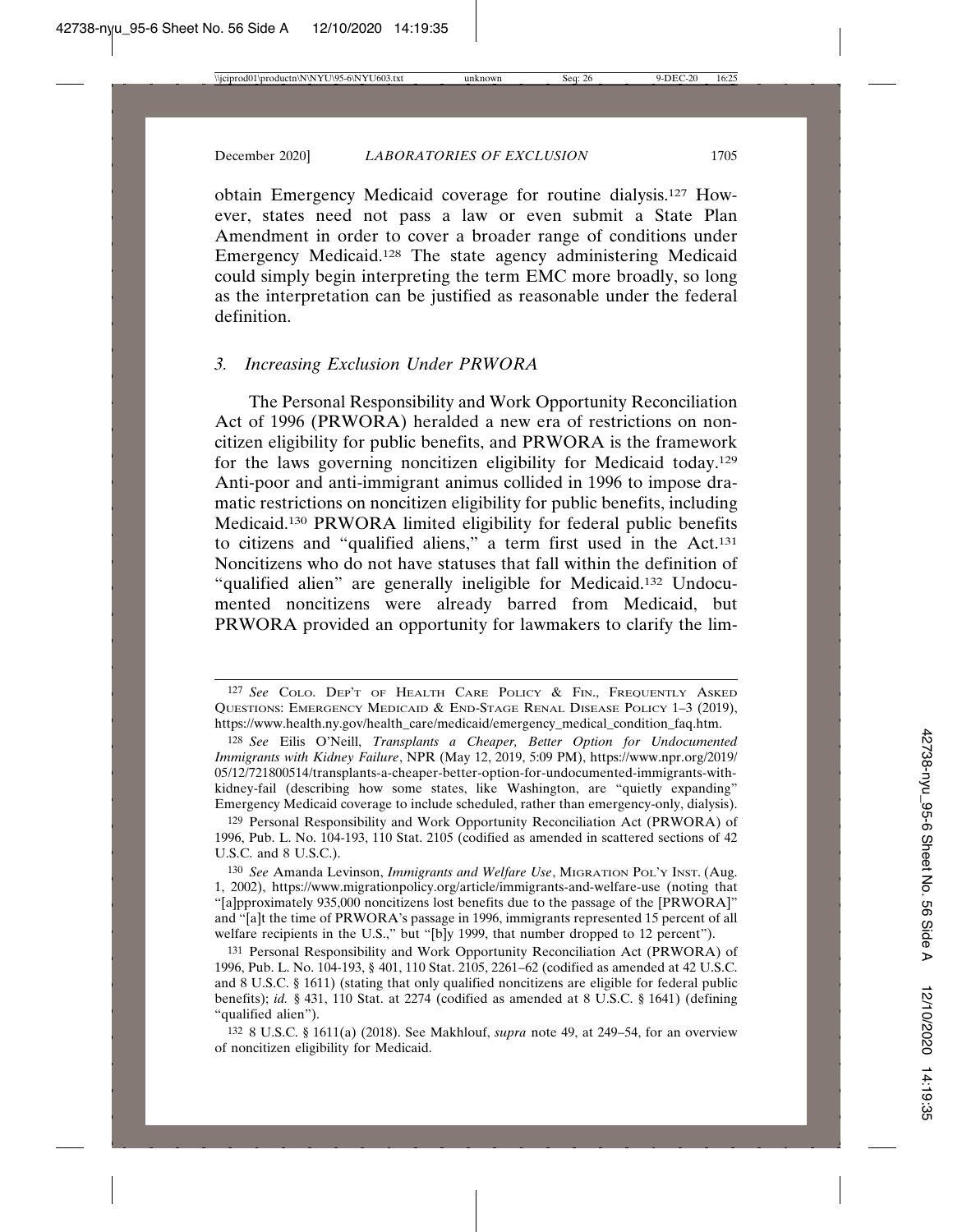ited scope of services eligible for reimbursement under Emergency Medicaid.<sup>133</sup>

PRWORA created a new, lower federal "ceiling" of Medicaid eligibility for lawfully present noncitizens, who were hit the hardest by its restrictions. Many previously eligible, lawfully present noncitizens were barred from eligibility, and even qualified noncitizens faced a new barrier to eligibility: the five-year bar. Qualified noncitizens are generally barred from eligibility for federal public benefits for five years,134 although individuals holding certain statuses are exempt from this bar.135

| TABLE 1. PRE- AND POST-PRWORA ELIGIBILITY OF SELECTED |  |                                                       |  |  |  |
|-------------------------------------------------------|--|-------------------------------------------------------|--|--|--|
|                                                       |  | CATEGORIES OF NONCITIZENS FOR MEDICAID <sup>136</sup> |  |  |  |

| <b>Broad Categories of Noncitizens</b>          | <b>Pre-PRWORA</b>        | <b>Post-PRWORA</b>                                                                                                                                                                                                                                                                                                                                                                                              |
|-------------------------------------------------|--------------------------|-----------------------------------------------------------------------------------------------------------------------------------------------------------------------------------------------------------------------------------------------------------------------------------------------------------------------------------------------------------------------------------------------------------------|
| Lawful permanent residents (LPRs),<br>generally | Eligible. <sup>137</sup> | LPRs with 40 or more qualifying<br>work quarters are eligible. <sup>138</sup><br>States have the option to provide to:<br>$(1)$ LPRs with fewer than 40<br>qualifying work quarters who<br>arrived before August 22, 1996; $139$<br>and<br>$(2)$ LPRs with fewer than 40<br>qualifying work quarters who<br>arrived on or after August 22, 1996,<br>and who have held LPR status for at<br>least 5 years. $140$ |

133 Emergency Medicaid, discussed *infra* in Section I.B.2, was not affected by PRWORA's new restrictions. However, the PRWORA House conferees emphasized that the types of services to be covered under Emergency Medicaid are very limited. H.R. REP. NO. 104-725, at 380 (1996) (Conf. Rep.), *as reprinted in* 1996 U.S.C.C.A.N. 2649, 2768 (noting that "[t]he allowance for emergency medical services under Medicaid is very narrow" and that "[t]he conferees intend[ed] that it only apply to medical care that is strictly of an emergency nature, such as medical treatment administered in an emergency room, critical care unit, or intensive care unit" and did not intend it to include or cover "prenatal or delivery care assistance that is not strictly of an emergency nature").

134 8 U.S.C. § 1613 (2018).

135 *Id.* § 1613(b) (listing categories of qualified noncitizens who are exempt from the five-year bar).

136 *Id.* § 1612(b) (governing eligibility of qualified noncitizens for Medicaid).

137 Omnibus Budget Reconciliation Act of 1986, Pub. L. No. 99-509, § 9406(a), 100 Stat. 1874, 2057 (amending 42 U.S.C. § 1396b (1982)) (limiting participation in Medicaid to U.S. citizens, LPRs, and PRUCOL noncitizens).

138 8 U.S.C. § 1612(b)(2)(B) (noting, however, that a quarter of work is not counted if it occurred after 1996 and the noncitizen received a federal means-tested public benefit during that period).

139 *See id.* § 1612(b)(1); *see also id.* § 1612(b)(2)(B) (requiring coverage of LPRs with forty or more qualifying work quarters).

140 *See id.* § 1612(b)(1); *see also id.* § 1612(b)(2)(B); *id.* § 1613 (2010) (imposing fiveyear bar on qualified aliens who enter after enactment).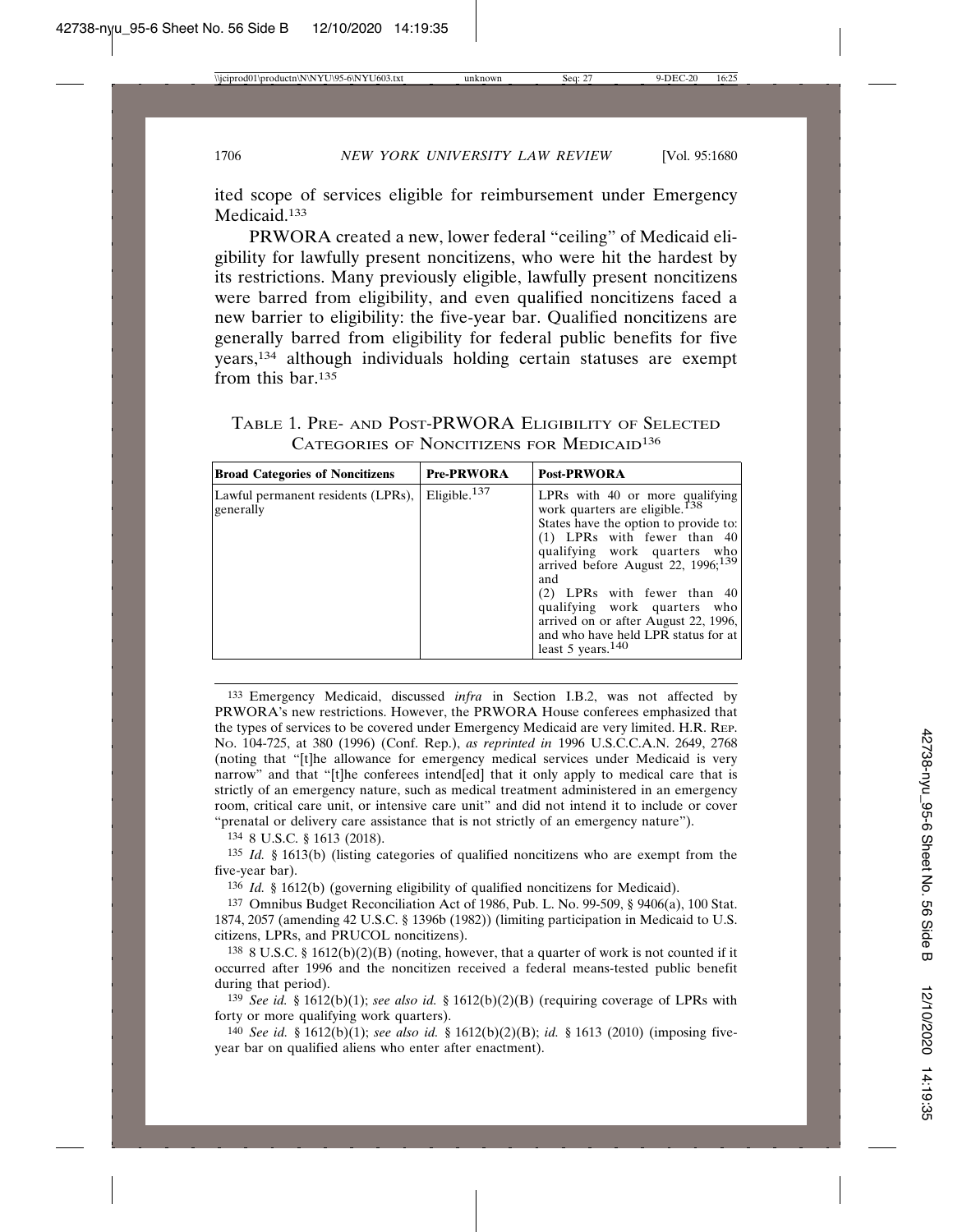| Refugees and asylees (including<br>former refugees and asylees with<br>$LPR$ status)                   | Eligible. <sup>14<math>\overline{1}</math></sup> | Eligible for first 7 years; state option<br>after 7 years. <sup>142</sup> |
|--------------------------------------------------------------------------------------------------------|--------------------------------------------------|---------------------------------------------------------------------------|
| Veterans and noncitizens on active<br>duty (a subgroup of LPRs)                                        | Eligible. $143$                                  | Eligible. <sup>144</sup>                                                  |
| Persons residing in the United States<br>under color of law (PRUCOL)                                   | Eligible. $145$                                  | Emergency Medicaid only. <sup>146</sup>                                   |
| Lawfully present noncitizens in a<br>temporary status (e.g., tourists,<br>students, temporary workers) | Emergency<br>Medicaid<br>only. $147$             | Emergency Medicaid only. <sup>148</sup>                                   |
| Undocumented                                                                                           | Emergency<br>Medicaid<br>only. $149$             | Emergency Medicaid only. <sup>150</sup>                                   |

141 Refugees and asylees without LPR status were considered PRUCOL. *See* Boswell, *supra* note 72, at 1488. Therefore, they were eligible under the Omnibus Budget Reconciliation Act of 1986, Pub. L. No. 99-509, § 9406(a), 100 Stat. 1874, 2057 (amending 42 U.S.C. § 1396b (1982)).

142 8 U.S.C. § 1612(b)(2)(A)(i).

143 As LPRs, these individuals qualify under the Omnibus Budget Reconciliation Act of 1986, Pub. L. No. 99-509, § 9406(a), 100 Stat. 1874, 2057 (amending 42 U.S.C. § 1396b (1982)).

144 8 U.S.C. § 1612(b)(2)(C).

145 Omnibus Budget Reconciliation Act of 1986, Pub. L. No. 99-509, § 9406(a), 100 Stat. 1874, 2057 (amending 42 U.S.C. § 1396b (1982)) (limiting participation in Medicaid to U.S. citizens, LPRs, and PRUCOL noncitizens).

146 *See* 8 U.S.C.A. § 1641(b) (1996) (defining qualified alien and not including a category of PRUCOL noncitizens); 8 U.S.C.A. § 1611(b)(1)(A) (1996) (describing the Emergency Medicaid exception from the restriction on eligibility for federal public benefits for non-qualified aliens); 42 U.S.C.A.  $\S$  1396b(v)(2)(A) (1996) (mechanism of reimbursement).

147 Although the definition of "PRUCOL" is imprecise, people with temporary status do not fit the definition of a "person . . . in the United States with the INS's tacit, if not explicit, permission to remain [permanently]." Boswell, *supra* note 72, at 1488. Rather, they have explicit permission to remain *temporarily*. New York's interpretation of PRUCOL aligns with this understanding. *See, e.g.*, *Medicaid for Immigrants Who Are Not Permanent Residents (Do Not Have "Green Cards")— PRUCOL and Temporary Non-Immigrant Eligibility*, *supra* note 71 (stating that persons who entered with a temporary visa and have not filed for permanent immigration status or relief are not considered PRUCOL); *see also* 42 U.S.C.A. § 1396b(v)(2)(A) (providing the mechanism of reimbursement for emergency medical care).

148 *See* 8 U.S.C.A. § 1641(b) (1996) (defining qualified alien to include LPRs, along with other limited categories, but not including a general category of lawfully present noncitizens who are not LPRs); *id.* § 1611(b)(1)(A) (describing the Emergency Medicaid exception from the restriction on eligibility for federal public benefits for non-qualified aliens); 42 U.S.C.A. § 1396b(v)(2)(A). In 2009, however, Congress passed a law giving states the option to cover lawfully residing children and/or pregnant women through Medicaid. *See infra* Section I.B.4.

149 Omnibus Budget Reconciliation Act of 1986, Pub. L. No. 99-509, § 9406(a), 100 Stat. 1874, 2057 (amending 42 U.S.C. § 1396b (1982)) (limiting participation in Medicaid to U.S. citizens, LPRs, and PRUCOL noncitizens).

150 *See* 8 U.S.C.A. § 1641(b) (defining qualified alien to include, among others, LPRs but not undocumented noncitizens); *id.* § 1611(b)(1)(A) (describing the Emergency Medicaid exception from the restriction on eligibility for federal public benefits for nonqualified aliens); 42 U.S.C.A.  $\S$  1396b(v)(2)(A).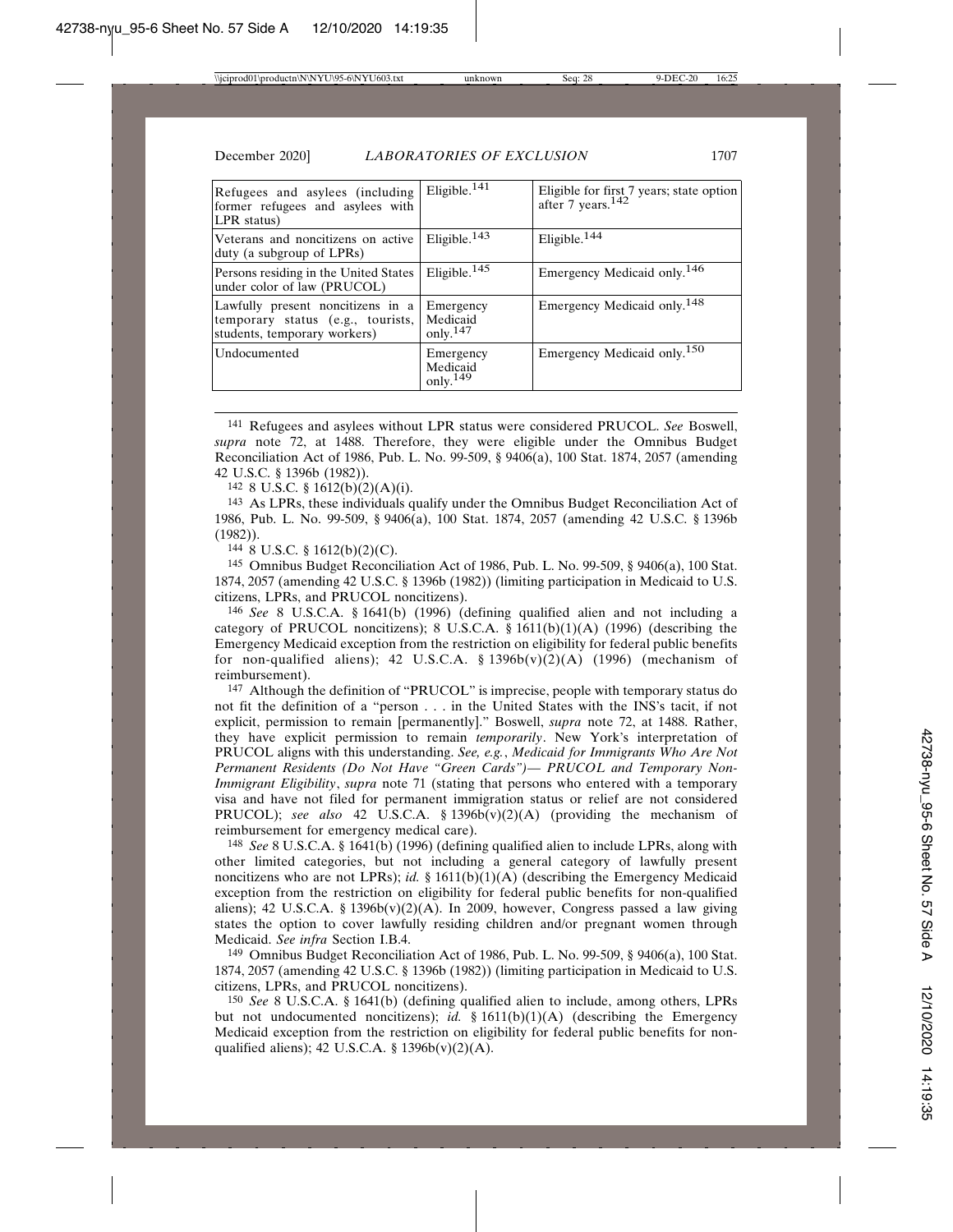Section 402(b) of PRWORA created a federal "floor" of Medicaid coverage by requiring states that participate in Medicaid to include select categories of noncitizens. In general, these include:

- LPRs with 40 or more qualifying work quarters;<sup>151</sup>
- Qualified noncitizens with a military connection;<sup>152</sup>
- Certain humanitarian immigrants within seven years of receiving such status;153
- Certain noncitizen American Indians;154 and
- Noncitizens receiving Medicaid based on Supplemental Security Income.155

PRWORA did not create anything close to a uniform national policy on noncitizen eligibility for Medicaid.156 It devolved considerable authority to the states to restrict noncitizen eligibility for Medicaid between the statutory floor and ceiling. States now had the authority to make critical decisions about whether to impose restrictions on various categories of noncitizens in Medicaid, including qualified noncitizens.157 They were not merely incorporated into a federal scheme; they were given broad discretion within the federal scheme to create wide-ranging policies on noncitizen eligibility for Medicaid. For example, states can expand or restrict eligibility for Medicaid to LPRs who do not otherwise fall into one of the mandatory noncitizen coverage groups.158 Another example is that states can extend or bar Medicaid eligibility to humanitarian immigrants after their first seven years in such status.<sup>159</sup>

As a result of this new discretion, shortly after PRWORA became effective, Louisiana and Wyoming barred most LPRs from

157 8 U.S.C. § 1612(b) (2018).

<sup>158</sup> *Id.* § 1612(b)(1) (authorizing states to determine eligibility for qualified noncitizens); *id.* § 1612(b)(2) (describing mandatory coverage categories); *id.* § 1641(b)(1) (defining "qualified alien" to include LPRs). PRWORA does not permit states to extend Medicaid eligibility to LPRs who arrived after PRWORA was enacted, who have not held qualified status for at least five years, and who do not otherwise fall into one of the mandatory noncitizen coverage groups. *id.* § 1613 (imposing five-year bar on public benefits eligibility for qualified noncitizens who entered the United States after PRWORA was enacted).

<sup>159</sup> *See id.* § 1612(b)(2)(A)(i) (listing time-limited exceptions to a state's authority to determine eligibility for Medicaid).

<sup>151</sup> 8 U.S.C. § 1612(b)(2)(B) (2018).

<sup>152</sup> *Id.* § 1612(b)(2)(C).

<sup>&</sup>lt;sup>153</sup> *Id.* § 1612(b)(2)(A)(i) (describing this group as "refugees and asylees").

 $154$  *Id.* § 1612(b)(2)(E).

<sup>155</sup> *Id.* § 1612(b)(2)(F). Noncitizen eligibility for SSI is described in § 1612(a).

<sup>156</sup> *See generally* WENDY ZIMMERMANN & KAREN C. TUMLIN, URBAN INST., PATCHWORK POLICIES: STATE ASSISTANCE FOR IMMIGRANTS UNDER WELFARE REFORM (1999), http://www.urban.org/sites/default/files/publication/69586/309007-Patchwork-Policies-State-Assistance-for-Immigrants-under-Welfare-Reform.PDF.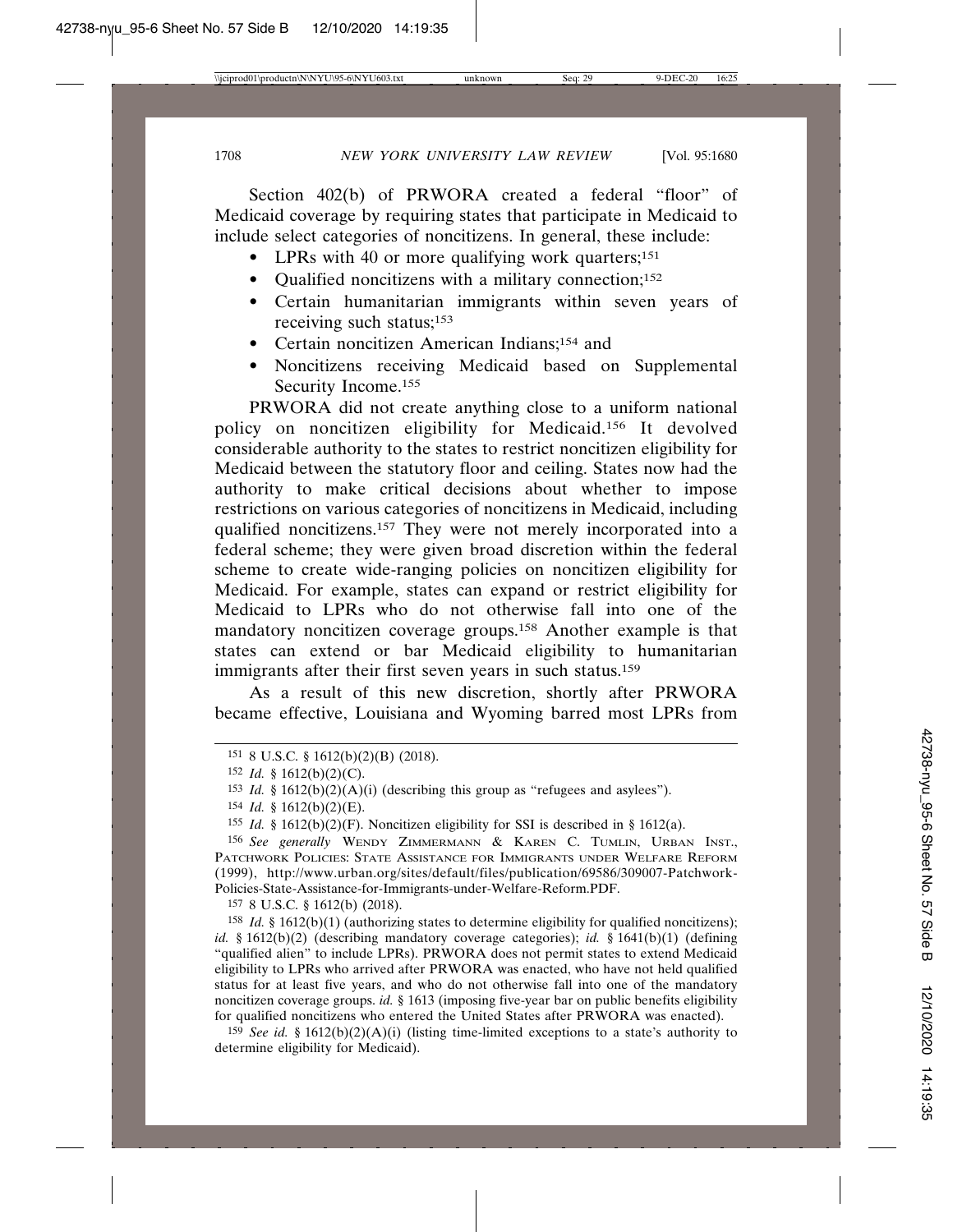Medicaid eligibility entirely.160 Currently, Wyoming and Texas have the most restrictive noncitizen eligibility criteria for Medicaid, setting eligibility at or near the federal floor of Medicaid coverage: LPRs who entered the country on or after August 22, 1996—the date PRWORA was enacted—are generally ineligible for Medicaid, even after completing the five-year bar, unless they have credit for forty quarters of work history in the United States.161 Wyoming went a step further than Texas by excluding even those LPRs who entered the country before August 22, 1996—that is, it went no higher than the federal floor of Medicaid coverage.<sup>162</sup>

States were also authorized to impose restrictive criteria on noncitizens that were previously unknown in the Medicaid program, such as durational residency requirements and time limits.<sup>163</sup> They also had virtually free rein to impose alienage-based restrictions on public benefits that are funded and administered solely by state governments, subject only to a federally imposed floor that is even lower than the floor for Medicaid described above and, in the case of discrimination against LPRs, to equal protection principles.164

162 *See Table 6 Qualified Immigration Status – Wyoming Eligibility Online Manual*, WYO. DEP'T OF HEALTH (Mar. 1, 2016), https://sites.google.com/a/wyo.gov/ecom/tables/ table6 (last visited Aug. 25, 2020).

163 *See* Wishnie, *supra* note 6, at 495 n.9 (describing Connecticut's six-month residency requirement, Washington's twelve-month residency requirement, and Indiana's two-year eligibility limit for Medicaid that applied to noncitizens only).

<sup>160</sup> Wishnie, *supra* note 6, at 495 n.9.

<sup>161</sup> MEDICAL ASSISTANCE PROGRAMS FOR IMMIGRANTS IN VARIOUS STATES, *supra* note 29, at 5. Both states have elected options to slightly expand Medicaid eligibility: Wyoming has elected the option to expand Medicaid to lawfully residing pregnant women. *Id.* at 5. Texas has elected to expand Medicaid and CHIP to lawfully residing children and is one of the largest beneficiaries of reimbursement through the CHIP unborn child option, which provides maternity care to pregnant people regardless of citizenship or immigration status. *Id.*; Julia Belluz & Nina Martin, *The Extraordinary Danger of Being Pregnant and Uninsured in Texas*, VOX (Dec. 19, 2019), https://www.vox.com/science-and-health/2019/12/ 6/20995227/women-health-care-maternal-mortality-insurance-texas ("CHIP Perinate [in Texas] provides benefits to about 33,000 women a month, regardless of their immigration status, up to 202 percent of the federal poverty level."). Nevertheless, the limitations of the program and barriers to access mean that "Texas [still] has the highest rate of uninsured women of reproductive age in the country . . . . In some counties, mainly along the Mexico border, that estimate approaches 40 percent." *Id.*

<sup>164</sup> *See* 8 U.S.C. § 1622(a) (2018) (allowing states "to determine the eligibility for any State public benefits" except as provided in § 1622(b)); *id.* § 1622(b) (providing exceptions for, among others, certain noncitizens who are subject to withholding of deportation for the first five years they hold such status, certain refugees and asylees for the first five years they hold such status, LPRs with forty or more qualifying work quarters, and certain veterans); *infra* Section III.A.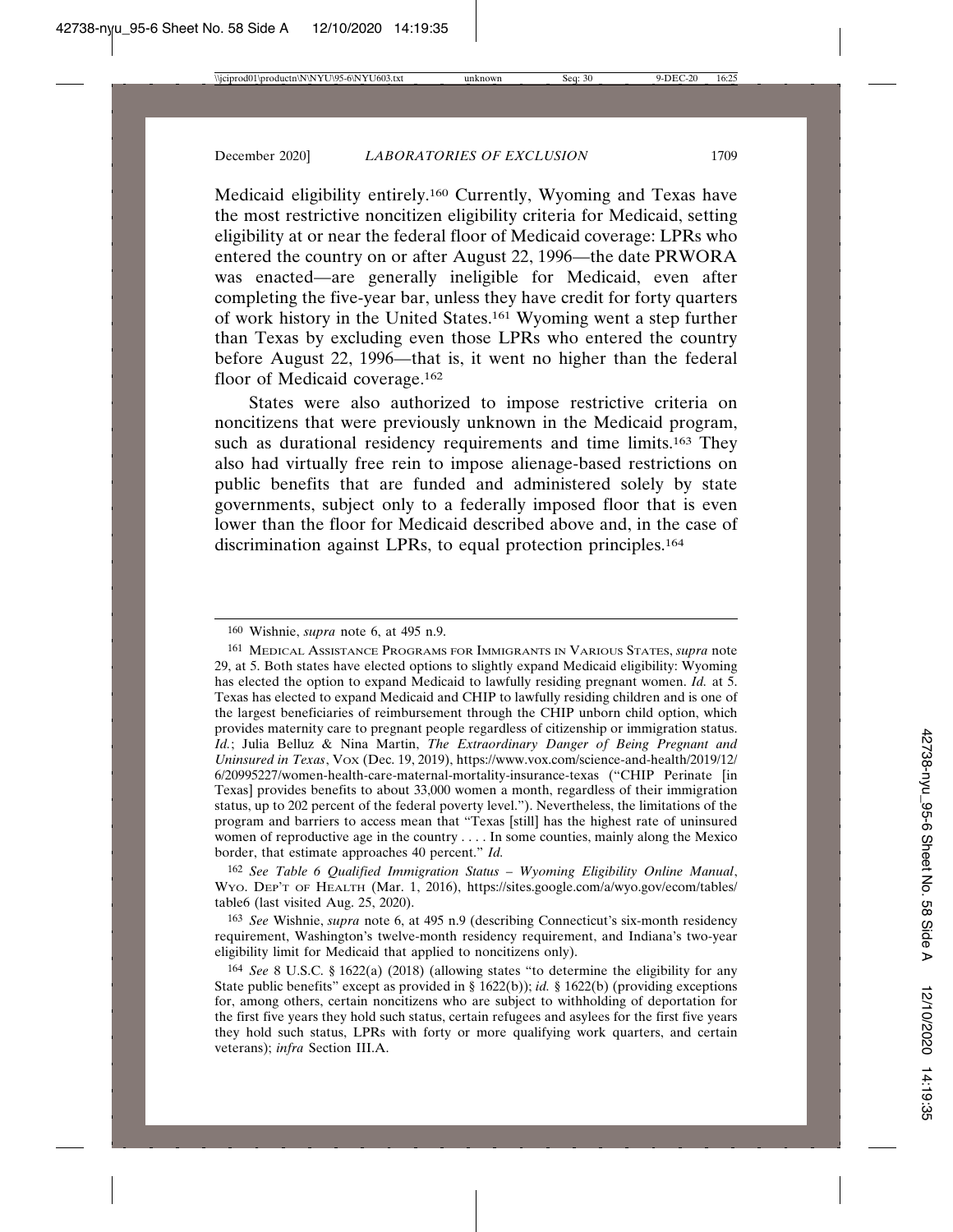## *4. State Options to Expand Coverage for Children and Pregnant Women*

In the years following PRWORA's implementation, the Children's Health Insurance Program Reauthorization Act of 2009 (CHIPRA) gave states the option to cover lawfully residing children and/or pregnant women through Medicaid or CHIP, a program with a higher overall income threshold than Medicaid.<sup>165</sup> These are known as the Immigrant Children's Health Improvement Act (ICHIA) options because they were initially proposed in a Senate bill by that name in 2007.166 The ICHIA options restored eligibility for federally funded health coverage to a subset of noncitizens who had been eligible for Medicaid pre-PRWORA: children and/or pregnant women who are LPRs and subject to the five-year bar or who have a non-qualified lawful status.167 The ICHIA options enjoyed broad, bipartisan support from both houses of Congress, the National Governors Association, and the National Conference of State Legislatures.168 Advocates for the ICHIA options were motivated to address the disparity in health coverage between citizen and noncitizen children caused by PRWORA's alienage restrictions, which was impacting noncitizen children's health as well as healthcare-system efficiency.169 Many treatable conditions affecting children and pregnant women can be addressed in a cost-effective manner through primary and preventive care, which Medicaid and CHIP cover.170 Although the ICHIA options were a positive development from a health policy perspective, they contribute to the geographic variability of noncitizen access to health coverage because not all states have elected them.

166 Legal Immigrant Children's Health Improvement Act of 2007, S. 764, 110th Cong. § 2 (2007).

167 *See supra* Table 1.

168 *See e.g.*, LEIGHTON KU, CTR. ON BUDGET & POLICY PRIORITIES, REDUCING DISPARITIES IN HEALTH COVERAGE FOR LEGAL IMMIGRANT CHILDREN AND PREGNANT WOMEN 3–4 (2007), http://www.cbpp.org/sites/default/files/atoms/files/4-20-07health2.pdf.

169 *See id.* at 2–3 (describing disparities in access to care faced by immigrant children and suggesting that health insurance coverage can ameliorate these disparities).

<sup>165</sup> Children's Health Insurance Program Reauthorization Act of 2009, Pub. L. No. 111- 3, § 214, 123 Stat. 8, 56–57 (codified at 42 U.S.C. §§ 1396b(v)(4)(A), 1397gg(e)(1)(N) (2018)); *see* 2010 Letter from Cindy Mann, *supra* note 68, at 1; *Medicaid and CHIP Income Eligibility Limits for Children as a Percent of the Federal Poverty Level*, KAISER FAMILY FOUND. (Jan. 1, 2020), https://www.kff.org/health-reform/state-indicator/medicaid-andchip-income-eligibility-limits-for-children-as-a-percent-of-the-federal-poverty-level (showing that CHIP has a higher overall income threshold than Medicaid).

<sup>170</sup> *See* Mara Youdelman, *Q&A on ICHIA: The Legal Immigrant Children's Health Improvement Act*, NAT'L HEALTH L. PROGRAM 3 (June 2013), https://healthlaw.org/ resource/q-a-the-legal-immigrant-childrens-health-improvement-act.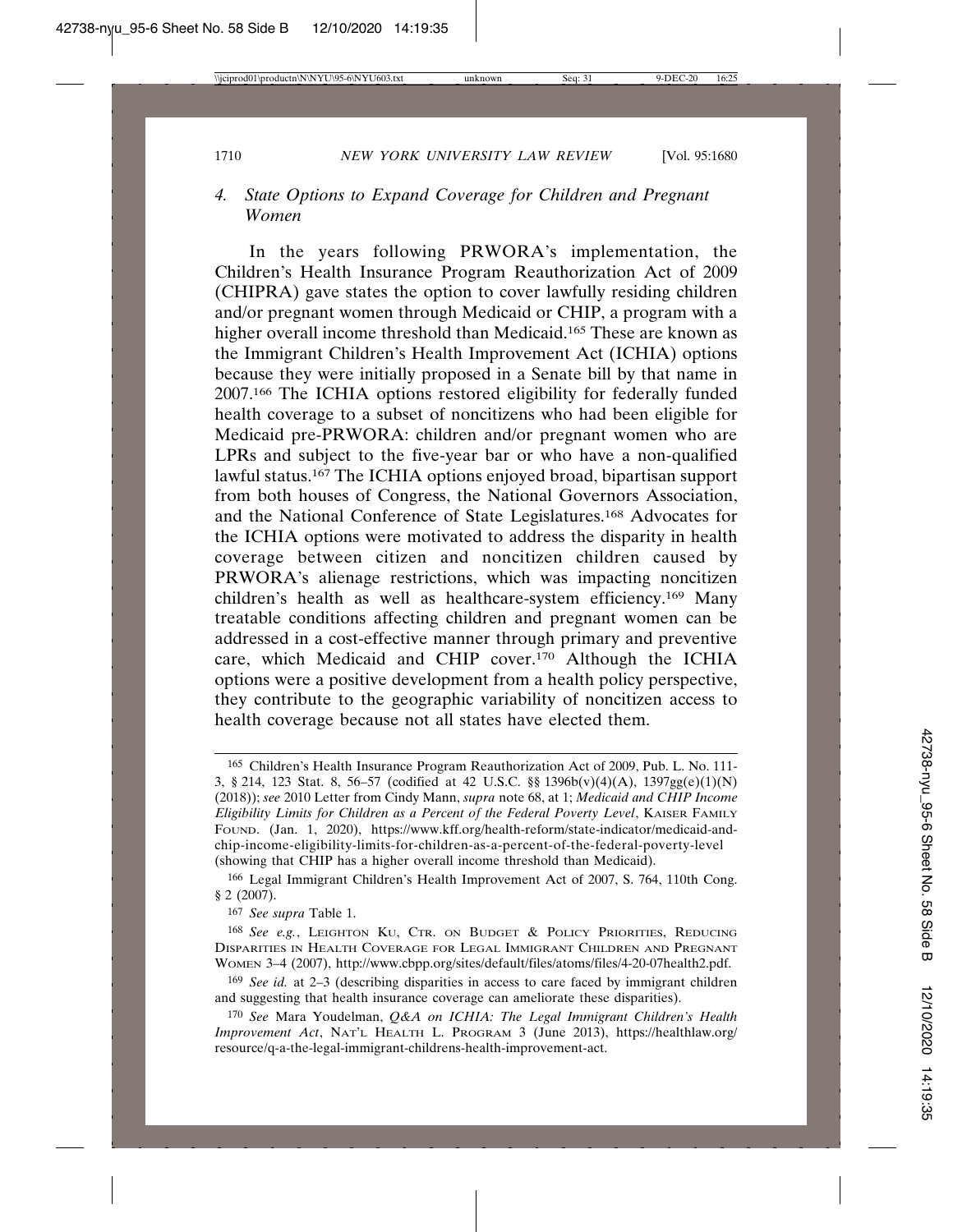In order to elect one or both ICHIA options, a state must submit a state plan amendment under the Medicaid program or under the Medicaid and CHIP programs to CMS.171 The state must specify whether it is electing the option for pregnant women, for children, or for both.172 States receive funding at an enhanced federal matching rate for individuals served by CHIP or for CHIP-funded Medicaid expansions, including noncitizens.173 Currently, the enhanced Federal Medical Assistance Percentage (eFMAP) for CHIP ranges from 76.50% in Wyoming to 95.93% in Mississippi.174 States that have elected the option to expand CHIP to lawfully residing pregnant women receive funding at the Medicaid match rate.175 Federal matching rates for Medicaid and CHIP are designed to induce and enable states to expand their publicly funded health programs or maintain them during recessions.176

As of January 2020, thirty-five states have adopted the ICHIA option to expand Medicaid coverage to lawfully residing children, and twenty-four of those states have also expanded CHIP to this population.177 In twenty states, lawfully residing children became eligible for Medicaid and/or CHIP shortly after CHIPRA was enacted, between

174 *Enhanced Federal Medical Assistance Percentage (FMAP) for CHIP*, KAISER FAMILY FOUND., https://www.kff.org/state-category/medicaid-chip/chip (follow "Enhanced Federal Medical Assistance Percentage (FMAP) for CHIP" and navigate to "Map," ensuring that "FY 2021" is selected in the "Timeframe" dropdown menu) (last visited Oct. 15, 2020).

175 NAT'L IMMIGRATION LAW CTR., FACTS ABOUT FEDERAL FUNDING FOR STATES TO PROVIDE HEALTH COVERAGE TO IMMIGRANT CHILDREN AND PREGNANT WOMEN 5 (2010), https://www.medicaid.gov/sites/default/files/2020-01/facts-about-federal-fundingfor-states-to-provide-health-coverage-to-immigrant-children-and-pregnant-women.pdf.

176 *See* Genevieve Kenney & Victoria Lynch, *Monitoring Children's Health Insurance Coverage Under CHIPRA Using Federal Surveys*, *in* DATABASES FOR ESTIMATING HEALTH INSURANCE COVERAGE FOR CHILDREN 66–67 (2010) (describing the role of eFMAP in the American Recovery and Reinvestment Act and the ACA).

177 TRICIA BROOKS, LAUREN ROYGARDNER, SAMANTHA ARTIGA, OLIVIA PHAM & RACHEL DOLAN, KAISER FAMILY FOUND., MEDICAID AND CHIP ELIGIBILITY, ENROLLMENT, AND COST SHARING POLICIES AS OF JANUARY 2020: FINDINGS FROM A 50- STATE SURVEY 37 tbl.2 (2020)*,* http://files.kff.org/attachment/Report-Medicaid-and-CHIP-Eligibility,-Enrollment-and-Cost-Sharing-Policies-as-of-January-2020.pdf.

<sup>171</sup> 2010 Letter from Cindy Mann, *supra* note 68, at 5.

<sup>172</sup> *Id.*

<sup>173</sup> See id. (noting that children eligible for Medicaid or CHIP under the CHIPRA section 214 option are considered "targeted low-income children," who are eligible for the enhanced federal matching rate). However, because CHIP is a fixed block grant, a state would not receive more funding at the eFMAP after electing the ICHIA option unless it is not already using all its available federal CHIP funds or it is eligible for a shortfall funding source. *See id.* at 8–9; *see also* Tricia Brooks, *CHIP Funding Has Been Extended, What's Next for Children's Health Coverage?*, HEALTH AFF.: BLOG (Jan. 30, 2018), https:// www.healthaffairs.org/do/10.1377/hblog20180130.116879/full.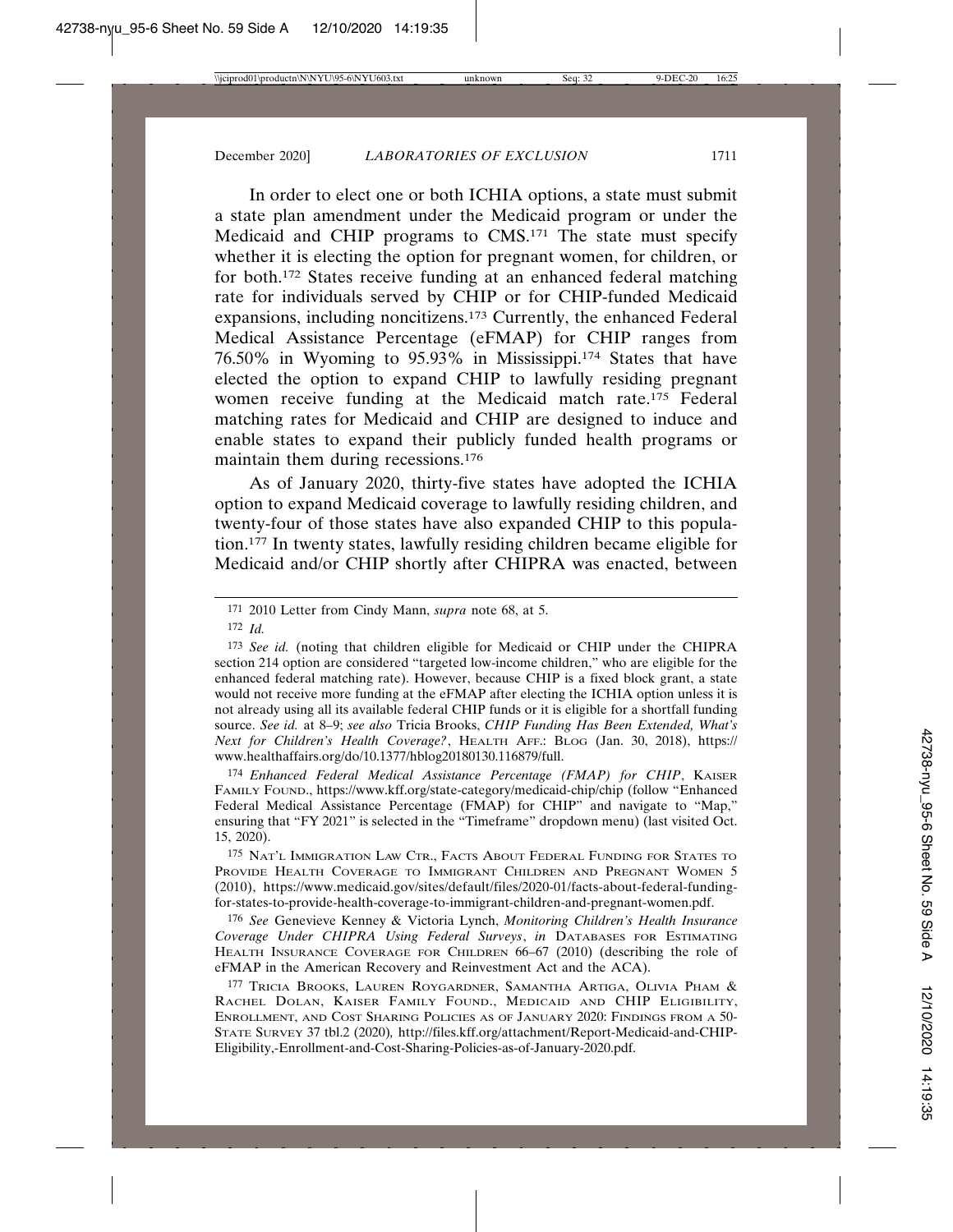2009 and 2010.178 Political scientists have studied how temporal sequences of events and processes can explain policy trajectories.<sup>179</sup> For example, Jacobs and Callaghan have found that states' past policy decisions to expand access to Medicaid may have predisposed them to adopt the ACA Medicaid expansion.180 The mechanism explaining these policy outcomes is that established policies "generate both identities and groups that equate their interests with programmatic continuation and expansion and generate resources to mobilize beneficiaries."181 The term for this temporal process is "path dependence," which, in the simplest terms, holds that "[i]nitial moves in a particular direction encourage further movement along the same path."182 Early events or processes are more significant in influencing the development of future policies than later events or processes.183 Although a full analysis of whether path dependence is at work in states' decisions to expand noncitizen eligibility would be beyond the scope of this Article, I highlight some data points in this Section suggesting that this may be the case.

Fewer states have adopted the ICHIA option to expand Medicaid or CHIP coverage to lawfully residing pregnant women than have expanded coverage to lawfully residing children. Twenty-five states have expanded Medicaid to lawfully residing pregnant women, and three of those states (Colorado, New Jersey, and Virginia) have done the same for CHIP coverage.184 The trend in state adoptions of this option is similar to the pattern described for the ICHIA option for lawfully residing children. Most of the states that have elected the ICHIA option to expand Medicaid to lawfully residing pregnant women adopted it soon after CHIPRA was enacted.185

181 *Id.* at 1037; *see also id.* at 1038 ("[T]he policy trajectory of widening access may have generated identities, interests, and resources that predispose states—in conjunction with other factors—to support adoption of the [ACA's] Medicaid expansion.").

182 Pierson, *supra* note 179, at 74.

184 BROOKS ET AL., *supra* note 177, at 38 tbl.4.

185 *See* SULLIVAN, *supra* note 178, at 6–8 (noting that seventeen states adopted the ICHIA option for lawfully residing pregnant women between 2009 and 2010).

<sup>178</sup> JENNIFER SULLIVAN, FAMILIES USA, EXPANDING COVERAGE FOR RECENT IMMIGRANTS: CHIPRA GIVES STATES NEW OPTIONS 6–8 (2010), http:// research.policyarchive.org/96110.pdf.

<sup>179</sup> *See* Paul Pierson, *Not Just What, but* When*: Timing and Sequence in Political Processes*, 14 STUD. AM. POL. DEV. 72, 72–73 (2000).

<sup>180</sup> Lawrence R. Jacobs & Timothy Callaghan, *Why States Expand Medicaid: Party, Resources, and History*, 38 J. HEALTH POL., POL'Y & L. 1023, 1038 (2013).

<sup>183</sup> *Id.* at 75 ("[O]utcomes of early events or processes in the sequence are amplified, while later events or processes are dampened. . . . [E]arly stages in a sequence can place particular aspects of political systems onto distinct tracks, which are then reinforced through time.").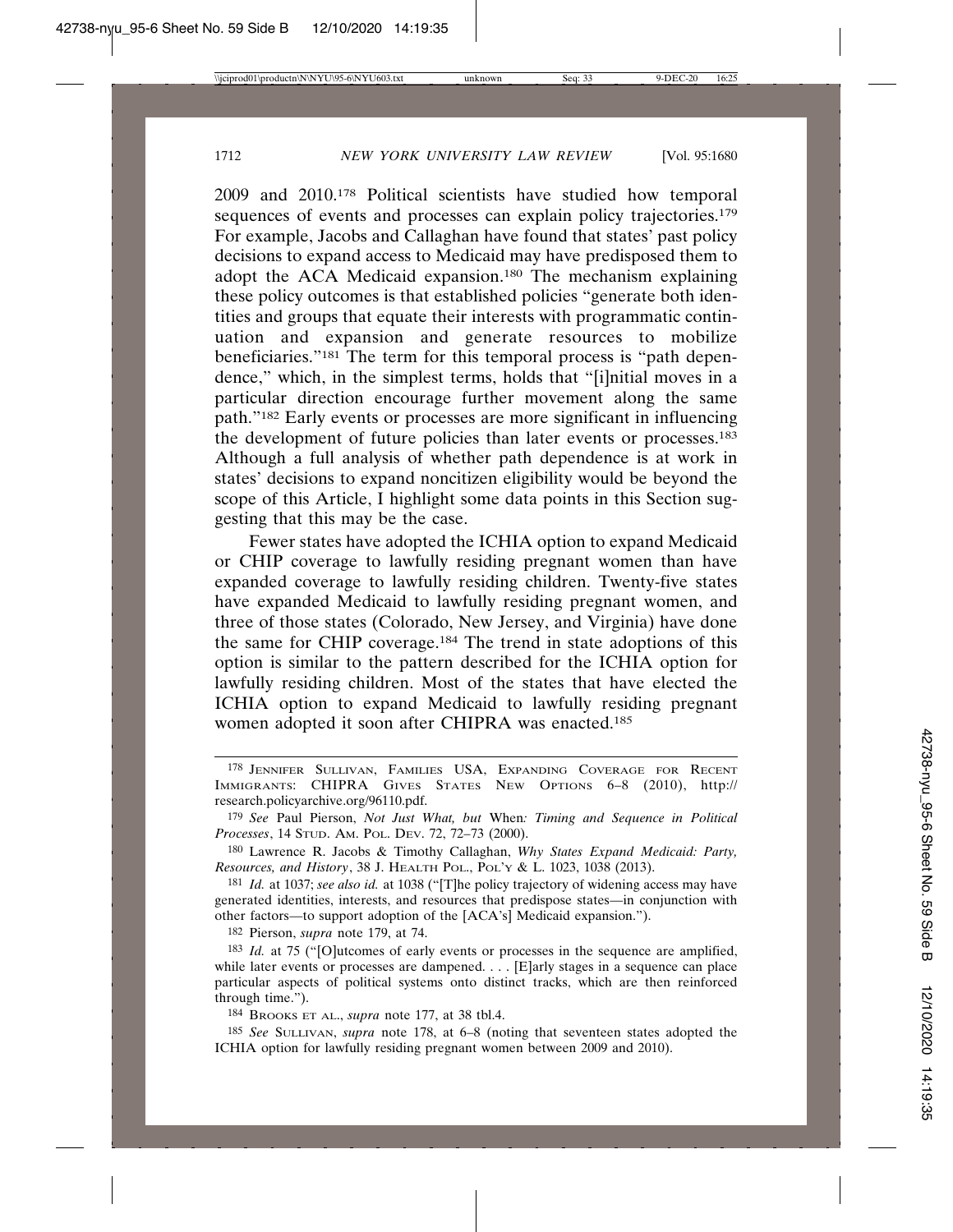Of the states that elected one or both ICHIA options shortly after CHIPRA was enacted, many were already using state funds to provide coverage to LPR children or pregnant women who were excluded from Medicaid because of the five-year bar.186 For these states, it should have been an easy decision to elect the ICHIA options from the perspective of maximizing net resources, taking advantage of the available federal matching funds to subsidize care for these populations. A somewhat surprising finding, however, is that several "very different and diverse states" that had not subsidized coverage of these populations using state funds elected to expand Medicaid to lawfully residing noncitizen children under the ICHIA option.187 These include Illinois, Iowa, Montana, New Mexico, North Carolina, Oregon, Texas, Vermont, and Washington.188 This suggests that the infusion of federal funds via ICHIA made a difference in states' ability to expand coverage to this population. One might infer that prior to ICHIA, they desired, but could not afford, to expand coverage to lawfully residing noncitizen children. These decisions were particularly noteworthy because they indicated the states' willingness to commit funds to a Medicaid expansion for noncitizens during a recession.<sup>189</sup> These expansions may demonstrate that even during an economic downturn, it is possible to obtain bipartisan support for efforts to fill healthcare coverage gaps.190

Another finding is that the eFMAP for CHIP that applies to the ICHIA option for lawfully residing children has not generally induced states to adopt it if they are ideologically or otherwise opposed to it, much as political ideology has influenced some states to decline significant funding for expanding Medicaid under the ACA.191 Figure 1 is a map of states depicting whether they have elected one, both, or neither of the ICHIA options. Figure 2 displays the eFMAP for each state. Notably, several states that would receive the "best deals" for adopting the ICHIA child option have not done so. These include

<sup>186</sup> LEIGHTON KU & MARIELLEN JEWERS, MIGRATION POLICY INST., HEALTH CARE FOR IMMIGRANT FAMILIES: CURRENT POLICIES AND ISSUES 5 (2013), http:// www.migrationpolicy.org/sites/default/files/publications/COI-HealthCare.pdf (describing states' reactions to the ICHIA option to cover legal permanent resident pregnant women following passage of CHIPRA).

<sup>187</sup> *Id.*

<sup>188</sup> *Id.*

<sup>189</sup> *See id*. at 5–6.

<sup>190</sup> *Id.* at 6.

<sup>191</sup> *See* Charles Barrilleaux & Carlisle Rainey, *The Politics of Need: Examining Governors' Decisions to Oppose the "Obamacare" Medicaid Expansion*, 14 ST. POL. & POL'Y Q. 437, 447-49 (2014) (analyzing empirical data to show that political considerations had greater influence on state decisions to not adopt Medicaid expansion than considerations of need and economics).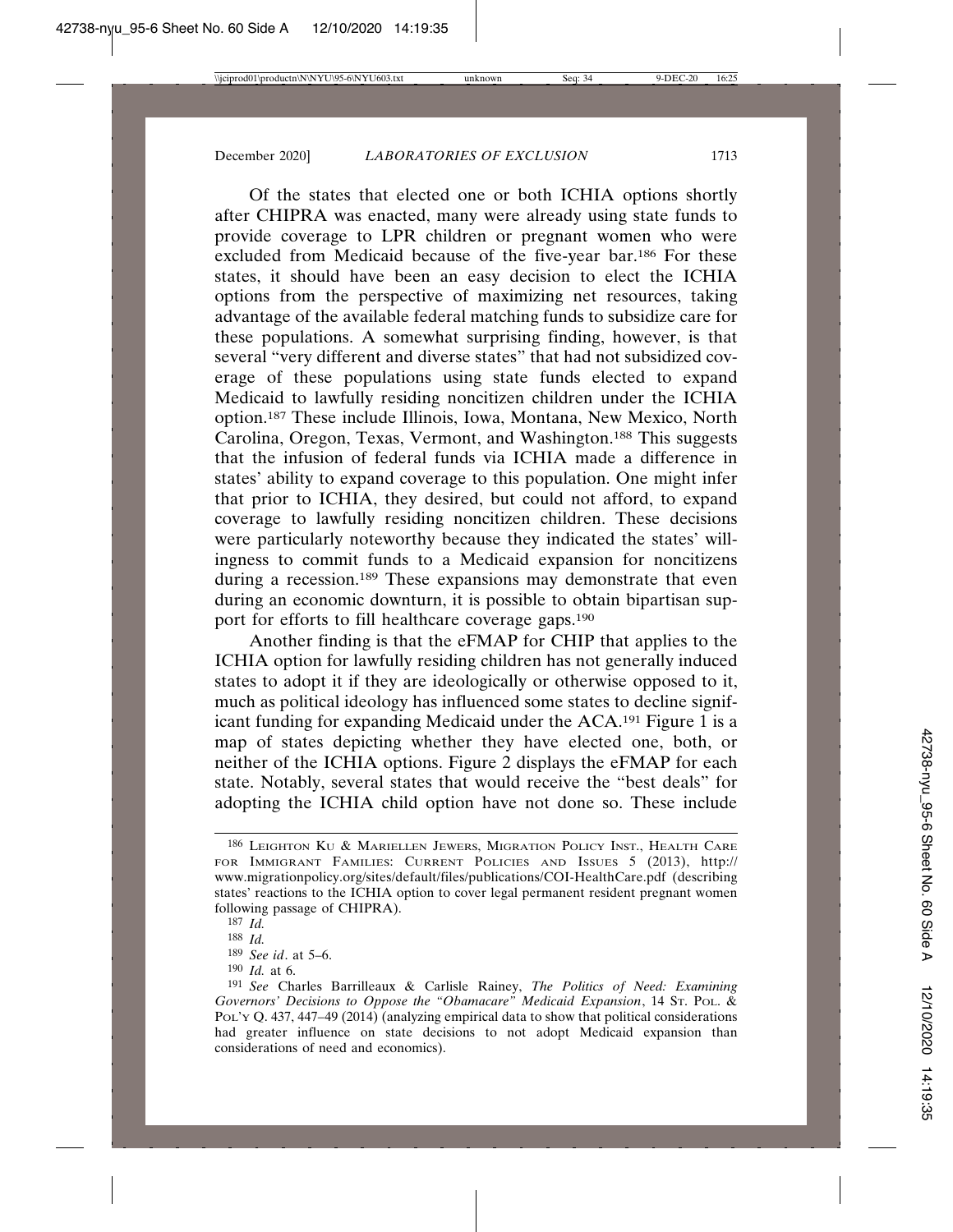Alabama, Arizona, Georgia, Idaho, Indiana, Oklahoma, Louisiana, Michigan, Missouri, and Tennessee.





FIGURE 2. ENHANCED FEDERAL MEDICAL ASSISTANCE PERCENTAGE (EFMAP) FOR CHIP, FY2021<sup>193</sup>



192 BROOKS ET AL., *supra* note 177, at 13 fig.9.

193 *Enhanced Federal Medical Assistance Percentage (FMAP) for CHIP*, *supra* note 174.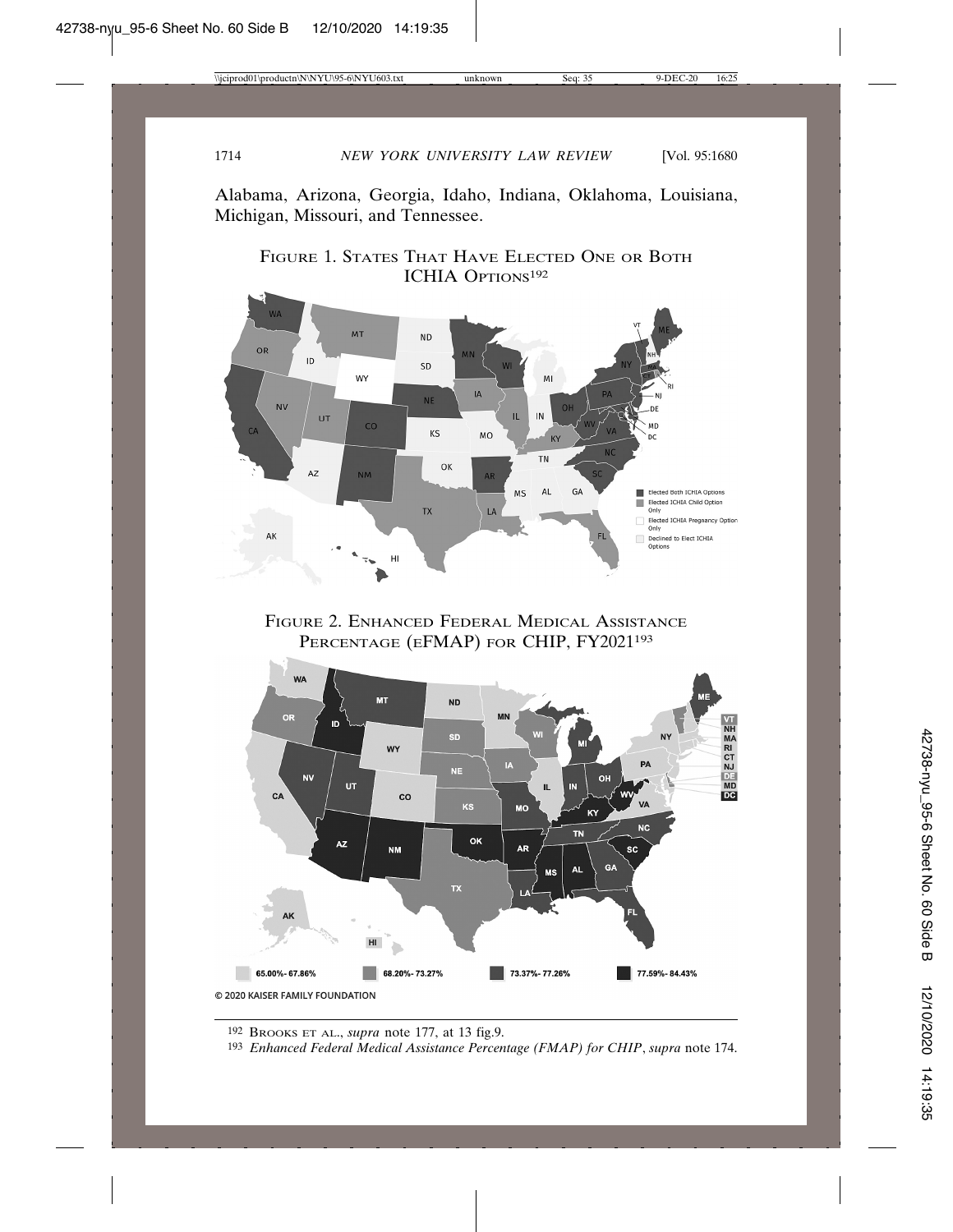Perhaps indicating the role of path dependence, all seven of the jurisdictions that have created robust self-funded programs to provide health coverage for low-income undocumented noncitizens and DACA recipients (which are discussed in the next Section) were among the earliest adopters of the ICHIA options.194 This may indicate a link between state decisions to expand Medicaid generally and state decisions to elect noncitizen-specific expansion options.

Another option states can use to receive federal reimbursement for providing pregnancy-related care regardless of citizenship or immigration status is the "unborn child option."195 In states that have elected this option, any person who is pregnant and otherwise qualifies for CHIP can receive subsidized, limited-scope coverage of prenatal care, labor, and delivery.196 From the time the federal rulemaking for the unborn child option was announced, states understood it as a means to subsidize maternity care for undocumented noncitizens.197 At least some agency staff, on the other hand, did not seem to appreciate or did not want to acknowledge this use of the option until after states began submitting claims for reimbursement of services provided to pregnant undocumented noncitizens.<sup>198</sup> This oversight by the federal government betrays the "incidental"—as opposed to intentional—nature of many federal policies relating to noncitizen access to Medicaid.

196 States have considerable flexibility to define pregnancy-related care and treatments to prevent complications in pregnancy if they elect the option, but postpartum services cannot be covered under the option because they are not provided to the child. 67 Fed. Reg. at 61,969.

197 *See* Gray, *supra* note 195, at 1–2.

<sup>194</sup> California, Washington, D.C., Massachusetts, New York, and Washington elected both ICHIA options in 2009. SULLIVAN, *supra* note 178, at 6–7. Illinois and Oregon elected the ICHIA child option only in 2009, but already covered prenatal care for excluded noncitizens through the unborn child option. *Id.*

<sup>195</sup> *See* State Children's Health Insurance Program; Eligibility for Prenatal Care and Other Health Services for Unborn Children, 67 Fed. Reg. 61,956, 61,974 (Oct. 2, 2002) (codified at 42 C.F.R. § 457.10) (revising the definition of "child" to mean a person from conception through age 19 for purposes of CHIP coverage). This revision was controversial, not only because pro-choice advocates considered it to be a step toward establishing legal personhood for fetuses, but also because it "put the unborn children of undocumented women in competition with already born children for diminishing SCHIP resources." Patricia Gray, *Unborn v. Undocumented: A Collision of Policy and Politics*, HEALTH L. PERSP., Jan. 2008, at 1, http://www.law.uh.edu/healthlaw/perspectives/2008/ (PG)%20CHIP%20peri.pdf.

<sup>198</sup> *See id.* at 2 (describing how CMS initially denied Louisiana's claim for reimbursement on the ground that "the federal enabling legislation does not authorize service to undocumented residents"). HHS states that the unborn child option avoids PRWORA's prohibition on providing federal public benefits to certain noncitizens because "an unborn child is not an alien, and the status of the child is not necessarily tied to the status of the mother." 67 Fed. Reg. at 61,966.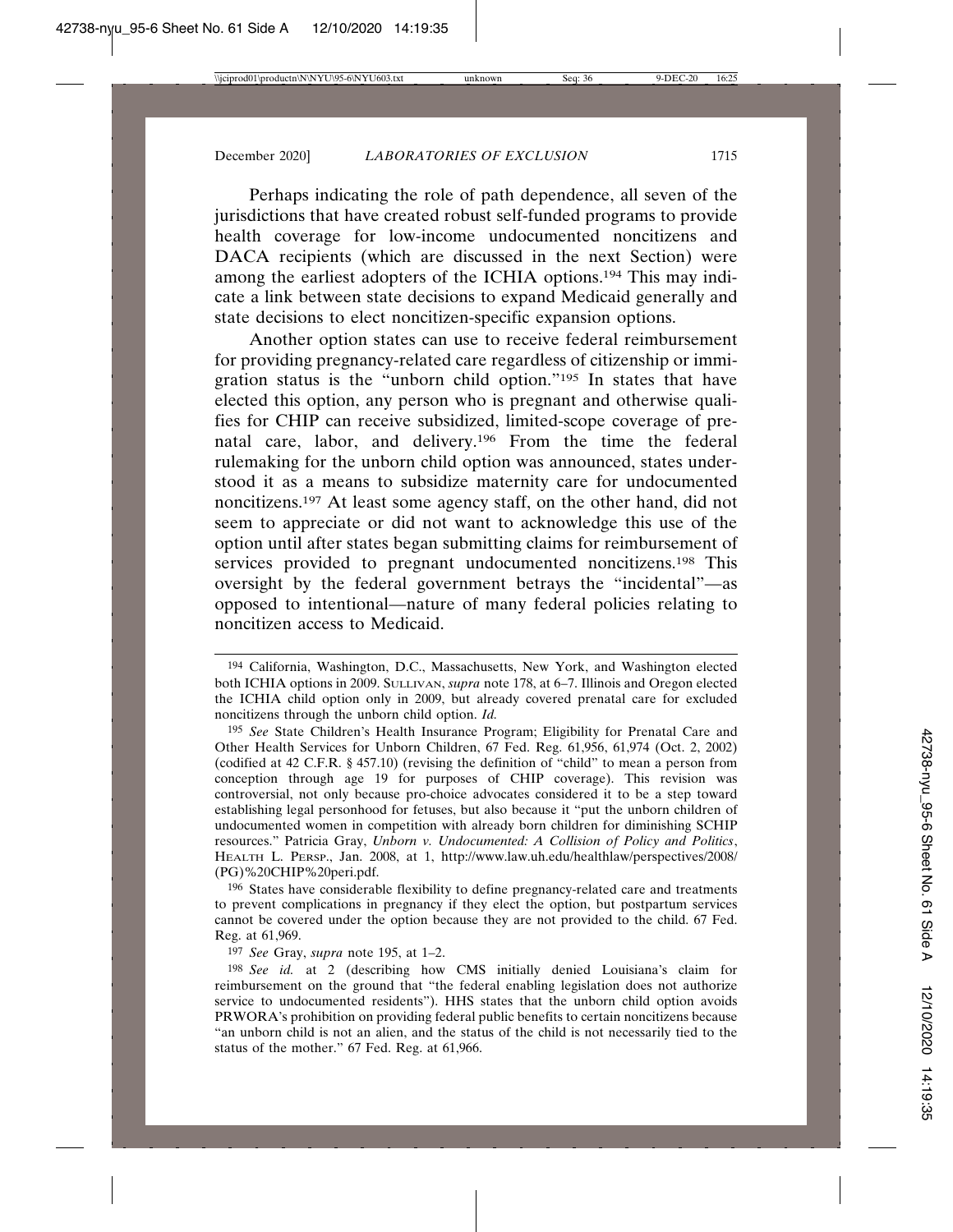As of January 2020, seventeen states have elected the CHIP unborn child option to provide limited-scope coverage to pregnant women, regardless of their citizenship or immigration status.199 In a curious twist, conservative political ideology favors CHIP expansion under the unborn child option: half of the states that have adopted it are red states.200 It is possible that the option's association with fetal personhood has dissuaded more blue states from adopting it.201

Of the five states with the largest share of undocumented noncitizens, only California and Texas have elected this option.202 Indeed, California and Texas are the largest beneficiaries of the unborn child option, with nearly 116,000 and 96,000 enrolled, respectively, in 2016.203

Of the seventeen states that have adopted the unborn child option, seven have also elected the ICHIA option for expansion of full-scope Medicaid or CHIP coverage for lawfully residing pregnant women: Arkansas, California, Massachusetts, Minnesota, Nebraska, Washington, and Wisconsin.204 Four are blue states (California,

201 *See, e.g.*, ELIZABETH RICH, NAT'L FAMILY PLANNING & REPROD. HEALTH ASS'N, POLICY SOLUTIONS TO IMPROVING ACCESS TO COVERAGE FOR IMMIGRANTS 3 (2016), https://www.nationalfamilyplanning.org/file/documents---policy-briefs/

ImmigrationReport.pdf ("Health equity advocates . . . oppose this policy because . . . underlying the conferral of prenatal and maternity coverage is the notion that fetuses are functionally awarded personhood status and therefore rights to health care through the [unborn child option].").

202 The states with the largest share of undocumented noncitizens in the population are Nevada (7.2%), California (6.8%), Texas (6.7%), New Jersey (6.2%), and Arizona (6.0%). PEW HISPANIC CTR., PEW RESEARCH CTR., UNAUTHORIZED IMMIGRANT POPULATION: NATIONAL AND STATE TRENDS, 2010, at 15 tbl.5 (2011) [hereinafter 2010 UNAUTHORIZED IMMIGRANT POPULATION: NATIONAL AND STATE TRENDS], https://www.pewresearch.org/ wp-content/uploads/sites/5/reports/133.pdf. California and Texas are also the only two of the top five states with the largest share of undocumented noncitizens in the workforce to have elected the unborn child option. The share is 9.7% in California and 9% in Texas. *Id.* at 21 tbl.A1. The other states in the top five are Nevada (10%), New Jersey (8.6%), and Arizona (7.4%). *Id.*

203 MEDICAID & CHIP PAYMENT & ACCESS COMM'N, FACT SHEET: STATE CHILDREN'S HEALTH INSURANCE PROGRAM (CHIP) 16–17 tbl.5 (2018), http://www.macpac.gov/wpcontent/uploads/2015/03/State-Childrens-Health-Insurance-Program-Fact-Sheet.pdf.

204 BROOKS ET AL., *supra* note 177, at 40 tbl.3.

<sup>199</sup> BROOKS ET AL., *supra* note 177, at 40 tbl.3. Some states may restrict benefits under this option for certain income categories. *See id.* at 41–42.

<sup>200</sup> This characterization is based on a state's popular vote for the Democratic or Republican presidential candidate in the 2016 presidential election. *See, e.g.*, *2016 Presidential Election Results*, 270TOWIN, https://www.270towin.com/maps/2016-actualelectoral-map (last updated July 20, 2017) (showing the winner of the popular vote in each state for the 2016 presidential election). Support for this option is part of a conservative strategy to consistently recognize unborn children as full human beings, with the goal of overturning *Roe v. Wade*, 410 U.S. 113, 153 (1973) (holding that the decision whether or not to seek an abortion falls within the constitutional right of privacy).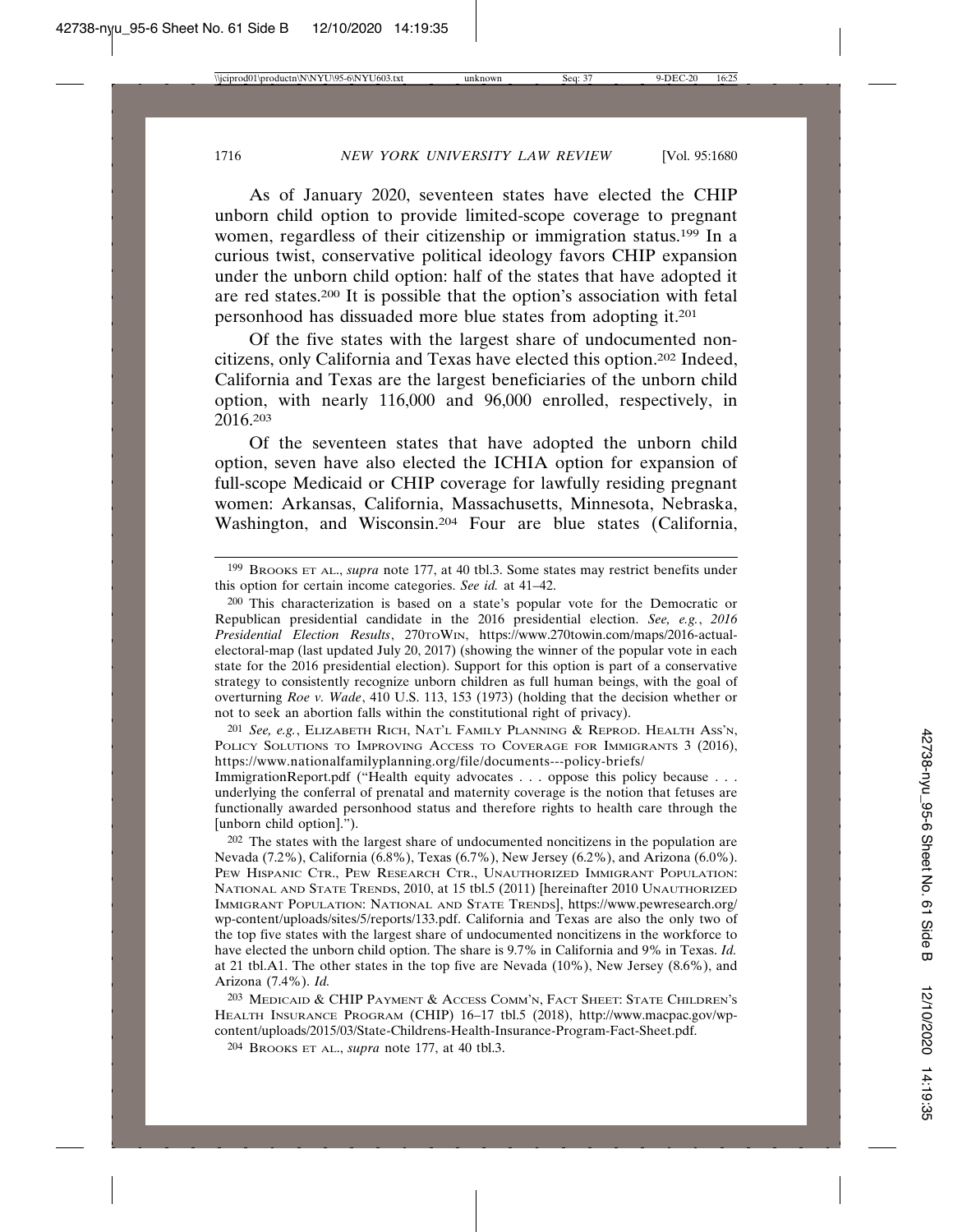Massachusetts, Minnesota, Washington), and three are red states (Arkansas, Nebraska, Wisconsin).205

Although a detailed analysis of the states' motivations for making these choices is beyond the scope of this paper, the big picture seems to indicate that states do not always choose to adopt policies that maximize health-system efficiency and equity, whether that is due to ideological, fiscal, or other reasons.206

### *5. Maintenance of Exclusions Under the ACA*

In 2010, after lengthy debate and compromise, the Patient Protection and Affordable Care Act (ACA)<sup>207</sup> transformed health law and policy by moving the U.S. healthcare system closer to universal coverage. A key provision of the ACA created a new, mandatory category of Medicaid eligibility for adults with incomes up to 138% of the Federal Poverty Level (FPL).<sup>208</sup> Until the passage of the ACA, states were required to cover only those adults who met both financial and categorical eligibility criteria. The latter criterion consisted of various categories of "deserving poor," which have historically included families with dependent children, people with disabilities, people who are blind, and the elderly.<sup>209</sup> The ACA's attempt to create a new baseline of Medicaid coverage for low-income adults was a major shift in the law of publicly funded healthcare.<sup>210</sup> However, a successful legal chal-

208 ACA § 2001(a)(1)(C); 42 U.S.C. § 1396a(a)(10)(A)(i)(VIII) (2018). This is the effective minimum income limit for Medicaid eligibility under the ACA expansion, taking into account a standard income disregard of five percentage points of the federal poverty level. *See* 42 U.S.C. § 1396a(a)(10)(A)(i)(VIII) (establishing the 133% FPL income limit); 42 C.F.R. § 435.603(d)(4) (2019) (describing the 5% income disregard).

209 42 U.S.C. § 1396-1. Since the establishment of welfare medicine, Medicaid and its precursors were benefits restricted to the "deserving poor," what some commentators describe as "poor plus." *See* Nicole Huberfeld, *NFIB v. Sebelius at 5*, 12 U. ST. THOMAS J.L. & PUB. POL'Y 48, 51 (2017).

210 *See* Huberfeld, *supra* note 34, at 450 ("Considering that the welfare/deserving poor/ medical assistance connection dates to colonial America, this is a sea change."); Super, *supra* note 96, at 930 (suggesting that the ACA's Medicaid expansion was the most decisive move against the concept of the deserving poor in decades because it, "[a]part from

<sup>205</sup> *See 2016 Presidential Election Results*, *supra* note 200.

<sup>206</sup> *See* Jacobs & Callaghan, *supra* note 180, at 1040 (finding that political party orientation, economic circumstances, previous policy trajectories, and administrative capacity influence states' decisions to expand Medicaid under the ACA); Joshua Meyer-Gutbrod, *Between National Polarization and Local Ideology: The Impact of Partisan Competition on State Medicaid Expansion Decisions*, 50 PUBLIUS 237, 238–39 (2019) (describing the role of strong inter-party competition in mitigating partisan decisionmaking among Republican-controlled states regarding Medicaid expansion under the ACA); Jamila Michener, *Race, Politics, and the Affordable Care Act*, 45 J. HEALTH POL., POL'Y & L. 547, 551 (2020) (describing studies that found racialized politics played a role in states' decisions to expand Medicaid under the ACA).

<sup>207</sup> Patient Protection and Affordable Care Act (ACA), Pub. L. No. 111-148, 124 Stat. 119 (2010) (codified as amended in scattered sections of 42 U.S.C. and I.R.C.).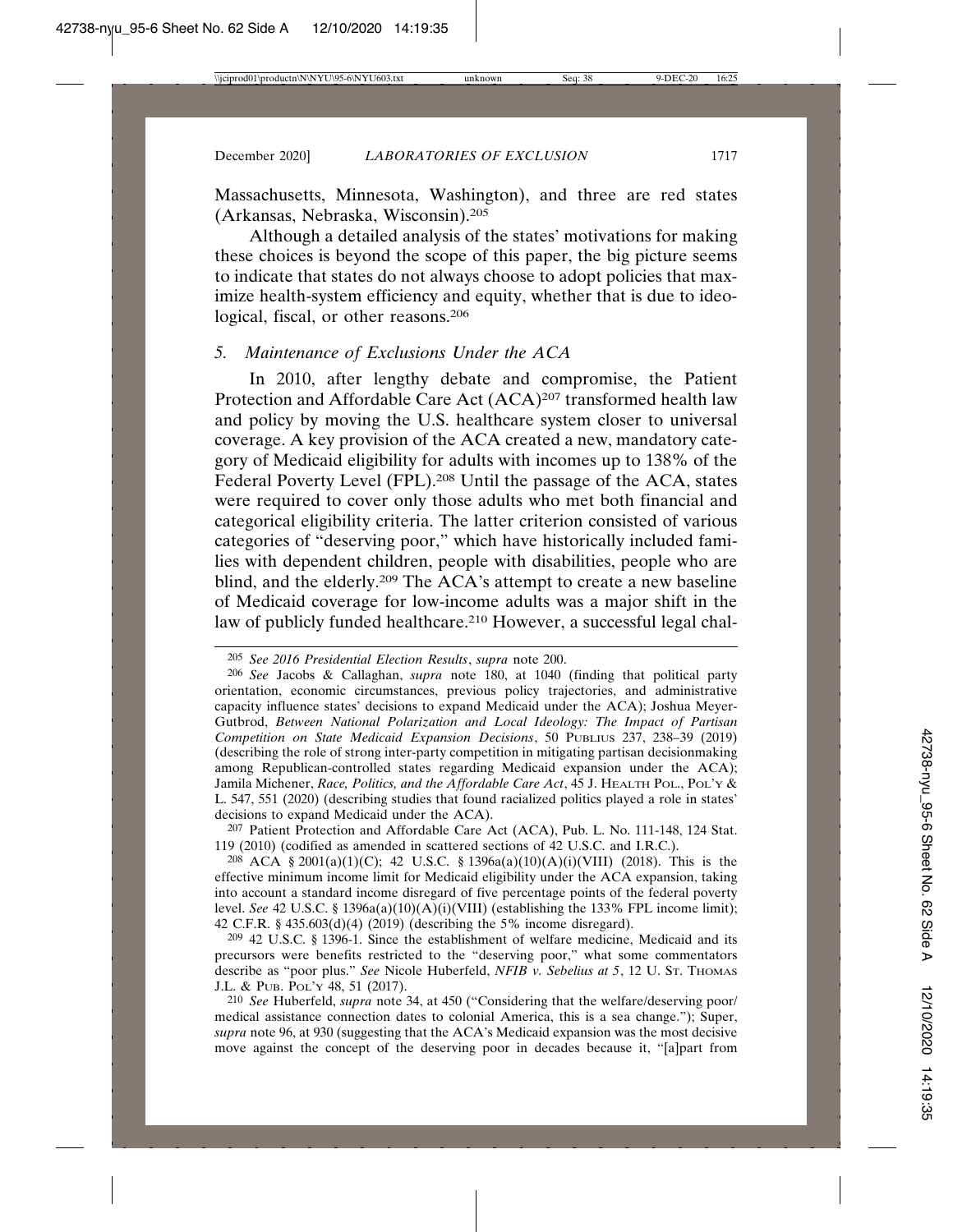lenge rendered the Medicaid expansion optional for states, foreclosing a guarantee of near-universal coverage of low-income people through Medicaid.<sup>211</sup>

Nevertheless, the ACA played a critical role in reducing the national uninsured rate from 15.5% to a historic low of 8.6% in 2016.212 It also represented a remarkable expansion of the federal government's role in subsidizing health coverage for low- and middleincome people living in the United States. This occurred through two main mechanisms: the aforementioned Medicaid expansion, the costs of which are borne almost entirely by the federal government; and new subsidies for income-qualifying consumers who purchase private health insurance on the ACA Marketplaces.<sup>213</sup>

Despite its success with increasing access to health coverage, the ACA maintained PRWORA's framework of alienage restrictions for Medicaid eligibility.214 The result is a nationally uniform policy of fed-

 $2^{11}$  Nat'l Fed'n of Indep. Bus. v. Sebelius, 567 U.S. 519, 585 (2012) (holding that states could not be penalized for failing to expand Medicaid). At the time of publication, the number of states that have not expanded Medicaid is small and declining. *See* Alex Smith, *Missouri Voters Approve Medicaid Expansion Despite Resistance from Republican* Leaders, NPR: SHOTS (Aug. 5, 2020, 11:01 AM), https://www.npr.org/sections/health-shots/ 2020/08/05/898899246/missouri-voters-approve-medicaid-expansion-despite-resistancefrom-republican-le (noting that thirty-eight states plus the District of Columbia had expanded Medicaid as of August 2020). The states that have held out on expanding Medicaid tend to be states with very high levels of uninsurance and large noncitizen populations, e.g., Texas and Florida. JENNIFER TOLBERT, KENDAL ORGERA, NATALIE SINGER & ANTHONY DAMICO, KAISER FAMILY FOUND., KEY FACTS ABOUT THE UNINSURED POPULATION 6, 14 tbl.A (2019), http://files.kff.org/attachment/Issue-Brief-Key-Facts-about-the-Uninsured-Population; *see infra* notes 231–32 and accompanying text.

212 MATT BROADDUS & AVIVA ARON-DINE, CTR. ON BUDGET & POLICY PRIORITIES, UNINSURED RATE ROSE AGAIN IN 2019, FURTHER ERODING EARLIER PROGRESS 4 (2020), https://www.cbpp.org/sites/default/files/atoms/files/9-15-20health.pdf.

213 ACA § 1321, 124 Stat. at 186–87 (codified at 42 U.S.C. § 18041); *id.* §§ 1401(a), 10105(a)–(c), 10108(h)(1), 124 Stat. at 213–19, 906, 914 (codified as amended at I.R.C. § 36B); Huberfeld, *supra* note 34, at 432, 450–51; *see also Explaining Health Care Reform: Questions About Health Insurance Subsidies*, KAISER FAMILY FOUND. (Jan. 16, 2020), https://www.kff.org/health-reform/issue-brief/explaining-health-care-reform-questionsabout-health ("The ACA offers subsidies to reduce monthly premiums and out-of-pocket costs in an effort to expand access to affordable health insurance for moderate and lowincome people . . . .").

214 Some lawfully present but non-qualified noncitizens benefited from eligibility for the premium tax credits associated with health insurance purchases on the new ACA Marketplaces. Theoretically, lawfully present immigrants would also benefit from eligibility for Basic Health Programs (BHPs), established by ACA § 1331, 42 U.S.C. § 18051. BHPs are health plans for individuals who earn slightly too much to qualify for Medicaid or who are lawfully present yet ineligible for Medicaid due to their immigration status. STAN DORN, MATTHEW BUETTGENS & CAITLIN CARROLL, HEALTH POLICY CTR., URBAN INST., USING THE BASIC HEALTH PROGRAM TO MAKE COVERAGE MORE AFFORDABLE TO LOW-INCOME HOUSEHOLDS: A PROMISING APPROACH FOR MANY

undocumented immigrants, . . . recognizes all people's need for health care—and on surprisingly equal terms").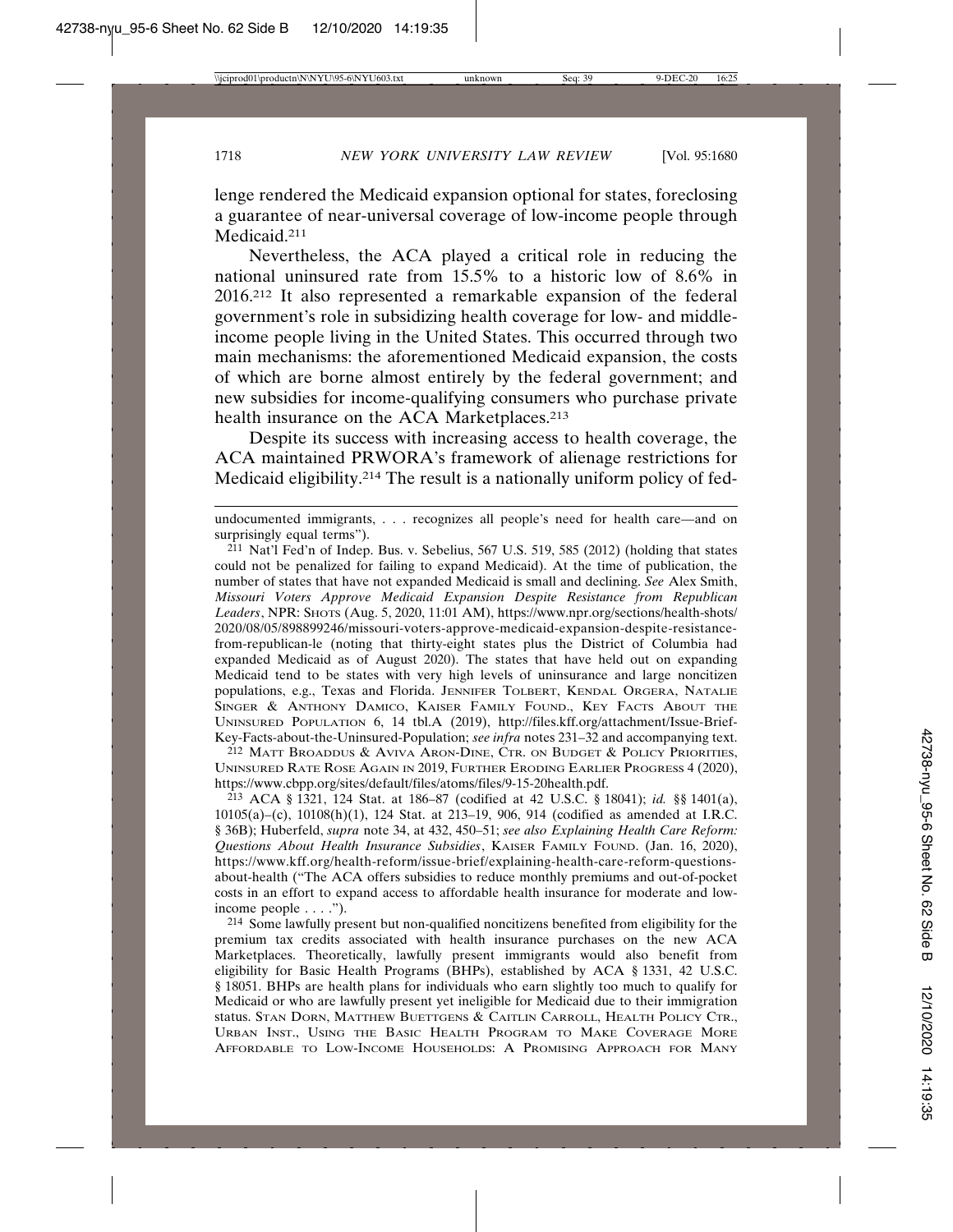eral Medicaid exclusion for millions of noncitizens living in the United States, including undocumented noncitizens, recipients of Deferred Action for Childhood Arrivals (DACA),<sup>215</sup> and a handful of others; and a patchwork of state policies governing Medicaid eligibility for lawfully present noncitizens. Although millions of people, many of them low-income, remain uninsured for reasons unrelated to legal eligibility for subsidized health coverage,216 low-income noncitizens are the only ones who are disqualified from Medicaid as a matter of law. In short, the progressive reform to universalize Medicaid eligibility for low-income people did not extend to noncitizens.

The ACA did expand access to subsidized health coverage for a subset of noncitizens who are excluded from Medicaid through the subsidies offered for health insurance purchased on the Marketplace.

215 DACA is one category of deferred action, which is "a use of prosecutorial discretion to defer removal action against an individual for a certain period of time." *Consideration of Deferred Action for Childhood Arrivals (DACA)*, U.S. CITIZENSHIP & IMMIGR. SERV., https://www.uscis.gov/archive/consideration-deferred-action-childhood-arrivals-daca (last visited Aug. 10, 2020). Although deferred action is not technically an immigration status, it permits individuals who qualify to reside in the United States for a limited time period and, in some cases, provides work authorization. *Id.* Most individuals with deferred action are considered "lawfully present" in the United States and are therefore eligible for Marketplace coverage. *Immigrants: Coverage for Lawfully Present Immigrants*, HEALTHCARE.GOV, https://www.healthcare.gov/immigrants/lawfully-present-immigrants (last visited Aug. 10, 2020) (stating that lawfully present noncitizens can purchase insurance on the Health Insurance Marketplace); *Immigrants: Immigration Status and the Marketplace*, *supra* note 66 (listing Deferred Action Status among noncitizens who qualify to use the Marketplaces, and noting the exception for DACA recipients). DACA recipients, however, were specifically excluded from eligibility for those programs as ACA coverage was not deemed to fall within the intended scope of DACA status. *See* Fatma Marouf, *Alienage Classifications and the Denial of Health Care to Dreamers*, 93 WASH. U. L. REV. 1271, 1279–83 (2016). DACA recipients are effectively treated as undocumented immigrants for purposes of eligibility for federally funded health coverage programs. *See Immigrants: Coverage for Lawfully Present Immigrants*, *supra* (noting that only lawfully present immigrants are eligible); *Immigrants: Immigration Status and the Marketplace*, *supra* note 66 (excluding DACA as an immigration status eligible for coverage).

216 Munira Z. Gunja & Sara R. Collins, *Who Are the Remaining Uninsured, and Why Do They Lack Coverage?*, COMMONWEALTH FUND (Aug. 28, 2019), https:// www.commonwealthfund.org/publications/issue-briefs/2019/aug/who-are-remaininguninsured-and-why-do-they-lack-coverage (noting that despite the passage of the ACA, many people remain uninsured, and uninsured working-age adults are disproportionately low-income).

STATES 1 (2011), http://www.urban.org/sites/default/files/publication/27596/412412-Usingthe-Basic-Health-Program-to-Make-Coverage-More-Affordable-to-Low-Income-Households-A-Promising-Approach-for-Many-States.PDF. However, only two states— New York and Minnesota—have elected to establish Basic Health Programs. *See, e.g.*, *Basic Health Program*, MEDICAID.GOV, https://www.medicaid.gov/basic-health-program/ index.html (last visited Aug. 10, 2020); *see also* Michelle Andrews, *Few States Use Health Law Option for Low-Cost Plans*, NPR: SHOTS (Feb. 2, 2016, 10:33 AM), https:// www.npr.org/sections/health-shots/2016/02/02/465184081/few-states-use-health-law-optionfor-low-cost-plans (describing Basic Health Programs).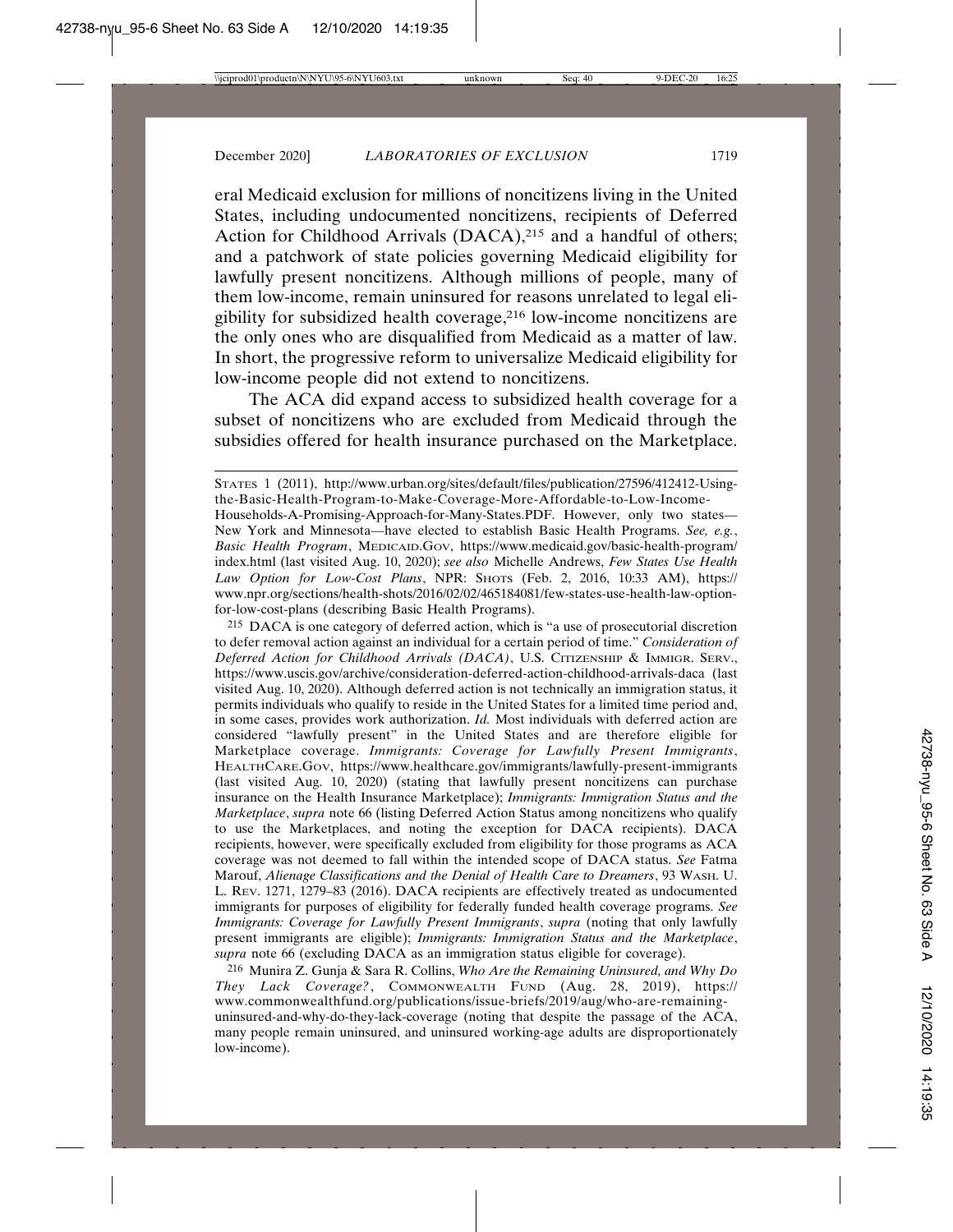Although the alienage criterion for Marketplace participation is complex, it is nationally uniform: only "lawfully present immigrants" are eligible.217 Noncitizens who are considered lawfully present and who earn income up to 400% of the FPL may benefit from the Marketplace's subsidies.218 However, consumers generally consider Marketplace coverage to be inferior to Medicaid because of costsharing obligations, even if they are subsidized.219 Some participants would qualify for premium-free "bronze" plans,<sup>220</sup> but they would then be responsible for paying a higher deductible for costs associated with non-preventive care.<sup>221</sup>

Although some excluded noncitizens may be eligible for subsidized employer-sponsored insurance (ESI), it is unavailable or unaf-

218 I.R.C. 36B(c)(1)(A)–(B) (2018); *Health Coverage of Immigrants*, *supra* note 10. The ACA provides that individuals with income between 100% and 400% of the FPL are eligible for Marketplace subsidies. RACHEL GARFIELD, KENDAL ORGERA & ANTHONY DAMICO, KAISER FAMILY FOUND., THE COVERAGE GAP: UNINSURED POOR ADULTS IN STATES THAT DO NOT EXPAND MEDICAID 2 (2020), http://files.kff.org/attachment/Issue-Brief-The-Coverage-Gap-Uninsured-Poor-Adults-in-States-that-Do-Not-Expand-

Medicaid. It was presumed that individuals with income below 100% of the FPL would be eligible for Medicaid instead because of the mandatory expansion. *See id.* at 1. Congress realized, however, that some lawfully present noncitizens with income below 100% of the FPL would be barred from Medicaid because of their immigration status, and specially provided that such noncitizens could purchase subsidized Marketplace coverage. Sonya Schwartz, *A Step Forward for Lawfully Present Immigrants Living in Poverty*, GEO. U. HEALTH POL'Y INST.: CTR. FOR CHILD. & FAM. (Dec. 11, 2014), https:// ccf.georgetown.edu/2014/12/11/step-forward-covering-lawfully-present-immigrant-familiesliving-poverty. When *NFIB v. Sebelius* decentralized the Medicaid expansion decision and some states chose not to expand Medicaid, it created a coverage gap for citizens and noncitizens who qualify for Medicaid and whose income is below 100% of the FPL but above the income limit for Medicaid in their state. GARFIELD ET AL., *supra*, at 1 (noting that the median income limit for Medicaid eligibility in non-expansion states is 40%). Oddly, this means that lawfully present noncitizens who live in non-expansion states, who are ineligible for Medicaid, and whose income falls in this range are in a better position than their citizen and Medicaid-eligible noncitizen counterparts: the former can purchase subsidized Marketplace coverage and the latter cannot. *See* Schwartz, *supra*.

219 *See* Aaron E. Carroll & Austin Frakt, *Don't Assume that Private Insurance Is Better than Medicaid*, N.Y. TIMES (July 12, 2017), https://www.nytimes.com/2017/07/12/upshot/ dont-assume-that-private-insurance-is-better-than-medicaid.html (describing a study that found that "poorer and sicker people — exactly the kind more likely to be on Medicaid were slightly more likely to die" if they were enrolled in insurance that required cost sharing than if they were enrolled in insurance without cost sharing).

220 Rachel Fehr, Cynthia Cox & Matthew Rae, *How Many of the Uninsured Can Purchase a Marketplace Plan for Free in 2020?*, KAISER FAM. FOUND. (Dec. 10, 2019), https://www.kff.org/private-insurance/issue-brief/how-many-of-the-uninsured-canpurchase-a-marketplace-plan-for-free-in-2020.

221 *See Explaining Health Care Reform: Questions About Health Insurance Subsidies*, KAISER FAMILY FOUND. (Jan. 16, 2020), https://www.kff.org/health-reform/issue-brief/ explaining-health-care-reform-questions-about-health; Fehr et al., *supra* note 220.

<sup>217</sup> *See Immigrants: Coverage for Lawfully Present Immigrants*, *supra* note 215.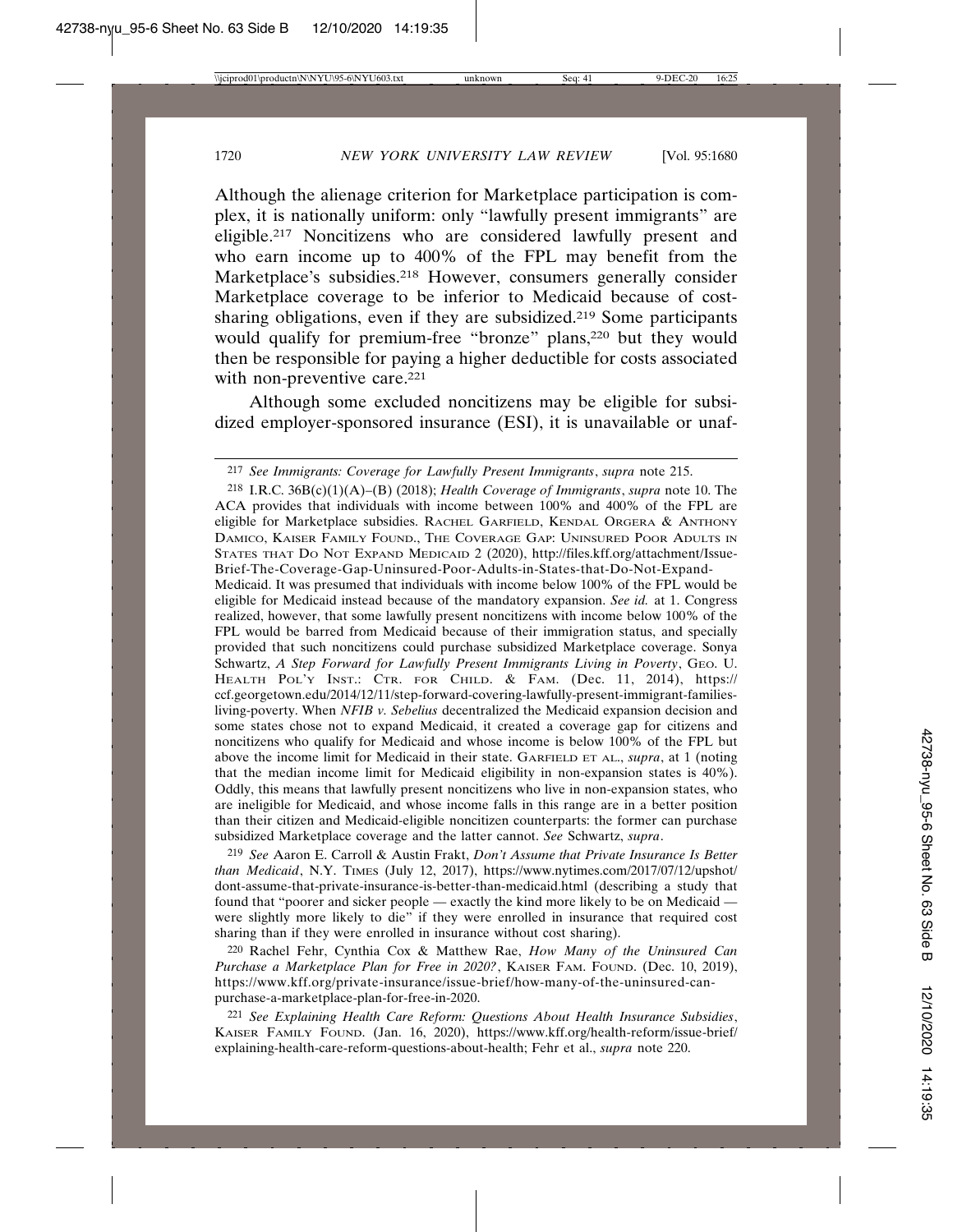fordable to many.222 The federal government subsidizes the provision of ESI through a tax exclusion for employer and employee contributions to health insurance premiums.223 Noncitizens who work for employers that offer ESI are eligible to enroll on the same terms as citizens.224 The federal government is effectively subsidizing health insurance for these noncitizens through the federal tax exclusions on payroll and income tax. Notably, this group includes DACA recipients, who are ineligible for both Medicaid and Marketplace insurance because of their status.225 Other categories of lawfully present noncitizens whose ESI is subsidized through the tax exclusion may be ineligible for Medicaid but eligible for subsidized Marketplace coverage.226

224 However, noncitizens generally are more "often employed in low-wage jobs and industries that are less likely to offer employer-sponsored coverage." *See, e.g.*, KAISER FAMILY FOUND., *supra* note 10. Undocumented noncitizens—who may make up approximately one quarter of the foreign-born population in the United States—are much less likely than citizens to be offered ESI. ARTIGA & DIAZ, *supra* note 11, at 3 (noting that undocumented noncitizens often work in low-wage positions that do not offer ESI); Abby Budiman, *Key Findings About U.S. Immigrants*, PEW RES. CTR.: FACT TANK (Aug. 20, 2020), https://www.pewresearch.org/fact-tank/2019/06/17/key-findings-about-u-simmigrants (finding twenty-three percent of immigrants in 2017 to be "unauthorized"). This may be because undocumented noncitizens lack work authorization and therefore work "off the books."

225 KAISER FAMILY FOUND., KEY FACTS ON INDIVIDUALS ELIGIBLE FOR THE DEFERRED ACTION FOR CHILDHOOD ARRIVALS (DACA) PROGRAM 2 (2018), http:// files.kff.org/attachment/Fact-Sheet-Key-Facts-on-Individuals-Eligible-for-the-DACA-Program (noting Medicaid and Marketplace ineligibility); *Immigrants: Immigration Status and the Marketplace*, *supra* note 66 (noting Marketplace ineligibility).

226 These include, among others, temporary agricultural and non-agricultural workers, temporary specialty occupation workers, Temporary Protected Status (TPS) recipients and applicants with employment authorization, asylum applicants with employment authorization, Deferred Enforced Departure (DED) recipients, applicants for Special Immigrant Juvenile Status, Deferred Action Status recipients (except DACA recipients), applicants for adjustment to LPR status, and LPRs, depending on their state of residence. *Immigrants: Coverage for Lawfully Present Immigrants*, *supra* note 215 (listing Medicaidqualifying immigration statutes); *Immigrants: Immigration Status and the Marketplace*, *supra* note 66. Given that noncitizens are more likely to be low-income, they are less likely

<sup>222</sup> *See* KAISER FAMILY FOUND., *supra* note 10 (discussing low-income noncitizens' limited access to ESI and, when it is offered, the challenge of affording it).

<sup>223</sup> *See Employee Benefits*, U.S. INTERNAL REVENUE SERV., https://www.irs.gov/ businesses/small-businesses-self-employed/employee-benefits (last updated Jan. 16, 2020) (discussing tax exclusions for employer contributions); *Topic No. 502 Medical and Dental Expenses*, U.S. INTERNAL REVENUE SERV., https://www.irs.gov/taxtopics/tc502 (last updated June 26, 2020) (discussing tax exclusions for employee contributions). Employer contributions are not treated as wages, which are subject to payroll taxes. *Tax Policy Center Briefing Book: Key Elements of the U.S. Tax System: Taxes and Health Care*, TAX POL'Y CTR. (May 2020), http://www.taxpolicycenter.org/sites/default/files/briefing-book/ taxes\_and\_health\_care\_1.pdf (describing income tax exclusion for employee contributions to health insurance premiums and estimating that the exclusion from income and payroll taxes reduced government revenue by \$273 billion in 2019).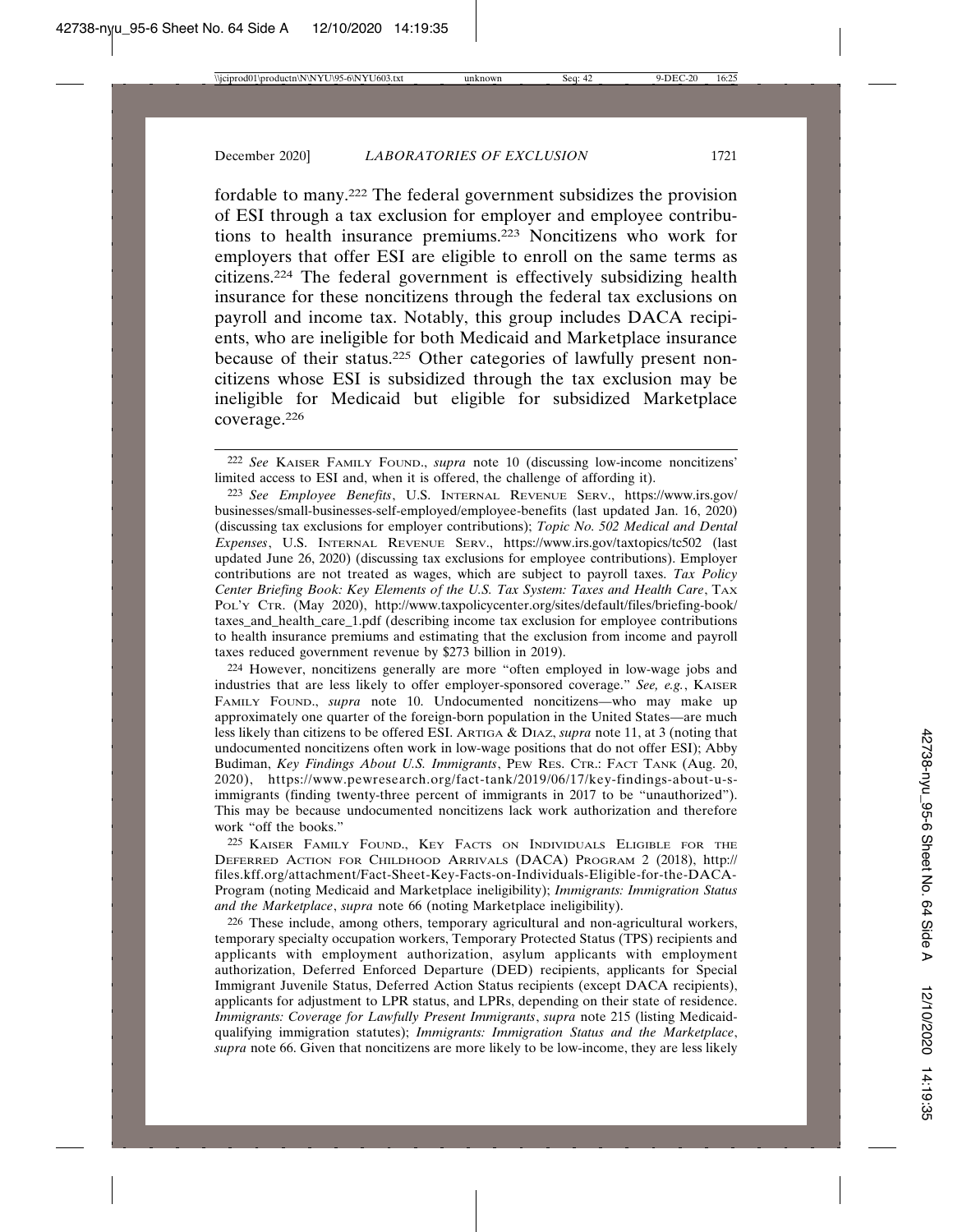In addition to tax exclusions for employer health benefits, the federal government may subsidize health coverage for certain noncitizens on the same terms it does for citizens, through other deductions or exclusions.227 These subsidies, while important, are unlikely to benefit the population of focus in this Article, low-income noncitizens who are excluded from Medicaid because of their immigration status, because they are designed for people for whom purchasing health insurance is an option.

# *C. State-Funded Programs*

This Section describes state-funded programs that are intended to subsidize health coverage for noncitizens who are excluded from Medicaid and/or premium tax credits associated with health insurance purchases on the ACA Marketplaces. This group may include undocumented noncitizens, DACA recipients, and, in some cases, lawfully present noncitizens who are otherwise excluded from Medicaid. As a general rule, PRWORA maintained state discretion to expand noncitizen eligibility for state-funded public benefits. However, it created an obstacle to enacting immigrant-inclusive policy in the form of two interlocking provisions: (1) an express prohibition on most state- and locally-funded benefits for certain non-qualified noncitizens, including all undocumented noncitizens; and (2) a new requirement that states desiring to provide undocumented noncitizens with otherwise prohibited state or local benefits must authorize such provision through state law.228

Six states—California, Illinois, Massachusetts, New York, Oregon, and Washington—and Washington, D.C., have created programs to provide health coverage for all children who reside in the jurisdiction regardless of immigration status, which includes otherwise

to take up ESI even when it is offered. KAISER FAMILY FOUND., *supra* note 10 (visually depicting in Figure 5 how noncitizens are more likely to be low-income).

<sup>227</sup> *See* ALISON SISKIN & ERIKA K. LUNDER, CONG. RESEARCH SERV., R43561, TREATMENT OF NONCITIZENS UNDER THE AFFORDABLE CARE ACT 5 (2016); *Tax Policy Center Briefing Book: Key Elements of the U.S. Tax System: Taxes and Health Care*, *supra* note 223, at 5–6 (discussing various subsidies besides the exclusion for employer contributions to health insurance).

<sup>228</sup> 8 U.S.C. § 1621(a), (d) (2018). These provisions should not be read to require that a state legislature enact a statute to opt out of the prohibition on providing state and local benefits to undocumented noncitizens. Rather, "any state enactment with the force of law is [likely] sufficient to opt out of the federal prohibition." David A. Super, Options for State and Local Governments to Aid Low-Income Immigrants 5 (May 20, 2020) (unpublished manuscript) (on file with author). For a detailed analysis of the requirements of section 1621(d), see *id.* at 3–8.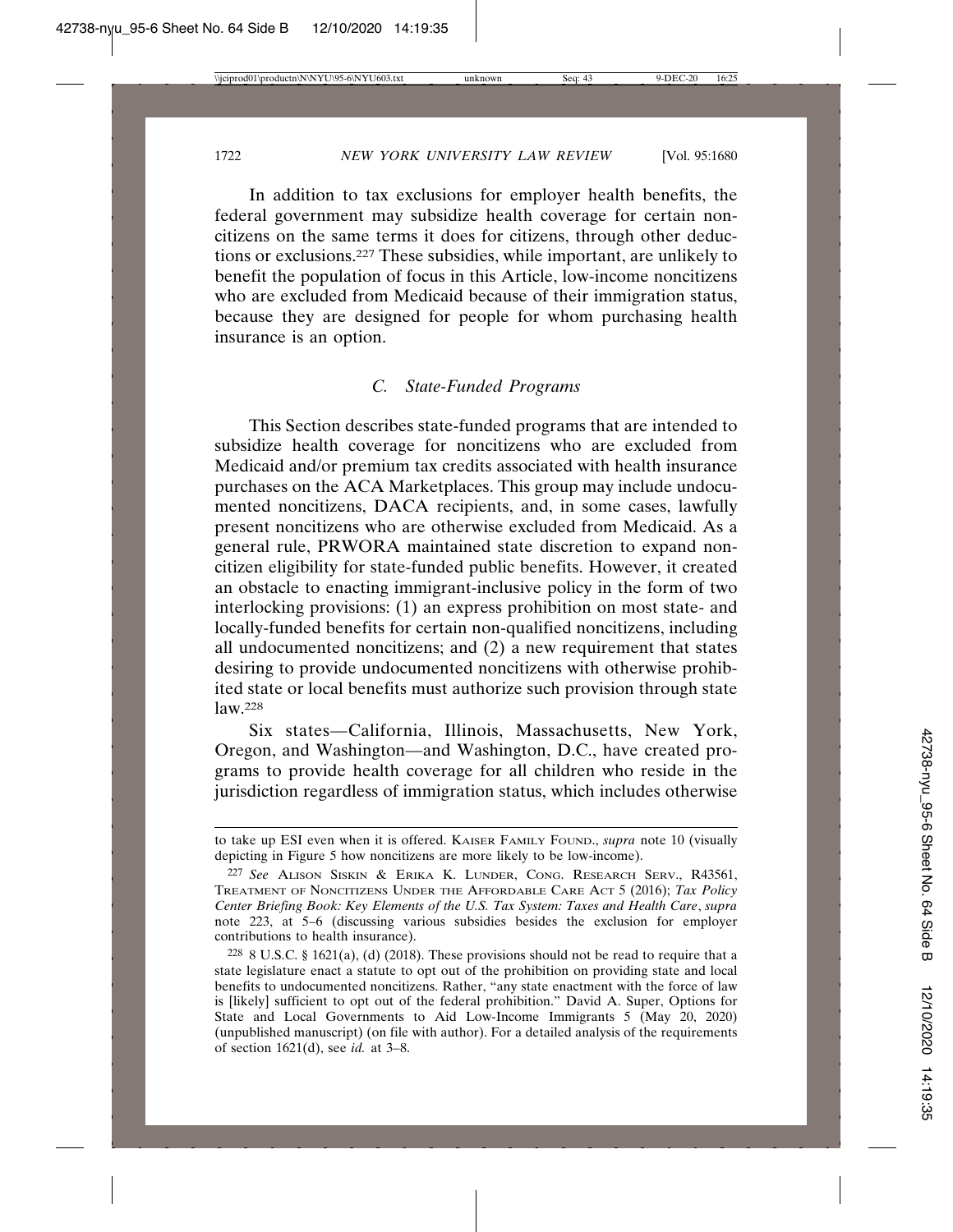excluded noncitizen children.229 Politically, all seven jurisdictions are Democratic strongholds, and all have elected to expand Medicaid.230 Although five states—California, Florida, Texas, New York, and New Jersey—are home to more than half of undocumented noncitizens living in the United States, twenty-two states have at least one hundred thousand undocumented noncitizen residents.231 Of the five states with the highest percentage of undocumented noncitizen residents,232 only California has created a state-funded health coverage program for excluded noncitizens.233 Of the four states with the highest share of undocumented noncitizens in the workplace,<sup>234</sup> again, only California is on this list.235 Using median household income as a measure of wealth, all seven jurisdictions are in the top half.236

A review of state-funded health coverage programs for excluded noncitizens reveals significant diversity in program design. One commonality is that the programs in all seven jurisdictions treat incomequalifying children as special, offering comprehensive health coverage to this population.237 However, some states define that category as people under age nineteen,238 and others as under age twenty-one. Going one step further, California began covering income-qualifying

230 *See* Jeffrey M. Jones, *Democratic States Exceed Republican States by Four in 2018*, GALLUP (Feb. 22, 2019), https://news.gallup.com/poll/247025/democratic-states-exceedrepublican-states-four-2018.aspx (classifying each state's political party leaning and strength of lean); *Status of State Medicaid Expansion Decisions: Interactive Map*, KAISER FAMILY FOUND. (July 27, 2020), https://www.kff.org/medicaid/issue-brief/status-of-statemedicaid-expansion-decisions-interactive-map.

231 CBPP REPORT, *supra* note 229, at 3.

232 *See* 2010 UNAUTHORIZED IMMIGRANT POPULATION: NATIONAL AND STATE TRENDS, *supra* note 202, at 15 tbl.5 (identifying Nevada, California, Texas, New Jersey, and Arizona as the five states with the largest share of unauthorized immigrants in their population).

233 Bobby Allyn, *California Is 1st State to Offer Health Benefits to Adult Undocumented Immigrants*, NPR (July 10, 2019), https://www.npr.org/2019/07/10/740147546/californiafirst-state-to-offer-health-benefits-to-adult-undocumented-immigrants.

234 *U.S. Unauthorized Immigrant Population Estimates by State, 2016*, PEW RES. CTR. (Feb. 5, 2019), https://www.pewresearch.org/hispanic/interactives/u-s-unauthorizedimmigrants-by-state (identifying Nevada, California, Texas, and New Jersey as the four states with the largest share of unauthorized immigrants in their workforce).

235 *Id.*

236 *See Historical Income Tables: Households*, U.S. CENSUS BUREAU, tbl.H-8 (Sept. 8, 2020), https://www.census.gov/data/tables/time-series/demo/income-poverty/historicalincome-households.html (setting out data in current dollars).

237 *See* MEDICAL ASSISTANCE PROGRAMS FOR IMMIGRANTS IN VARIOUS STATES, *supra* note 29, at 1–5.

238 *See, e.g.*, *About All Kids*, ILL. DEP'T HEALTHCARE & FAM. SERVS., https:// www.illinois.gov/hfs/MedicalPrograms/AllKids/Pages/about.aspx (last visited July 18, 2020).

<sup>229</sup> ERICA WILLIAMS, ERIC FIGUEROA & WESLEY THARPE, CTR. ON BUDGET & POLICY PRIORITIES, INCLUSIVE APPROACH TO IMMIGRANTS WHO ARE UNDOCUMENTED CAN HELP FAMILIES AND STATES PROSPER 15–16 (2019) [hereinafter CBPP REPORT], https:// www.cbpp.org/sites/default/files/atoms/files/8-21-19sfp.pdf.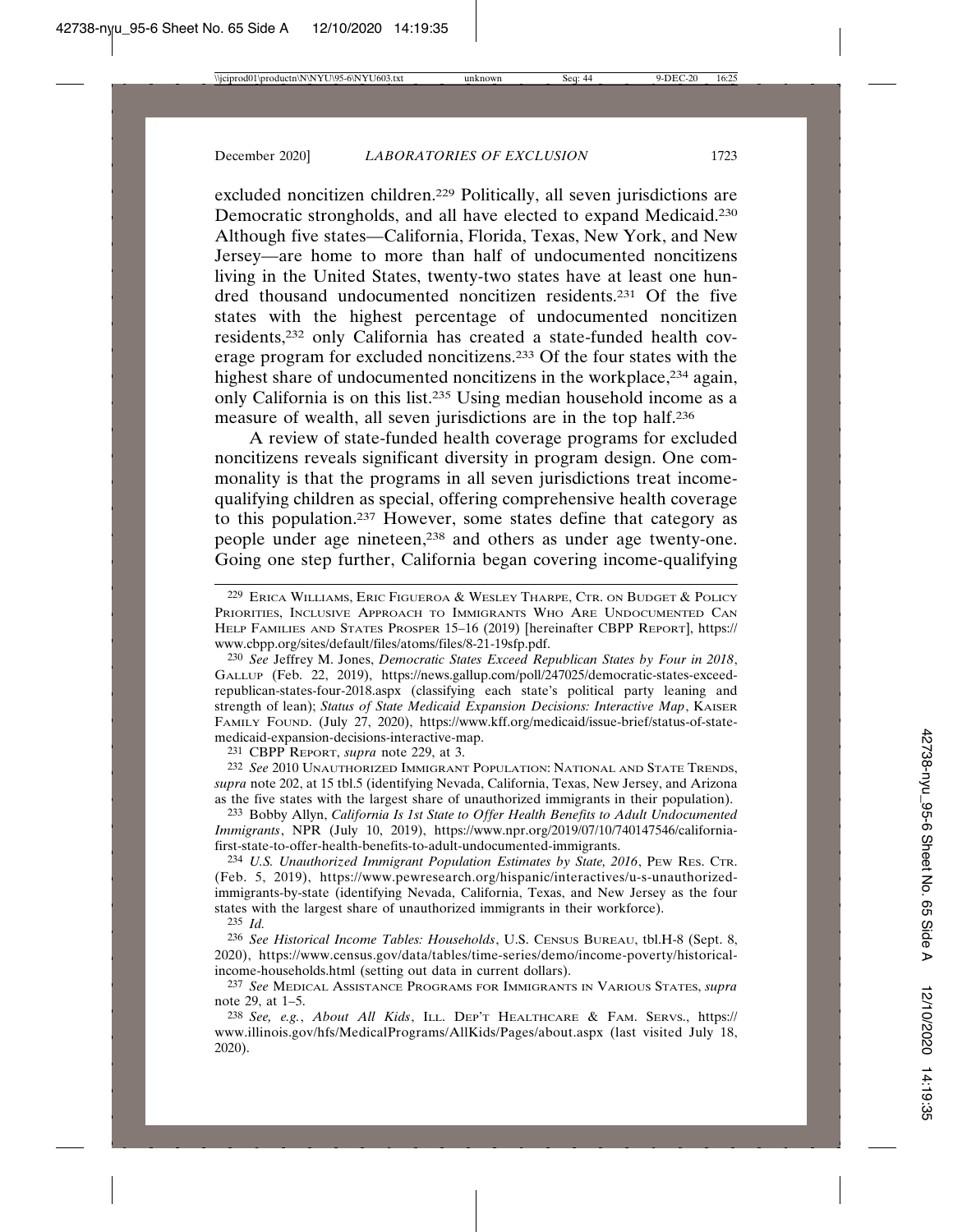young adults ages nineteen to twenty-six in 2020.239 Health and immigration advocates, along with California Governor Gavin Newsom, see this expansion as an incremental step towards universal coverage of California residents.240

The upper range of income eligibility for state programs varies considerably, as do policies relating to cost sharing by enrollees. For example, New York's Child Health Plus program is available to all children regardless of immigration status or income.241 There is no cost sharing for households with income up to 160% FPL, and households with income up to 400% FPL have to pay a subsidized monthly premium on an income-based sliding scale ranging from \$9 to \$60 per child.242 Households with income at 400% FPL and above can still receive coverage through the program at full cost.243 By contrast, Washington's Apple Health for Kids has an income limit of 317% FPL.244 There is no cost sharing for households with income up to 215% FPL.245 For households with an income between 215% FPL and 265% FPL, the monthly premium is \$20 per child with a \$40 family

239 *See* S.B. 104, 2019-20 Reg. Sess., ch. 67 § 3 (Cal. 2019); *see also* Press Release, California Dep't of Healthcare Servs., DHCS Expands Medi-Cal Young-Adult Eligibility, Restores Benefits, Adds Childhood-Trauma Screening in 2020 (Dec. 30, 2019), http:// www.dhcs.ca.gov/formsandpubs/publications/oc/Documents/2019/19-03-DHCS-

EXPANDS-YOUNG-ADULT-ELIGIBILITY.pdf (explaining that the coverage extension was designed to mimic the ACA provision that permits young adults up to age twenty-six to be covered by their parents' private health insurance).

240 Sammy Caiola, *Regardless of Immigration Status, All Low-Income Californians Up to Age 26 Can Now Sign Up for Medi-Cal*, CAPRADIO (Jan. 6, 2020), https:// www.capradio.org/articles/2020/01/06/regardless-of-immigration-status-all-low-incomecalifornians-up-to-age-26-can-now-sign-up-for-medi-cal; Sammy Caiola, *Young Undocumented Californians Cheer Promise of Health Benefits*, NPR: SHOTS (July 11, 2019, 2:48 PM) [hereinafter Caiola, *Promise of Health Benefits*] https://www.npr.org/sections/ health-shots/2019/07/11/739536305/young-undocumented-californians-cheer-promise-ofhealth-benefits.

241 *Child Health Plus*, N.Y.C. OFF. OF CITYWIDE HEALTH INS. ACCESS, https:// www1.nyc.gov/site/ochia/coverage-care/child-health-plus.page (last visited Aug. 3, 2020).

242 N.Y.C. OFFICE OF CITYWIDE HEALTH INS. ACCESS, CHILD HEALTH PLUS YEARLY INCOME ELIGIBILITY AND MONTHLY PREMIUMS (2020), https://www1.nyc.gov/assets/ochia/ downloads/pdf/child\_health\_plus.pdf. At each income level, there is a maximum monthly premium for a household regardless of the number of children. For example, for households with income from 160–222% FPL, the maximum monthly premium is \$27 per month, while it is \$180 per month for a family with household income between 350–400% FPL. *Id.*

243 *Id.*

244 *Health Care Services and Supports – Children*, WASH. ST. HEALTH AUTHORITY, https://www.hca.wa.gov/health-care-services-supports/apple-health-medicaid-coverage/ children (last visited Aug. 19, 2020); *see also* Federal Poverty Level (FPL), HEALTHCARE.GOV, https://www.healthcare.gov/glossary/federal-poverty-level-fpl (last visited Aug. 19, 2020).

245 *Health Care Services and Supports – Children*, *supra* note 244*.*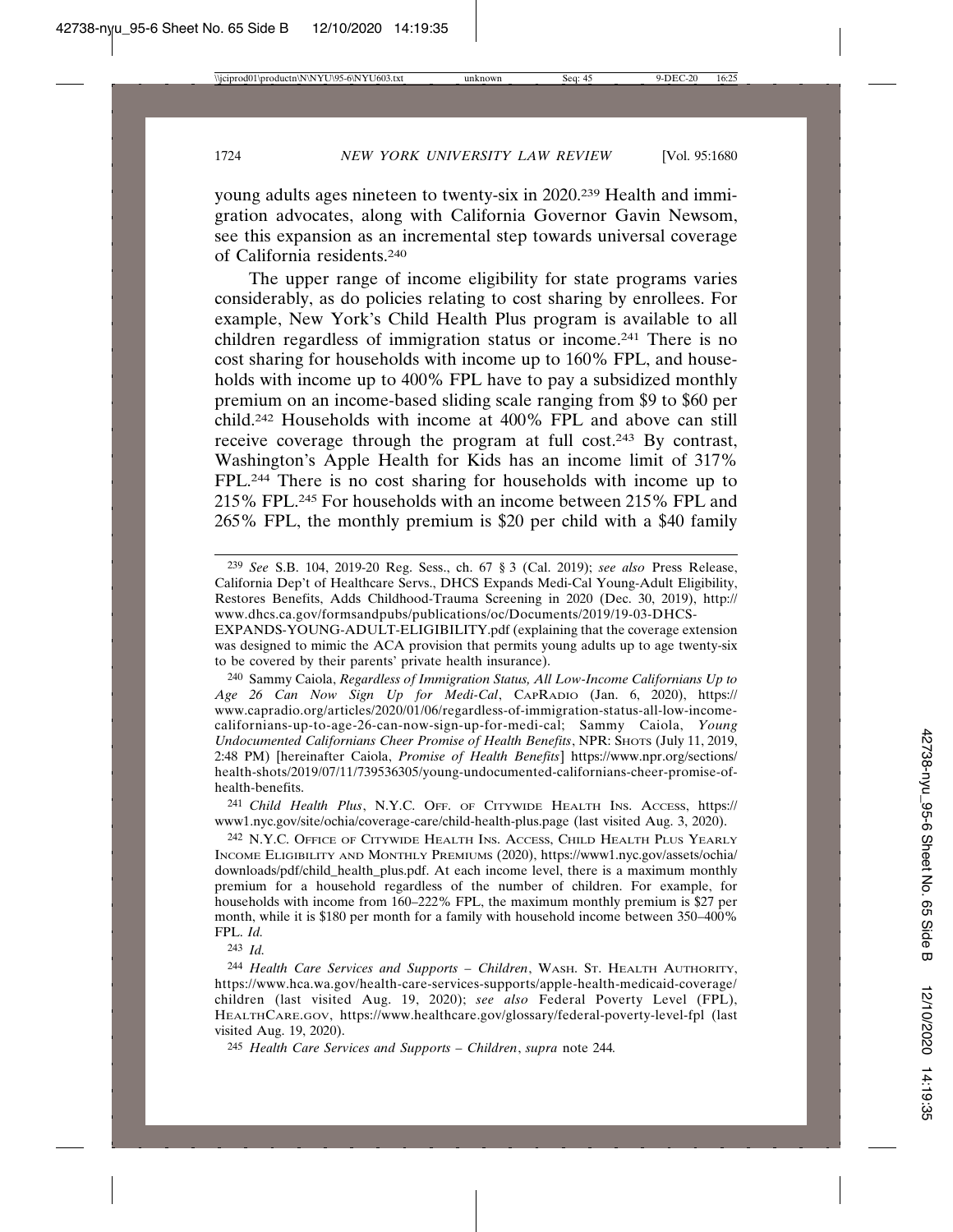maximum.246 For other households, the monthly premium is \$30 per child with a \$60 family maximum.247

Another way in which it appears states and the District of Columbia have sought to reduce costs is to limit adult eligibility for programs based on the type of medical service needed. The DC Healthcare Alliance, a locally funded program in Washington, D.C., covers basic primary and secondary services.248 The program does not cover vision, mental/behavioral health, and substance abuse services; non-emergency transportation services; long-term care longer than thirty days; cosmetic surgery; open heart surgery; organ transplantation; and dental services costing more than \$1000.249 New York, California, Illinois, and Oregon all use state funds to cover prenatal care for residents, regardless of citizenship or immigration status.250 Massachusetts provides comprehensive coverage for pregnant residents with an income up to 200% FPL.251 Illinois's program also covers kidney transplants for people with end-stage renal disease,<sup>252</sup> while California's program also covers long-term care,<sup>253</sup> dialysis,<sup>254</sup> anti-rejection medication for organ transplant recipients,255 and breast and cervical cancer treatment.256 It appears that these coverage limitations are a mechanism for states to conserve costs—in some cases, by excluding coverage of elective or expensive services; in others, by choosing to cover cost-effective services.

It is clear that there is no template for state-funded programs covering excluded noncitizens. Given the unique fiscal environment and demographic composition of each state, along with the common fiscal

252 *See* Ansell et al., *supra* note 120, at 782, 785.

253 CAL. WELF. & INST. CODE §§ 14007.2, 14.007.65 (West 2018).

254 *See* Eilis O'Neill, *'It's a Terrible Existence': The Crisis of Emergency Dialysis Care for Undocumented Immigrants*, NATION (July 8, 2019), https://www.thenation.com/article/ archive/dialysis-health-immigration (noting that California "decided to define kidney failure as a 'permanent emergency' covered by Medicaid, allowing all patients to qualify for regular dialysis, paid for by state taxpayers").

255 *See* WELF. & INST. § 14132.70; Letter No. 11-02 from Toby Douglas, Director, Cal. Dep't of Health Care Servs., to All County Welfare Directors, All County Administrative Officers, All County Medi-Cal Program Specialists/Liaisons, All County Health Executives, All County Mental Health Directors, at 2 (Feb. 1, 2011), https:// www.dhcs.ca.gov/services/medi-cal/eligibility/letters/Documents/c11-02.pdf.

256 *See* CAL. HEALTH & SAFETY CODE §§ 104161-104163 (discussing California's statefunded Breast and Cervical Cancer Treatment Program).

<sup>246</sup> *Id.*

<sup>247</sup> *Id.*

<sup>248</sup> *See Health Care Alliance*, DC.GOV, https://dhcf.dc.gov/service/health-care-alliance (last visited Aug. 31, 2020).

<sup>249</sup> *Id.*

<sup>250</sup> MEDICAL ASSISTANCE PROGRAMS FOR IMMIGRANTS IN VARIOUS STATES, *supra* note 29, at 1–2, 4.

<sup>251</sup> *Id.* at 3.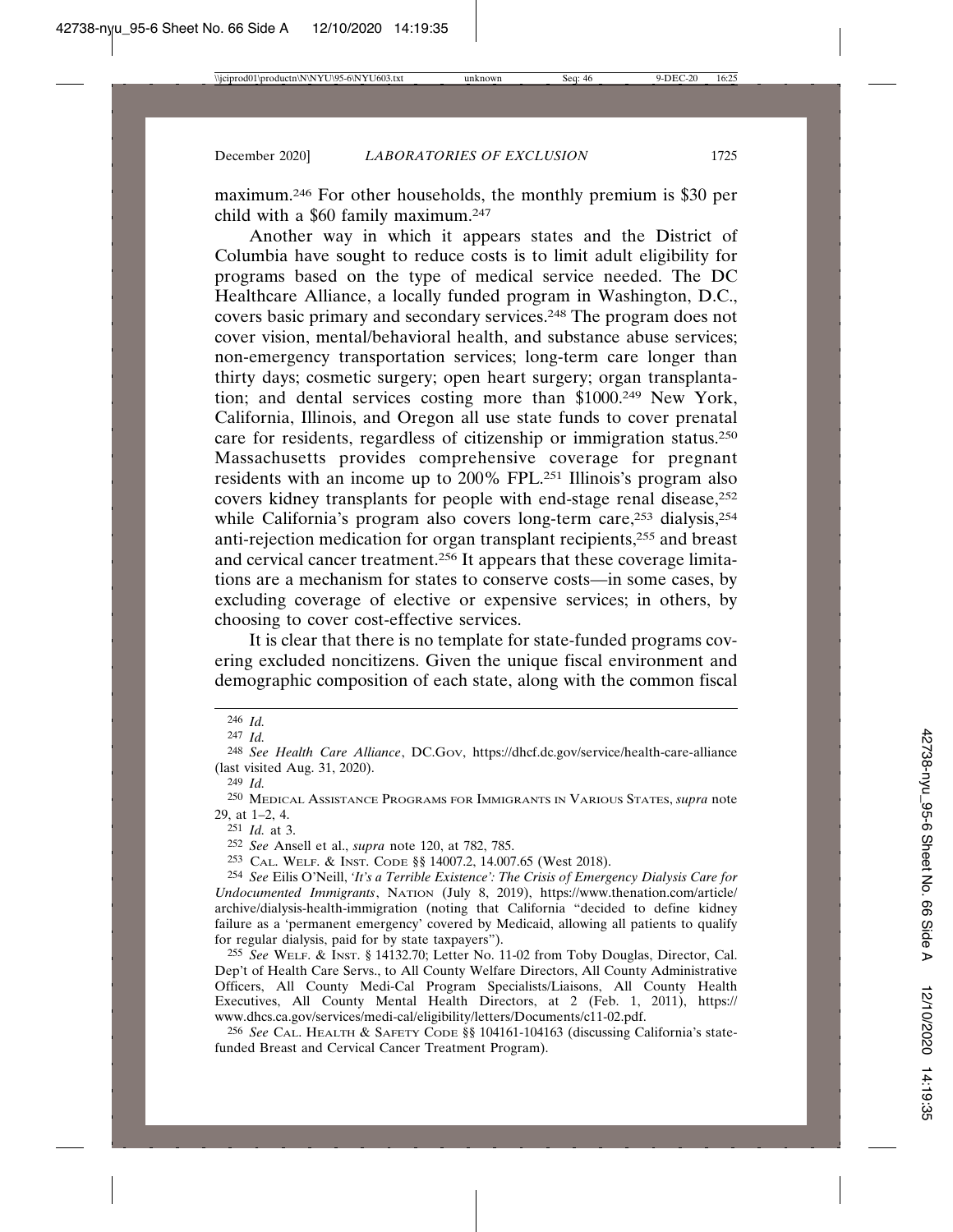constraint of a lack of federal funding, true experimentation in programs covering excluded noncitizens at the state level has been thwarted. Likewise, no clear lessons have emerged from the last twoand-a-half decades of state policymaking on publicly funded health coverage for noncitizens in general. States that want to expand coverage for health policy reasons are forced to ration limited resources, experimenting with ever-narrower categories of eligibility. This patchwork of state policies on coverage and exclusion of noncitizens means that for low-income noncitizens, the only certainty is that access to healthcare is uncertain. What is inevitable, however, is the patchwork's link with undesirable policy outcomes.

#### II

#### PROBLEMS WITH THE EXISTING PATCHWORK OF **EXCLUSION**

All states have either already confronted or may soon confront the reality that a meaningful percentage of state residents lack access to affordable insurance because they are legally barred from eligibility for federal subsidies because of their immigration status. Undocumented noncitizens live in every state.257 Demographic trends indicate that certain states with historically low numbers of undocumented noncitizens have become top destinations over the past decade, and other states that were previously top destinations have become less attractive.258 Shifts in immigration policy and labor needs have an impact on where undocumented noncitizens settle, and settlement patterns are likely to change over time.259

This Part provides a lens through which to understand how states have exercised their options to restrict noncitizen eligibility for pub-

<sup>257</sup> 2010 UNAUTHORIZED IMMIGRANT POPULATION: NATIONAL AND STATE TRENDS, *supra* note 202, at 15. It is also true that only a few states are home to the largest concentrations of undocumented noncitizens. *Id.*

<sup>258</sup> *Id.* (describing Georgia and North Carolina as new destination states); *id.* at 2 (noting a decline in the population of undocumented immigrants in Colorado, Florida, New York, and Virginia).

<sup>259</sup> *Id.* at 17 ("State patterns differ widely, but generally states with large numbers or shares of unauthorized immigrants also have relatively large numbers or shares in the workforce."); *cf.* Rob Paral et al., *Growing the Heartland: How Immigrants Offset* Population Decline and an Aging Workforce in Midwest Metropolitan Areas, CHI. COUNCIL ON GLOBAL AFF. (June 2014), http://www.thechicagocouncil.org/sites/default/files/ GrowingHeartland\_June2014.pdf (noting that "[i]mmigrants play a key role in the Midwest economy because the Midwest's Baby Boomers are moving into retirement and the nativeborn population as a whole is aging," whereas "[i]mmigrants are predominantly young adults, and they help to fill precisely [these declining] age groups," and asserting that "thousands of immigrants from around the globe choose the Midwest as the place they want to live").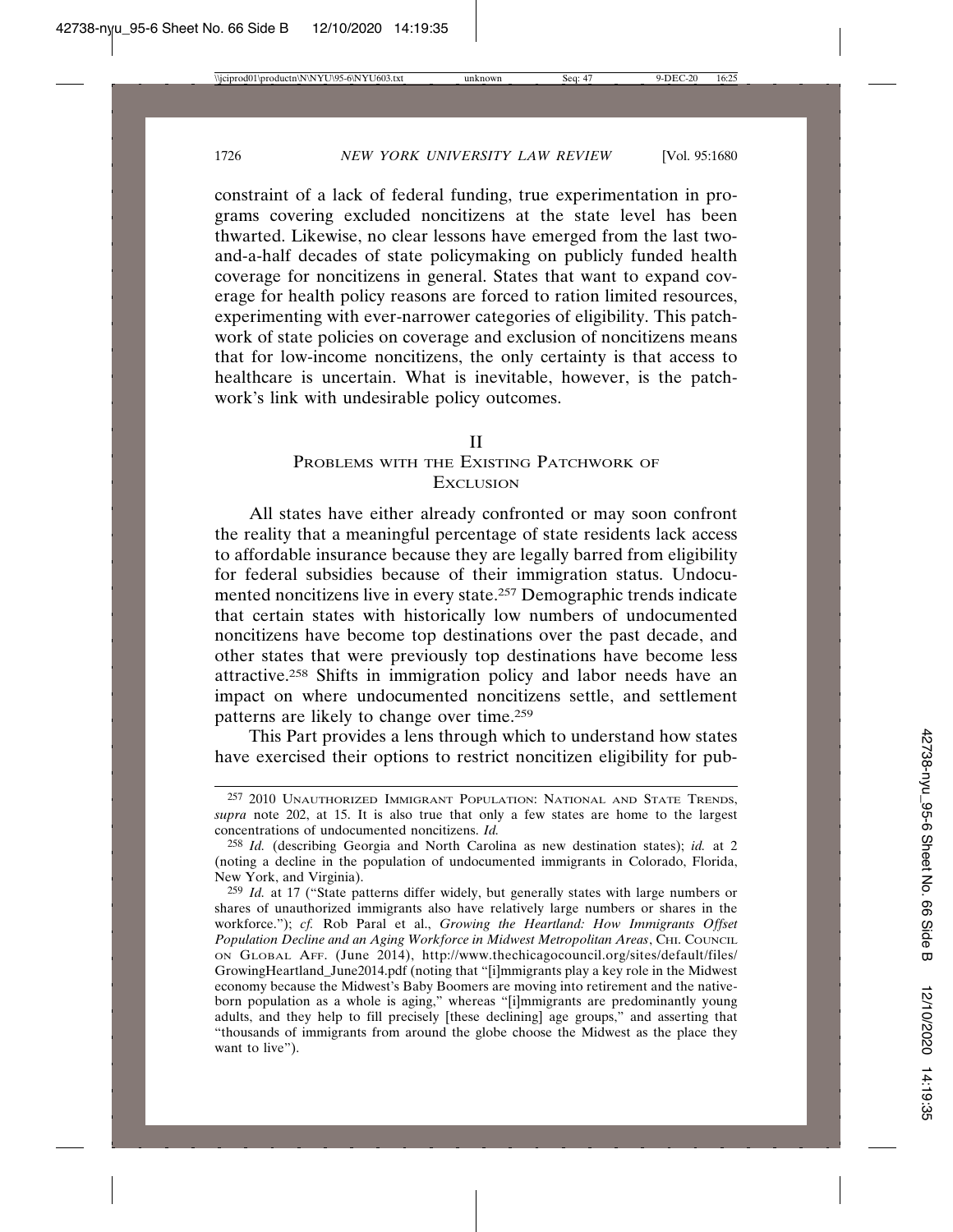licly funded coverage in a way that weakens national health policy. It closes by examining the particularly salient, distortive role that racism plays in skewing health policy away from its normative goals.

# *A. Goals Versus Drivers of Health Policy*

In one sense, PRWORA entrenched a national program of immigration restrictionism in public benefits eligibility by limiting the availability of federal funds for noncitizen recipients of public benefits. In another sense, PRWORA may be interpreted as an abdication of federal responsibility for making uniform federal policy on noncitizen eligibility for public benefits. In the current arrangement, states can make policies on eligibility for Medicaid along a spectrum from universally inclusive to nearly exclusive of noncitizens.260

Aside from state adoptions of the federal ICHIA and unborn child options, state policies relating to noncitizen access to health coverage have stagnated instead of responding to demographic changes since 1996. Most states have failed to use health policy changes to acknowledge the robust evidence indicating that inclusive approaches can improve population health outcomes and community well-being, reduce healthcare inequity, and benefit state and local economies in the long term.261 Very few states have engaged in serious efforts to address the health coverage needs of undocumented noncitizens.262 Predictably, the few states that have elected to use state funds to expand coverage to undocumented noncitizens tend to fall on the progressive end of the political spectrum.263 They also tend to have a more expansive view of the state's responsibility for ensuring residents' access to health coverage, as demonstrated by their decisions to expand Medicaid under the ACA.264 A larger number—and a more politically diverse collection—of states have chosen to take advantage of federal matching funds by electing options to expand Medicaid or CHIP to lawfully residing but excluded noncitizens.265 As

<sup>260</sup> *See supra* notes 134–70 and accompanying text.

<sup>261</sup> *See* CBPP REPORT, *supra* note 229, at 2 (describing the benefits of expanding health coverage to all children regardless of immigration status); Glen, *supra* note 46, at 221–24 (discussing the system-wide cost savings that could be achieved by extending health coverage to unauthorized immigrants). Regarding state health policy's effect on increasing healthcare inequity between citizens and noncitizens, one study found that restrictive alienage criteria in Medicaid had the biggest effect in states with the lowest levels of immigrant population density. Ling Zhu & Ping Xu, *The Politics of Welfare Exclusion: Immigration and Disparity in Medicaid Coverage*, 43 POL'Y STUD. J. 456, 457–58 (2015).

<sup>262</sup> *See supra* Section I.C.

<sup>263</sup> These states are California, Illinois, Massachusetts, New York, Oregon, and Washington, as well as the District of Columbia. CBPP REPORT, *supra* note 229, at 15–16. 264 Parmet, *supra* note 6, at 234–35.

<sup>265</sup> *See* discussion *supra* Sections I.B.3, I.B.4.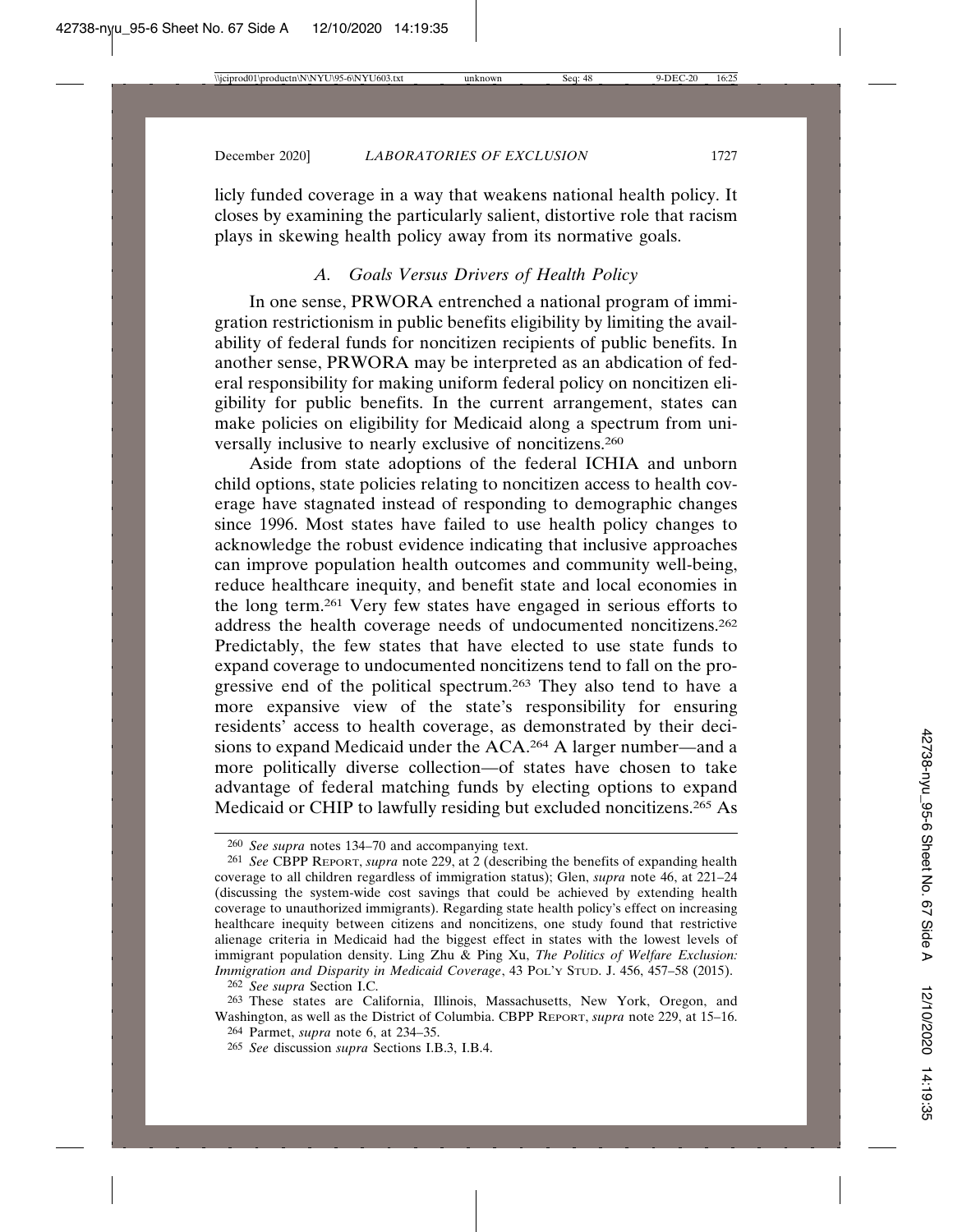described in Section I.B, even some states that would stand to benefit in terms of population health and net resource maximization by expanding coverage for noncitizens have chosen not to do so.

State decisions to restrict or expand eligibility for Medicaid are influenced by several possible factors.266 Ideological polarization undoubtedly plays an important role.267 Researchers have also found that states' economic circumstances, previous policy trajectories, and institutional capacity to implement health policy can affect their decisions to expand Medicaid.268 In some states, political actors and the electorate may favor restrictions on noncitizen eligibility that are based on racism,<sup>269</sup> nativism,<sup>270</sup> and xenophobia.<sup>271</sup> In others, economic or sovereignty-related concerns may be the dominant motivation for restrictive policy relating to noncitizens. Nevertheless, health policies that exclude noncitizens based on the latter concerns are just as effective in impeding the advancement of health policy as those based on the former.272

Even if one were to assume that states are well-motivated to advance health policy, there is considerable debate among academics and policymakers over what makes "good" health policy.273 In the decade since the passage of the ACA, however, certain frameworks have influenced academic and high-level political discussions of the goals of the U.S. health system. The Triple Aim framework, created by the Institute for Healthcare Improvement (IHI), was designed to guide improvement efforts at the level of the healthcare organization, but it has been adapted for and integrated into national health-system

<sup>266</sup> Jacobs & Callaghan, *supra* note 180.

<sup>267</sup> *See* Meyer-Gutbrod, *supra* note 206 (describing how national partisanship interacts with state politics to influence states' decisions to expand Medicaid); Jacobs & Callaghan, *supra* note 180, at 1031 (describing how the "bubbling cauldron of party vitriol" in which the ACA was born spilled over into state implementation decisions).

<sup>268</sup> Jacobs & Callaghan, *supra* note 180, at 1031, 1033–40.

<sup>269</sup> *See* Michener, *supra* note 206, at 551 (describing the racialized motivations of some states' decisions to not expand Medicaid under the ACA and the disproportionate impact on people of color).

<sup>270</sup> Nativism is defined as "the preference for native-born people of a given society." Lilia Fernandez, Nativism and Xenophobia, in THE ENCYCLOPEDIA OF GLOBAL HUMAN MIGRATION 1, 1 (Immanuel Ness ed., 2013).

<sup>271</sup> Xenophobia is defined as "the fear of foreigners or 'others' considered to be outsiders based on racial, ethnic, or national origin or religion." *Id.*

<sup>272</sup> *See id.* (describing how "purportedly economic concerns" can mask nativist and xenophobic policy); *id.* at 5 (describing how objections to illegal immigration are racially charged because of the overrepresentation of certain ethnic or national origin groups among the undocumented).

<sup>273</sup> *See* Norman Daniels, *The Ethics of Health Reform: Why We Should Care About Who Is Missing Coverage*, 44 CONN. L. REV. 1057, 1064 (2012) (counseling that any discussion of how to allocate healthcare resources will involve reasonable disagreement based on differing values).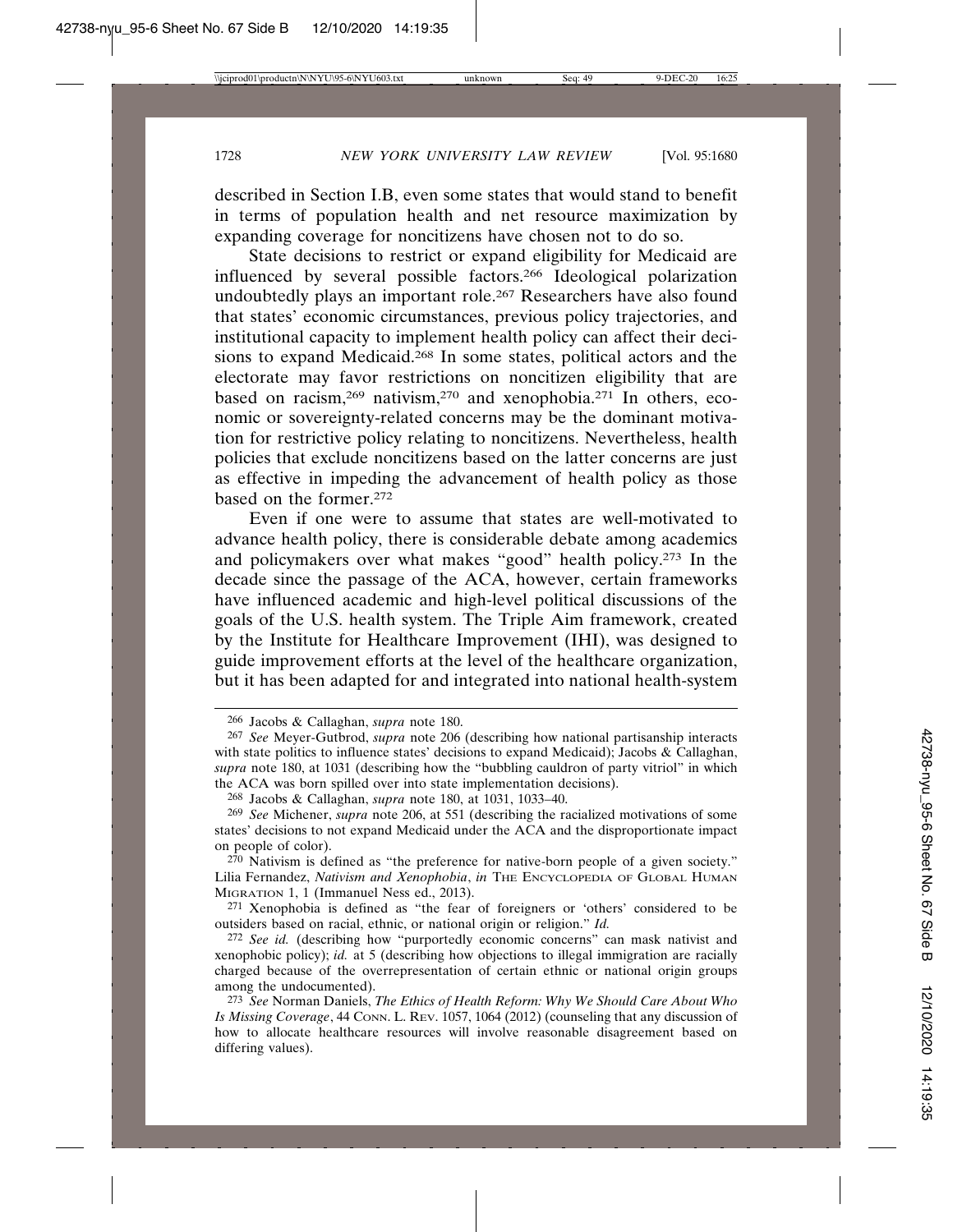policy in the United States and other countries.274 The Triple Aim is the simultaneous pursuit of "improving the individual experience of care; improving the health of populations; and reducing the per capita costs of care for populations."275 More pithily, the Triple Aim is "better care, better health, lower cost."276

Two common adaptations of the Triple Aim for national healthsystem policy are to replace the aim of "lower cost" with "better value" and include an additional aim of health equity.277 The first adaptation reflects the understanding that while reducing overall costs may be a worthwhile aim at the level of the healthcare provider, at the national-health-system level, a plateau or even an increase in expenditures may be justified by improved health outcomes.278 To achieve

274 Gustavo Mery, Shilpi Majumder, Adalsteinn Brown & Mark J. Dobrow, *What Do We Mean When We Talk About the Triple Aim? A Systematic Review of Evolving Definitions and Adaptations of the Framework at the Health System Level*, 121 HEALTH POL'Y 629, 629–30 (2017) ("Despite numerous references by [IHI] about the implications of pursuing the Triple Aim for the healthcare system, the framework was proposed as the strategic organizing principle to guide improvement initiatives at the organization or local community level."); John W. Whittington, Kevin Nolan, Ninon Lewis & Trissa Torres, *Pursuing the Triple Aim: The First 7 Years*, 93 MILBANK Q. 263, 297 (2015) ("The concept of the Triple Aim is now widely used, both in the United States, where it has become a national model for implementing health care, and around the world."). The Triple Aim was incorporated into the U.S. National Quality Strategy. *See About the National Quality Strategy*, AGENCY FOR HEALTHCARE RES. & QUALITY, https://www.ahrq.gov/ workingforquality/about/index.html (last updated Mar. 2017) (describing the Strategy as building on the IHI's Triple Aim); Maria Castellucci, *Quality Experts Call for HHS to Revive the National Quality Strategy 10 Years After ACA*, MOD. HEALTHCARE (Mar. 9, 2020, 1:00 AM), https://www.modernhealthcare.com/safety-quality/quality-experts-callhhs-revive-national-quality-strategy-10-years-after-aca (stating that the "Strategy's main objective was to achieve the Triple Aim: better care, healthier communities and lower costs"). The National Strategy has three similar aims: better care, healthy people/healthy communities, and affordable care. *About the National Quality Strategy*, *supra*; *see also* Mery et al., *supra*, at 634 (noting the similarity between the National Strategy and the Triple Aim and summarizing its goal as "to provide better, more affordable care for individuals and the community"). However, the Triple Aim's creators made clear that it does not necessarily address all of the goals of a national healthcare system. *Id.* at 630.

275 Donald M. Berwick, Thomas W. Nolan & John Whittington, *The Triple Aim: Care, Health, and Cost*, 27 HEALTH AFF. 759, 760 (2008).

276 Donald M. Berwick, *And We Said, "No*,*" in* PROMISING CARE: HOW WE CAN RESCUE HEALTH CARE BY IMPROVING IT 249, 262 (2013).

277 Mery et al., *supra* note 274, at 633. *But see id.* (noting that "replacing ['lower cost'] with 'better value' presents a problematic redundancy in the framework" because "[t]he Triple Aim is inherently a 'value' framework").

278 *See, e.g.*, Elizabeth H. Bradley & Amanda Brewster, *Untangling the Relationship Between Social Service and Health Care Spending and Health Outcomes*, HEALTH AFF.: BLOG (Nov. 18, 2019), https://www.healthaffairs.org/do/10.1377/hblog20191112.848045/full/ ?utm\_source=newsletter&utm\_medium=email&utm\_content=COVID-19%3A+Prenatal+ Care+And=Delivery%2C+Pricing+Vaccines+And+Therapeutics%3B+Improving+

Birth+Outcomes+And+Lowering+Costs+For+Women+On+Medicaid&utm\_campaign= HAT+6-23-20 (suggesting that increased investment in social services may improve health outcomes but will not necessarily lead to a reduction in overall healthcare costs).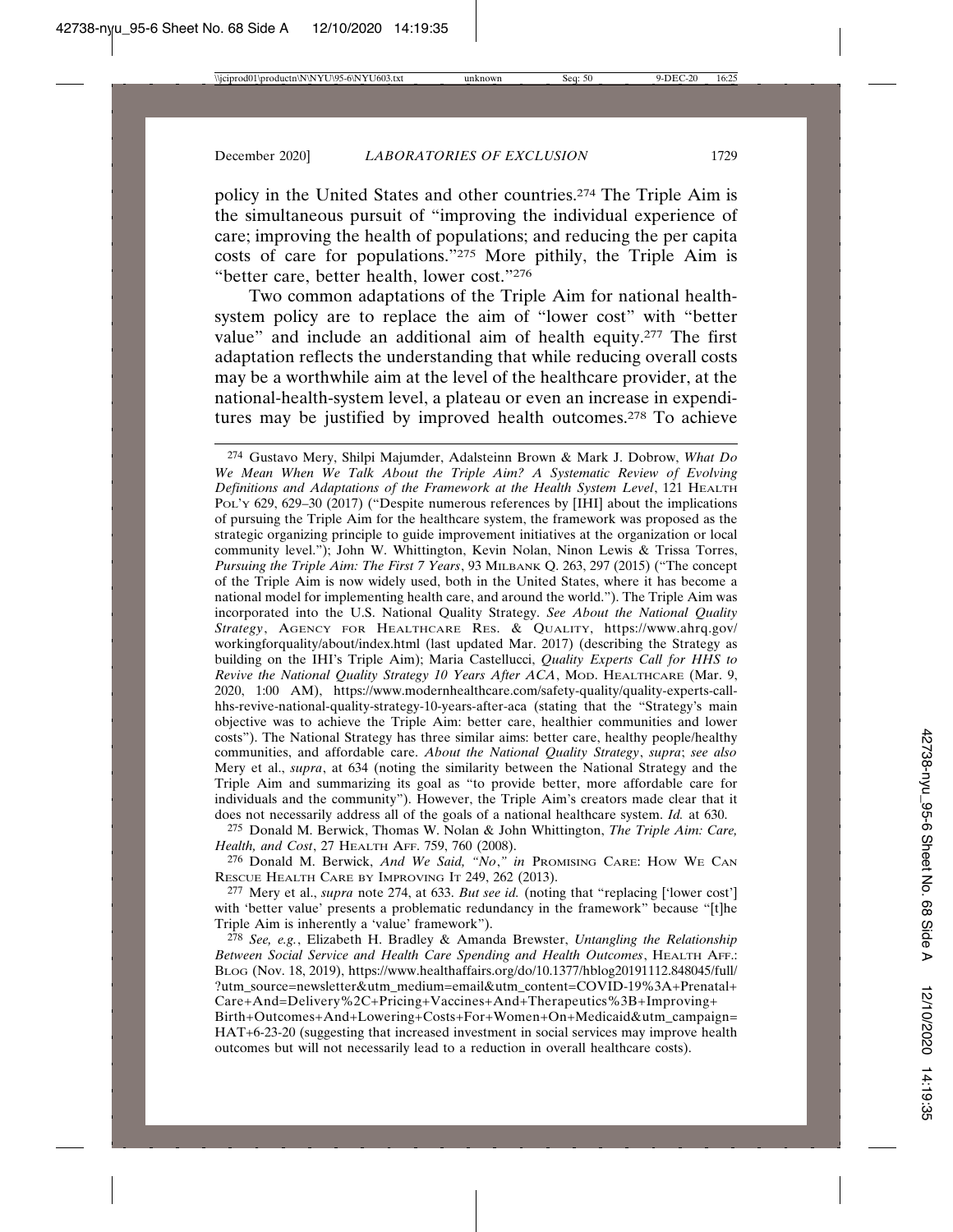better value in a national health system is to become more costeffective from a societal perspective.279 This means "achieving the best outcome at the lowest cost."280 When all three aims are pursued simultaneously, the Triple Aim can itself be understood as a proxy for cost-effectiveness: the value of a particular reform is measured by its benefits of better health and better care divided by its cost.281

Regarding the second adaptation, health equity may be defined as a state in which "everyone . . . [has] a *fair opportunity* to attain their full health potential."<sup>282</sup> It requires eliminating health inequities, which are "differences in health that are not only unnecessary and avoidable, but in addition, are considered unfair and unjust."283 A related concept, healthcare equity, calls for the elimination of barriers to healthcare access that cause or exacerbate health inequities.<sup>284</sup> Healthcare equity may be defined as "equal access to available care for equal need, equal utilization for equal need, equal quality of care for all."285 Equity in access to high-quality healthcare is essential to achieving health equity.286

These definitions make it clear that equity is a matter of ethics and values.287 Although the concept of equity is related to equality, it is not identical.288 Healthcare equity does not necessarily require that every person has equally unfettered access to healthcare for every health-related need.289 Rather, it "requires that patients who are alike in relevant respects be treated in like fashion and that patients who

281 Mery et al., *supra* note 274, at 633.

284 *Id.* at 434–36.

<sup>279</sup> *See, e.g.*, Joel Tsevat & Christopher Moriates, *Value-Based Health Care Meets Cost-Effectiveness Analysis*, 169 ANNALS INTERNAL MED. 329, 329 (2018) (explaining that costeffective analysis "considers costs and benefits from the societal or healthcare sector perspective" in order to assess value).

<sup>280</sup> Kevin Fiscella, *Confronting the Post-ACA American Health Crisis: Designing Health Care for Value and Equity*, 42 J. AMBULATORY CARE MGMT. 202, 204 (2019).

<sup>282</sup> Margaret Whitehead, *The Concepts and Principles of Equity and Health*, 22 INT'L J. HEALTH SERVS. 429, 433 (1992).

<sup>283</sup> *Id.*

<sup>285</sup> *Id.* at 434. This definition aligns with the healthcare profession's ethical norm of the "principle of need," which holds that a provider should respond to a patient's need based on sound medical judgment and without regard to any other consideration. *See* Makhlouf, *supra* note 49, at 295–97 (discussing healthcare professionals' ethical obligations to noncitizens guided by the principle of need).

<sup>286</sup> Geoffrey W. Wilkinson et al., *No Equity, No Triple Aim: Strategic Proposals to Advance Health Equity in a Volatile Policy Environment*, 107 AM. J. PUB. HEALTH S223, S223–24 (2017) ("To achieve health equity and improve the overall health of the population, it is necessary to . . . ensure medical security to all US residents through universal access to affordable, high-quality health care.").

<sup>287</sup> Culyer, *supra* note 22, at 275.

<sup>288</sup> *Id.* at 276.

<sup>289</sup> *Id.* at 280.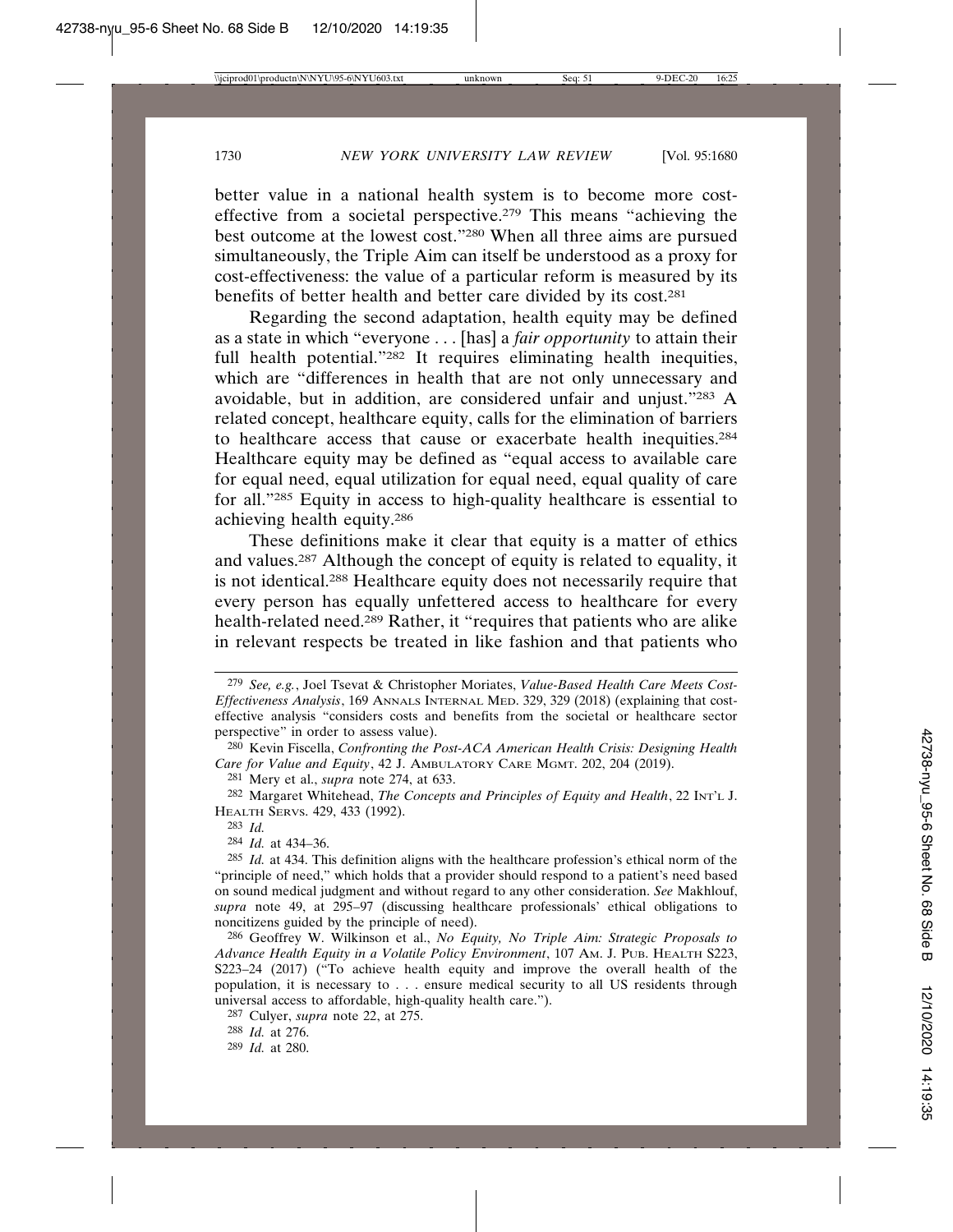are unlike in relevant respects be treated *in appropriately* unlike fashion."290 These are the concepts, described earlier, of horizontal and vertical equity. If there is a relevant characteristic that makes unlike treatment of two people appropriate, such treatment may be considered equitable.291 Since healthcare equity is considered pluralist—or informed by many, sometimes overlapping values—a determination of what is equitable must balance these elements and minimize or reject those that contradict strongly held principles.292

Several scholars have identified equity as an implicit element of the Triple Aim,293 and in 2016, the IHI described equity as "not a fourth aim, but rather an element of all three components of the Triple Aim."294 In other words, pursuing health equity reinforces the aims of improving health, cost-effectiveness, and quality. Because access to healthcare is an important determinant of health, and health coverage is the means of ensuring financial access to healthcare, it follows that pursuing healthcare equity also reinforces the Triple Aim.

Based on the principles that guided the last health reform and that are still used by federal healthcare agencies,295 I identify two overarching goals of national health reform in the post-ACA era: equity and cost-effectiveness.296 These goals should influence decisions about noncitizen eligibility for publicly funded health coverage in a universal system, regardless of the financing structure that is adopted. Cost-effectiveness as a principle of national health policy asks if the benefits of a particular reform are worth the cost. The question reveals that cost-effectiveness, like other principles that purport to be objective (such as "efficiency" or "utility maximization"), in fact

294 RONALD WYATT, MARA LADERMAN, LAURA BOTWINICK, KEDAR MATE & JOHN WHITTINGTON, INST. FOR HEALTHCARE IMPROVEMENT, ACHIEVING HEALTH EQUITY: A GUIDE FOR HEALTH CARE ORGANIZATIONS 5 (2016).

<sup>290</sup> *Id.* at 276.

<sup>291</sup> *Id.*

<sup>292</sup> *Id.*

<sup>293</sup> *See, e.g.*, Fiscella, *supra* note 280, at 204 ("Equity is presumed but not explicitly called out."); Mery et al., *supra* note 274, at 634 ("[I]t can be argued that the aim of 'equity' may be implicit in the Triple Aim's 'better population health' . . . ."); Wilkinson et al., *supra* note 286, at S224 ("Ultimately, population health goals cannot be achieved without a focus on equity."); *id.* at S227 (describing health equity as "the guiding framework for achieving the Triple Aim").

<sup>295</sup> *See* Castellucci, *supra* note 274 (indicating that the priorities of the National Quality Strategy still guide the work of both AHRQ and CMS, as well as the healthcare industry as a whole).

<sup>296</sup> Fiscella proposes a similar Dual Aim of "value (outcomes and processes desired by patients relative to costs) and equity (optimal outcomes and process regardless of disadvantaged status)." Fiscella, *supra* note 280, at 204.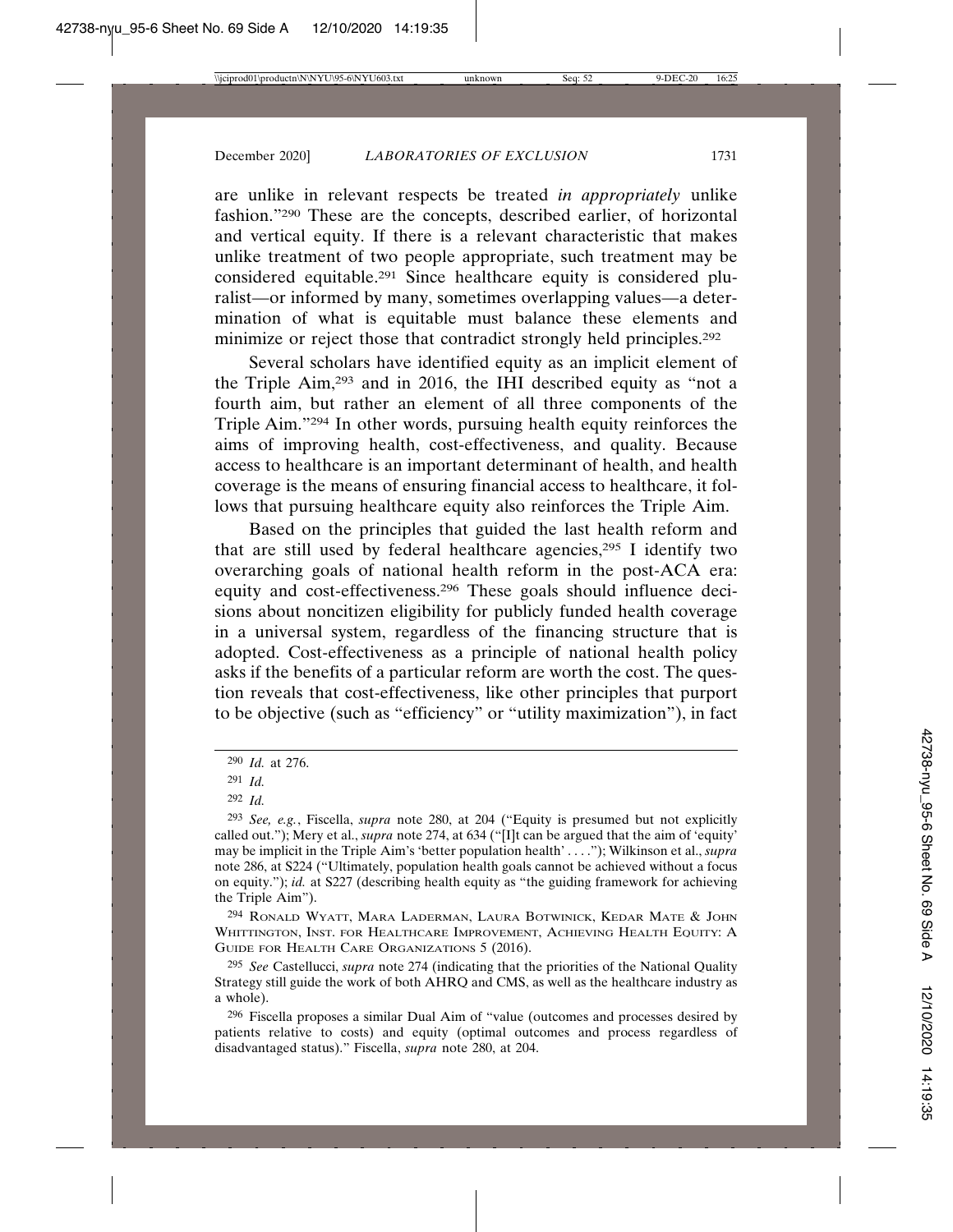rests on value judgments.297 What counts as cost-effective depends on what one values.<sup>298</sup> This is where equity comes in, and where the next Section begins: equity supplies the baseline for determining what counts as cost-effective.299

#### *B. Equity*

A growing number of health law scholars now identify equity as the normative foundation of health law scholarship and healthcare regulation.300 Professor Lindsay F. Wiley's Health Justice model is a conceptual framework for understanding these changes and has generated a significant body of scholarship.301 Health Justice conceives of health law as a vehicle for social justice and identifies a shift in the way that health insurance is regulated post-ACA: from a system based on protecting individual interests toward one based on protecting collective interests.302

298 *See* Buchanan & Dorf, *supra* note 297 (manuscript at 14) ("[W]here one starts as a baseline determines what counts as efficient and inefficient.").

300 *See supra* note 21 and accompanying text.

302 Wiley, *Patient Rights*, *supra* note 301, at 859.

<sup>297</sup> *See* Neil H. Buchanan & Michael C. Dorf, *A Tale of Two Formalisms: How Law and Economics Mirrors Originalism and Textualism*, 106 CORNELL L. REV. (forthcoming 2020) (manuscript at 5) ("[T]he very idea of efficiency is empty without a highly contestable set of value judgments."); Guido Calabresi, *An Exchange About Law and Economics: A Letter to Ronald Dworkin*, 8 HOFSTRA L. REV. 553, 558–59 (1980) (discussing wealth maximization in light of other values such as wealth distribution and justice); Jules L. Coleman, *Efficiency, Utility, and Wealth Maximization*, 8 HOFSTRA L. REV. 509, 510–12 (questioning the value of the wealth maximization principle both in general and in legal theory).

<sup>299</sup> With this framing, I am attempting to avoid engaging in what Buchanan and Dorf term "the equity/efficiency debate," in which scholars on both sides tacitly accept the coherence and objectivity of the term "efficiency." *Id.* (manuscript at 9). In the health systems literature, efficiency and cost-effectiveness are closely related concepts. *See* Ranjeeta Thomas & Kalipso Chalkidou, *Cost-Effectiveness Analysis*, *in* HEALTH SYSTEM EFFICIENCY: HOW TO MAKE MEASUREMENT MATTER FOR POLICY AND MANAGEMENT 115 (Jonathan Cylus et al. eds., 2016) (discussing the use of cost-effectiveness analysis to achieve health-system efficiency). I do not argue that concern for equity should outweigh concern for efficiency, but that concern for equity should inform our understanding of efficiency.

<sup>301</sup> Wiley, *supra* note 21; *see, e.g.*, ELIZABETH TOBIN-TYLER & JOEL B. TEITELBAUM, ESSENTIALS OF HEALTH JUSTICE: A PRIMER, at x (2019) (contextualizing the concept of health justice in the United States); Makhlouf, *supra* note 49, at 285 (explaining how the Health Justice model is grounded in a communitarian conception of social justice); Emily A. Benfer, *Health Justice: A Framework (and Call to Action) for the Elimination of Health Inequity and Social Injustice*, 65 AM. U. L. REV. 275, 277–78 (2015); Lindsay F. Wiley, *From Patient Rights to Health Justice: Securing the Public's Interest in Affordable, High-Quality Health Care*, 37 CARDOZO L. REV. 833, 838 (2016) [hereinafter Wiley, *Patient Rights*] (describing how a new health justice model could transform healthcare); Lindsay F. Wiley, *Applying the Health Justice Framework to Diabetes as a Community-Managed Social Phenomenon*, 16 HOUS. J. HEALTH L. & POL'Y 191 (2016) [hereinafter Wiley, *Applying the Health Justice Framework to Diabetes*].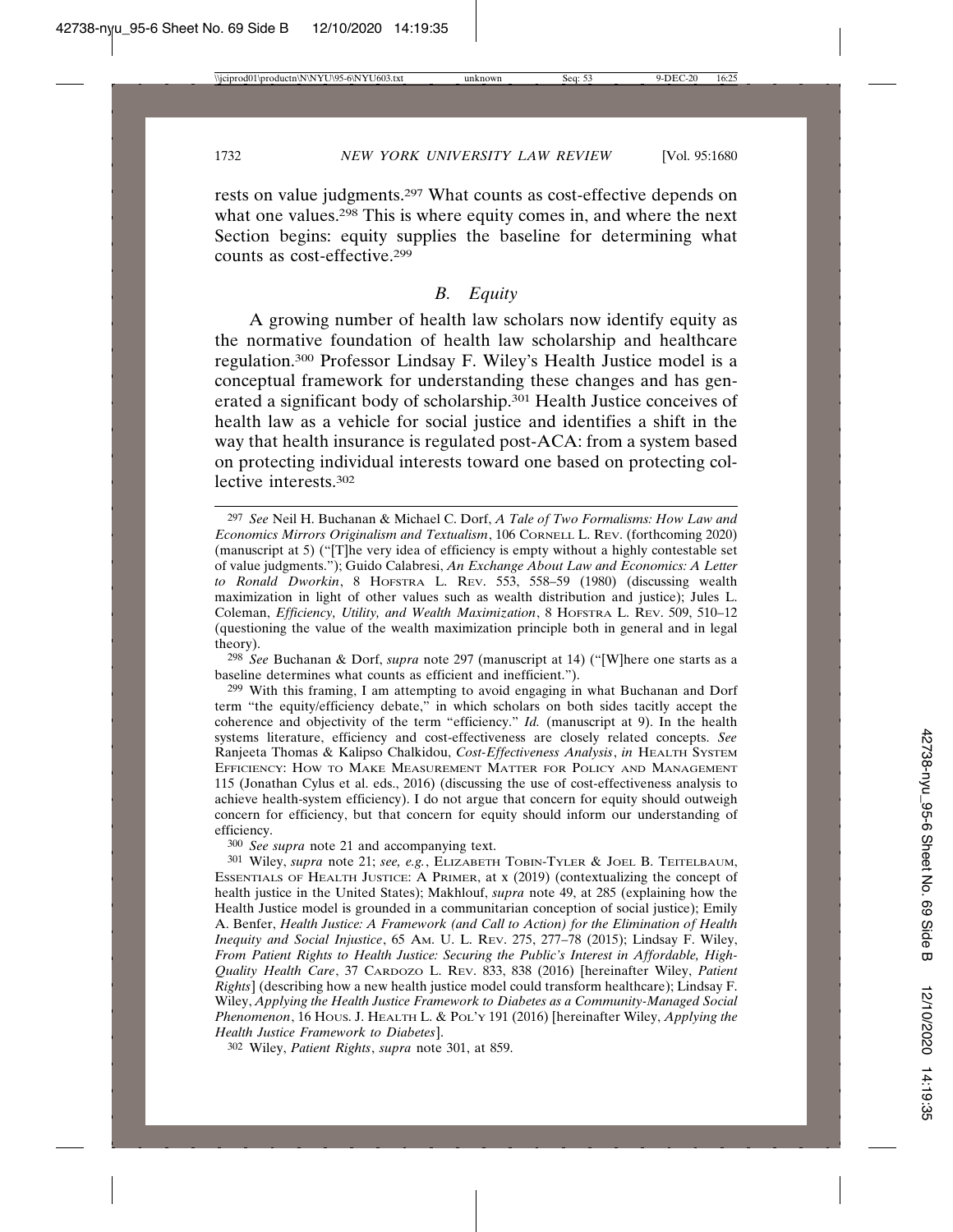A society's willingness to tolerate health and healthcare inequities will depend to some extent on its time- and context-bound judgment of what is unfair.<sup>303</sup> As a result, the strength of the health equity norm's influence on health policy is also time- and context-bound. Post-ACA, a growing number of Americans recognize the benefits of a collective approach, facilitated by the government, to meet healthcare needs.304

Equity in healthcare is the principle behind efforts to achieve universal health coverage.<sup>305</sup> This is evident from health reform's overwhelming focus on regulation of health insurance, "the financial and pragmatic point of access to care for most people."306 The goal of the ACA was to make access to healthcare more equitable by expanding eligibility for Medicaid and by creating new programs to reach a larger portion of the nation's uninsured.307 With respect to the Medicaid expansion, Congress attempted to mandate that state Medicaid programs add a category of eligibility for people who were not traditionally considered "deserving poor."308 Previously, Medicaid was available to low-income children, pregnant women, caretakers of dependent children, and people with disabilities.309 The ACA expanded Medicaid to include non-elderly, non-pregnant adults with income up to 138% of the FPL.310

304 *Healthcare System*, GALLUP HISTORICAL TRENDS, https://news.gallup.com/poll/4708/ healthcare-system.aspx (last visited July 26, 2020) (indicating that 42% of respondents preferred a government-run healthcare system in November 2019, compared with 34% of respondents with the same preference in November 2010).

305 *See* Daniels, *supra* note 273, at 1058 (stating that the focus of the ACA was the question "[w]hy should we care about who is missing coverage?").

306 McCuskey, *supra* note 21, at 312. While financial access to healthcare is necessary to ensure equity in healthcare, it is insufficient alone. *See, e.g.*, Whitehead, *supra* note 282, at 440 (stating that equity in healthcare "means actively promoting policies in the health sector to enhance access to and control quality of care, rather than assuming that a universal service provided by law is equitable in practice"). Other barriers to access and overall quality of care must also be addressed. *See id.* at 436–37 (noting that "[b]ecause most of the present inequities in health are determined by living and working conditions, attempts to reduce them need to focus on these root causes, with the aim of preventing problems developing" and suggesting that "[t]his is potentially a more efficient approach than relying solely on the healthcare sector to patch up the ill-health and disability such inequities create").

307 Jacobs & Callaghan, *supra* note 180, at 1024.

 $308$  Patient Protection and Affordable Care Act (ACA) § 2001(a)(1)(C) (2010); 42 U.S.C. § 1396a(a)(10)(i)(VIII).

309 42 U.S.C. § 1396d(a).

310 The pre-ACA eligibility categories remain as the statutorily mandated categories that determine the financial criteria for eligibility—i.e., individuals with income up to 138% of the FPL floor. For example, the minimum income threshold for the category of "pregnant women" ranges, depending on the state, from 133% to 185% of the FPL.

<sup>303</sup> Whitehead, *supra* note 282, at 433; Culyer, *supra* note 22, at 275 ("[A]ny idea of 'equity' must embody value judgments about what it is that makes for a good society.").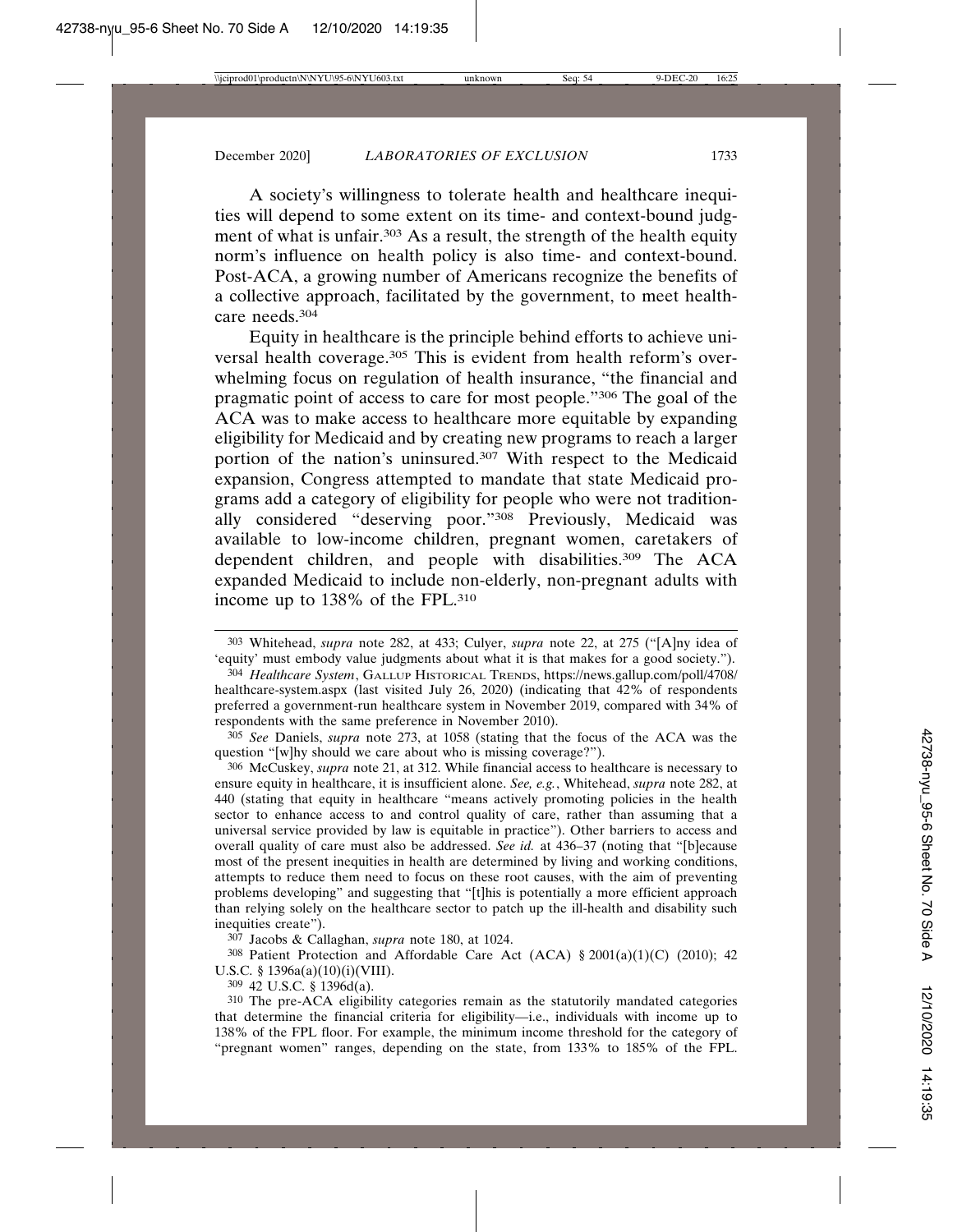Millions of people living in the United States gained access to health insurance by qualifying for the Medicaid expansion category, which does not depend on notions of "deservingness" that are unrelated to financial need. This success, shared by multiple constituencies with differing interests, was built on the understanding that all humans are vulnerable to illness and the financial devastation that can result from efforts to combat illness.311 However, as discussed *supra*, the Supreme Court's decision in *NFIB v. Sebelius* hindered this goal by making Medicaid expansion optional for states.312 Because some states have chosen not to expand Medicaid, there is extreme geographic variability in Medicaid eligibility across the country even for citizens (and noncitizens whose immigration status does not bar them from eligibility).313 A 2015 study estimated that 3.1 million citizens and noncitizens who would have been eligible for Medicaid had the mandatory expansion provision survived are excluded because they live in states that have opted not to expand Medicaid.314 Therefore, the ACA's aim of ensuring equitable access to health coverage for low-income citizens and eligible noncitizens is still incomplete.

Similarly, because the ACA did not modify the federal framework governing noncitizen eligibility for Medicaid,<sup>315</sup> states continue to wield broad authority to craft alienage restrictions, producing horizontal inequity in access to health coverage for low-income non-

312 Nat'l Fed'n of Indep. Bus. v. Sebelius, 567 U.S. 519 (2012).

314 *See* Tiffany D. Joseph, *Still Left Out: Healthcare Stratification Under the Affordable Care Act*, 43 J. ETHNIC & MIGRATION STUD. 2089, 2096 (2017).

315 *See* Daniels, *supra* note 273, at 1065–66 (questioning whether it was fair for the ACA to "leave[] out many immigrants and undocumented individuals").

MEDICAID & CHIP PAYMENT & ACCESS COMM'N, FEDERAL REQUIREMENTS AND STATE OPTIONS: ELIGIBILITY 5 tbl.1, 14 n.2 (2017), http://www.macpac.gov/wp-content/uploads/ 2017/03/Federal-Requirements-and-State-Options-Eligibility.pdf.

<sup>311</sup> *See, e.g.*, Allison K. Hoffman, *Health Care Spending and Financial Security After the Affordable Care Act*, 92 N.C. L. REV. 1481, 1483 (2014) ("[The ACA] attempted to ensure that Americans would have adequate health insurance, in part to reduce these threats to financial security."); Deborah A. Stone, *The Struggle for the Soul of Health Insurance*, 18 J. HEALTH POL., POL'Y, & L. 287, 290 (1993) ("The politics of health insurance can only be understood as a struggle over the meaning of sickness and whether it should be a condition that automatically generates mutual assistance.").

<sup>313</sup> Historically, federal legislation and policymaking have served as the driving force behind equity reforms in healthcare. *See* McCuskey, *supra* note 21, at 311–12 (citing DAWES, *supra* note 21, at 10–90). Only a few states have dabbled in cutting-edge policymaking to promote health equity. *See id.* at 312 (noting few states use health insurance regulation to promote health equity). This pattern aligns with the historical trends in other equity-based reforms, such as the civil rights movement. *See* Heather K. Gerken, *Federalism 3.0*, 105 CALIF. L. REV. 1695, 1708–09 (2017) (describing how the Civil Rights Era shaped federalism theory's assumptions about the roles of states and localities versus the federal government); *id.* at 1709 ("It is precisely to combat the evils of decentralization that equality scholars emphasize the need for nationally enforced constitutional rights in the first place.").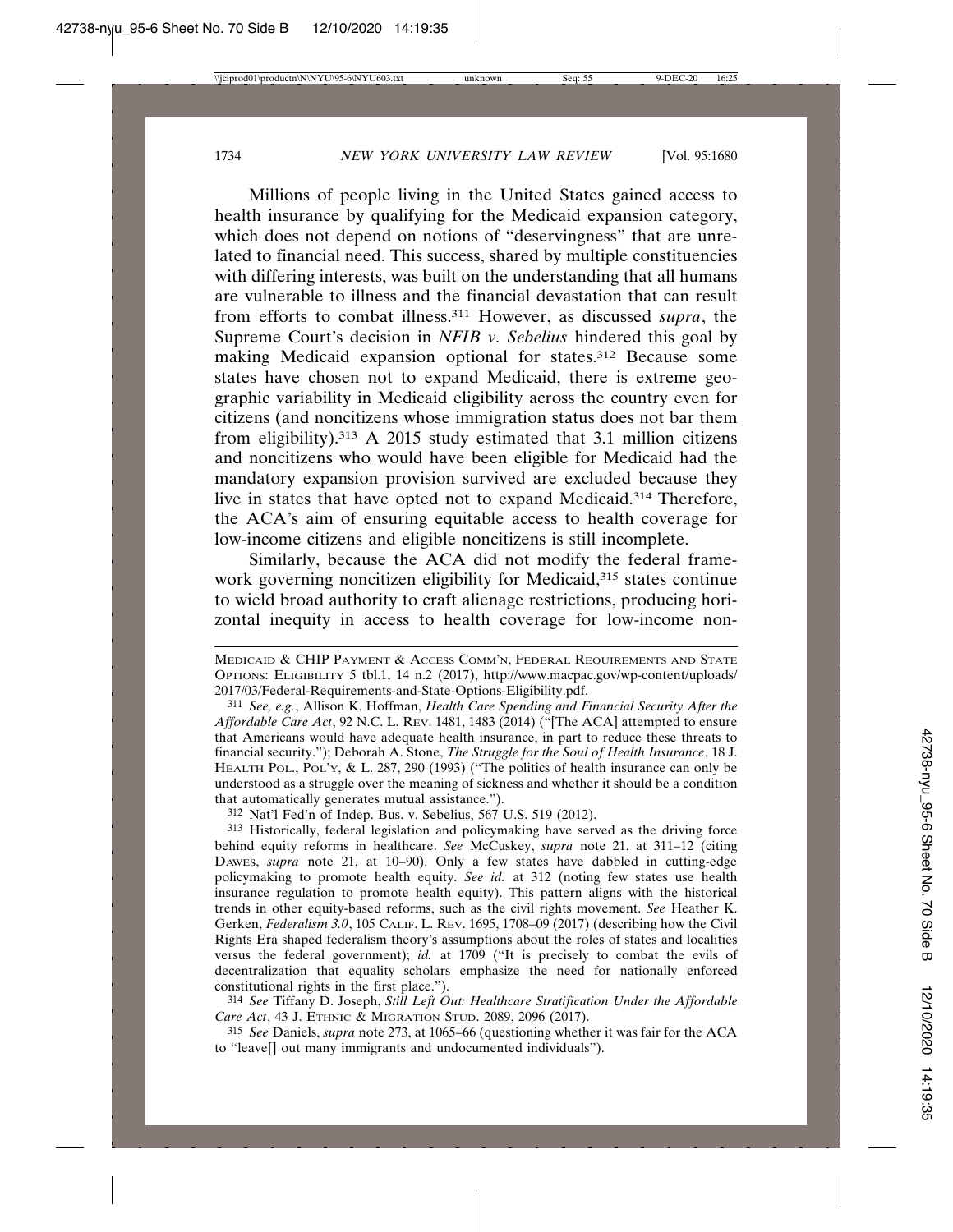citizens and vertical inequity between noncitizens and citizens.316 Horizontal inequity occurs among noncitizens when noncitizen residents of different states with the same medical needs do not have the same access to health coverage. Vertical inequity occurs when noncitizen residents with great healthcare needs have less access than citizens with lesser needs.317 On account of this arrangement, each state has a unique set of alienage restrictions for the unique set of programs it offers.

As an illustration of horizontal inequity among noncitizens, consider the difference between the types of noncitizens who fall within the category of excluded noncitizens in Texas versus in California i.e., those who do not qualify for Medicaid or a comparable statefunded program.

#### TABLE 2. NONCITIZEN ELIGIBILITY FOR MEDICAID OR COMPARABLE STATE-FUNDED COVERAGE IN CALIFORNIA AND TEXAS

|            | <b>California</b>                                                                                                                                                                                                                                                                                                                                                             | $T$ exas <sup>318</sup> |
|------------|-------------------------------------------------------------------------------------------------------------------------------------------------------------------------------------------------------------------------------------------------------------------------------------------------------------------------------------------------------------------------------|-------------------------|
| Ineligible | Undocumented immigrants over $26 \mid$ Everyone not listed in the box below.<br>years of age. <sup>319</sup><br>Nonimmigrant visa holders age 21 and<br>over who are not pregnant and not<br>considered to be permanently residing<br>in the U.S. under color of law<br>(PRUCOL). <sup>320</sup> Examples may include<br>noncitizens with tourist visas and<br>student visas. |                         |

317 *See, e.g.*, Culyer, *supra* note 22, at 276–77 (defining horizontal and vertical equity in general terms and in relation to health, healthcare needs, and financial contributions to healthcare); Starfield, *supra* note 24, at 1 (summarizing the concept of equity in access to healthcare resources, including its horizontal and vertical dimensions).

318 *Texas Works Handbook: A-300, Citizenship: A-342 TANF and Medical Programs Alien Status Eligibility Charts: Chart C*, *supra* note 114.

319 S. 104, 2019-20 Reg. Sess. § 3 (Cal. 2019).

320 PRUCOL noncitizens are eligible for Medi-Cal, California's Medicaid program. CAL. CODE REGS. tit. 22, § 50301 (2020). For an explanation of the term "PRUCOL," see discussion *supra* Section I.A.

<sup>316</sup> States' decisions to restrict noncitizen eligibility for Medicaid under PRWORA entrenched healthcare inequities between citizens and noncitizens. A notable exception is Massachusetts, which has provided some form of subsidized health coverage to all noncitizen residents since it reformed its state healthcare in 2006. *See* Joseph, *supra* note 314, at 2097–98. By leaving states in charge of policymaking on noncitizen access to publicly funded health coverage, the ACA further entrenched the existing healthcare inequities.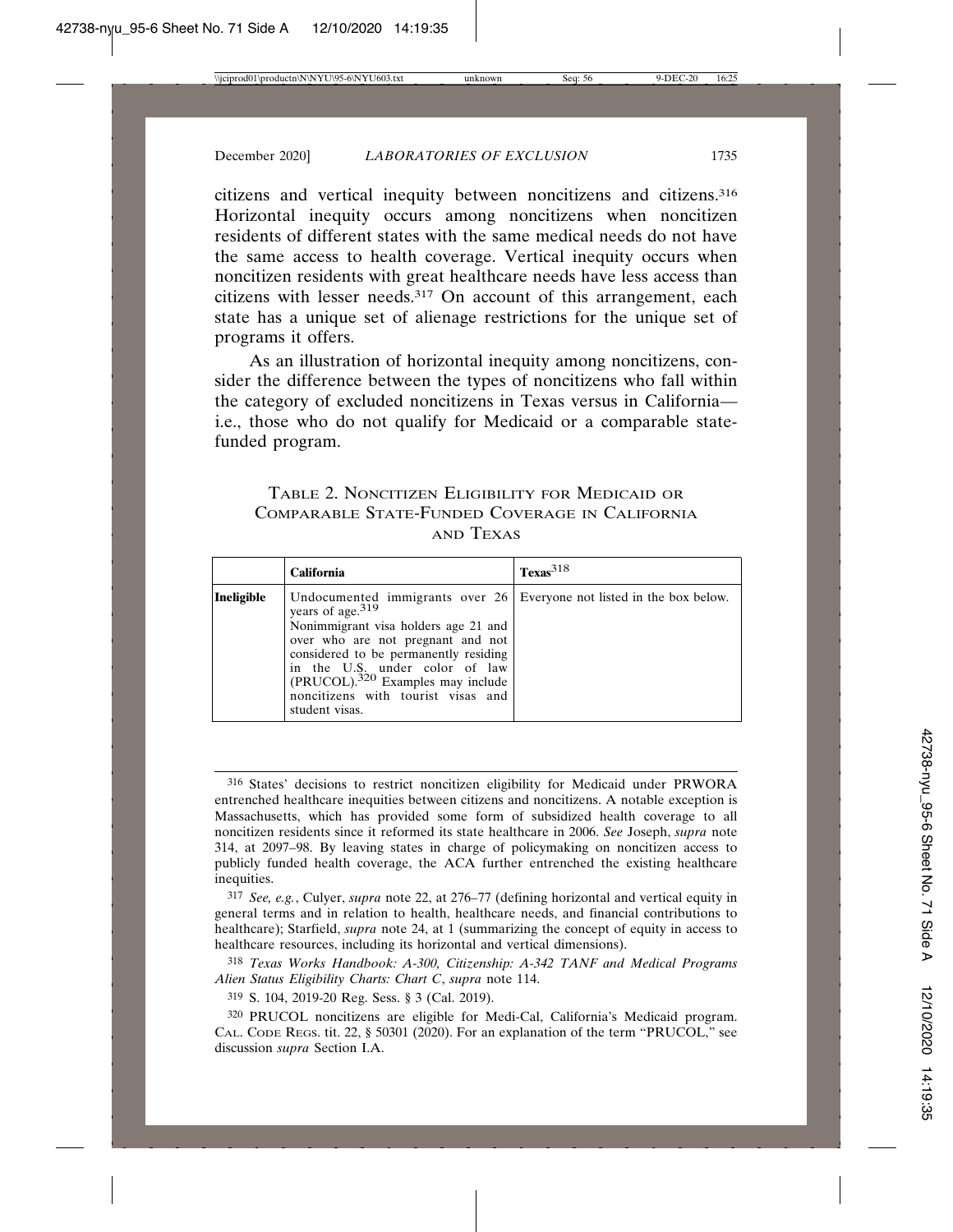| Eligible | Everyone not listed in the box above. | Noncitizens who received SSI,<br>Medicaid, or both on August 22, 1996,<br>and lawfully resided in the United<br>States on or before that date:<br>LPRs with 40 or more qualifying work<br>quarters or a military connection;<br>Certain humanitarian immigrants;<br>Non-citizen cross-border American<br>Indians; and<br>Lawfully residing children ages 18 and<br>under. |
|----------|---------------------------------------|---------------------------------------------------------------------------------------------------------------------------------------------------------------------------------------------------------------------------------------------------------------------------------------------------------------------------------------------------------------------------|
|----------|---------------------------------------|---------------------------------------------------------------------------------------------------------------------------------------------------------------------------------------------------------------------------------------------------------------------------------------------------------------------------------------------------------------------------|

As an illustration of vertical inequity between low-income citizens and noncitizens—and an example of the distinctive health harms that uninsured noncitizens face—consider the following scenario: Jasmine is a 36-year-old DACA recipient whose parents brought her to live in the United States when she was one year old. She works as a caregiver for a family with four children. Approximately one year ago, Jasmine began feeling pain in her side and rapidly losing weight.321 She delayed seeking care due to the expense. She does not have health insurance and is ineligible for Medicaid because DACA recipients are beyond the ceiling of federally-funded Medicaid coverage and she does not live in a state that funds coverage for noncitizens who are excluded from Medicaid.322 When the pain became debilitating, Jasmine sought care at an FQHC, but the next available appointment was several months later. After her examination, Jasmine learned that she has Stage 4 renal cell carcinoma—a rare and terminal diagnosis because this condition is typically detected at an earlier stage.<sup>323</sup> This scenario is certainly tragic, but it would be considered inequitable only if it is deemed unfair to treat Jasmine—a long-residing noncitizen differently from a citizen with regard to Medicaid eligibility.

Alienage restrictions in public benefits laws use citizenship as a proxy for community membership. The goal of healthcare equity is the equitable distribution of health in the community (however that community is defined).324 Health enables members of the community

<sup>321</sup> This scenario draws on the clinical profile of a patient described in a narrative by physician Cheryl Bettigole. Cheryl Bettigole, *An Uninsured Immigrant Delays Needed Care*, 34 HEALTH AFF. 2192, 2192 (2015) (detailing a physician's first-hand experience with an uninsured immigrant who avoided care).

<sup>322</sup> *See* KAISER FAMILY FOUND., *supra* note 225 (noting that DACA recipients are ineligible for Medicaid); *supra* Section I.C.

<sup>323</sup> Bettigole, *supra* note 321, at 2193 ("Stage 4 renal cell carcinoma is a diagnosis I've never seen before or since.").

<sup>324</sup> *See* Culyer, *supra* note 22, at 276 (noting equity in healthcare necessitates similar patients be treated in a similar fashion).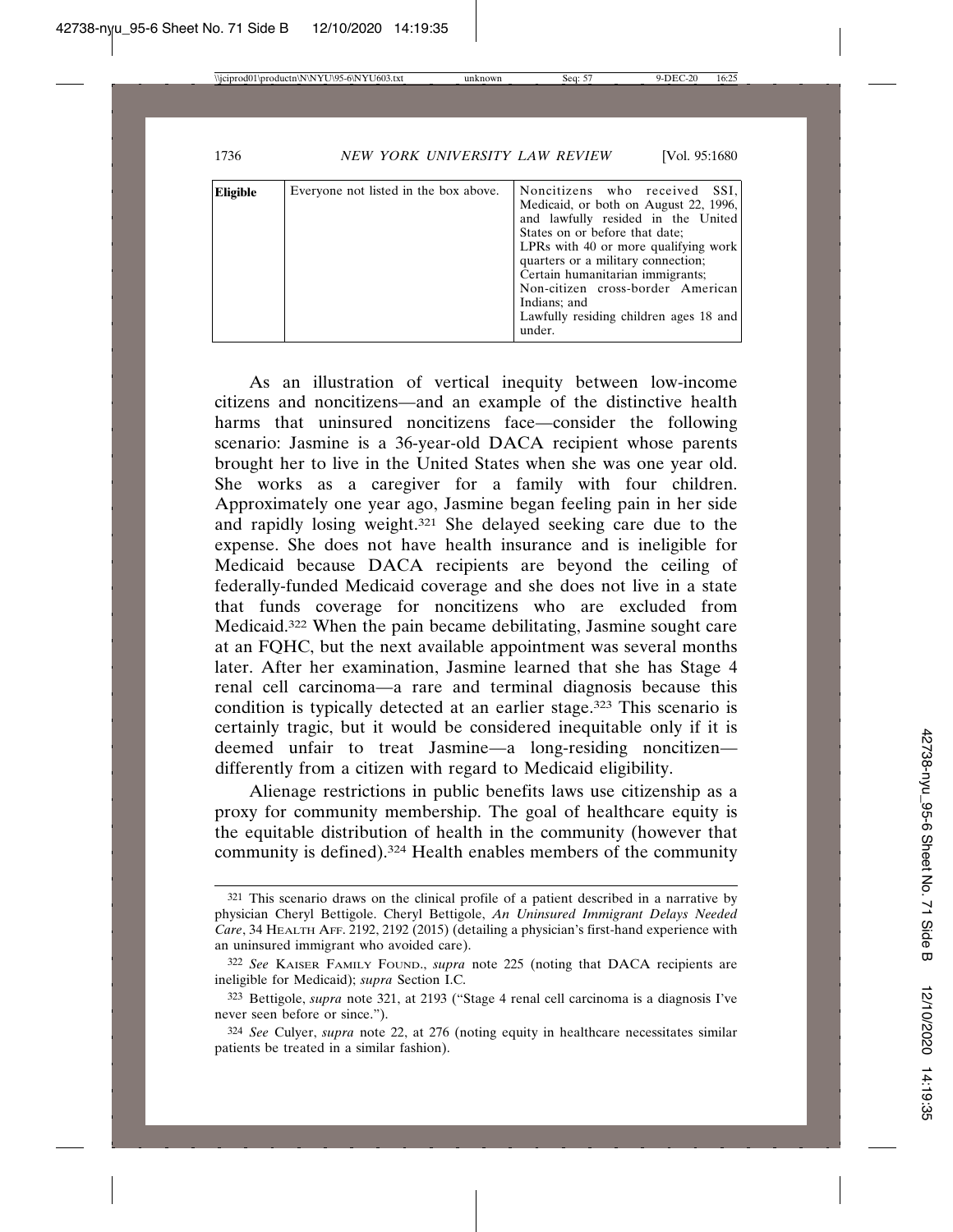to flourish; therefore, the subjects of healthcare equity are those who the community believes have an equal right to flourish.325

In a prior Article, I argued that noncitizens' interests should be considered in health law and policy efforts to improve health and healthcare equity. Drawing on the Health Justice model's foundation in the social philosophy of responsive communitarianism, I identified broadly shared norms about the embeddedness of noncitizens in the healthcare sphere and in the broader community.326 For example, they are embedded in American society as neighbors, schoolmates, and colleagues at work. They live with and among U.S. citizens and contribute to the common good by paying taxes and supporting local and state economies.327 They play important roles in the healthcare and caregiving workforces.<sup>328</sup> I also demonstrated how ethical norms within healthcare—namely, the principle of need and the concept of mutual aid—support inclusion of noncitizens in publicly funded healthcare programs.329

The patchwork of noncitizen exclusion from Medicaid, which is enabled by PRWORA's alienage restrictions, weakens national health policy by running counter to the larger trend of embracing health equity as the normative foundation of health policy. Alienage is a crude and imperfect proxy for community membership, which is what matters when it comes to health and healthcare equity. Therefore, any examination of social equity should consider the relative position of

329 Makhlouf, *supra* note 49, at 295–99.

<sup>325</sup> *Id.* at 276.

<sup>326</sup> Makhlouf, *supra* note 49, at 287–95.

<sup>327</sup> *See, e.g.*, Gretchen Frazee, *4 Myths About How Immigrants Affect the U.S. Economy*, PBS (Nov. 2, 2018, 6:48 PM), https://www.pbs.org/newshour/economy/making-sense/4 myths-about-how-immigrants-affect-the-u-s-economy.

<sup>328</sup> *See, e.g.*, Jeanne Batalova, *Immigrant Health-Care Workers in the United States in 2018*, MIGRATION POL'Y INST. (May 14, 2020), https://www.migrationpolicy.org/article/ immigrant-health-care-workers-united-states. The COVID-19 pandemic has drawn attention to the importance of the immigrant healthcare workforce in the United States as well as how immigration policy can create barriers to deploying this workforce effectively. *See, e.g.*, Silva Mathema, *Removing Barriers for Immigrant Medical Professionals Is Critical to Help Fight Coronavirus*, CTR. FOR AM. PROGRESS (Apr. 2, 2020, 10:38 AM), https://www.americanprogress.org/issues/immigration/news/2020/04/02/482574/removingbarriers-immigrant-medical-professionals-critical-help-fight-coronavirus (highlighting federal immigration barriers and state medical licensing barriers for noncitizen healthcare providers); Miriam Jordan & Annie Correal, *Foreign Doctors Could Help Fight Coronavirus. But U.S. Blocks Many.*, N.Y. TIMES (Apr. 13, 2020), https:// www.nytimes.com/2020/04/13/us/coronavirus-foreign-doctors-nurses-visas.html (same); Adam Liptak, *'Dreamers' Tell Supreme Court Ending DACA During Pandemic Would Be 'Catastrophic*,*'* N.Y. TIMES (Mar. 27, 2020), https://www.nytimes.com/2020/03/27/us/ dreamers-supreme-court-daca.html (warning of the public health threat of ending DACA during the pandemic).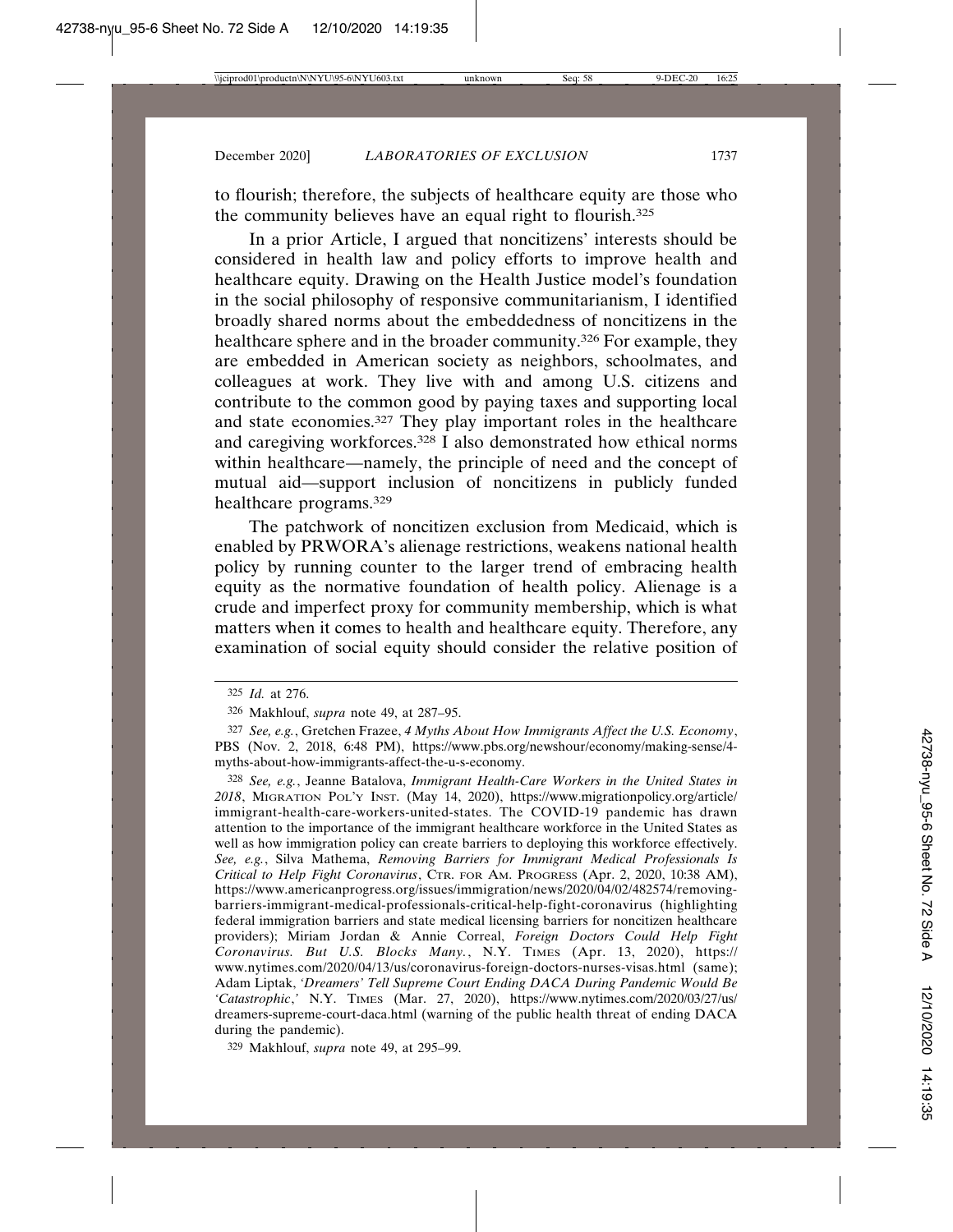noncitizens.330 But, as the next Section illustrates, achieving healthcare equity is not merely an ethical imperative. It also contributes to healthcare-system efficiency.

# *C. Cost-Effectiveness*

As discussed in Section II.A, the cost-effectiveness of a health policy is measured by the benefits of better health and better care produced by the policy divided by the cost of the policy.331 The meaning of cost-effectiveness, however, rests on assumptions about what we value in terms of "better health" and "better care." It also depends on the baseline against which "costs" are assessed.332 The previous Section described why the principle of equity should inform each of these terms. This Section describes how.

The relationship between equitable access to health coverage and each of the three aims can be summarized as follows: (1) Improving health in populations that are disparately unhealthy is a strategy for improving population health overall. Access to health coverage is an important determinant of health. (2) Equitable access to health coverage improves health-system quality because it helps to ensure that patients receive care when they need it. Equity is a widely recognized measure of quality healthcare across the various frameworks that influence U.S. national health policy.333 (3) Addressing inequities in access to health coverage can be cost-effective when it shifts spending from expensive healthcare venues like the emergency room to less expensive primary and preventive care. A detailed analysis of these relationships follows.

The United States has long spent far more on healthcare than its peer countries but, perhaps paradoxically, has experienced a pervasive health disadvantage relative to other wealthy countries for nearly four

<sup>330</sup> *See* Zhu & Xu, *supra* note 261, at 458 (suggesting that "social inequality in the U.S. states cannot be fully understood without considering the politics of [immigrant] exclusion in policymaking . . . at the subnational level").

<sup>331</sup> Mery et al., *supra* note 274, at 633.

<sup>332</sup> *Cf.* Buchanan & Dorf, *supra* note 297 (manuscript at 14) ("[W]here one starts as a baseline determines what counts as efficient and inefficient.").

<sup>333</sup> *See, e.g.*, U.S. DEP'T OF HEALTH & HUMAN SERVS., NO. 19-0070-EF, NATIONAL HEALTHCARE QUALITY & DISPARITIES REPORT 2 (2019) [hereinafter NATIONAL HEALTHCARE QUALITY & DISPARITIES REPORT] (incorporating reporting on "disparities in care experienced by different racial and socioeconomic groups" as a component of healthcare quality); LINDSAY A. MARTIN, EUGENE C. NELSON, ROBERT C. LLOYD & THOMAS W. NOLAN, INST. FOR HEALTHCARE IMPROVEMENT, WHOLE SYSTEM MEASURES 4 (2007) (describing thirteen measures of overall quality of a health system ("Whole System Measures") that are closely related to the Triple Aim, one of which is "equity").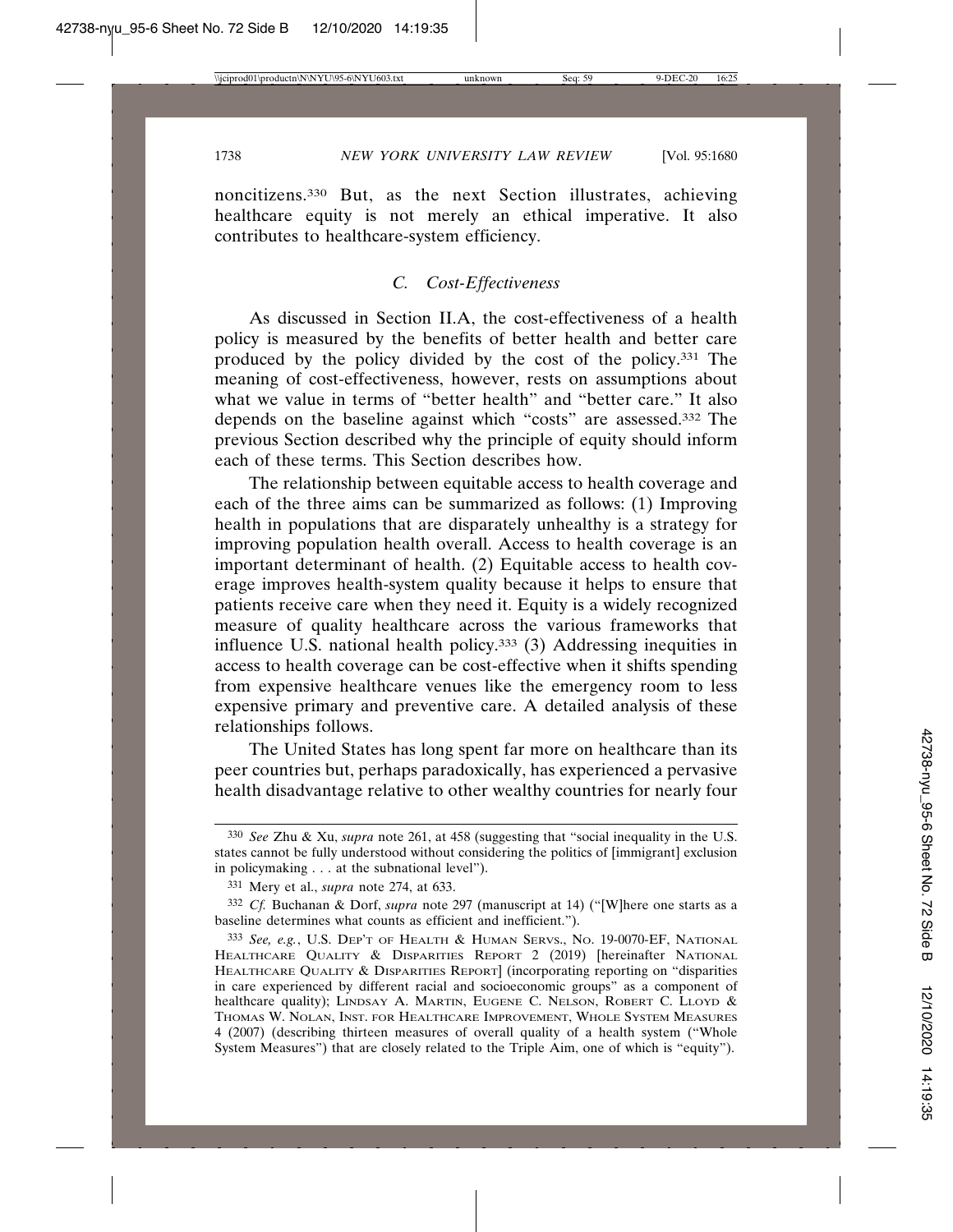decades.334 For example, during that time, the United States has fallen behind in annual gains in life expectancy, a common indicator of a population's health.335 Troublingly, life expectancy at birth has stagnated over the last decade, even declining each year from 2014 to 2017.336

However, increases in mortality rates have not burdened everyone living in the United States equally. Young and middle-aged adults in a lower socioeconomic class, with fewer years of education, and living "in rural areas or other settings with evidence of economic distress or diminished social capital" have suffered disproportionately.337 It is posited that "systemic deficiencies" in the healthcare system—including the lack of universal access to healthcare—may partially explain increased mortality from certain conditions, and that state policies affecting the social determinants of health could explain geographic inequities.338 The U.S. healthcare system is marked by significant inequity in access to healthcare in comparison to other wealthy countries.<sup>339</sup>

Aside from ethical reasons to combat healthcare inequity, discussed in the previous Section, there are instrumental reasons to do so. If the United States seeks to keep pace with peer countries with respect to annual gains in population health indicators like average life expectancy, it must decide where to allocate its resources. This includes but is not limited to healthcare resources.340 Improving health outcomes for the *most* affluent groups is likely to require technological or scientific advances. By contrast, one strategy for improving health outcomes in the least affluent groups is low-tech and

337 Woolf & Schoomaker, *supra* note 334, at 2009; *see also* Julia Belluz, *What the Dip in* U.S. Life Expectancy Is Really About: Inequality, Vox (Nov. 30, 2018, 9:13 AM), https:// www.vox.com/science-and-health/2018/1/9/16860994/life-expectancy-us-income-inequality (describing America's worsening life expectancy wealth gap).

338 Woolf & Schoomaker, *supra* note 334, at 2010.

339 Fiscella, *supra* note 280, at 204.

<sup>334</sup> Steven H. Woolf & Heidi Schoomaker, *Life Expectancy and Mortality Rates in the United States, 1959-2017*, 322 JAMA 1996, 1996 (2019).

<sup>335</sup> *Id.*

<sup>336</sup> *See* Sabrina Tavernise & Abby Goodnough, *American Life Expectancy Rises for First Time in Four Years*, N.Y. TIMES (Jan. 30, 2020), https://www.nytimes.com/2020/01/30/us/uslife-expectancy.html. Each year from 2015 to 2017, the country experienced "rare and troubling" declines in life expectancy, attributed to "'deaths of despair' – younger people dying from overdoses, suicide, and alcoholism." *Id.*

<sup>340</sup> *See, e.g.*, NAT'L RESEARCH COUNCIL, EXPLAINING DIVERGENT LEVELS OF LONGEVITY IN HIGH-INCOME COUNTRIES 118 (Eileen M. Crimmins et al. eds., 2011) ("[A] country with greater income inequality . . . may have worse average health and greater average mortality because the health benefits to the wealthy from their extra income are outweighed by the health deficits experienced by the poor.").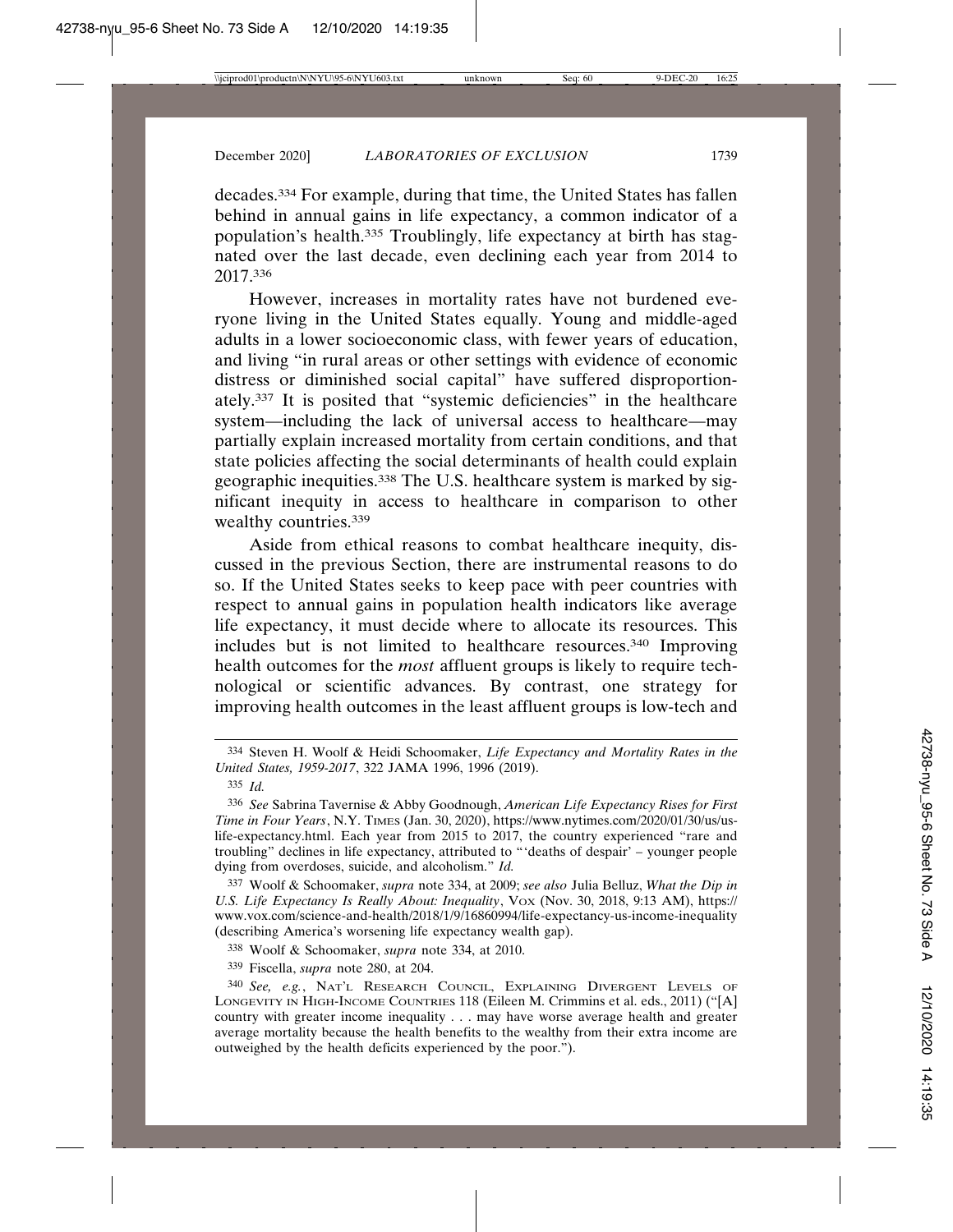straightforward: expanding access to health coverage.<sup>341</sup> Addressing health inequities is thus an implicit goal of national health policy.<sup>342</sup>

From a societal perspective, the policies underlying the conditions that create marked health inequities can cause harm to all members of the community.343 Lack of access to affordable healthcare is a condition that contributes to health inequities. An obvious way in which the effects of this condition spill over to the general population is during an outbreak of an infectious disease. Uninsured members of the community with symptoms of illness may hesitate to seek care and therefore risk exposing the rest of the community to the infectious agent—a topic with increased salience during the COVID-19 pandemic.344 Less obvious are the health-related spillover effects of untreated substance abuse and mental illness, which may include higher rates of property and violent crimes.<sup>345</sup> When pregnant women are unable to access prenatal care, opportunities to prevent harm to women and fetuses are lost.<sup>346</sup> Finally, immigration restrictions on

342 Stoto, *supra* note 341, at 2 (stating that reducing disparities is a goal of the population health perspective); *see also* Berwick et al., *supra* note 275, at 760 ("[T]he gain in health in one subpopulation ought not to be achieved at the expense of another subpopulation."). Although the terms "health disparity" and "health inequity" are sometimes used interchangeably, I have elected to use the latter term to mean "differences in health outcomes that are systematic, avoidable, and unjust," unless I am quoting directly from a source. WYATT ET AL., *supra* note 294, at 8. "Health disparity" is "the difference in health outcomes between groups within a population," without the implicit judgment of such difference as unjust. *Id.*

343 Alistair Woodward & Ichiro Kawachi, *Why Reduce Health Inequalities?*, 54 J. EPIDEMIOLOGY & COMMUNITY HEALTH 923, 923 (2000).

344 *See* Karen Hacker, Maria Anies, Barbara L. Folb & Leah Zallman, *Barriers to Health Care for Undocumented Immigrants: A Literature Review*, 8 RISK MGMT. & HEALTHCARE POL'Y 175, 178 (2015); Makhlouf & Sandhu, *supra* note 8, at 4–5.

345 *See* Hefei Wen, Jason M. Hockenberry & Janet R. Cummings, *The Effect of Medicaid Expansion on Crime Reduction: Evidence from HIFA-Waiver Expansions*, 154 J. PUB. ECON. 67, 68 (2017) (finding the increase in substance abuse disorder treatment and decrease in substance use that result from state HIFA-waiver expansions may lead to reductions in crime).

346 *See* Krista M. Perreira & Juan M. Pedroza, *Policies of Exclusion: Implications for the Health of Immigrants and Their Children*, 40 ANN. REV. PUB. HEALTH 147, 155–56 (2019) (noting that some studies show undocumented noncitizen "pregnant women are less likely

<sup>341</sup> One of the main ways in which the ACA aims to improve population health is "by improving access to the health care delivery system, which is a critical component of a community's population health production system." Michael A. Stoto, *Population Health in the Affordable Care Act Era*, ACAD. HEALTH 1, 4 (2013), https:// www.academyhealth.org/files/publications/files/AH2013pophealth.pdf. To target lowincome populations specifically, the ACA created a new category of eligibility for lowincome adults who were otherwise excluded from the historic "deserving poor" categorical eligibility in Medicaid. Huberfeld, *supra* note 209, at 51 ("Medicaid has covered only the deserving poor . . . . The ACA changed that standard by creating a new baseline, allowing non-elderly adults earning up to 133% of the FPL to enroll in Medicaid, regardless of the status of being 'deserving.'").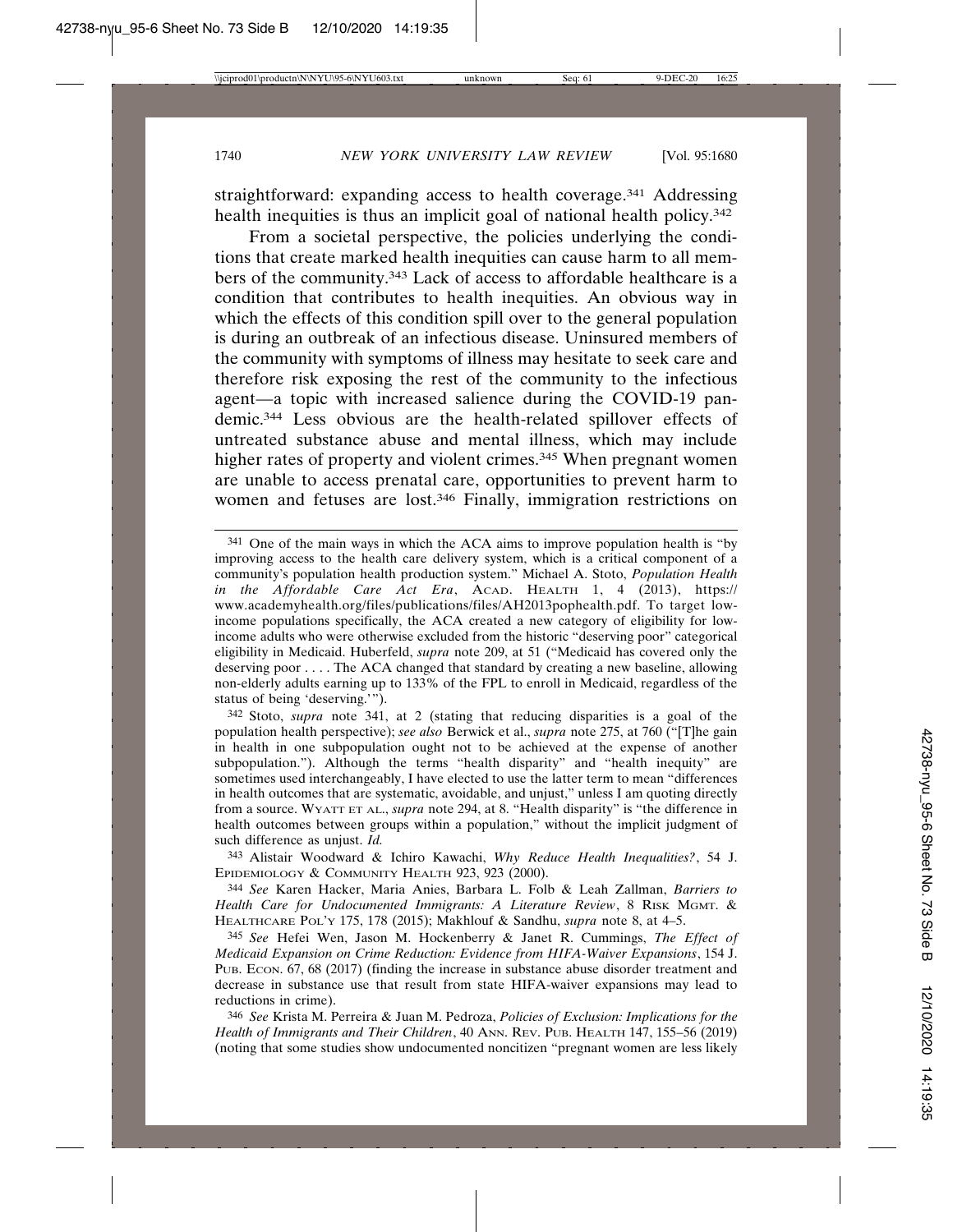health coverage can have spillover effects on U.S. citizen family members and low-income and minority communities, exacerbating health inequities in already vulnerable populations.347 For example, undocumented noncitizen parents may decline to enroll their U.S. citizen children in Medicaid if they are required to provide information or documentation about themselves.348 And U.S. citizens who do not have ready access to birth certificates or passports—a problem that disproportionately affects children, the mentally ill, and people with dementia—are likely to experience documentation requirements linked to immigration restrictions as a barrier to healthcare.<sup>349</sup> When health outcomes for the most vulnerable or disadvantaged members of a community are significantly worse than for others, the community as a whole is worse off. It follows that improving conditions for the most vulnerable or disadvantaged members of a community can improve the well-being of all.

A large body of research has examined states' immigration restrictions on Medicaid eligibility and their impact on noncitizen access to care and health outcomes. Some of these studies have found that exclusionary laws have negative impacts on individual and population health.350 Scholars theorize that legal barriers to accessing subsidized health programs are the major cause of health inequities

348 *See* Hacker et al., *supra* note 344, at 178.

to have adequate prenatal care visits and are more likely to experience complications during delivery, to have preterm births, and to have low-birthweight babies").

<sup>347</sup> Hacker et al., *supra* note 344, at 178 (describing spillover effects of documentation requirements on U.S. citizen family members); *see also* DONNA COHEN ROSS, CTR. ON BUDGET & POLICY PRIORITIES, MEDICAID DOCUMENTATION REQUIREMENT DISPROPORTIONATELY HARMS NON-HISPANICS, NEW STATE DATA SHOW 3–4 (2007), https://www.cbpp.org/sites/default/files/atoms/files/7-10-07health.pdf (noting that documentation requirement has led to decline in Medicaid enrollment among citizen children in several states).

<sup>349</sup> *See* Meredith A. Devlin, *When Policies Collide: Citizenship Documentation Requirements and Barriers to Obtaining Photo Identification—The New Medicaid Citizenship Requirements as a Case Illustration*, 41 IND. L. REV. 451, 462–63 (2008) (discussing how a Medicaid requirement to provide documentation of citizenship will negatively impact disabled citizens' access to healthcare). Documentation requirements linked to immigration restrictions are found to pose a "special risk" to Black children, who are both more likely to lose Medicaid because of a documentation requirement and more likely to be diagnosed with conditions that are difficult and expensive to treat without health coverage, such as asthma. COHEN ROSS, *supra* note 347, at 4 (finding the largest declines in Medicaid enrollment after implementation of the documentation requirement in Black children).

 $350\,$  See Tim O'Shea & Cristobal Ramón, Immigrants and Public Benefits: What DOES THE RESEARCH SAY? 1, 9 (Bipartisan Pol'y Ctr. 2018), https://bipartisanpolicy.org/ wp-content/uploads/2019/03/Immigrants-and-Public-Benefits-What-Does-the-Research-Say.pdf.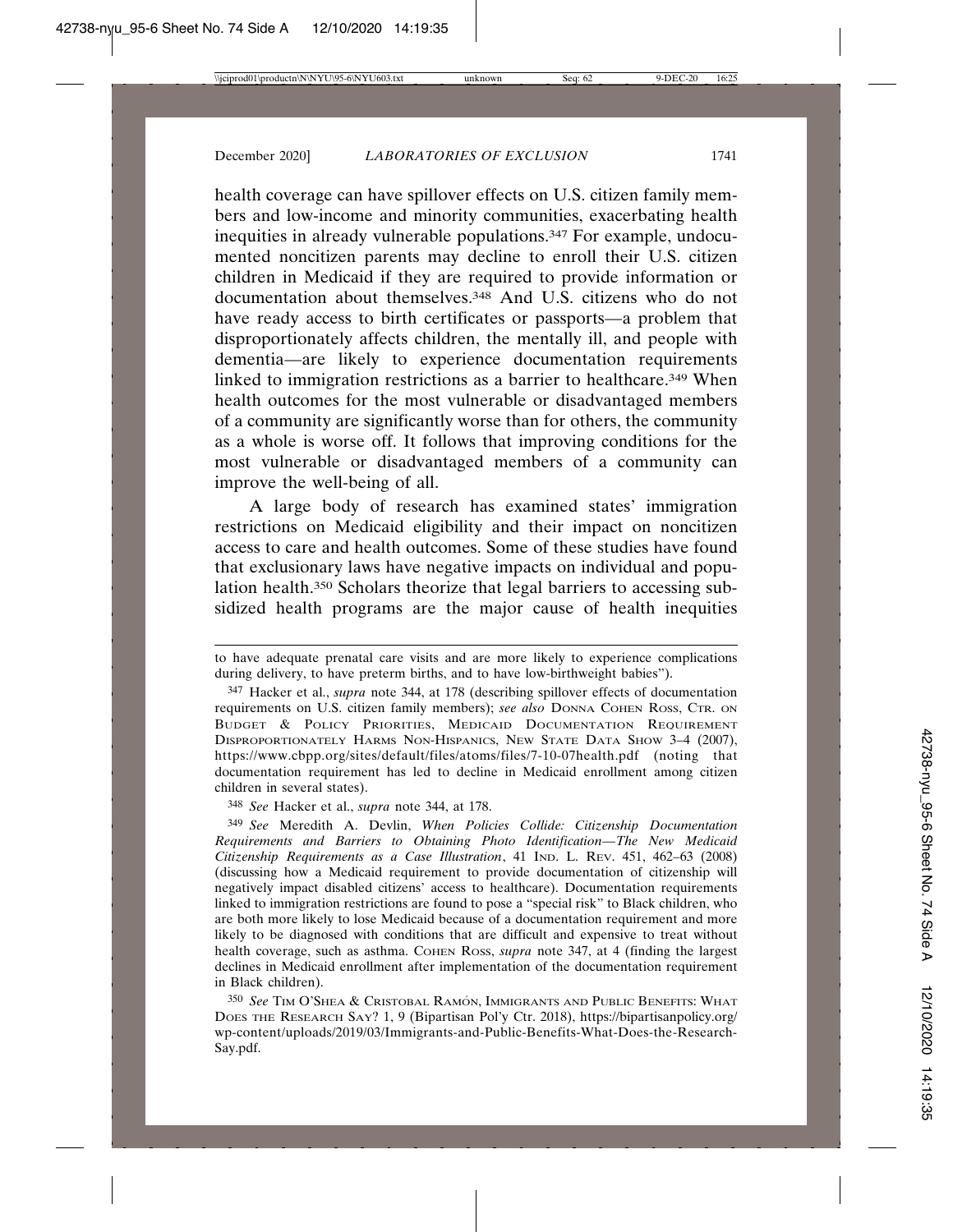between noncitizen and native-born children.351 A pair of researchers focused on young Latinx noncitizen children in Illinois who had lost public benefits post-PRWORA, finding that their general health status had declined significantly relative to their peers.<sup>352</sup> A subsequent expanded study of preschoolers in noncitizen families in Illinois found that loss of public benefits after PRWORA was associated with "substantial and significant declines in their health over time."353 These findings spanned multiple health dimensions, including parental ratings of children's health, number of sick days, frequency of respiratory illness, and emergency room visits.354 Such studies support the proposition that exclusionary health policies are associated with poor health outcomes among noncitizens and health inequities between noncitizens and U.S. citizens. This evidence demonstrates the ways in which exclusionary laws create health inequities. Conversely, inclusionary laws may reduce health inequities and their associated spillover effects on other members of the community.<sup>355</sup>

Moreover, laws that limit noncitizen eligibility for Medicaid can negatively affect national-health-system efficiency. Congress has recognized this, and has passed legislation to partially ameliorate those impacts. After the passage of PRWORA, observers noted that many lawfully present noncitizens, including children and pregnant women, would be cut off from Medicaid coverage, reducing their access to preventive care and increasing their reliance on Emergency Medicaid for treatment of emergency medical conditions.356 Such concerns about PRWORA's impact on healthcare-system efficiency and health outcomes for children and pregnant women were the motivation behind Congress's creation of the ICHIA options.357 Congress understood

357 *See, e.g.*, 155 CONG. REC. S1028 (daily ed. Jan. 29, 2009) (statement of Sen. Durbin) ("The policy [of restricting noncitizen eligibility for public benefits under PRWORA] was

<sup>351</sup> Fernando S. Mendoza, *Health Disparities and Children in Immigrant Families: A Research Agenda*, 124 PEDIATRICS S187, S192 (2009).

<sup>352</sup> Ariel Kalil & Danielle A. Crosby, *Welfare-Leaving and Child Health and Behavior in Immigrant and Native Families*, *in* IMMIGRANTS AND WELFARE: THE IMPACT OF WELFARE REFORM ON AMERICA'S NEWCOMERS 193 (Michael E. Fix ed., 2009).

<sup>353</sup> Ariel Kalil & Danielle Crosby, *Welfare Leaving and the Health of Young Children in Immigrant and Native Families*, 39 Soc. Sci. REs. 202, 212 (2010).

<sup>354</sup> *Id.* at 209–10.

<sup>355</sup> *See* Woodward & Kawachi, *supra* note 343, at 923; *id.* at 926 ("[I]f governments' social and economic policies can widen health inequalities, then it is plausible that different policies could reduce them."); CBPP REPORT, *supra* note 229, at 13–14 (describing the growing body of evidence showing that immigrant-inclusive policies improve individual and population health outcomes).

<sup>356</sup> *See* Jane Perkins, *Medicaid Coverage of Emergency Medical Conditions*, 38 CLEARINGHOUSE REV. J. POVERTY L.  $\&$  POL'Y 384, 385-86 (2004) (noting that PRWORA's restrictions would cut the number of noncitizens who qualify for full Medicaid while expanding the number of people who can rely on Emergency Medicaid).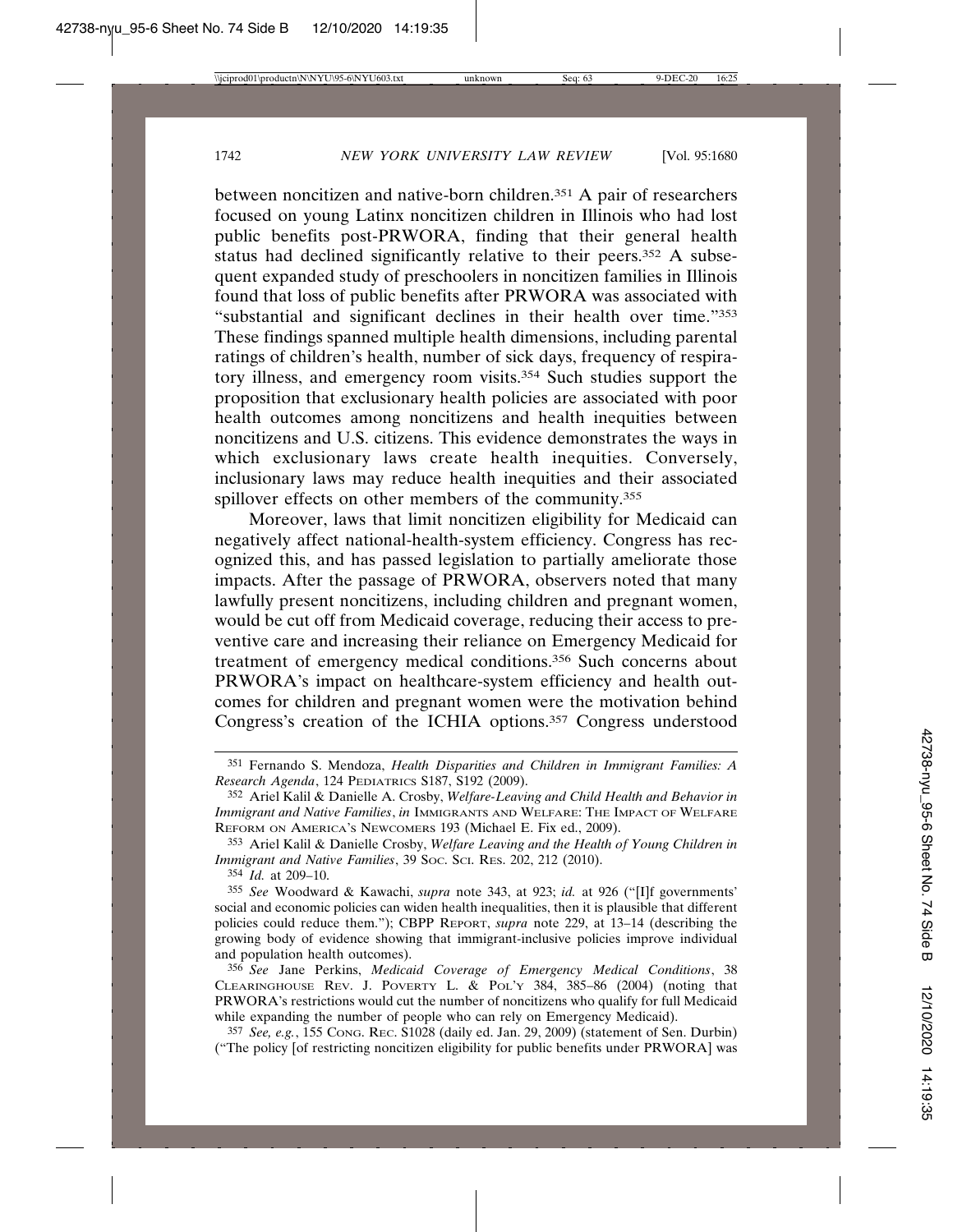that by eliminating the arbitrary five-year delay on children's and pregnant women's access to subsidized health coverage, the ICHIA options would reduce the risk of negative health impacts and developmental delays for future U.S. citizens.358 This reasoning may be extended to all noncitizens who are considered members of the community: health policies that ameliorate vertical health inequity between U.S. citizens and a subset of noncitizens will be more effective at reducing inequity when applied to all noncitizen residents.

"Better care," the second component of the numerator of the cost-effectiveness equation, involves the quality of care provided in a national health system.359 Equity is a goal of both the Triple Aim and the National Quality Strategy, the leading frameworks guiding U.S. national health policy on quality improvement. These frameworks draw on an influential 2001 report by the Institute of Medicine (IOM) which proposed a strategy for improving the quality of healthcare in America in the twenty-first century.360 The committee that authored the report recommended that "all health care constituencies . . . commit to . . . a shared agenda of six aims for improvement that can raise the quality of care to unprecedented levels."361 In summary, healthcare should be safe, effective, patient-centered, timely, efficient, and equitable.362 By "equitable" care, the committee meant "providing care that does not vary in quality because of personal characteristics such as gender, ethnicity, geographic location, and socioeconomic status."363 The goal is to reduce differences in patient

363 *Id.* at 6.

instated over 10 years ago, and almost immediately we started changing it, realizing it really did not work as planned. . . . [E]xtending health insurance to this population actually saves the health care system of America a lot of money."); *id.* at S1050 (stating that the five-year bar under PRWORA has "severely undermined the health status of immigrant families across the Nation"); 155 Cong. Rec. H230 (daily ed. Jan. 14, 2009) (describing the purpose of the ICHIA options as "promot[ing] the health of needy children and pregnant women residing lawfully in the United States").

<sup>358</sup> *See* Youdelman, *supra* note 170, at 4.

<sup>359</sup> *See* Berwick et al., *supra* note 275, at 760 (arguing that the United States will not "achieve high-value health care unless improvement initiatives pursue a broader system of linked goals").

<sup>360</sup> INST. OF MED., CROSSING THE QUALITY CHASM: A NEW HEALTH SYSTEM FOR THE 21ST CENTURY (2001) [hereinafter IOM REPORT]; *see also* NATIONAL HEALTHCARE QUALITY & DISPARITIES REPORT, *supra* note 333, at 67 (discussing the IOM report's identification of healthcare disparities as a quality issue); WYATT ET AL., *supra* note 294, at 4–5 (discussing progress on the IOM report's equity aim and its relationship to the Triple Aim); Castellucci, *supra* note 274 (noting that the National Quality Strategy goals were strongly influenced by the IOM report).

<sup>361</sup> IOM REPORT, *supra* note 360, at 5.

<sup>362</sup> *Id.* at 5–6.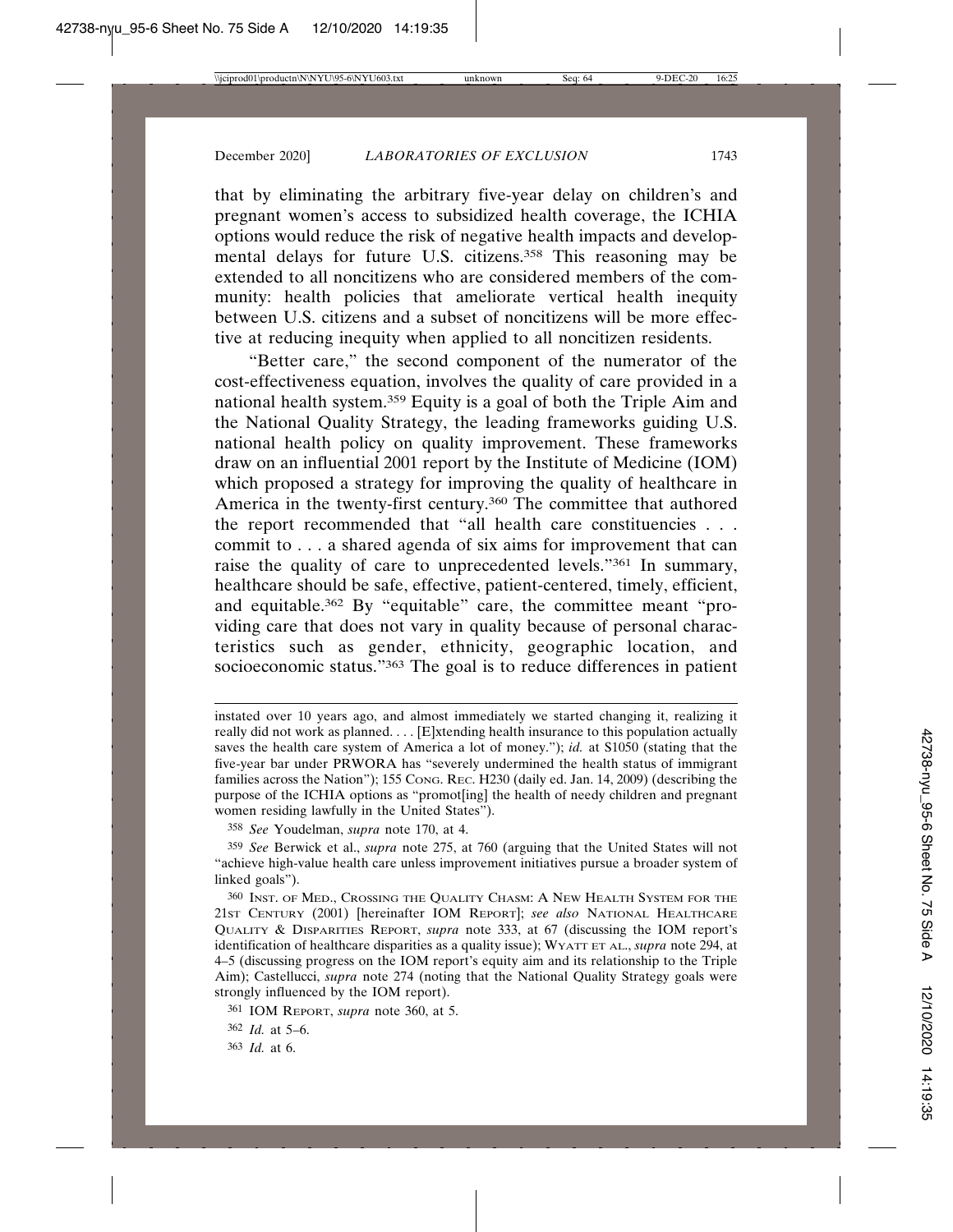experience that are based on personal characteristics, which could include actual or perceived immigration status.364

In addition, as discussed earlier, the IHI has recognized that equity is an element of each component of the Triple Aim, including better care.365 The IHI has developed a system of metrics that is linked with the Triple Aim and designed to measure health-system quality.366 One of the Whole System Measures is equity, which examines stratification of quality measures among subpopulations and aims to "drive the difference in [health] outcomes between subpopulations to zero."367

Likewise, the National Quality Strategy, established in 2011 as a requirement of the ACA, builds on the Triple Aim.368 Its purpose is to coordinate quality improvement strategies in the public and private healthcare sectors in order to improve health and healthcare nationwide.<sup>369</sup> Each year, the Agency for Healthcare Research and Quality, an agency within HHS, reports on "the quality of healthcare received by the general U.S. population and disparities in care experienced by different racial and socioeconomic groups."370 This focus on disparities reveals the importance of equitable access to healthcare as an element of the National Quality Strategy.

State policies that exclude noncitizens from subsidized health coverage negatively affect several of the widely recognized measures of health-system quality, including equity.371 Without access to afford-

365 WYATT ET AL., *supra* note 294, at 5.

367 *Id.* at 38.

<sup>364</sup> *See, e.g.*, NATIONAL HEALTHCARE QUALITY & DISPARITIES REPORT, *supra* note 333, at 113, 119–20 (noting that immigration status is a barrier to health coverage).

<sup>366</sup> MARTIN ET AL., *supra* note 333, at 1 (noting that the purpose of the paper is to promote a system of metrics that measure the overall quality of health systems).

<sup>368</sup> 42 U.S.C. § 280j(a)(1) (2018) ("The [HHS] Secretary . . . shall establish a national strategy to improve the delivery of health care services, patient health outcomes, and population health."); *The National Quality Strategy: Fact Sheet*, AGENCY FOR HEALTHCARE RES. & QUALITY, https://www.ahrq.gov/workingforquality/about/nqs-factsheets/fact-sheet.html (last updated Nov. 2016).

<sup>369</sup> *Id.*

<sup>370</sup> NATIONAL HEALTHCARE QUALITY & DISPARITIES REPORT, *supra* note 333, at 2.

<sup>371</sup> *See* MARTIN ET AL., *supra* note 333, at 18–19 (briefly describing each of these quality measures). The rate of adverse events measures "injury or harm to [a] patient related to (or from) the delivery of care." *Id.* at 20. A landmark publication on the effects of uninsurance on health found that uninsured hospitalized patients are more likely to be injured due to substandard care than insured patients. INST. OF MED., CARE WITHOUT COVERAGE: TOO LITTLE, TOO LATE 72–73 (2002) [hereinafter CARE WITHOUT COVERAGE], https://www.ncbi.nlm.nih.gov/books/NBK220639/pdf/Bookshelf\_ NBK220639.pdf. Unadjusted raw mortality percentage is "a measure of acute care inpatient mortality" and is computed by dividing the number of in-hospital deaths in the acute care inpatient population by the number of acute care inpatient discharges. MARTIN ET AL., *supra* note 333, at 24. Uninsured patients who are hospitalized are more likely to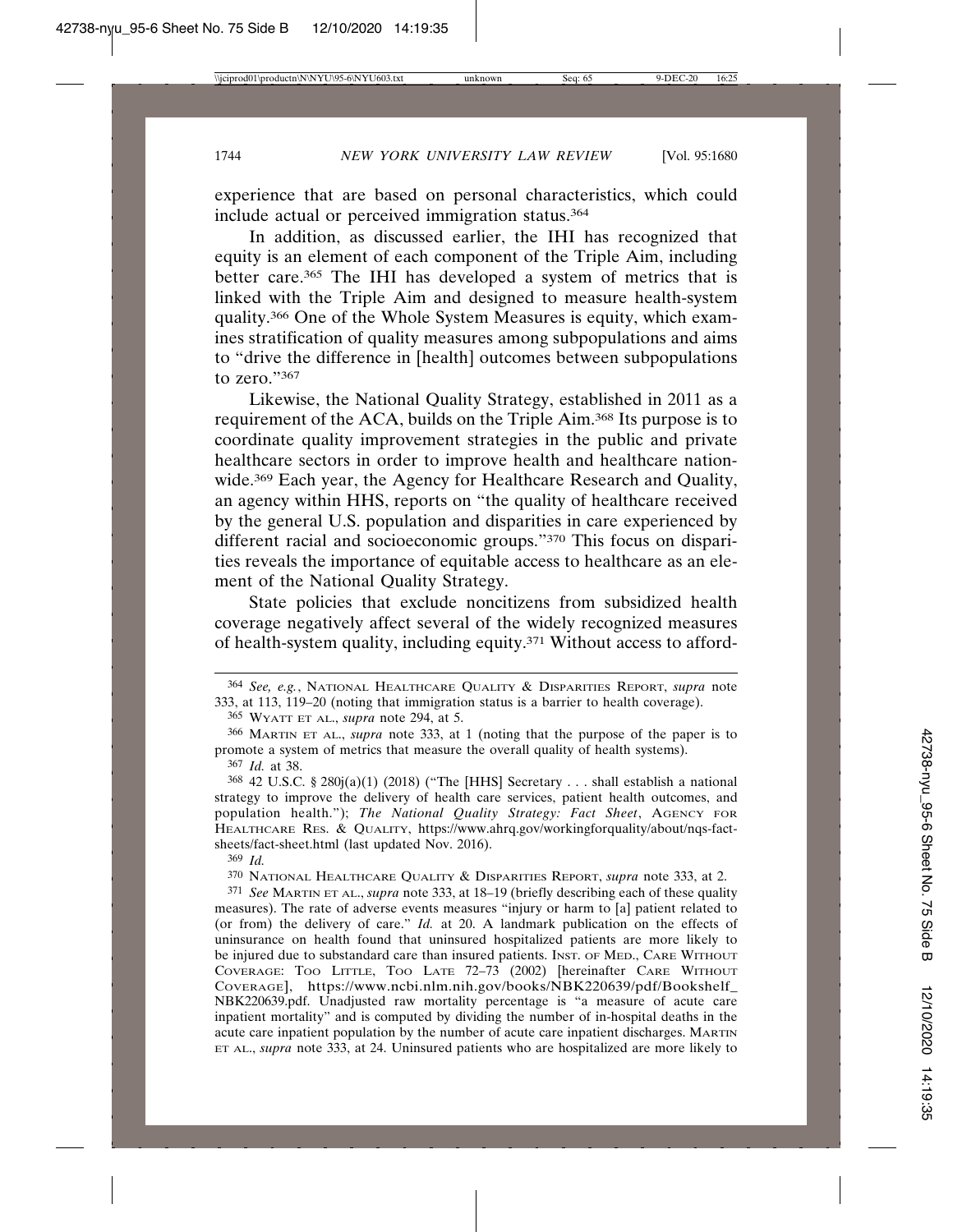able health coverage, low-income noncitizens are less likely to seek healthcare in a timely manner. When uninsured low-income noncitizens do seek care, they are often limited to a small number of providers who are willing to provide uncompensated care or to charge affordable rates. Such providers are often overextended and have long wait times for appointments.<sup>372</sup> In order to stay financially viable, they may have to see a large volume of patients, which means patients receive less individualized attention and providers are more likely to miss signs and symptoms. Insured patients, on the other hand, can typically choose among various providers and withdraw from a provider's care if they are not receiving high-quality care. This serves as an indirect regulation of quality control that is absent in the pool of providers that serve uninsured, low-income patients.

In addition, because a majority of excluded noncitizens are members of already disadvantaged social groups, policies that exclude noncitizens from access to subsidized health coverage exacerbate rather than ameliorate—existing health inequities by reducing opportunities to be healthy.373 For example, laws that bar noncitizens from eligibility for Medicaid disproportionately affect people of color.374

States' health policies are undoubtedly influenced by cost, which is the denominator in the cost-effectiveness equation. For some politicians, limiting eligibility for healthcare subsidies by citizenship and

372 *See* Bettigole, *supra* note 321, at 2192 (noting that even had one of her patients discovered her clinic earlier, they likely would have experienced a wait time of several months because the clinic was struggling to keep up with existing demand).

373 *See* Zhu & Xu, *supra* note 261, at 460 ("[B]ecause of immigrants' particularly vulnerable legal and social status, the immigrant-specific provisions of welfare reform may have increased immigrants' confusion about their eligibility for welfare benefits . . . .") (quoting Jennifer Van Hook, *Welfare Reform's Chilling Effects on Noncitizens: Changes in Noncitizen Welfare Recipiency or Shifts in Citizenship Status?*, 84 SOC. SCI. Q. 613, 613–14 (2003)); Paula Braveman, *Health Disparities and Health Equity: Concepts and Measurement*, 27 ANN. REV. PUB. HEALTH 167, 187 (2006) ("[H]ealth disparities reflect unequal opportunities to be healthy, making disadvantaged groups even more disadvantaged with respect to their health; correspondingly, reducing health disparities means giving disadvantaged social groups equal opportunities to be healthy.").

374 *See* Samantha Artiga, Kendal Orgera & Anthony Damico, *Changes in Health Coverage by Race and Ethnicity Since the ACA, 2010-2018*, KAISER FAM. FOUND. (Mar. 5, 2020), https://www.kff.org/racial-equity-and-health-policy/issue-brief/changes-in-healthcoverage-by-race-and-ethnicity-since-the-aca-2010-2018 ("[U]ninsured Hispanics and Asians are less likely than Whites to be eligible for financial assistance with coverage, in part, reflecting higher shares of noncitizens who face immigrant eligibility restrictions among these groups compared to Whites.").

die in the hospital than insured patients. CARE WITHOUT COVERAGE, *supra*, at 72. The functional health outcomes score is measured using the Functional Health Survey and is a measure of a system's patient population's physical and mental health status. MARTIN ET AL., *supra* note 333, at 25. Uninsured adults are more likely to have "worse overall functional and health status" than similar insured adults. CARE WITHOUT COVERAGE, *supra*, at 81.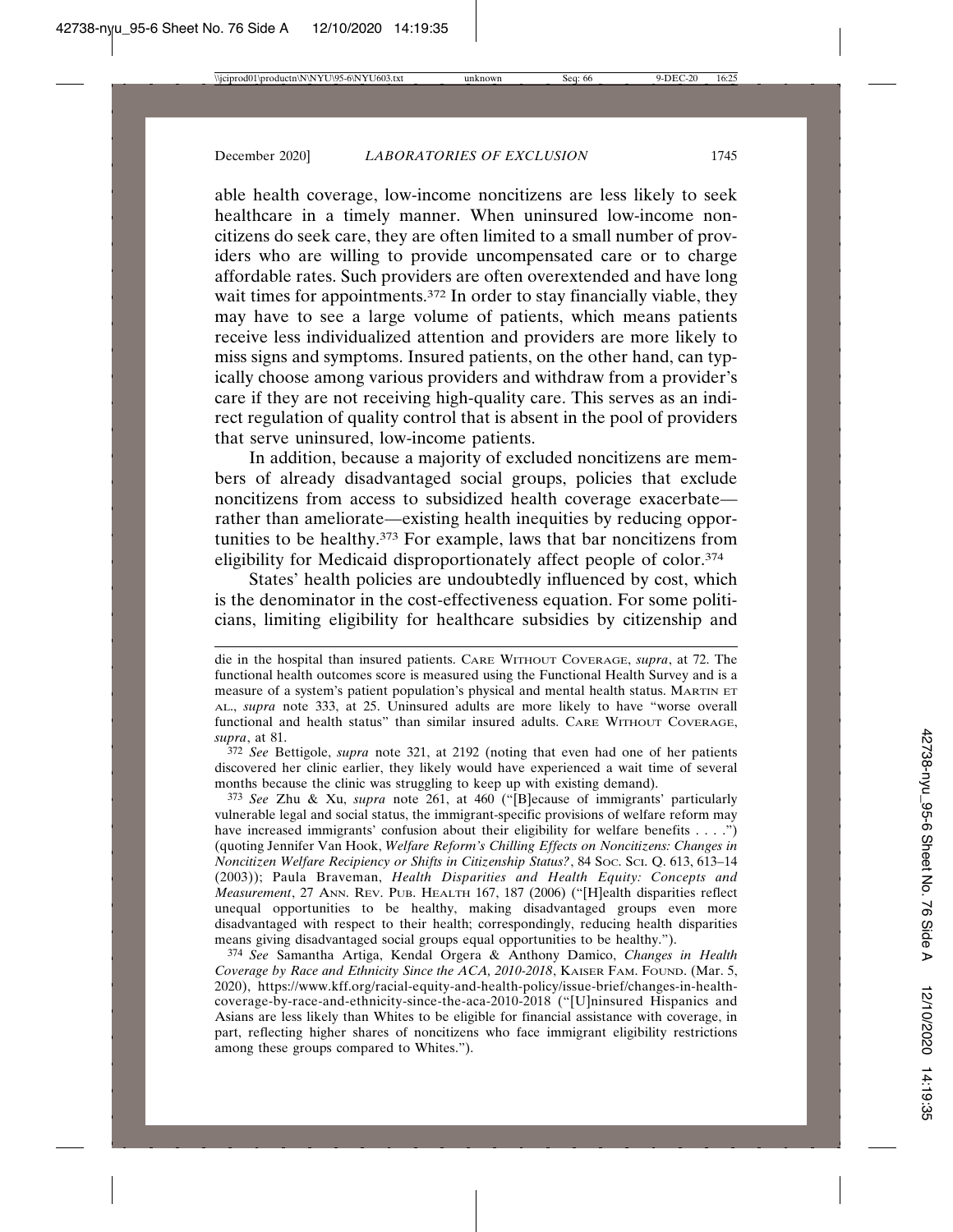immigration status in order to cut costs in the short term is more palatable than limiting benefits based on some other criteria that would affect citizens. There is no doubt that expanding access to subsidized health coverage costs money. However, even if expanding access results in healthcare spending that is higher than current spending, it does not necessarily mean that such a reform is not costeffective.375 Exclusionary policies may save costs in the short term but not over the long term.

Any attempt to calculate the costs of restrictive versus inclusive health policy is informed by value-laden assumptions. The ACA provides an example of health policy that recognizes the costeffectiveness of equitable access to health coverage even if absolute healthcare spending increases as a result. The high cost of healthcare in the United States is an oft-cited barrier to achieving universal health coverage.376 However, efforts to achieve universal health coverage are based, in part, on the understanding that expanding access can reduce inefficient healthcare spending and otherwise improve national prosperity by improving health—a goal deemed worthwhile even if overall public spending increases.377

Opponents of expanding Medicaid for excluded noncitizens may argue that subsidizing primary and secondary healthcare for noncitizens is not cost-effective because it would increase overall public healthcare expenditures on noncitizens. This argument rests on an assumption that high-priority medical needs of noncitizens are "covered" by Emergency Medicaid (severe, acute conditions) and public health agencies (vaccinations, screening and treatment for communicable diseases), and that treatment of chronic disease among noncitizens should not be a priority. It also relies on the "right now" baseline rather than a baseline of equitable access to health coverage. What it overlooks, however, is that it can be more cost-effective to cover non-emergent than emergent care, e.g., covering routine versus

<sup>375</sup> *See* Buchanan & Dorf, *supra* note 297 (manuscript at 14). Buchanan and Dorf describe how arguments based on finding "efficient" solutions are incoherent if one does not acknowledge the normative priors on which the term "efficiency" rests. *Id.* The same could be said about arguments for the "cost-effective" solution.

<sup>376</sup> *See, e.g.*, David E. Bloom, Alexander Khoury & Ramnath Subbaraman, *The Promise and Peril of Universal Health Care*, 361 SCIENCE 766, 766 (2018) (noting that the high costs of new healthcare technologies and meeting the healthcare needs of older populations are a barrier for achieving universal health coverage in wealthy industrial countries).

<sup>377</sup> *See* David E. Bloom, Alexander Khoury & Ramnath Subbaraman, *The Promise and Peril of Universal Health Care*, 361 SCIENCE eaat9644, Aug. 24, 2018, at 1 ("These economic arguments [in support of universal health coverage] are bolstered by evidence that committing resources to health care is associated with a high return on investment, rivaling, or even surpassing, other high-return investments like those in primary and secondary education.").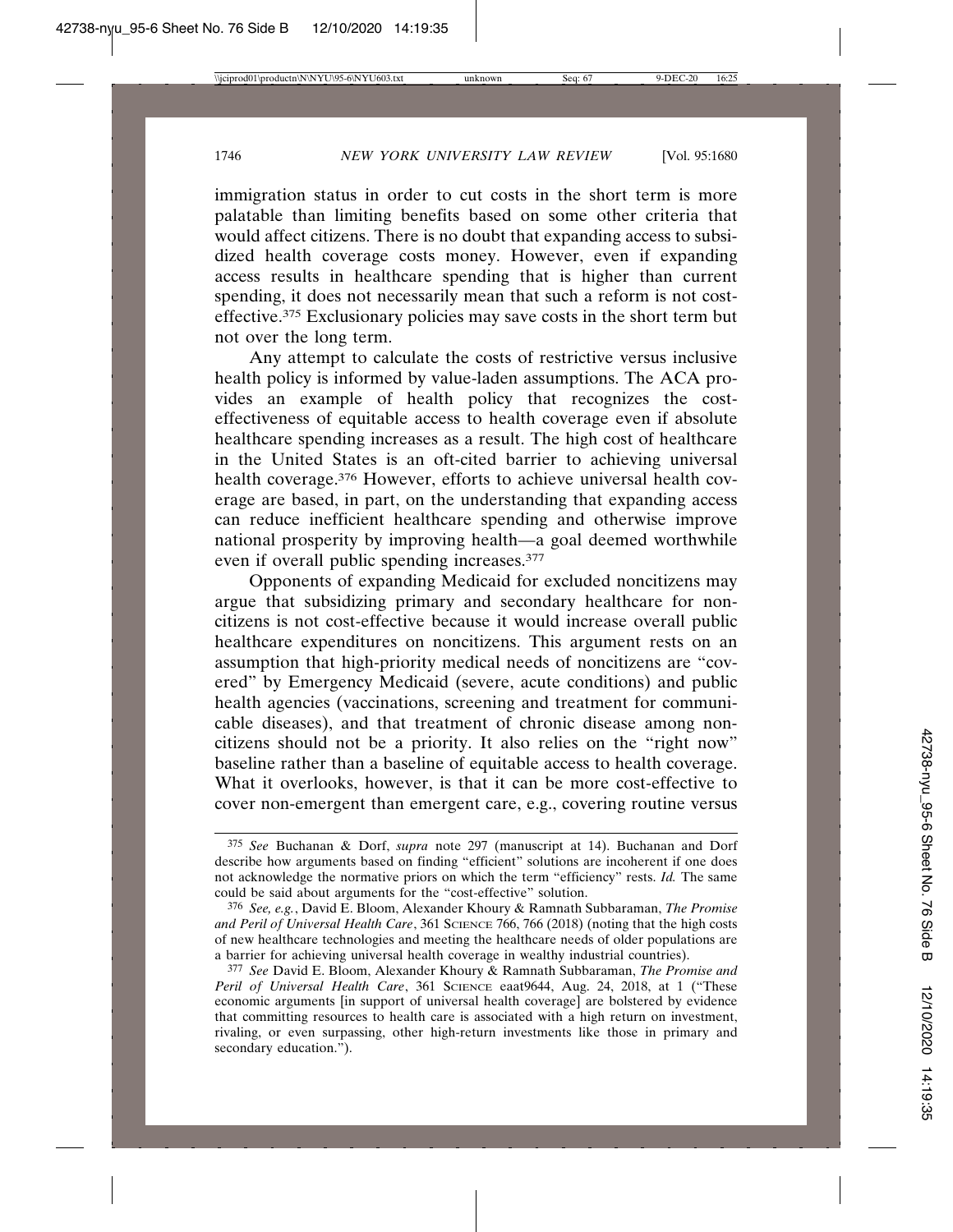emergency dialysis, and that people are less likely to seek screening and treatment for communicable diseases if they do not have a primary care provider, even if those services are covered financially.<sup>378</sup> Insurance enables people to establish care with a provider. Another consequence that this argument does not consider is the absurd and cruel result of prioritizing the subsidization of life-saving versus lifeenhancing healthcare for uninsured noncitizens: those with chronic diseases must delay seeking care until their lives are in jeopardy before they can qualify for subsidized care in a hospital emergency room.379

What is cost-effective for U.S. citizens and Medicaid-eligible noncitizens is likely cost-effective for excluded noncitizens. Therefore, if a future health reform is guided by the principle of equity, as the last health reform was, inclusion of a broader range of noncitizens in publicly funded healthcare should be considered cost-effective if it meets more healthcare needs per dollar spent, particularly when it reduces inequitable suffering and morbidity.380 Addressing vertical inequity between citizens and noncitizens in access to publicly funded health coverage, therefore, has the potential to be cost-effective.381

Some scholars have pointed to the ways in which restricting noncitizens' access to health coverage—and, by extension, affordable preventive healthcare—may even increase net costs.382 Researchers have found that excluded noncitizens are disproportionately likely to seek care in the most expensive healthcare venue: hospital emergency rooms.383 This is because uninsured immigrants often delay seeking

<sup>378</sup> *See, e.g.*, K. Tom Xu, *Usual Source of Care in Preventive Service Use: A Regular Doctor versus a Regular Site*, 37 HSR 1509, 1509–10 (2002) (discussing studies finding that having a regular doctor is a stronger predictor of timely care-seeking than having health insurance and that "individuals with a usual source of care were more likely to receive timely immunizations"); *cf. Access to Primary Care*, HEALTHYPEOPLE.GOV, https:// www.healthypeople.gov/2020/topics-objectives/topic/social-determinants-health/ interventions-resources/access-to-primary (last visited Oct. 13, 2020) (noting that people residing in rural areas may face geographical barriers to having a primary care provider, and in turn, "may be less likely to seek preventive care").

<sup>379</sup> *See* Culyer, *supra* note 22, at 279 (discussing and criticizing the argument that "[w]e should first allocate resources to those areas where they are immediately needed to save life and only when this is done should the remainder be allocated to alleviating non-fatal conditions").

<sup>380</sup> *See* Daniels, *supra* note 273, at 1067 (explaining why efficiency and cost are ethical and not simply economic—concerns).

<sup>381</sup> *See* Woodward & Kawachi, *supra* note 343, at 926 ("[R]educing inequalities will lead to larger gains in health status than might be achieved by similar expenditures elsewhere.").

<sup>382</sup> *See, e.g.*, Arijit Nandi, Sana Loue & Sandro Galea, *Expanding the Universe of Universal Coverage: The Population Health Argument for Increasing Coverage for Immigrants*, 11 J. IMMIGRANT & MINORITY HEALTH 433, 435 (2009).

<sup>383</sup> *Id.*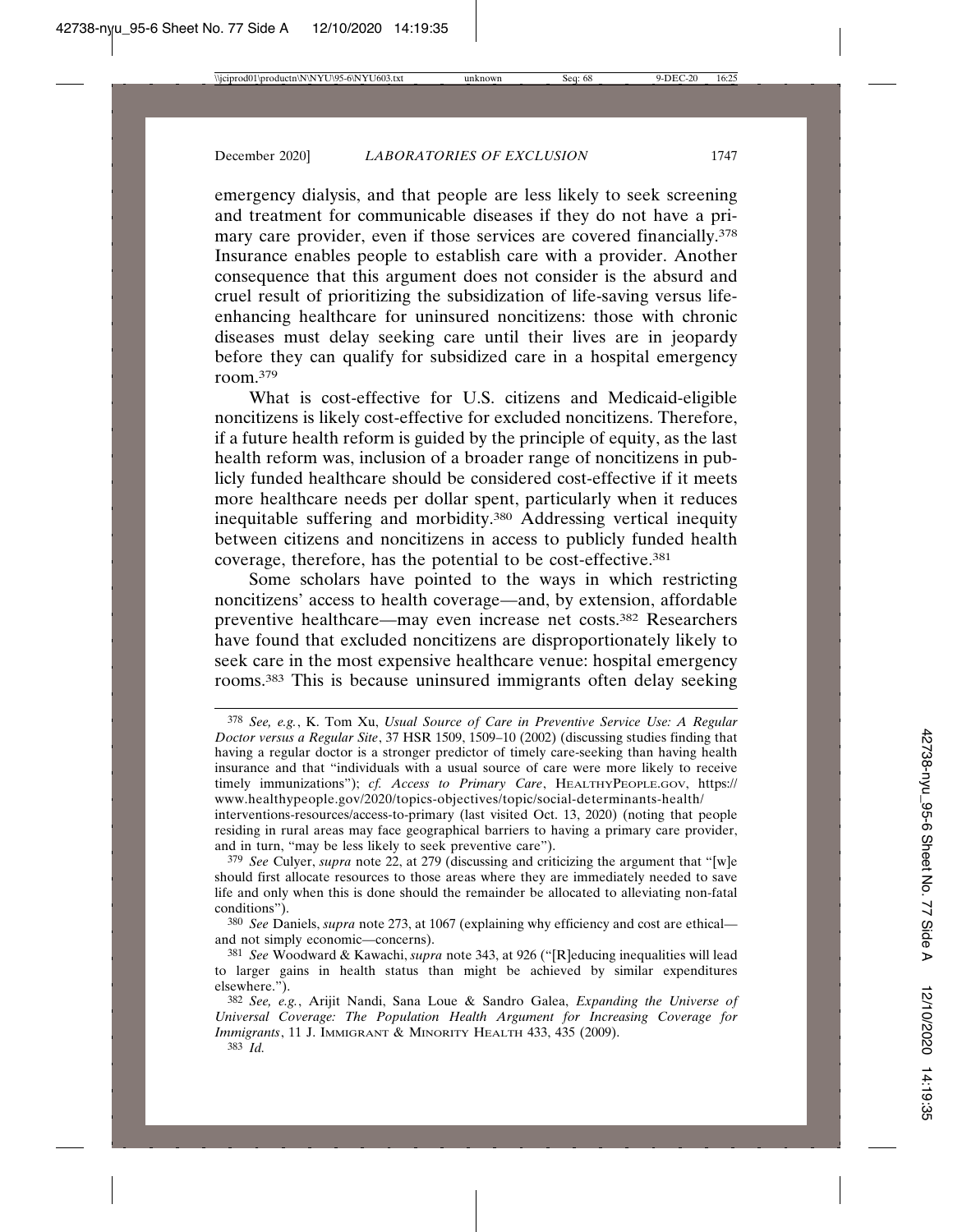care for health problems that could have been detected or treated effectively at an earlier time.384 Such delay can lead to unnecessary complications from common chronic diseases such as diabetes and asthma,385 and remedial treatment of these complications, especially in emergency situations, is much costlier than preventive care.

The federal government ultimately absorbs much of the costs of treatment for emergency conditions affecting excluded noncitizens through Emergency Medicaid funding, Medicaid Disproportionate Share Hospital payments, and other supplementary funding for states burdened by these costs.386 Most Emergency Medicaid expenditures are for services provided to undocumented noncitizens, who make up the largest category of excluded noncitizens nationwide.387 A 2011 article states that the program "has long paid about \$2 billion a year for emergency treatment" for noncitizens.388

Costs were one of the concerns motivating Congress's passage of the ICHIA options, which restored Medicaid eligibility for lawfully present children and pregnant women who had been excluded by PRWORA.389 Congress recognized that many treatable conditions affecting children and pregnant women can be addressed in a costeffective manner through primary and preventive care, which

386 *See, e.g.*, Nathanael J. Scheer, Comment, *Keeping the Promise: Financing EMTALA's Guarantee of Emergency Medical Care for Undocumented Immigrants in Arizona*, 35 ARIZ. ST. L.J. 1413, 1421–23 (2003) (discussing the various sources of federal funding that Arizona hospitals use to defray the cost of providing emergency medical care to undocumented noncitizens).

387 *See* U.S. GEN. ACCOUNTING OFFICE, GAO-04-472, UNDOCUMENTED ALIENS: QUESTIONS PERSIST ABOUT THEIR IMPACT ON HOSPITALS' UNCOMPENSATED CARE COSTS 10 (2004) (noting that several states have indicated that "most of their emergency Medicaid expenditures were for services provided to undocumented aliens"); *id.* (reporting that five of ten states polled reported that labor and delivery services for pregnant women made up at least half of their Emergency Medicaid expenditures).

388 Phil Galewitz, *Medicaid Helps Hospitals Pay for Illegal Immigrants' Care*, KAISER HEALTH NEWS (Feb. 12, 2013), https://khn.org/news/medicaid-illegal-immigrantemergency-care. In addition, DSH payments totaled about \$16.5 trillion in FY2018, with Texas, New York, and Louisiana receiving the largest amounts. *Distribution of Medicaid Spending by Service*, KAISER FAMILY FOUND., https://www.kff.org/medicaid/stateindicator/distribution-of-medicaid-spending-by-service (last visited Aug. 9, 2020).

389 *See* 155 CONG. REC. S1028 (daily ed. Jan. 29, 2019) (statement of Sen. Durbin) ("[E]xtending health insurance to this population actually saves the health care system of America a lot of money.... Avoiding ... pregnancy complications is not only the humane thing to do, it is the economic thing to do. . . . ER care is expensive, sometimes unnecessary.").

<sup>384</sup> *See* Gostin, *supra* note 43, at 1438; Nandi et al., *supra* note 382, at 435 (noting that undocumented immigrants are relatively more likely to have preexisting disease and wait longer before seeking medical care).

<sup>385</sup> Nandi et al., *supra* note 382, at 435.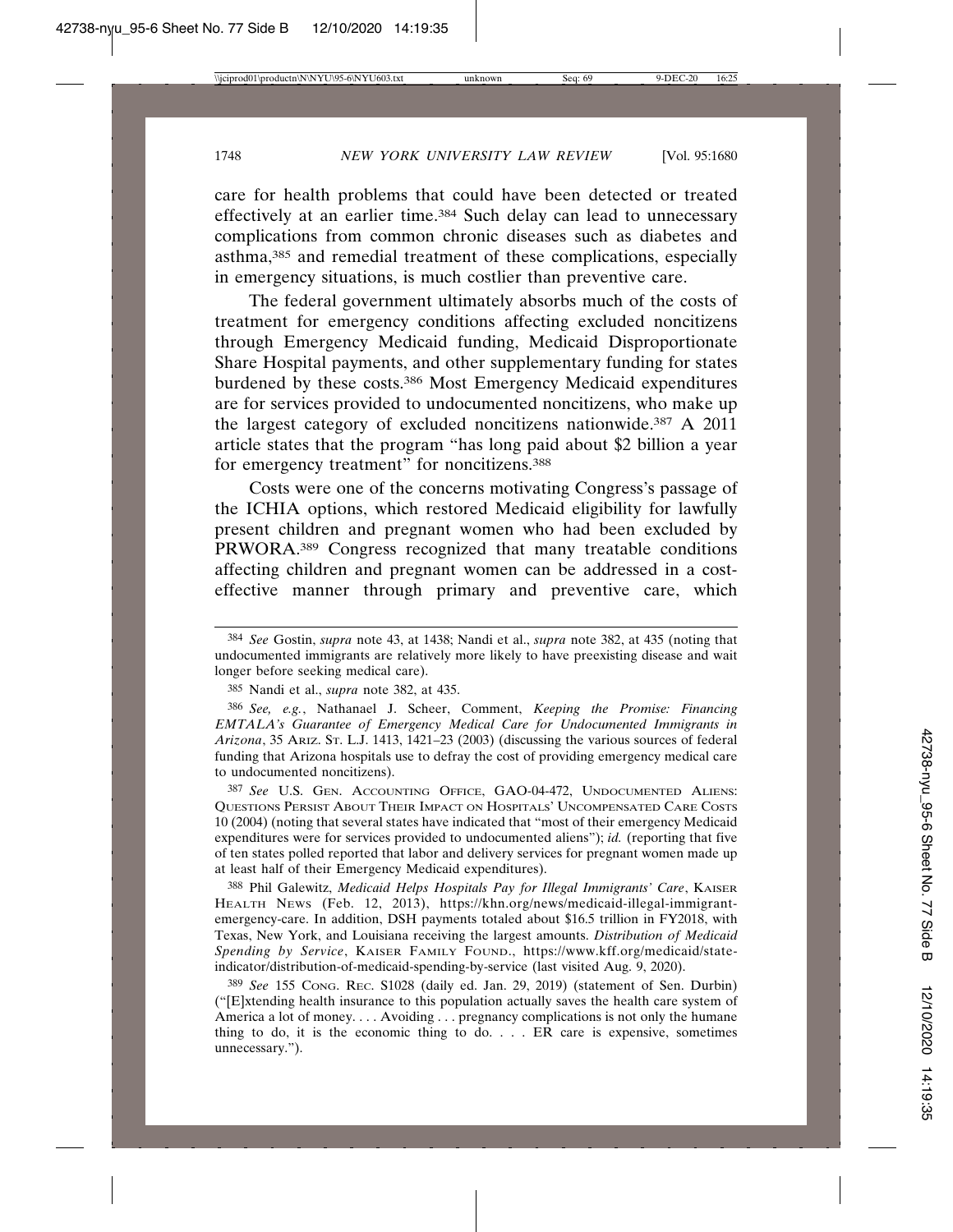Medicaid enables.390 When pregnant women do not receive prenatal care, costs associated with postnatal and pediatric care can be twice as high.<sup>391</sup> This example illustrates that "the goal of increased equity need not be incompatible with the goal of maximising efficiency."392

Another often overlooked cost of restrictionist subsidized health coverage laws is the increased administrative burden for government agencies and healthcare providers that must determine whether a patient qualifies for benefits or services. These determinations, which are often complicated, divert resources to government agencies and can increase the cost of providing publicly funded coverage.393 Lack of certainty about whether care will be covered can also lead healthcare providers to delay treatment, which can increase costs and reduce effectiveness. For example, a dentist diagnoses a noncitizen patient with a tooth infection and recommends surgery. The patient does not have health insurance and is unable to pay for the surgery out of pocket. The patient tells the dentist that they "overstayed" a tourist visa and are afraid of applying for public benefits. Based on their experience treating other noncitizen patients, the dentist assumes that the patient is ineligible for publicly funded coverage. Several months later, the dentist learns that the patient, as an applicant for asylum whose application has been pending for more than six months, is eligible for state-funded health coverage comparable to Medicaid.394 By the time the patient has coverage, it has been eight months since the infection was diagnosed, and the surgery is much more complicated

392 Woodward & Kawachi, *supra* note 343, at 927 (describing how a policy to schedule Pap screening for cervical cancer every three years instead of annually saved resources that could be devoted to reaching women who were screened only every ten years, resulting in fewer cases of cervical cancer at the population level).

393 *See* Hacker et al., *supra* note 344, at 178 (reviewing studies identifying bureaucratic barriers for healthcare providers created by policies excluding undocumented noncitizens from healthcare); Jeffrey T. Kullgren, *Restrictions on Undocumented Immigrants' Access to Health Services: The Public Health Implications of Welfare Reform*, 93 AM. J. PUB. HEALTH 1630, 1632 (2003) ("Sorting through immigration documents for each patient, and turning away those who lack sufficient documentation but are unable to pay for the full cost of services, would increase administrative costs and waiting times, reducing the efficiency of already overburdened safety-net institutions."); Michael E. Fix & Karen Tumlin, *Welfare Reform and the Devolution of Immigrant Policy*, *in* NEW FEDERALISM: ISSUES AND OPINIONS FOR STATES 1997, at 1, 5–6 (Urban Inst., Ser. A., No. A-15, 1997) (describing how PRWORA forces states "to bear new administrative costs from expanded verification and reporting requirements" such as new systems to enforce the affidavit of support signed by an immigrant's sponsor).

394 *See supra* Section I.C.

<sup>390</sup> *See* Youdelman, *supra* note 170, at 3 (explaining how ICHIA's expansion of Medicaid eligibility can reduce emergency room visits and prevent expensive exacerbation of preventable conditions).

<sup>391</sup> *See* Gostin, *supra* note 43, at 1438.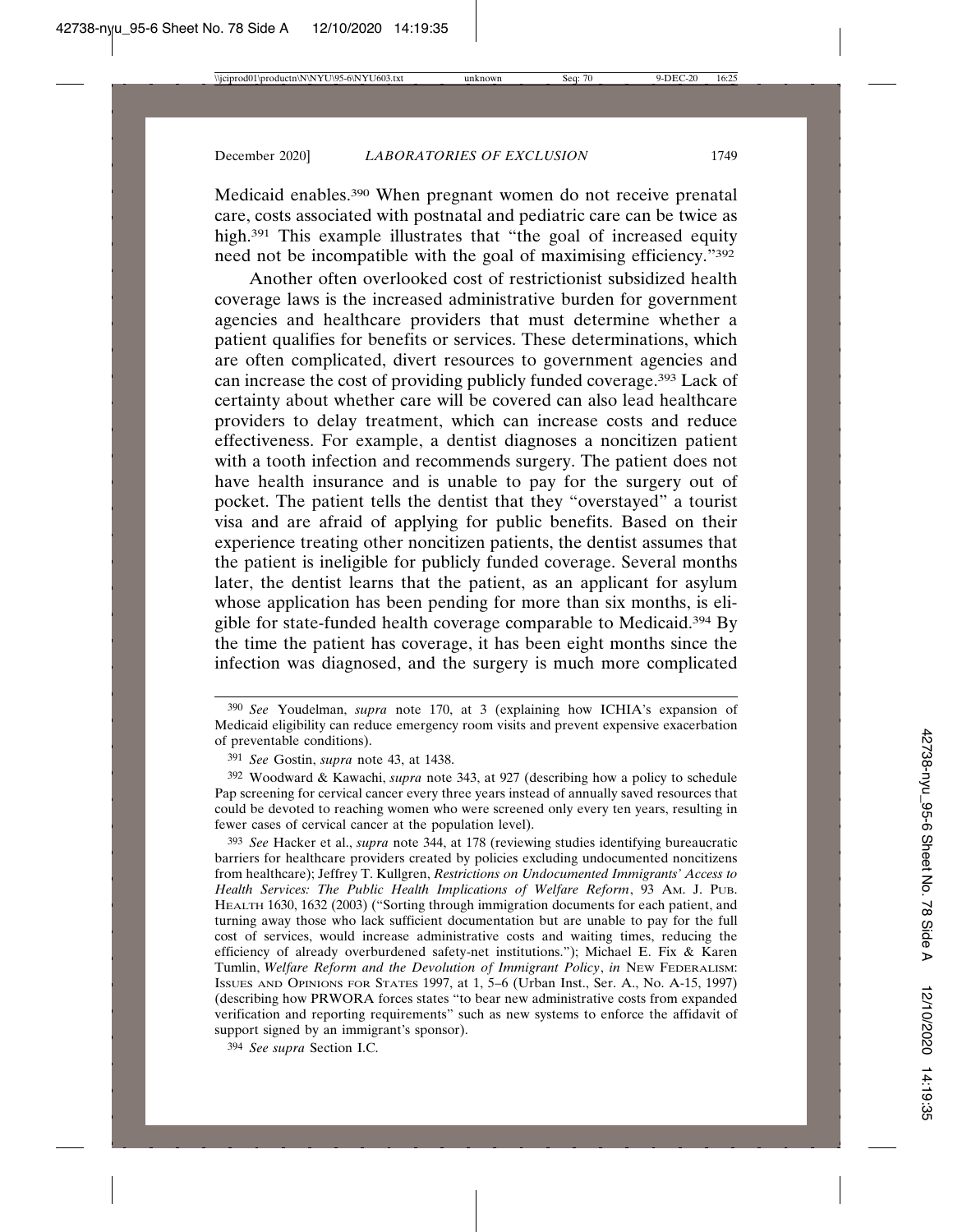and expensive than it would have been had the patient received timely care.395

Laws excluding noncitizens from the ACA Marketplaces also create inefficiency in health insurance financing by preventing risks from being spread across a broader population.396 This causes instability and unpredictability in health insurance risk pools. It is likely that noncitizens are relatively healthy compared with citizens.397 Permitting undocumented noncitizens to purchase subsidized insurance on the Marketplaces could result in insurers lowering premiums for all participants.398 Consumers who are eligible for little or no subsidy would benefit from lower premiums. The federal government could share in these savings through a reduction in the subsidies it pays to insurers.

Finally, in the absence of subsidized insurance for excluded noncitizens, physicians and hospitals may shift the costs of treating uninsured excluded noncitizens to insurers and insured patients.399

396 Makhlouf, *supra* note 49, at 270. Although federal law restricts participation in the ACA Marketplaces to lawfully present noncitizens, states can apply for waivers to permit residents to purchase coverage on state-run exchanges or create state-funded exchanges that do not discriminate based on immigration status. *See, e.g.*, Ana B. Ibarra & Chad Terhune, *California Withdraws Bid to Allow Undocumented to Buy Unsubsidized Plans*, KAISER HEALTH NEWS (Jan. 20, 2017), https://khn.org/news/california-withdraws-bid-toallow-undocumented-immigrants-to-buy-unsubsidized-obamacare-plans (describing California's filing and withdrawal of a section 1332 ACA state innovation waiver to permit excluded noncitizens to purchase unsubsidized coverage on its exchange). However, states may have legitimate concerns about the federal government's use of information gathered from the exchanges for immigration enforcement purposes, which was one of the concerns cited by Sen. Ricardo Lara, the California state senator who spearheaded that state's authorizing legislation for the waiver. *Id.*

397 *See* Glen, *supra* note 46, at 222 (describing research indicating that recent immigrants and those who have resided in the United States for an extended period tend to be healthier than natural-born U.S. citizens).

398 *See id.* (explaining how adding undocumented noncitizens to the insurance risk pool could lead to cost savings for all of the insured participants).

399 *See* Austin B. Frakt, *How Much Do Hospitals Cost Shift? A Review of the Evidence*, 89 MILBANK Q. 90 (2011) (reviewing the literature on cost shifting in response to public payment policy).

<sup>395</sup> *Cf.* Robin E. Canada, *Best Practices for Teaching Care Management of Undocumented Patients*, 21 AMA J. ETHICS E44, E45 (2019) (describing the different standard of care provided to undocumented patients treated at a low-cost clinic versus at an academic medical practice); Peter Ellis & Lydia S. Dugdale, *How Should Clinicians Respond when Different Standards of Care Are Applied to Undocumented Patients?*, 21 AMA J. ETHICS E26 (2019) (describing the ethical conflict faced by providers who lack the resources to provide optimal care); Meredith Van Natta, *First Do No Harm: Medical Legal Violence and Immigrant Health in Coral County, USA*, 235 SOC. SCI. & MED., Aug. 2019, at 1, 3 (2019) (finding that since the 2016 election providers have started to weigh the risk of untreated illness or injury against the risk of immigration surveillance and enforcement when treating undocumented noncitizens or noncitizens who are subject to public charge determinations).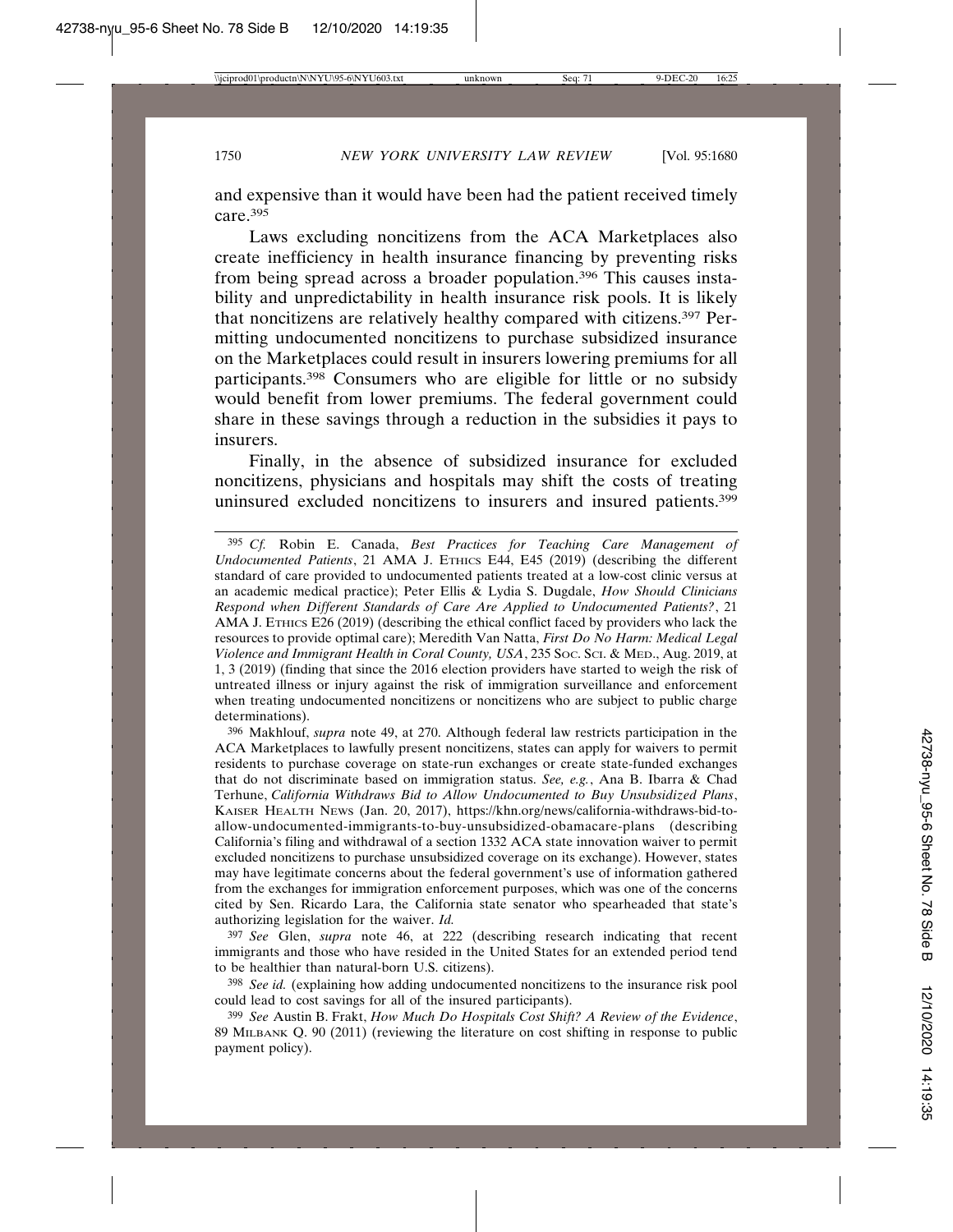Healthcare providers are ethically<sup>400</sup>—and in some cases legally<sup>401</sup> obligated to treat patients in need. For example, federal law obligates hospitals participating in Medicare (nearly all hospitals)<sup>402</sup> to provide emergency care to all patients who need it, regardless of their ability to pay, immigration status, or any other factor unrelated to medical need.403 When states foreclose reimbursement for care that hospitals provide to uninsured noncitizens, they leave those hospitals and their physicians vulnerable to financial losses from the provision of uncompensated care. In turn, physicians and hospitals may seek to shift these costs to insurers and insured patients by increasing charges. This is a perennial topic of interest in health policy, and there is no good reason to distinguish cost shifting generated by uninsured excluded noncitizens from that generated by any other population. Subsidizing insurance for excluded noncitizens can prevent this wasteful cost shifting.

As described here, expanding health coverage for noncitizens would certainly shift health-system costs and may save costs overall, in addition to improving population health outcomes and healthcare quality.404 Taking a wider lens, some researchers have examined how expanding health coverage could improve state and local economies over the long term.405 This is based on the observation that untreated health issues reduce worker productivity,406 increasing the economic

402 *See* AM. HOSP. ASS'N, UNDERPAYMENT BY MEDICARE AND MEDICAID FACT SHEET 1 (Dec. 2017), https://www.aha.org/system/files/2018-01/medicaremedicaidunderpmt% 202017.pdf (explaining that while hospitals can elect not to participate in Medicaid or Medicare, conditions on federal tax exemptions prompt most hospitals to participate).

403 Emergency Medical Treatment and Labor Act (EMTALA), 42 U.S.C.  $§ 1395dd(a)–(b) (2010).$ 

404 *See* Gostin, *supra* note 43, at 1438 ("Shifting toward prevention and early diagnosis and treatment would avoid or reduce costs over time."); Nandi et al., *supra* note 382, at 435 (noting that offering noncitizens the same standard of care as citizens may save costs); *see also* Makhlouf, *supra* note 49, at 269–70 (describing research on how expanding immigrants' access to health coverage could decrease total healthcare expenditures).

405 *See, e.g.*, Woodward & Kawachi, *supra* note 343, at 925 ("[H]ealth is an exquisitely sensitive mirror of social circumstances. . . . [R]educing the social and economic inequalities that lie behind the uneven distribution of disease will bring a wide range of benefits."); CBPP REPORT, *supra* note 229, at 13–14 (noting that extending health coverage, regardless of citizenship status, can lead to better long-term economic outcomes).

406 WYATT ET AL., *supra* note 294, at 9 (noting how "higher rates of absenteeism and presenteeism (i.e., working while sick)" can reduce worker productivity).

<sup>400</sup> *See The Refusal of Care*, HEALTHCARE RISK MGMT. REV. (Jan. 26, 2015), https:// www.hrmronline.com/article/the-refusal-of-care ("Healthcare providers have legal, ethical and professional duties to address a patient's needs that fall within the provider's scope of practice.").

<sup>401</sup> *See infra* note 403 (obligating hospitals to treat patients in emergencies, regardless of their eligibility for health insurance).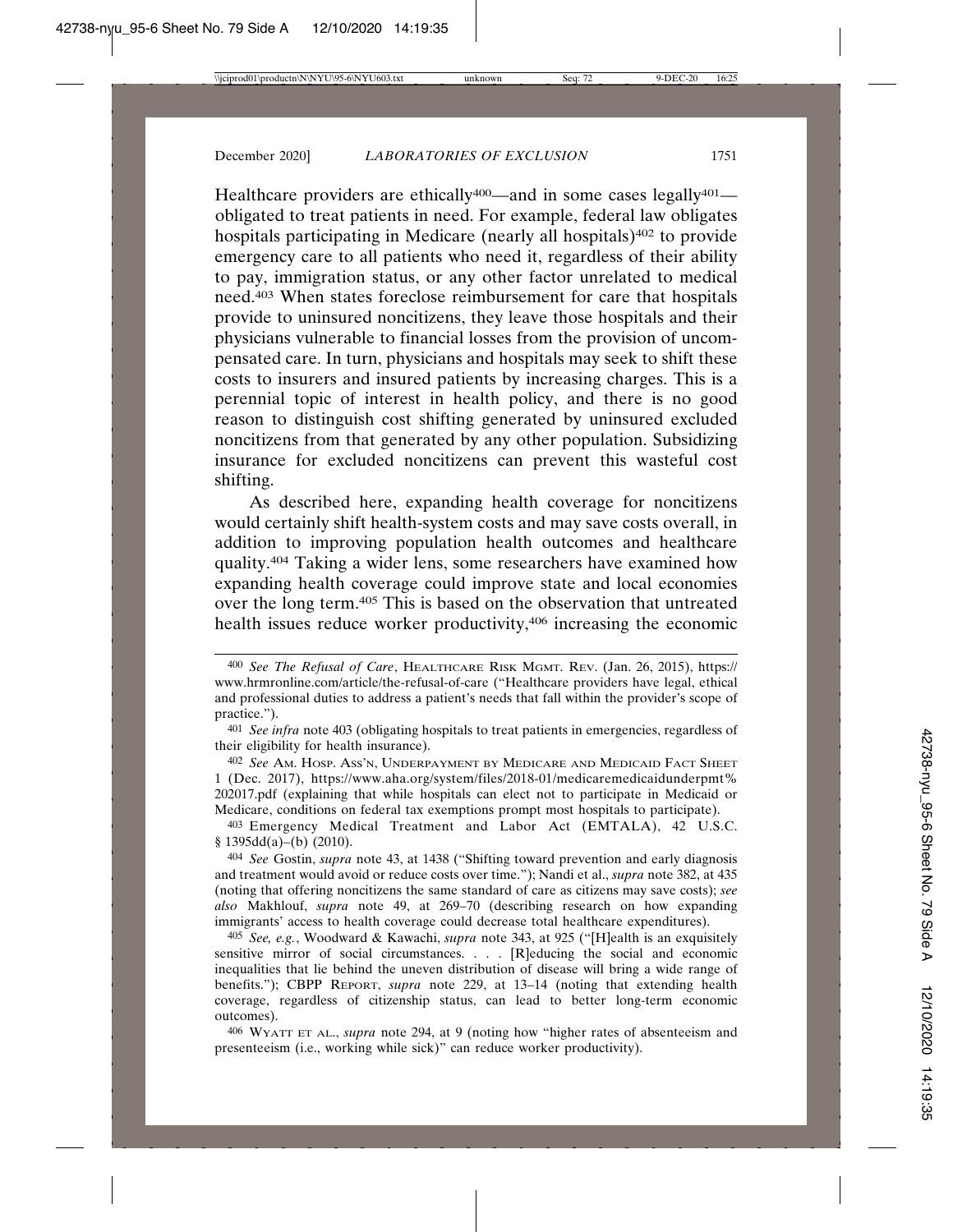costs of restricting noncitizens' access to healthcare: "From an economic standpoint can any country afford to have the talent and performance of sizeable sections of the population stunted to such an extent?"407 Additionally, low-income families with health insurance experience greater economic security than those without because they are not subject to high out-of-pocket medical costs.408 Health insurance and the household economic security it promotes make it more likely that children will succeed in school, earn higher incomes, and amass more wealth.409 For these reasons, the Center on Budget and Policy Priorities has called extending health coverage regardless of citizenship status "a smart investment in a state's long-term health and prosperity."410

This Section has demonstrated how state decisions to exclude noncitizens from eligibility for subsidized health coverage in order to cut costs undermine the national health policy goal of improving costeffectiveness. Whether the goal is to have a fairer or more efficient national health system—or, ideally, both—the answer is inclusion.

### *D. Racial Dynamics*

National health policy seeks to eliminate the influence of antidemocratic values, such as racism, in Medicaid.411 Historically, federalism arrangements regulating public accommodations, voting, housing, healthcare, and other areas were proxies for the preservation of states' rights to discriminate based on race. In particular, state control of means-tested social assistance programs is a legacy of racial politics.412 Scholars adopting a nationalist perspective blame federalism for weakening norms underlying the federal government's goal of promoting racial equality.413

<sup>407</sup> Whitehead, *supra* note 282, at 431.

<sup>408</sup> CBPP REPORT, *supra* note 229, at 13.

<sup>409</sup> *Id.* at 13–14.

<sup>410</sup> *Id.* at 13; *see also* Gostin, *supra* note 43, at 1439 ("[E]xpanding coverage for undocumented immigrants could save costs over all.").

<sup>411</sup> *See, e.g.*, Michener, *supra* note 206, at 557–61 (summarizing ACA provisions supporting the goal of reducing racial and ethnic inequities and discrimination); *id.* at 549 (describing Medicaid expansion as "one of the ACA's boldest and most promising mechanisms for reducing racial inequities").

<sup>412</sup> *See, e.g.*, ANDREA LOUISE CAMPBELL, TRAPPED IN AMERICA'S SAFETY NET: ONE FAMILY'S STRUGGLE 72–75 (2014) (explaining the links between the tradition of state control of social assistance programs and efforts to maintain the racial and class structure of the South).

<sup>413</sup> *See* Gerken, *supra* note 313, at 1710 ("Academics often unthinkingly blame decentralization for shortfalls in our equality norms.").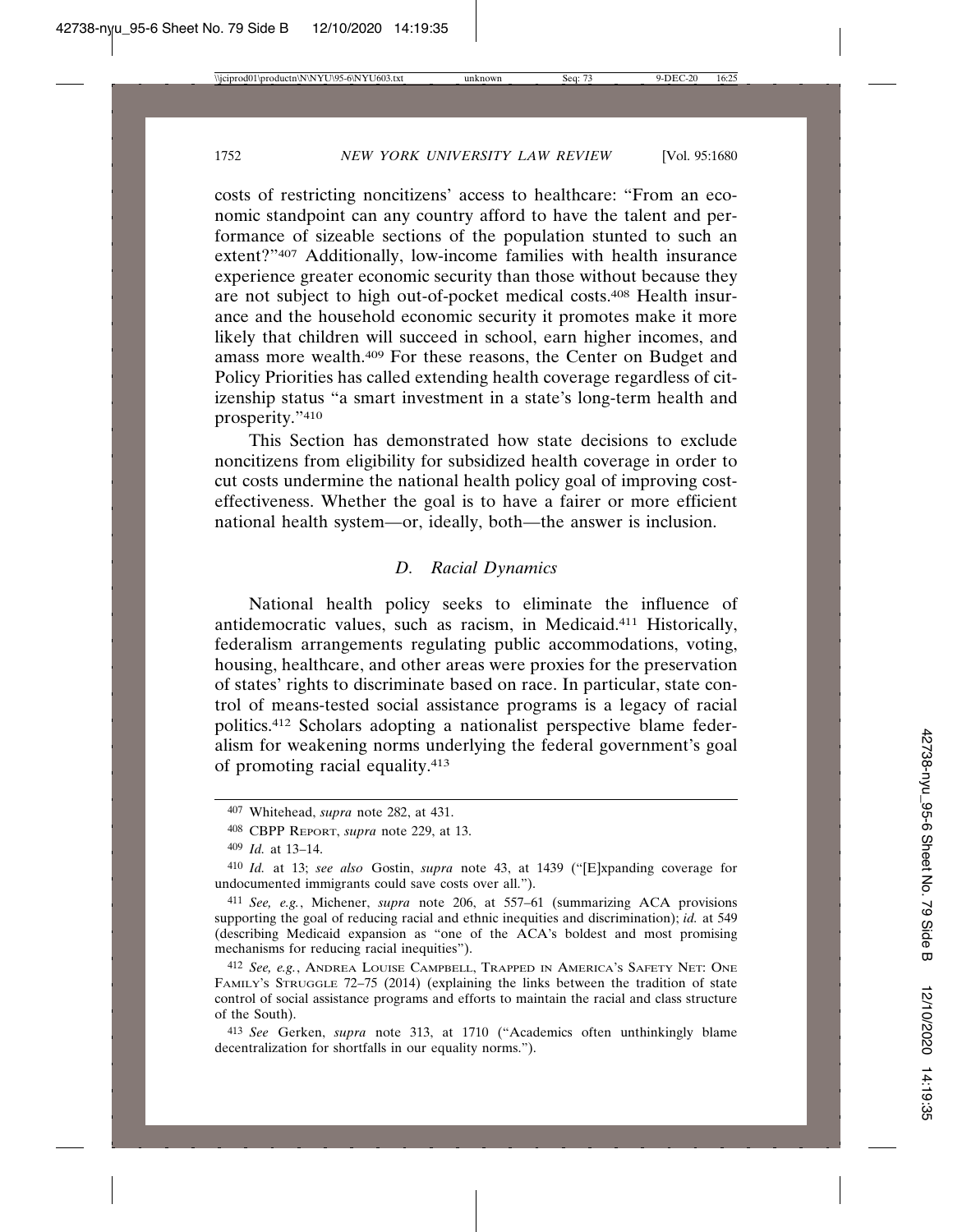Racism plays a particularly ugly role in the development of federal health policy414 and, in particular, Medicaid's cooperative federalism arrangement. Congress agreed to devolve authority to states to make critical decisions regarding their Medicaid programs in order to appease Southern Democrats, who wished to avoid federal scrutiny of racist policies.415 The racist belief that Black people are undeserving of public benefits has long influenced social welfare policy.416 In health policy, this belief, along with the racist trope of the "welfare queen" taking advantage of taxpayer contributions, has motivated the development of stringent eligibility criteria and unforgiving, punitive policies.417 Racial inequities in healthcare access are attributed in part to state control of Medicaid eligibility policies.418 As Professor Evelynn Hammonds stated, "There has never been any period in American history where the health of blacks was equal to that of whites . . . . Disparity is built into the system."<sup>419</sup>

The ACA was designed to implement a uniform national standard for Medicaid eligibility that would stealthily reduce healthcare inequities affecting low-income Black and Latinx people.420 Because the *NFIB v. Sebelius* decision devolved the issue of the new Medicaid

415 *See* Gluck & Huberfeld, *supra* note 6, at 1710 n.82 (describing the racist origins of Medicaid's devolution to states); *see also* Interlandi, *supra* note 414 (describing how Southern Democrats obtained key concessions during negotiations over the Hill-Burton Act, enabling states to control the disbursement of funds for hospital construction and ensuring that they remained segregated).

416 *See* MARTIN GILENS, WHY AMERICANS HATE WELFARE: RACE, MEDIA, AND THE POLITICS OF ANTI-POVERTY POLICY (1999) (positing that white Americans oppose welfare because recipients have often been portrayed through the lens of racial stereotypes, casting recipients as lazy and undeserving people of color); Madison Allen, *Racism in Public Benefit Programs: Where Do We Go from Here?*, CTR. FOR L. & SOC. POL'Y (July 23, 2020), https://www.clasp.org/blog/racism-public-benefit-programs-where-do-we-go-here (discussing the connection between racism and the history of public benefit programs and welfare reform in America).

417 *See, e.g.*, Michener, *supra* note 206, at 557.

418 *Id.* at 550–51; Interlandi, *supra* note 414 ("Federal health care policy was designed, both implicitly and explicitly, to exclude black Americans. As a result, they faced an array of inequities  $\dots$ .").

419 Interlandi, *supra* note 414.

420 *See* Michener, *supra* note 206, at 548 ("[T]he ACA was viewed as a stealthy civilrights achievement of the Obama presidency." (internal quotation marks omitted)); *id.* at 550 ("Though the planned expansionary tack was not explicitly race based, the outsized presence of blacks and Latinos among the population of Americans living in or near poverty . . . meant that uniform national expansion of Medicaid would have had inequalityreducing racial effects.").

<sup>414</sup> *See* Jeneen Interlandi, *Why Doesn't the United States Have Universal Health Care? The Answer Has Everything to Do with Race.*, N.Y. TIMES (Aug. 14, 2019), https:// www.nytimes.com/interactive/2019/08/14/magazine/universal-health-care-racism.html ("In the United States, racial health disparities have proved as foundational as democracy itself.").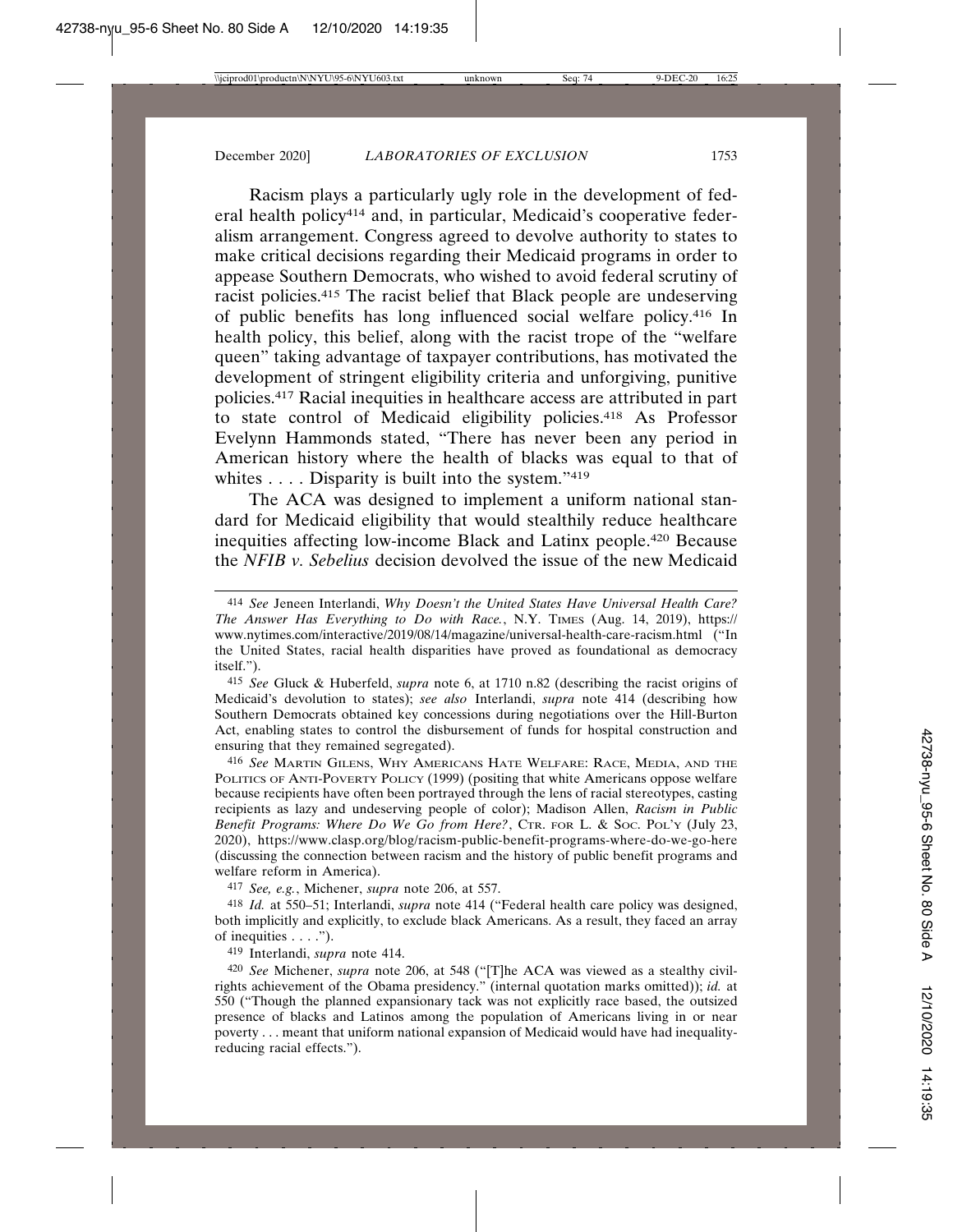expansion to the states, however, the ACA did not reach its potential to achieve this goal.421 Most of the thirteen states that have not adopted the Medicaid expansion are in the South.422 Given the existing racial demographics of these non-expansion states, lowincome Black people are disproportionately impacted by state decisions to not expand Medicaid; as a result, they disproportionately lack access to health coverage.423

Some scholars have linked citizenship dynamics in social policy with racial dynamics, suggesting that programs with decentralized administrative structures devolving power and discretion to local authorities are more prone to immigration politics.424 Because most noncitizens are people of color, the structural discrimination of alienage restrictions in Medicaid eligibility layers on to existing racebased institutional discrimination in the public benefits system.425 Many scholars have explored the ways in which negative attitudes toward Latinx and Asian people have shaped anti-immigrant provisions of welfare laws.426 More generally, scholars have identified a link between growing racial and ethnic complexity attributed to immigration and a decrease in generosity in social policy at the state level.427 As Professor Kevin Johnson has written, "[a]ntipathies for benefit recipients and immigrants are not completely unrelated. Indeed, one

423 Michener, *supra* note 206, at 551.

424 *See* Brown & Kahn Best, *supra* note 26, at 793 (discussing research suggesting that decentralized programs may see stronger immigration effects); *see also* Reese et al., *supra* note 26, at 98–99 ("[M]any scholars suggest that the policies towards [legal immigrants] were shaped by wider attitudes toward the foreign-born population and its racial and ethnic make-up. . . . Various studies thus highlight the role of anti-Latino and anti-Asian sentiment in contributing support for PRWORA's anti-immigrant provisions.").

425 Daniel E. Dawes provides a simple, clear definition of these types of discrimination: "[S]tructural discrimination advantages one group to the disadvantage of another, whereas institutional discrimination employs seemingly facially neutral policies that have a disparate impact on racial and ethnic groups, women, LGBTQ+ individuals, and people with disabilities, among others." DANIEL E. DAWES, THE POLITICAL DETERMINANTS OF HEALTH 65–66 (2020).

426 *See* Kevin R. Johnson, *Public Benefits and Immigration: The Intersection of Immigration Status, Ethnicity, Gender, and Class*, 17 IMMIGR. & NAT'LITY L. REV. 457, 465 (1995) ("[T]he ethnicity of 'illegal aliens' is often a subtext to the debate about the availability of public benefits and services to noncitizens, as well as to the entire immigration debate."); Reese et al., *supra* note 26, at 98–99; Zhu & Xu, *supra* note 261, at 459 (noting that PRWORA "was driven by a wave of strong anti-immigrant sentiment along with the resurgence of nativism").

427 *See* Zhu & Xu, *supra* note 261, at 458–59 (reviewing the literature on this relationship).

<sup>421</sup> *See id.* at 551 (discussing *Sebelius*'s "negative implications for the racial equitability of health resources").

<sup>422</sup> *See* Interlandi, *supra* note 414 ("Several states, most of them in the former Confederacy, refused to participate in Medicaid expansion. And several are still trying to make access to the program contingent on onerous new work requirements.").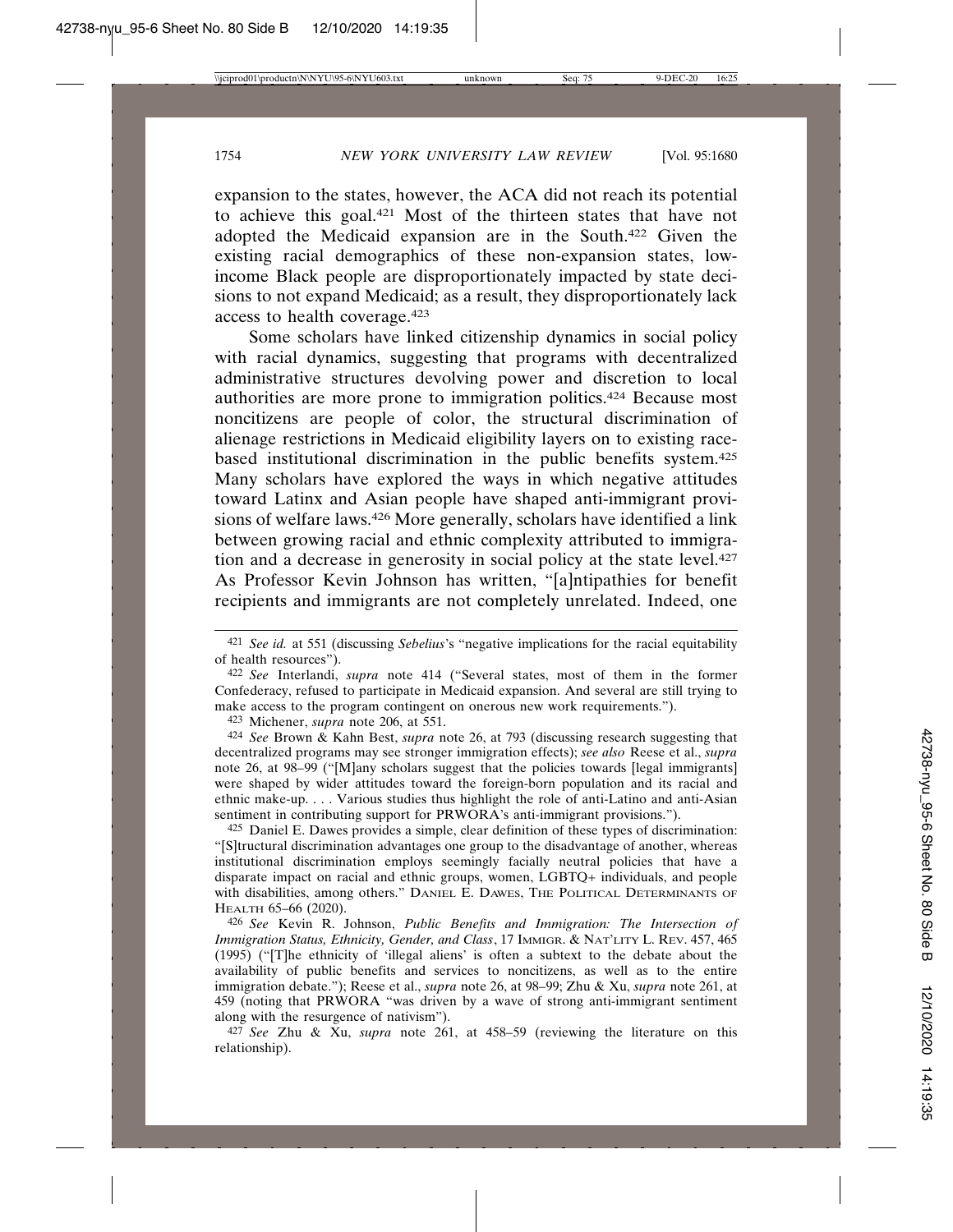could view the ability to immigrate . . . as one of the scarcest, and most highly sought after, public benefits."428 Noncitizens, like low-income Medicaid recipients, are politically marginalized.429 Therefore, their ability to oppose state policies that restrict their access to publicly funded health coverage and other public benefits is attenuated.430

Scholars have noted that some state-driven policies are designed to include noncitizens.431 However, it is unlikely that the decentralization trend in immigration law will lead to inclusive health policy because of health policy's increasingly national character and because expanding noncitizen access to subsidized health coverage is more about health policy than it is about immigration policy. While it may be said that one principle of immigration policy is integration of noncitizens into society at large and especially the political community,432 the normative goal of integration in this context is narrower: integration into the U.S. healthcare system. In addition, eligibility changes in subsidized health coverage programs are only tangentially related to the core aspects of immigration law, admission and removal of noncitizens.433

Though the nuances of immigration politics are distinct from racial politics because of sovereignty-related concerns, the history of alienage restrictions in Medicaid has racial overtones that should not be ignored by policymakers concerned with eliminating the influence of racism in the healthcare system.

### III

## FEDERALISM'S INFLUENCE

Noncitizen eligibility for subsidized health coverage from state to state may be characterized as "predictable variability."434 But what

433 *See supra* note 86 and accompanying text.

<sup>428</sup> Johnson, *supra* note 426, at 458–59.

<sup>429</sup> *Id.* at 486 (discussing how noncitizens may be in fact more marginalized than lowincome citizens); *see also* MICHENER, *supra* note 19, at 57.

<sup>430</sup> Johnson, *supra* note 426, at 486 ("The idea that undocumented persons are not part of the community carries great weight in the political process.").

<sup>431</sup> *See, e.g.*, Burch Elias, *supra* note 6, at 706 (discussing inclusive state-level policies such as expanding noncitizens' access to driver's licenses, in-state tuition rates, and financial aid); *see also* Rodríguez, *supra* note 6, at 581-82, 591 (detailing local governments' role in integrating noncitizens into public life).

<sup>432</sup> *See* Adam B. Cox, *Immigration Law's Organizing Principles*, 157 U. PA. L. REV. 341, 378–79 (2008).

<sup>434</sup> Abbe R. Gluck & Nicole Huberfeld, *Federalism Under the ACA: Implementation, Opposition, Entrenchment*, *in* THE TRILLION DOLLAR REVOLUTION: HOW THE AFFORDABLE CARE ACT TRANSFORMED POLITICS, LAW, AND HEALTH CARE IN AMERICA 176, 190 (Ezekiel J. Emanuel & Abbe R. Gluck eds., 2020); *see also* Zhu & Xu, *supra* note 261, at 457 (describing state-level policy on immigrant access to Medicaid as "show[ing] mixed promises").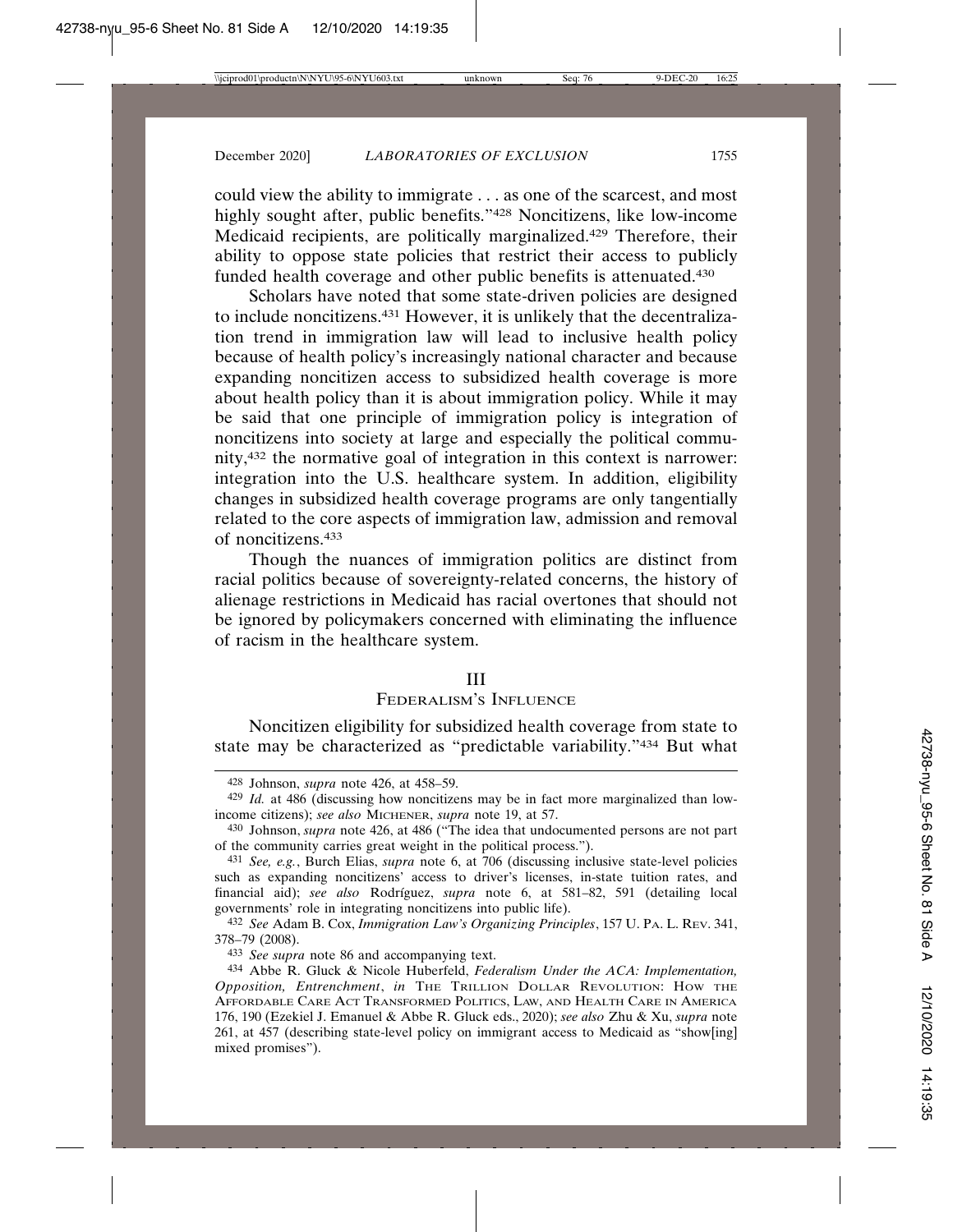explains the fact that, even though all states host undocumented noncitizens, very few have engaged in serious efforts to address these individuals' health coverage needs?

This Part describes how Medicaid's structure can influence states' policymaking on noncitizen access to health coverage. It explains how federalism enables states to make or maintain policy that entrenches the "othering" of noncitizens in healthcare and undermines national health policy goals;435 and how it frustrates other states' attempts to enact inclusionary policy that would advance those goals. This analysis is inspired by leading scholars from the progressive federalism school who urge others to bring "focused attention to historical realities and policy specificities" in order to understand the relationship between federalism and equality in a given context.436

### *A. Enabling Exclusionary Policymaking*

The laws governing noncitizen access to subsidized health coverage are situated at the intersection of health law and immigration law. History demonstrates the uneven but steady progress toward centralizing the regulation of matters related to health.437 Immigration law, on the other hand, is the traditional domain of the federal government.438 Immigration laws govern matters relating to the admission and expulsion of noncitizens, which sometimes take into

<sup>435</sup> *See generally* Edna A. Viruell-Fuentes, Patricia Y. Miranda & Sawsan Abdulrahim, *More Than Culture: Structural Racism, Intersectionality Theory, and Immigrant Health*, 75 SOC. SCI. & MED. 2099, 2101 (2012) (describing the concept of "othering" as "processes [that] produce and reproduce marginalization, disempowerment and social exclusion") (internal quotation marks omitted).

<sup>436</sup> MICHENER, *supra* note 19, at 33; *see also* Jessica Bulman-Pozen & Heather K. Gerken, *Uncooperative Federalism*, 118 YALE L.J. 1256, 1308 (2009) (describing the usefulness of case studies for illuminating their account of uncooperative federalism); Heather K. Gerken, *Our Federalism(s)*, 53 WM. & MARY L. REV. 1549, 1552 (2012) (encouraging context-specific examinations of institutional arrangements); Gluck & Huberfeld, *supra* note 6, at 1703 (criticizing federalism scholarship for being "high on abstraction and low on concreteness"); Hammond, *supra* note 19, at 1724–27 (2017) (describing the need for a case-specific approach as opposed to a trans-substantive and theoretical approach to federalism). *But see* Gluck & Huberfeld, *supra* note 6, at 1694 (arguing that assessing the success of structural arrangements in healthcare is impossible until the field of health law establishes first principles).

<sup>437</sup> For example, in 1944, the Supreme Court ruled that Congress could regulate health insurance under the Commerce Clause, because insurance is national commerce. Gluck & Huberfeld, *supra* note 6, at 1707 (citing United States v. Se. Underwriters Ass'n, 322 U.S. 533, 552–53 (1944)). In 1945, Congress legislated to return that power to the states, so long as Congress has not explicitly regulated in that space. *Id.* at 1707–08 (citing McCarran-Ferguson Act of 1945, Pub. L. No. 79-15, 59 Stat. 33 (codified as amended at 15 U.S.C. §§ 1011–15 (2018)).

<sup>438</sup> *See supra* notes 86–91 and accompanying text (discussing the plenary power doctrine).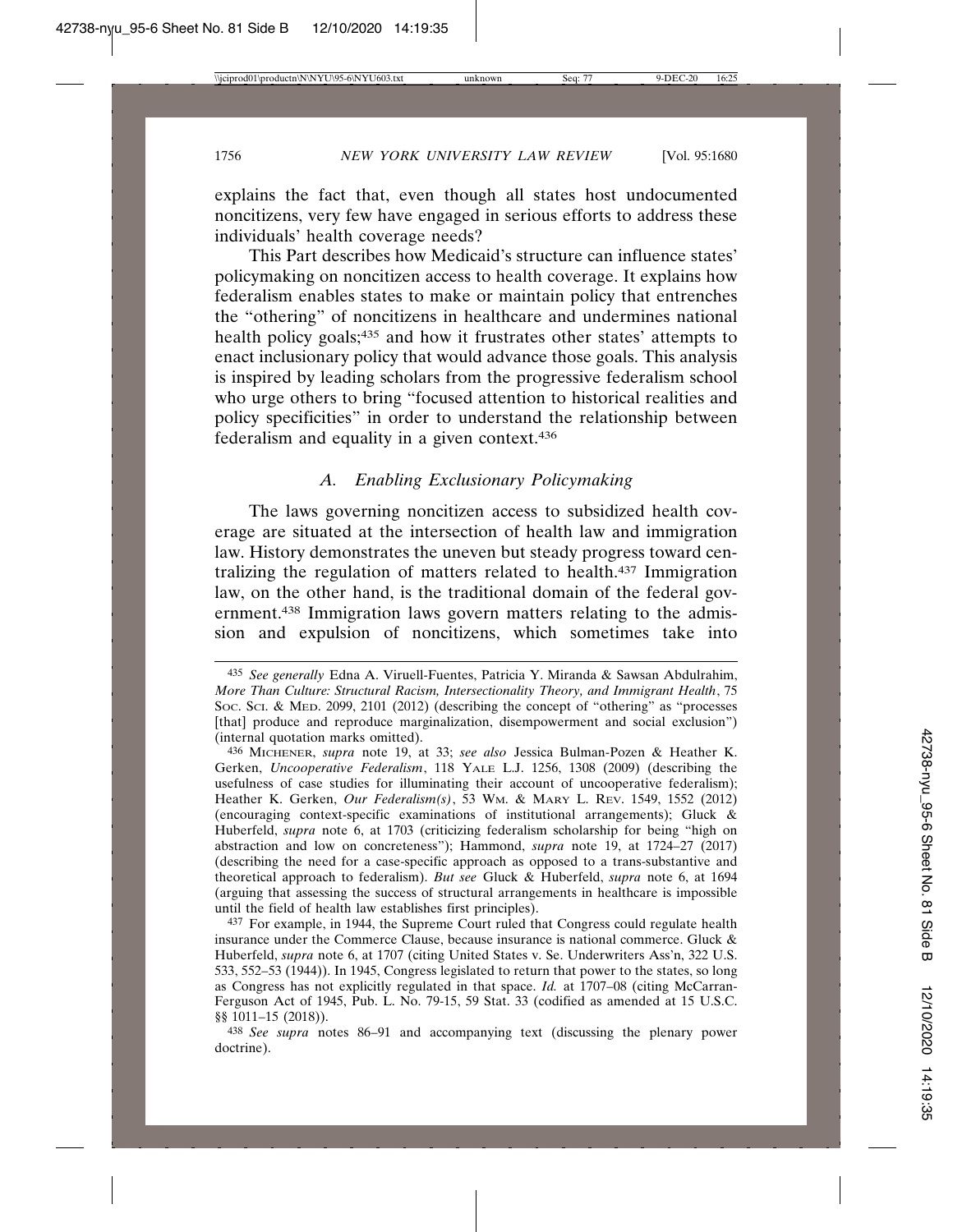consideration a noncitizen's use of public benefits in the United States.439 Alienage laws govern matters relating to the lives of noncitizen residents once they are within the United States.440

The federal government's authority to impose alienage restrictions on eligibility for public benefits is well-established under its broad constitutional powers over immigration-related matters.441 So long as alienage restrictions are supported by a rational basis, they will generally be upheld.442 Because of this low bar, only rarely have courts invalidated federal laws discriminating against noncitizens as unconstitutional.443

On the other hand, the Supreme Court has interpreted state authority to impose alienage restrictions on eligibility for public benefits differently.444 In *Graham v. Richardson*, the Court considered an equal protection challenge brought by lawfully residing immigrants against state welfare laws that discriminated between citizens and noncitizens.445 After considering whether the state laws violated the Equal Protection Clause, the Court looked to whether the state laws

440 *Id.*

441 *See* Mathews v. Diaz, 426 U.S. 67, 80 (1976) (noting that "the fact that Congress has provided some welfare benefits for citizens does not require it to provide like benefits for *all aliens*" and suggesting that "[n]either the overnight visitor, the unfriendly agent of a hostile foreign power, the resident diplomat, nor the illegal entrant, can advance even a colorable constitutional claim to a share in the bounty that a conscientious sovereign makes available to its own citizens and *some* of its guests"); Wishnie, *supra* note 6, at 506–07 (describing how the plenary power doctrine explains the Court's deference to the federal government's decisions to discriminate between citizens and noncitizens in the administration of public benefits).

442 *See* Andrew Hammond, *The Immigration-Welfare Nexus in a New Era?*, 22 LEWIS & CLARK L. REV. 501, 511–14 (2018) (summarizing case law on challenges to disparate treatment of noncitizens in welfare programs). Courts have recognized several rational bases for discriminating between citizens and noncitizens in the administration of public benefits in the many unsuccessful legal challenges to PRWORA's alienage restrictions. *See, e.g.*, City of Chicago v. Shalala, 189 F.3d 598, 606–07 (7th Cir. 1999) ("[T]he citizenship requirement is still rationally related to the goal of encouraging aliens to rely on private, not public, resources to meet their needs."); Rodriguez *ex rel.* Rodriguez v. United States, 169 F.3d 1342, 1350–51 (11th Cir. 1999) (recognizing "the legitimate purpose of reducing the cost of . . . welfare programs [food stamps and Supplemental Security Income]"); Kiev v. Glickman, 991 F. Supp. 1090, 1100 (D. Minn. 1998) ("promoting naturalization and placing the highest priority for limited welfare funds to provide for citizens"); Cid v. S.D. Dep't of Soc. Servs., 598 N.W.2d 887, 892 (S.D. 1999) (recognizing the "legitimate interest in implementing the nation's immigration policy and its uniform rules with respect to alien eligibility for public benefits").

443 Wishnie, *supra* note 6, at 501.

444 *See generally* Ava Ayers, *Discriminatory Cooperative Federalism*, 65 VILL. L. REV. 1 (2020) (analyzing doctrines governing Congress's authority to devolve its power to discriminate against noncitizens).

445 403 U.S. 365 (1971).

<sup>439</sup> Hiroshi Motomura, *Immigration and Alienage, Federalism and Proposition 187*, 35 VA. J. INT'L L. 201, 202 (1994).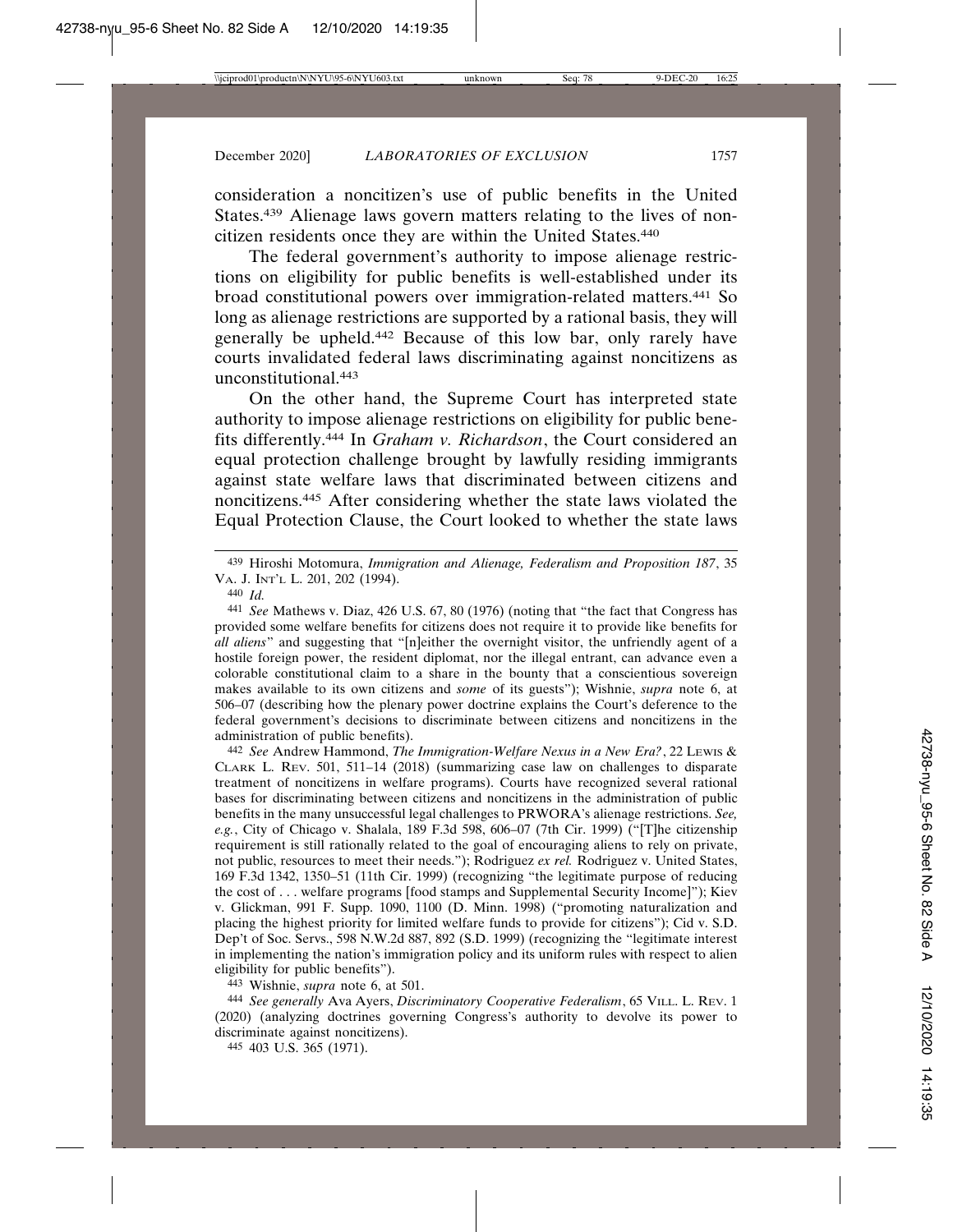were preempted by the exclusive federal immigration power.446 A state alienage restriction on public benefits eligibility is considered immigration policy because it imposes an auxiliary burden on lawfully present noncitizens that is stricter than the conditions that Congress has imposed on their residence.<sup>447</sup> If it is not preempted, equal protection principles apply because states lack a like power to regulate.448 The Court struck down the alienage restrictions because the states' cost-based rationales did not satisfy strict scrutiny.449

The legacy of *Graham v. Richardson* prior to the passage of PRWORA was that state public benefit laws that discriminated against lawfully present noncitizens were upheld only if they satisfied strict scrutiny.450 On account of the exclusive federal power over immigration, courts analyzed equal protection claims brought by noncitizens differently depending on whether they were challenging state or federal laws.451 With the passage of PRWORA, Congress largely eliminated the divergent treatment of state and federal alienage restrictions on federal public benefits by explicitly authorizing states to enact discriminatory public benefit laws in a way that does not withstand strict scrutiny. As Professor Parmet notes, "PRWORA attempts to protect states that discriminate against noncitizens in a manner that would otherwise violate the Equal Protection Clause."452

Post-PRWORA, courts' analyses of discriminatory state laws have focused on whether the state is merely implementing federal law—in which case rational basis review applies—or whether it is gov-

<sup>446</sup> *Id.* at 376–78.

<sup>447</sup> *See id.* at 378–79 ("[W]here the federal government, in the exercise of its superior authority in this field, has enacted a complete scheme of regulation . . . states cannot, inconsistently with the purpose of Congress, conflict or interfere with, curtail or complement, the federal law, or enforce additional or auxiliary regulations." (alteration in original) (quoting Hines v. Davidowitz, 312 U.S. 52, 66–67) (1941)).

<sup>448</sup> *See id.* at 377–78. LPRs have long been considered "persons" protected by the Equal Protection Clause of the Fourteenth Amendment. *See* Takahashi v. Fish & Game Comm'n, 334 U.S. 410, 419 n.7 (1948) (citing several Supreme Court cases dating back to 1886 recognizing this principle). State discrimination against undocumented immigrants, on the other hand, has not been subject to heightened scrutiny except for in one case, *Plyler v. Doe*, in which the Supreme Court applied intermediate scrutiny to a Texas law restricting public education access to undocumented immigrants. *Cf.* 457 U.S. 202, 230 ("If the State is to deny a discrete group of innocent children the free public education that it offers to other children residing within its borders, that denial must be justified by a showing that it furthers some substantial state interest. No such showing was made here.").

<sup>449</sup> *Graham*, 403 U.S. at 376.

<sup>450</sup> Jenny-Brooke Condon, *The Preempting of Equal Protection for Immigrants?*, 73 WASH. & LEE L. REV. 77, 93, 102–03 (2016).

<sup>451</sup> *See* Parmet, *supra* note 6, at 226.

<sup>452</sup> *Id.* at 233 n.81.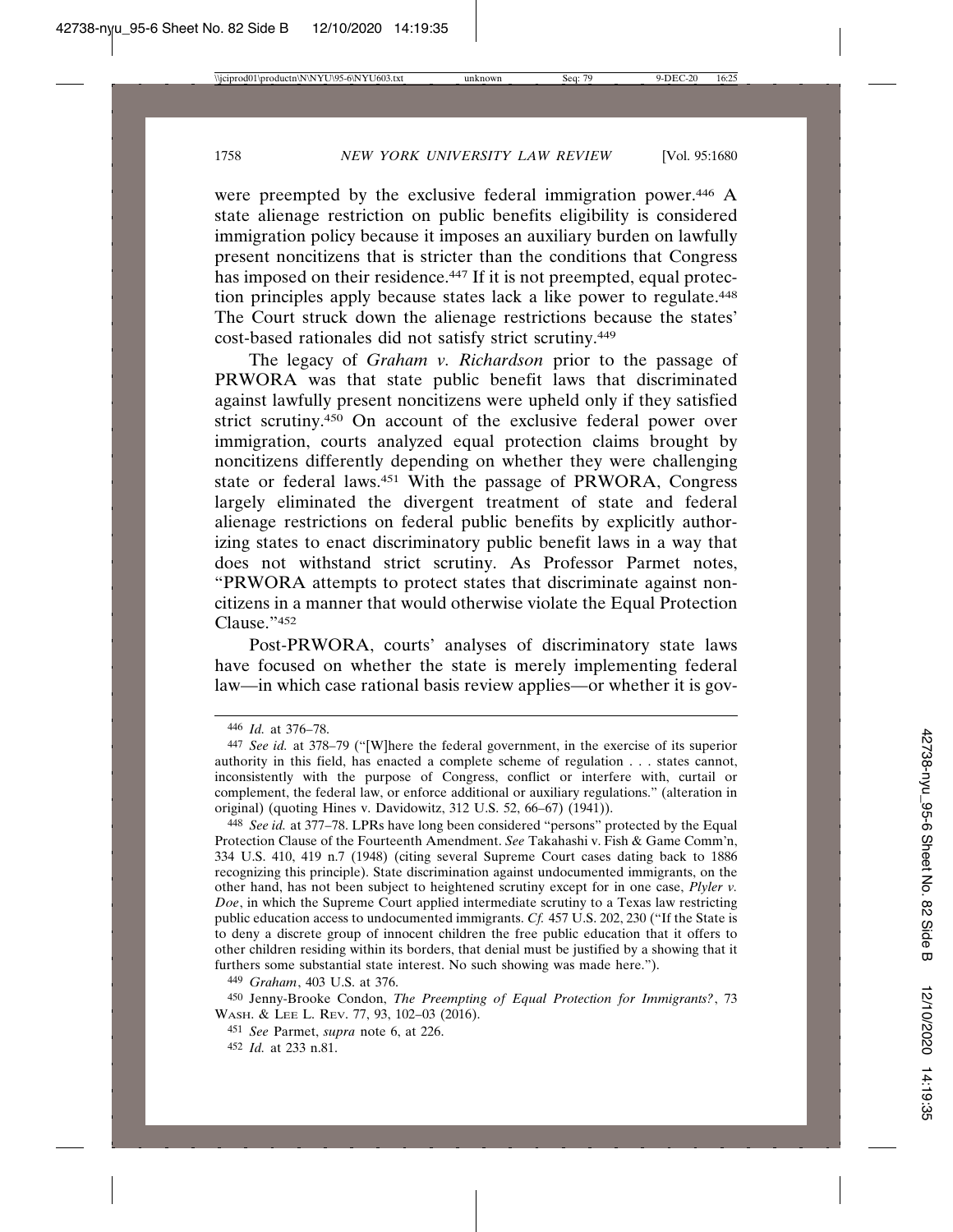erning a state-funded, state-administered program—in which case strict scrutiny would still apply.453 In essence, in the area of public benefits, Congress has devolved its authority to discriminate against noncitizens with limited judicial review to states.454 As a result, states have faced very few barriers to excluding noncitizens from Medicaid, regardless of their reasons for doing so. Racism, nativism, and xenophobia are among the motivations driving social welfare policy in the states.

# *B. Creating Barriers for Inclusionary Policymaking*

For states desiring to enact health policies that are inclusive of low-income noncitizen residents, the decentralized structure of the laws governing noncitizen eligibility for Medicaid represents a barrier. In this Section, I describe the fiscal and political barriers that frustrate state efforts to enact inclusionary policies that address the healthcare needs of noncitizens.

Any expansion of health coverage, whether it is at the state or federal level, requires the infusion of public funds. For states, Medicaid is both a major expenditure and the largest source of federal funding.455 In terms of fiscal capacity, states begin at remarkably different baselines. In addition, states have varying ratios of noncitizen residents to citizen residents. These factors can limit their ability to self-fund health coverage programs or even to take advantage of federal options to expand Medicaid coverage, since states are responsible for a portion of the costs.456 Indeed, Medicaid's cooperative federalstate financing arrangement does not effectively address states' fiscal difficulties because "the states most in need of help will be those least able to claim it."457 In the broader health reform context, we see that some states have cited fiscal concerns as one reason for declining to

457 David A. Super, *Rethinking Fiscal Federalism*, 118 HARV. L. REV. 2544, 2587 (2005).

<sup>453</sup> *See* Conn. Att'y Gen., Opinion No. 2004-002, Opinion Letter on Constitutionality of 2002 Conn. Pub. Acts No. 02-07 (Feb. 24, 2004). As described in note 448, *supra*, this bifurcated standard does not apply to state discrimination against undocumented noncitizens.

<sup>454</sup> In Massachusetts and New York, courts have determined that alienage restrictions for subsidized health coverage that apply to lawfully present immigrants violate their state constitutions. *See* Parmet, *supra* note 6, at 234 (citing Finch v. Commonwealth Health Ins. Connector Auth., 959 N.E.2d 970, 984 (Mass. 2012) and Fayad *ex rel.* Aliessa v. Novello, 754 N.E.2d 1085, 1098–99 (N.Y. 2001)).

<sup>455</sup> Robin Rudowitz, Kendal Orgera & Elizabeth Hinton, *Medicaid Financing: The Basics*, KAISER FAM. FOUND. (Mar. 21, 2019), https://www.kff.org/medicaid/issue-brief/ medicaid-financing-the-basics/view/print.

<sup>456</sup> *Cf.* ZIMMERMANN & TUMLIN, *supra* note 156, at 4 ("States with higher per capita incomes are also generally more likely to provide assistance than states with lower per capita incomes.").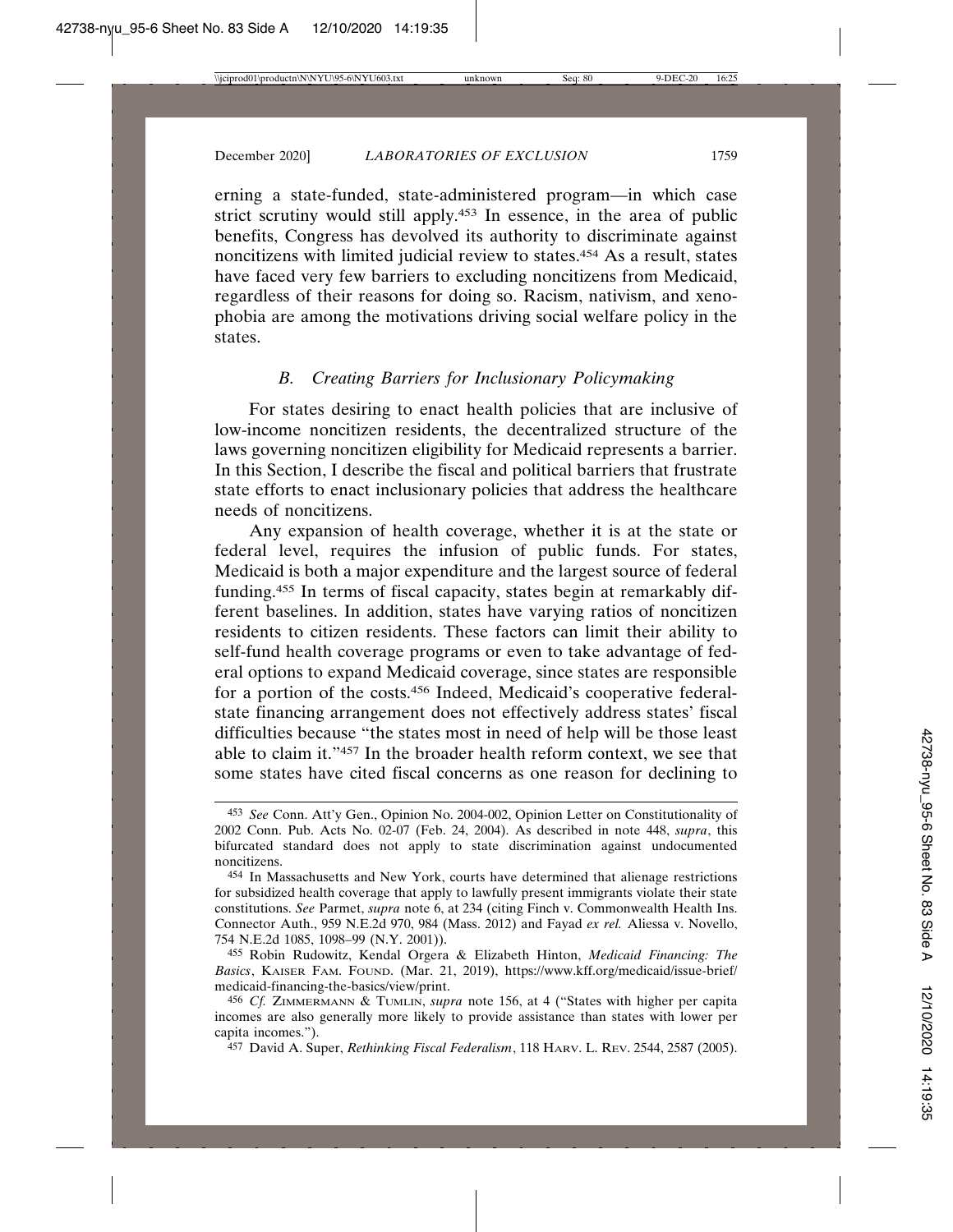adopt the ACA Medicaid expansion, even though federal support for expansion is exceptionally generous.458 Because federal funding for Medicaid expansion to noncitizens is less generous or nonexistent, we can expect fiscal concerns to be an even greater consideration in state policymaking. For example, PRWORA imposed a five-year bar on LPR eligibility for Medicaid, with limited exceptions.459 Immediately post-PRWORA, states had to consider the fiscal implications of devoting state funds to restoring Medicaid eligibility to certain LPRs for whom expansion was optional. More dauntingly, states were faced with the decision of whether to use state funds only to restore publicly funded health coverage for LPRs during their first five years in the United States. It is likely that some states concluded that it was infeasible to do so.460 After the ICHIA options became available, providing states with the opportunity to expand Medicaid to a subset of noncitizens who had lost coverage under PRWORA, states once again weighed the decision of devoting significant state funds to expanding access to health coverage for low-income noncitizens against other fiscal needs.

Most states, unlike the federal government, are constitutionally required to balance their budgets every year.461 This means that during economic recessions, states must find ways to cut spending. Often, these cuts disproportionately affect countercyclical spending programs such as Medicaid, which *increase* spending when revenues are down.462 As more residents become eligible for Medicaid due to income loss, there is pressure for the state to restrict eligibility criteria and services in order to limit spending. Since eliminating programs due to budget constraints is always unpopular, politicians may be wary of committing funding to covering groups that are not required to be covered by Medicaid—which includes many noncitizens.

<sup>458</sup> *See* David K. Jones, Phillip M. Singer & John Z. Ayanian, *The Changing Landscape of Medicaid: Practical and Political Considerations for Expansion*, 311 JAMA 1965, 1966 (2014) (describing state officials' concerns that the federal government will not sustain its increased share of Medicaid funding, further burdening states in the long term). The federal share of the cost of Medicaid expansion was 100% from 2014 to 2016, phasing down to 90% in 2020. *Id.* at 1965.

<sup>459</sup> *See supra* notes 151–55, 158 and accompanying text.

<sup>460</sup> *See* ZIMMERMANN & TUMLIN, *supra* note 156, at 46 ("States with higher per capita incomes are generally more likely to provide assistance than states with lower per capita incomes. States with the lowest per capita incomes almost uniformly provide fewer benefits . . . ."); Reese et al., *supra* note 26, at 117 ("[L]egal immigrants' welfare rights partly depend on economic conditions. . . . [S]tates adopted more exclusive policies when they had a higher poverty rate (and hence a larger demand for welfare).").

<sup>461</sup> Super, *supra* note 457, at 2608–09.

<sup>462</sup> *See id.* at 2632–33.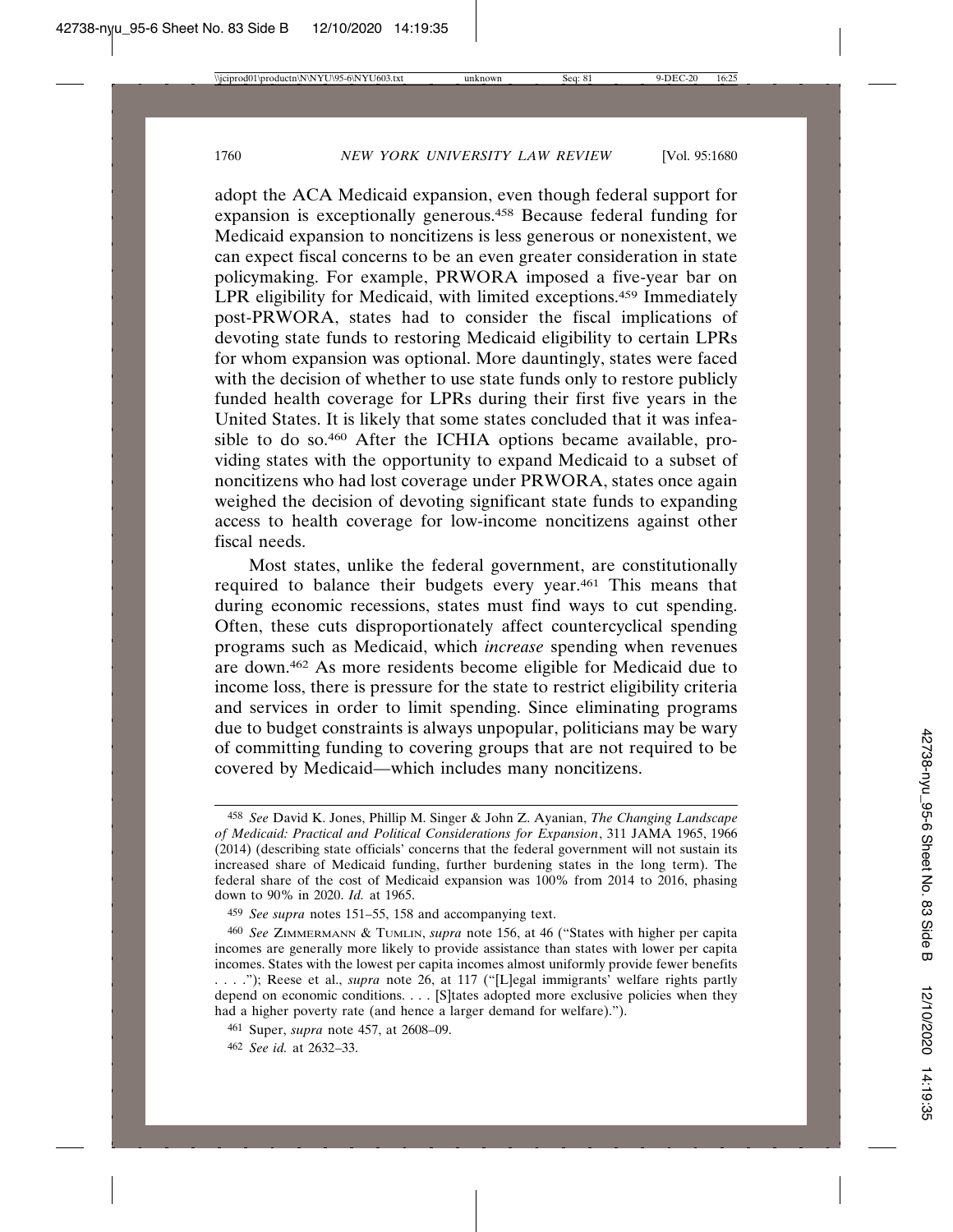Even if a state had elected federal options to expand Medicaid to some noncitizens and then cut coverage of these groups during a recession, it is unlikely that the former level of coverage would be restored after the recession. During economic recoveries, states rarely restore eligibility and services back to their prior level due to competition for resources from other programs. Spending generally declines as the economy improves and fewer residents qualify.463 Therefore, state balanced budget requirements, among other structural influences, have the effect of systematically ratcheting down state spending on countercyclical programs over time.464 With fewer resources to devote to subsidizing health coverage overall, programs covering the least politically appealing groups, such as low-income noncitizens, are deprioritized.465 For example, post-PRWORA, most states were not persuaded to maintain the status quo of coverage for lawfully present but non-qualified noncitizens.<sup>466</sup> Programs that cover populations that are ineligible for Medicaid matching funds, such as undocumented noncitizens, may be considered the most expendable from both fiscal and political perspectives.

By 1998, only fourteen states had used state funds to restore publicly funded health insurance comparable to Medicaid for noncitizen groups affected by PRWORA's five-year bar.467 Some states initially restored eligibility for state-funded health coverage to only a subset of noncitizens affected by the five-year bar. For example, within two years of PRWORA's passage, Illinois and Rhode Island provided coverage to noncitizen children and pregnant women; Maryland provided coverage to noncitizen children, full-time students expected to complete high school before the end of the calendar year, and pregnant noncitizens; Virginia provided coverage to noncitizen children and noncitizens receiving Medicaid and living in long-term care facilities on June 30, 1997; and Washington and Connecticut imposed new residency requirements of twelve months and six months, respectively, for noncitizens who were no longer eligible for Medicaid because of the five-year bar.468 Since then, at least fifteen more states have used

<sup>&</sup>lt;sup>463</sup> *Id.* at 2635–36 ("[T]hese programs' budgets are vulnerable to budget-driven cuts in bad economic times and demand-driven reductions in good ones.").

<sup>464</sup> *Id.* at 2615.

<sup>465</sup> *See id.* at 2565–66 (noting that the federal government, in healthcare financing, "commonly takes the most politically appealing functions for itself, leaving the less desirable ones to uncertain fates at the hands of the states").

<sup>466</sup> Wishnie, *supra* note 6, at 514–16.

<sup>467</sup> *See* ZIMMERMANN & TUMLIN, *supra* note 156, at 59 tbl.4.

<sup>468</sup> *See id.* at 64 tbl.8.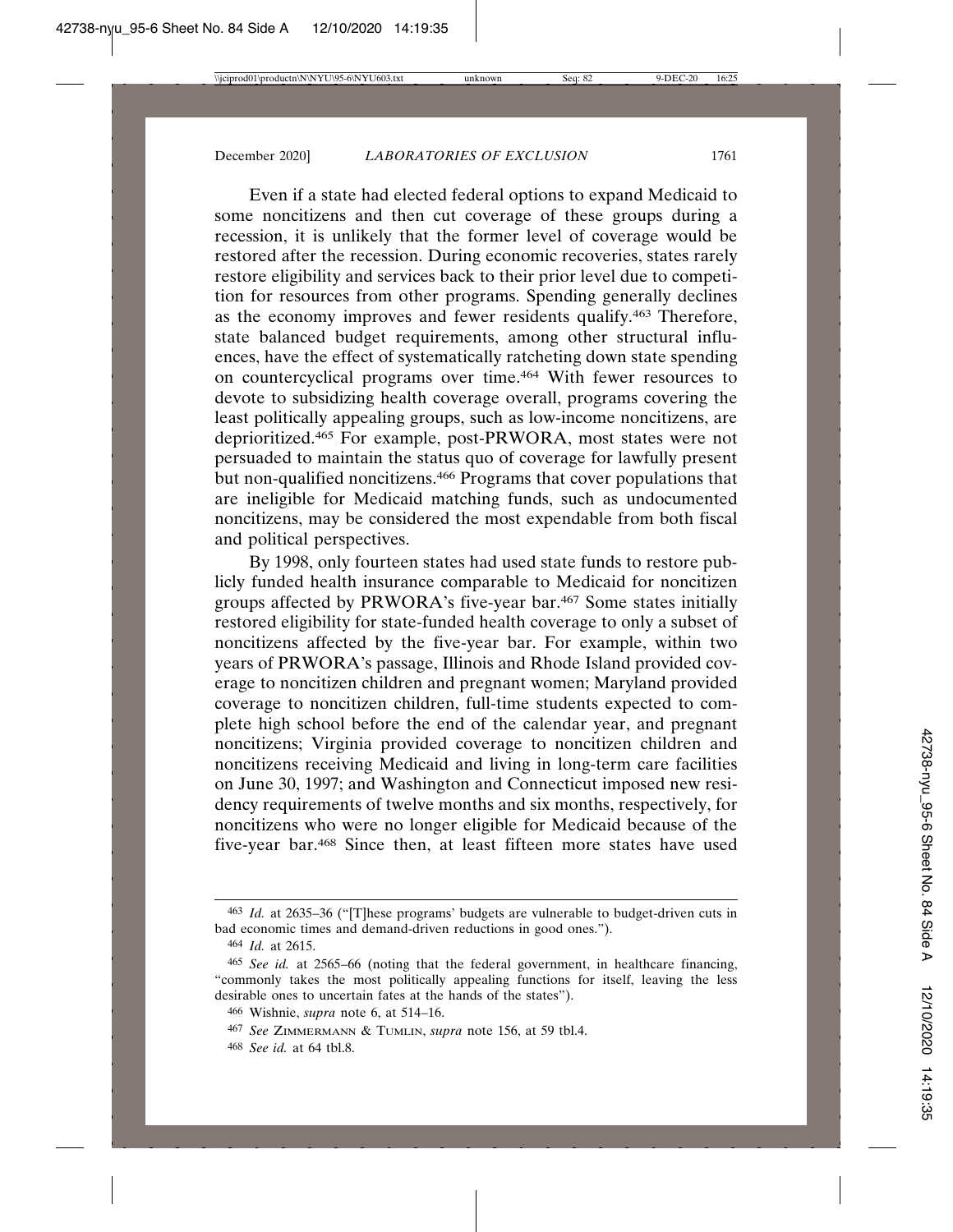exclusively state funds to provide publicly funded health coverage to categories of noncitizens excluded by PRWORA.469

These state-funded programs differ significantly in terms of the eligible noncitizen categories,470 reflecting different priorities about how best to fill the gaps that federal law leaves behind. This variability is a function of PRWORA's new federal floor of noncitizen eligibility for Medicaid and its devolution of authority to states to determine noncitizen eligibility for groups above that floor. Even some states that had provided relatively generous benefits to lawfully present noncitizens in the past "reset" their floor during this period of public benefits retrenchment in order to maintain high benefit levels for the mandatory coverage groups.471

Since fiscal and political concerns are typically two sides of the same coin, a related way in which the federalism arrangement governing noncitizen eligibility for Medicaid creates a barrier for inclusionary policymaking is by siloing state-level advocacy. In consequence, it becomes harder for organizations to harness synergies and pool knowledge and resources to advance equitable policy.472 Since states have wide discretion to make policy in this area, every state is a unique piece of the patchwork of immigration exclusion from Medicaid.473 When each state has a different baseline of coverage for immigrants, advocates for inclusionary policy must focus their energy and resources on different goals.

Despite these political and cost-related barriers, recent state efforts to expand coverage for noncitizens are making incremental progress toward coverage for all residents.474 California has taken the

<sup>469</sup> *See* MEDICAL ASSISTANCE PROGRAMS FOR IMMIGRANTS IN VARIOUS STATES, *supra* note 29, at 1–5. In addition to the six states (California, Illinois, Massachusetts, New York, Oregon, and Washington) and the District of Columbia, whose programs are discussed in Section I.B, they are Alaska, Colorado, Florida, Hawaii, Minnesota, New Jersey, New Mexico, Ohio, and Pennsylvania. Section I.B.4 reviewed how states have taken advantage of the ICHIA and Unborn Child options to jointly fund coverage for some categories of noncitizens who lost eligibility post-PRWORA.

<sup>470</sup> *See id.* For example, Minnesota uses state funds only to provide coverage to DACA recipients and individuals who receive services from the Center for Victims of Torture, while New Mexico provides coverage to qualified battered noncitizens and PRUCOL noncitizens who resided in the United States before PRWORA was enacted.

<sup>471</sup> *Cf.* Reese et al., *supra* note 26, at 105–06.

<sup>472</sup> *See* Michener, *supra* note 14, at 119 (describing the "'many-headed' [Medicaid] policy that takes very different forms in different places" and thus makes it harder for advocates to coordinate efforts across state lines).

<sup>473</sup> *See supra* Section I.B (describing the patchwork of exclusion).

<sup>474</sup> *See, e.g.*, Odette Yousef, *Undocumented, Low-Income Illinois Seniors Can Soon Get Publicly Funded Health Coverage*, NPR (June 11, 2020), https://www.npr.org/local/309/ 2020/06/11/874985727/undocumented-low-income-illinois-seniors-can-soon-get-publiclyfunded-health-coverage (describing how Illinois became "the first state in the country to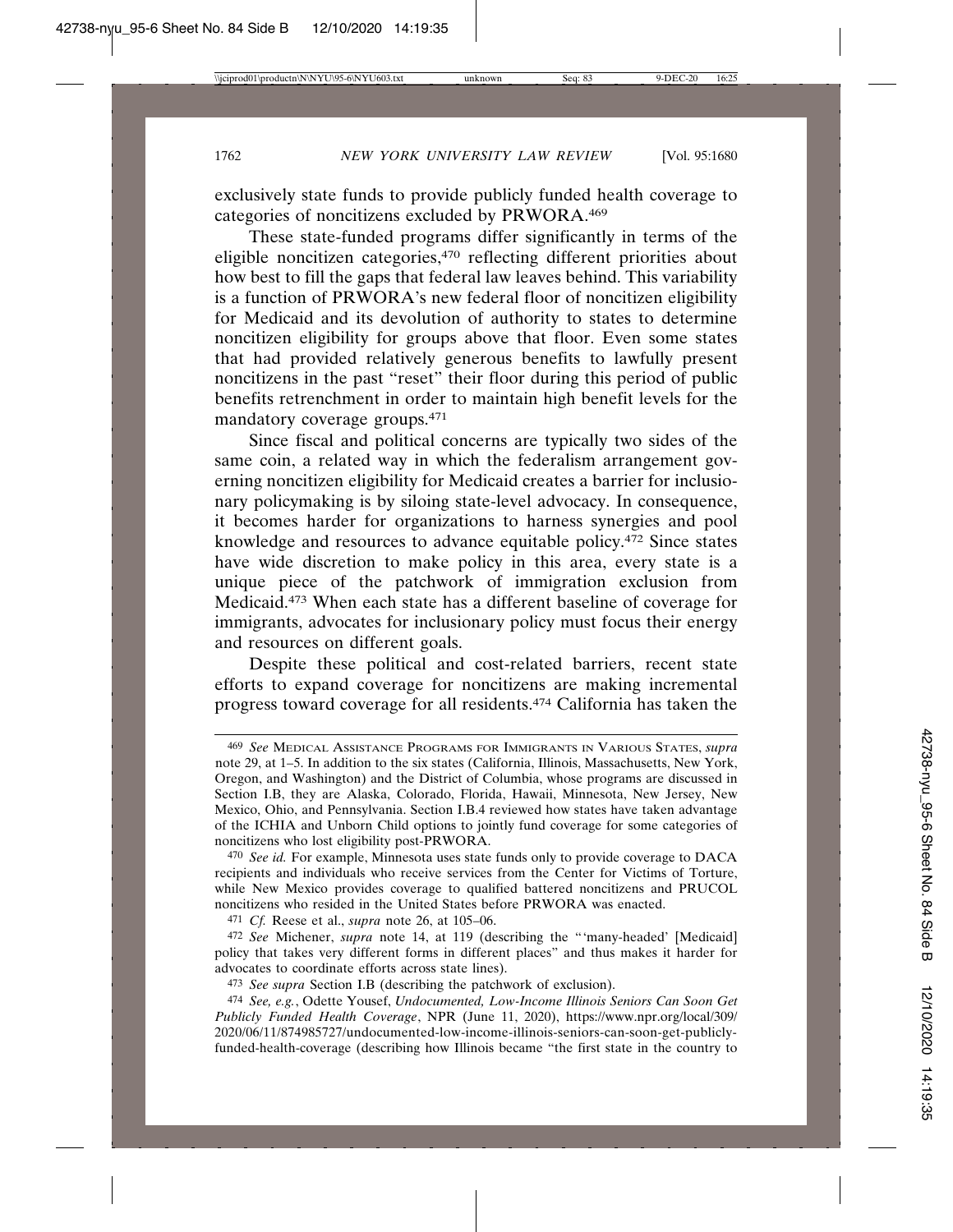lead in this effort by expanding Medi-Cal to undocumented children in 2016 and to young adults up to the age of twenty-six in 2020.475 Still, in 2019, a proposal to expand Medi-Cal to all undocumented adults was vigorously debated and ultimately defeated over cost-related concerns.476 A modified proposal to cover undocumented senior citizens was defeated on the same grounds.<sup>477</sup> California governor Gavin Newsom continues to support an expansion of Medi-Cal to undocumented senior citizens, maintaining that universal health coverage will ultimately save money.478 In January 2020, he proposed to allocate \$80.5 million from the state general fund for that purpose in the 2020- 21 budget.479

Meanwhile, in Georgia, undocumented and lawfully present but non-qualified noncitizens are excluded from Medicaid, as are most qualified noncitizens for the first five years after obtaining that status.480 The state has not elected any of the federal options to expand Medicaid or CHIP to additional noncitizens.481 Nor, unsurprisingly, has it created state-funded programs to expand noncitizen access to health coverage.482 In 2015, the executive director of

475 *SB 75 - Full Scope Medi-Cal for All Children*, DHCS, https://www.dhcs.ca.gov/ services/medi-cal/eligibility/Pages/SB-75.aspx (last updated July 19, 2019); *Young Adult Expansion*, DHCS, https://www.dhcs.ca.gov/services/medi-cal/eligibility/Pages/ YoungAdultExp.aspx (last updated July 21, 2020).

476 *See, e.g.*, Caiola, *Promise of Health Benefits*, *supra* note 240. 477 *Id.*

478 *See, e.g.*, Angela Hart, *Newsom Proposes Medicaid Benefits for Undocumented Senior Citizens*, POLITICO (Jan. 10, 2020, 3:11 PM), https://www.politico.com/states/ california/story/2020/01/10/newsom-proposes-medicaid-benefits-for-undocumented-seniorcitizens-1248937 (noting that "Gov. Gavin Newsom is proposing that California provide Medicaid benefits to undocumented senior citizens" and citing the Governor's remarks that doing so "is the right thing morally" and also "financially responsible").

479 *Id.*

480 *See* Laura Harker, *Five-Year Waiting Period Is a Barrier to Immigrant Health Care Access*, GA. BUDGET & POL'Y INST. (Oct. 21, 2019), https://gbpi.org/2019/five-year-waitingperiod-barrier-immigrant-health ("Georgia children and pregnant women who are lawful permanent residents (LPRs or 'green card' holders) typically must wait five years after they gain this status to be eligible for Medicaid or PeachCare.").

481 *See id.* ("When the CHIP Reauthorization Act of 2009 was signed into law on February 4, 2009, it included several policies to get more children enrolled in health care coverage. . . . Georgia's Medicaid agency can take [these options] . . . .").

482 *See* MEDICAL ASSISTANCE PROGRAMS FOR IMMIGRANTS IN VARIOUS STATES, *supra* note 29 (listing states that provide access to health coverage to noncitizens beyond the

expand publicly funded health care coverage to undocumented seniors and seniors who have held green cards for less than five years," although fiscal concerns limited the initial proposal to expand state-funded health coverage to all Illinois residents who qualified financially); Rosanna Carvacho, Charlie Iovino, Sage Schaftel & Gianna Setoudeh, *Expansion of Medicaid Eligibility for Undocumented Young Adults*, JD SUPRA (Mar. 1, 2019), https://www.jdsupra.com/legalnews/expansion-of-medicaid-eligibility-for-55794 (describing proposals by California and Washington to expand Medicaid eligibility for undocumented young adults and related fiscal considerations).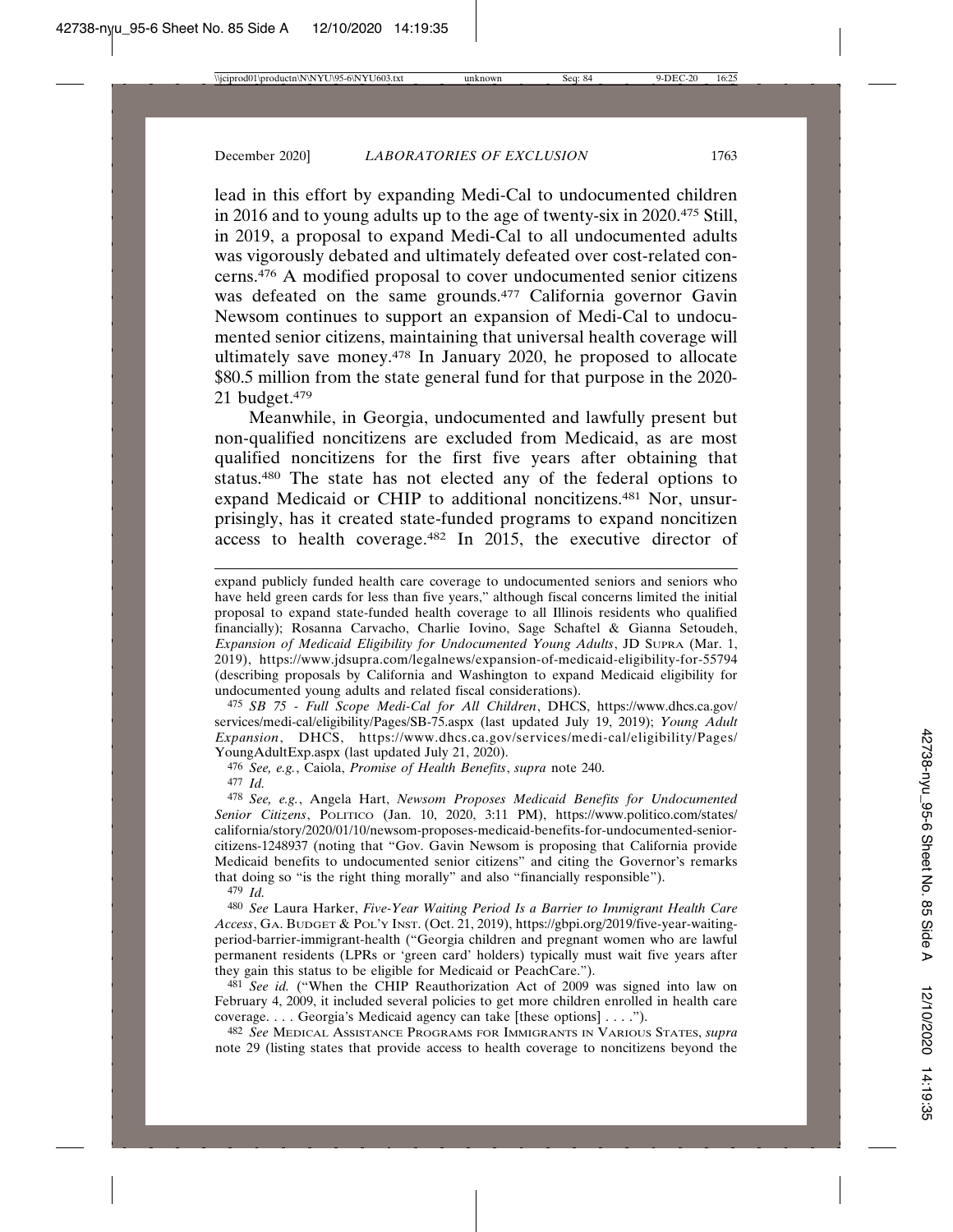Georgians for a Healthy Future, an advocacy group dedicated to closing the coverage gap for low-income Georgians, observed: "We are having a very different conversation . . . I think we are really far away as a state from where California is."483 Health advocacy efforts are currently focused on supporting Medicaid expansion for lowincome citizens and otherwise eligible immigrants.

This is a sign of a larger flaw in Medicaid's structure. Jamila Michener writes that "[f]ederalism can fragment the politics of Medicaid, splinter policy coalitions and interest groups, raise barriers to political coordination across locales, impede democratic accountability, and differentially demobilize policy beneficiaries as well as those who live in communities alongside them."484 These effects are particularly acute in the post-ACA, polarized health policy space in which state-level advocates must funnel resources toward defending against attacks and maintaining the status quo rather than imagining a more inclusive future.485 For example, in states like Georgia that are proposing to adopt the ACA Medicaid expansion only if a waiver imposing work requirements on recipients is approved, advocacy organizations are divided on whether to support the effort.486 One can imagine how immigrant-inclusionary policy would meet a similar fate, dividing healthcare consumers who would otherwise stand to benefit from joint advocacy.487

484 Michener, *supra* note 14, at 119.

federal floor of Medicaid and CHIP coverage and enumerating the programs offered, but excluding other states, such as Georgia, that offer no such access).

<sup>483</sup> Anna Gorman, *California Has Novel View of Health Care for Undocumented Immigrants*, USA TODAY (Jan. 17, 2015), https://www.usatoday.com/story/news/nationnow/2015/01/17/california-dramatically-different-approach-to-health-care-forundocumented-immigrants/21871167.

<sup>485</sup> *See id.* at 120 ("Although [health policy advocates] continue to push back as each new hurdle is erected, doing so absorbs energy that might otherwise be useful for mobilizing more broadly and deeply, thinking beyond the most immediate political challenges and organizing affirmatively—not just against regressive change but for positive change.").

<sup>486</sup> *See* Michener, *supra* note 14, at 120–21; *Georgia Proposal to Partially Expand Medicaid Would Disproportionately Jeopardize Patients with Cancer*, ASCO (Jan. 21, 2020), https://www.asco.org/practice-policy/policy-issues-statements/asco-in-action/georgiaproposal-partially-expand-medicaid; Jill Nolin, *Commenters Question State Medicaid Waiver Plan for Work Requirements*, GA. RECORDER (Dec. 13, 2019), https:// georgiarecorder.com/2019/12/13/commenters-question-state-medicaid-waiver-plan-forwork-requirements.

<sup>487</sup> *Id.* at 125–26 ("[T]hese negative feedback processes can dampen coalitional possibilities by straining the organizations that might work to forge coalitions and dividing those with the most at stake.").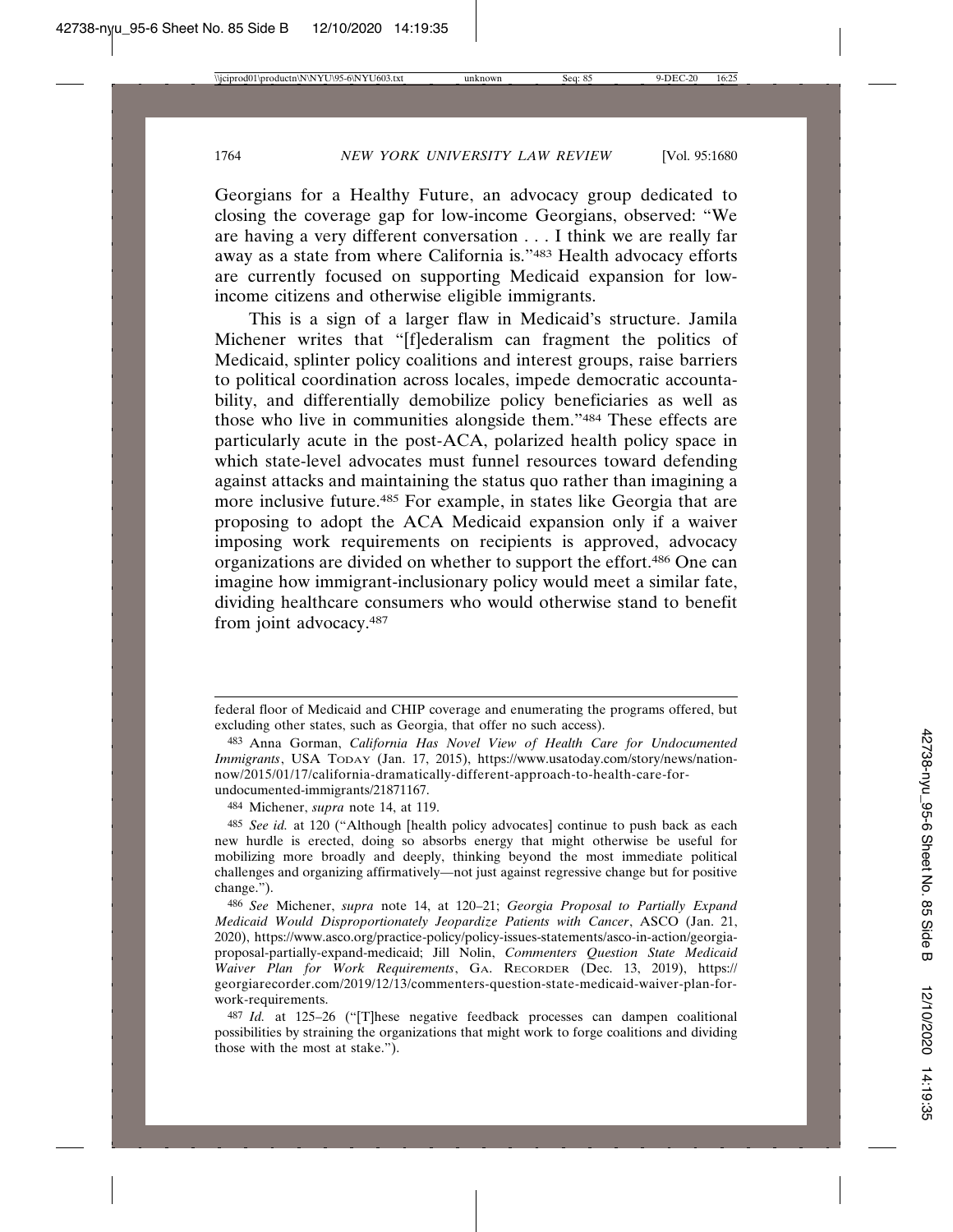#### IV

## THE LIMITS OF DECENTRALIZED POLICY

As described in Part I, federalism arrangements in healthcare are not constitutionally required.488 Therefore, Congress must have had other reasons for designing Medicaid as a cooperative federalism program. Scholars have explored many possible reasons why Congress devolves regulatory authority to states on matters which it indisputably possesses the power to regulate.489 However, the overarching justification for federalism in Medicaid is the assumption that staterun programs will result in better policy outcomes: better quality, lower costs, and more competition and innovation.<sup>490</sup>

Policy experimentation is the federalism value that is most often used to justify cooperative federalism arrangements in the regulation of healthcare and is the focus of this discussion.491 In theory, federalism arrangements enable states to engage in policy experimentation.492 These experiments are considered valuable because they produce useful knowledge in a contained environment, provide templates for other states to replicate successful experiments, and result in the enactment of optimal policy, i.e., policies that accomplish their intended effects and that do not have counterproductive side effects. This is Justice Brandeis's well-known depiction of states as "laboratories of democracy."493

However, federalism arrangements do not always produce optimal experimentation. This Part explores the limits of decentralization for producing optimal policy, showing why the current structure of Medicaid fails to meet the goals of federalism itself. I identify the mechanisms that stifle state policy experimentation and that impede

493 *See id.*

<sup>488</sup> *See* discussion *supra* notes 81–84.

<sup>489</sup> For example, Abbe Gluck has described four ways in which state implementation of federal law can benefit federal lawmaking: it can do so by (1) encouraging and influencing experimentation at the state level; (2) entrenching federal statutory norms; (3) easing entry into a field of lawmaking that is traditionally governed by the states; and (4) effectuating traditional federalism values such as autonomy, policy variation, and political participation. Abbe R. Gluck, *Intrastatutory Federalism and Statutory Interpretation: State Implementation of Federal Law in Health Reform and Beyond*, 121 YALE L.J. 534, 565 (2011). Although this discussion focuses on the policy experimentation rationale, it should not be read to exclude these and other factors that may have influenced Congress's decision to devolve authority over immigrant eligibility for Medicaid to the states.

<sup>490</sup> *See* Gluck & Huberfeld, *supra* note 6, at 1799.

<sup>491</sup> Huberfeld, *supra* note 34, at 457.

<sup>492</sup> New State Ice Co. v. Liebmann, 285 U.S. 262, 311 (1932) (Brandeis, J., dissenting), *abrogated by* W. Coast Hotel Co. v. Parrish, 300 U.S. 379 (1937) ("It is one of the happy incidents of the federal system that a single courageous State may, if its citizens choose, serve as a laboratory; and try novel social and economic experiments without risk to the rest of the country.").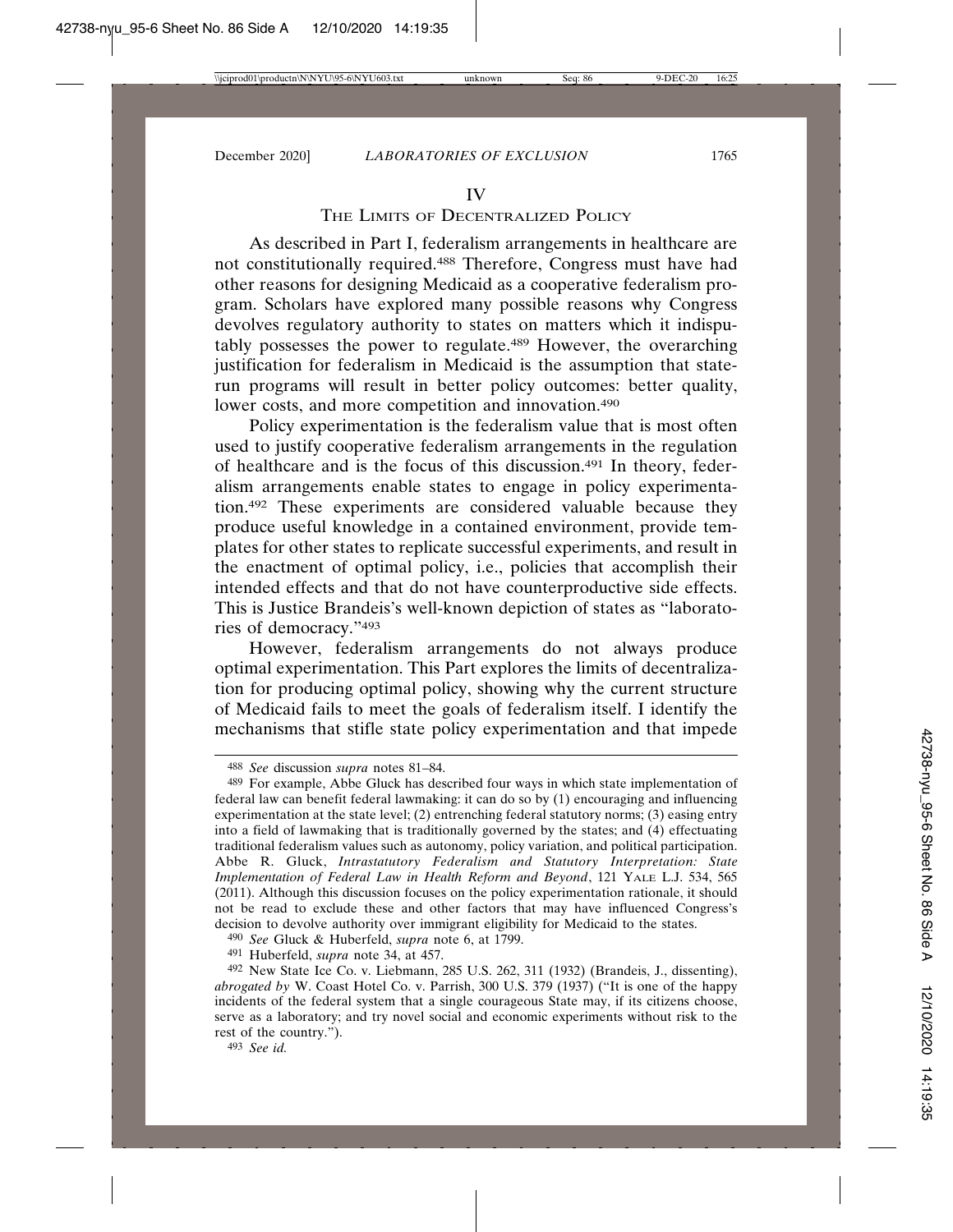replication by other states. Although this Part focuses on the devolution of policy governing noncitizen eligibility for Medicaid, the insights described extend beyond this context. Federalism scholars may use this analysis to inform broader investigations of the relationship between decentralization of policy and its effects on equality.

## *A. Sluggish Experimentation*

In the ideal conception of states as laboratories of democracy, states would compete to test hypotheses about the effects of expanding or restricting noncitizen eligibility for publicly funded health coverage. But states have not done this in practice. Rather, experimentation has been sluggish, and immigrant-inclusive policy diffusion is nearly nonexistent.

One of the challenges of policy learning across states in this context is undoubtedly ideological polarization on issues relating to noncitizens' rights. Restrictionist ideology can cloud state officials' judgment even in the face of empirical evidence contradicting their views. For example, in popular and scholarly discourse, a principal argument against offering generous healthcare or other benefits to noncitizens is the fear of creating a "welfare magnet" for low-income noncitizens.494 The welfare magnet hypothesis predicts that lowincome noncitizens will cluster in nations or states with the most generous benefits.495 Despite the dominance of this justification for immigration restrictionism, theoretical and empirical social science literature on the relationship between welfare states and immigration is surprisingly sparse.496 Existing empirical support for the welfare magnet hypothesis is mixed, and there is some evidence against it in the Medicaid context.497 One recent study examining interstate migra-

<sup>494</sup> *See, e.g.*, Corrado Giulietti, *The Welfare Magnet Hypothesis and the Welfare Take-up of Migrants*, 37 IZA WORLD LAB. 1, 3 (2014) ("There is a widespread perception in developed countries that immigrants from less-developed areas . . . potentially decide to migrate to countries offering more generous welfare programs."); Peter Nannestad, *Immigration and Welfare States: A Survey of 15 Years of Research*, 23 EUR. J. POL. ECON. 512, 516–17 (2007) (reviewing scholarly literature on the welfare magnet hypothesis).

<sup>495</sup> Nannestad, *supra* note 494, at 516–17 (citing George J. Borjas, *Immigration and Welfare Magnets*, 17 J. LAB. ECON. 607 (1999)).

<sup>496</sup> *See id.* at 513 (noting that most research on the welfare state and immigration has only been done within economics).

<sup>497</sup> *See id.* at 516–17 (reviewing the mixed findings in the literature on the welfare magnet hypothesis); Giulietti, *supra* note 494, at 4 (reviewing the same body of literature, but concluding that any welfare magnet effect that may exist is "limited compared with other determinants of migration"); Neeraj Kaushal, *New Immigrants' Location Choices: Magnets Without Welfare*, 23 J. LAB. ECON. 59, 79 (2005) (finding that the availability and generosity of welfare programs have little effect on the location choices of newly arrived immigrants); Madeline Zavodny, *Determinants of Recent Immigrants' Locational Choices*, 33 INT'L MIGRATION REV. 1014, 1028 (1999) (finding "little evidence that recent recipients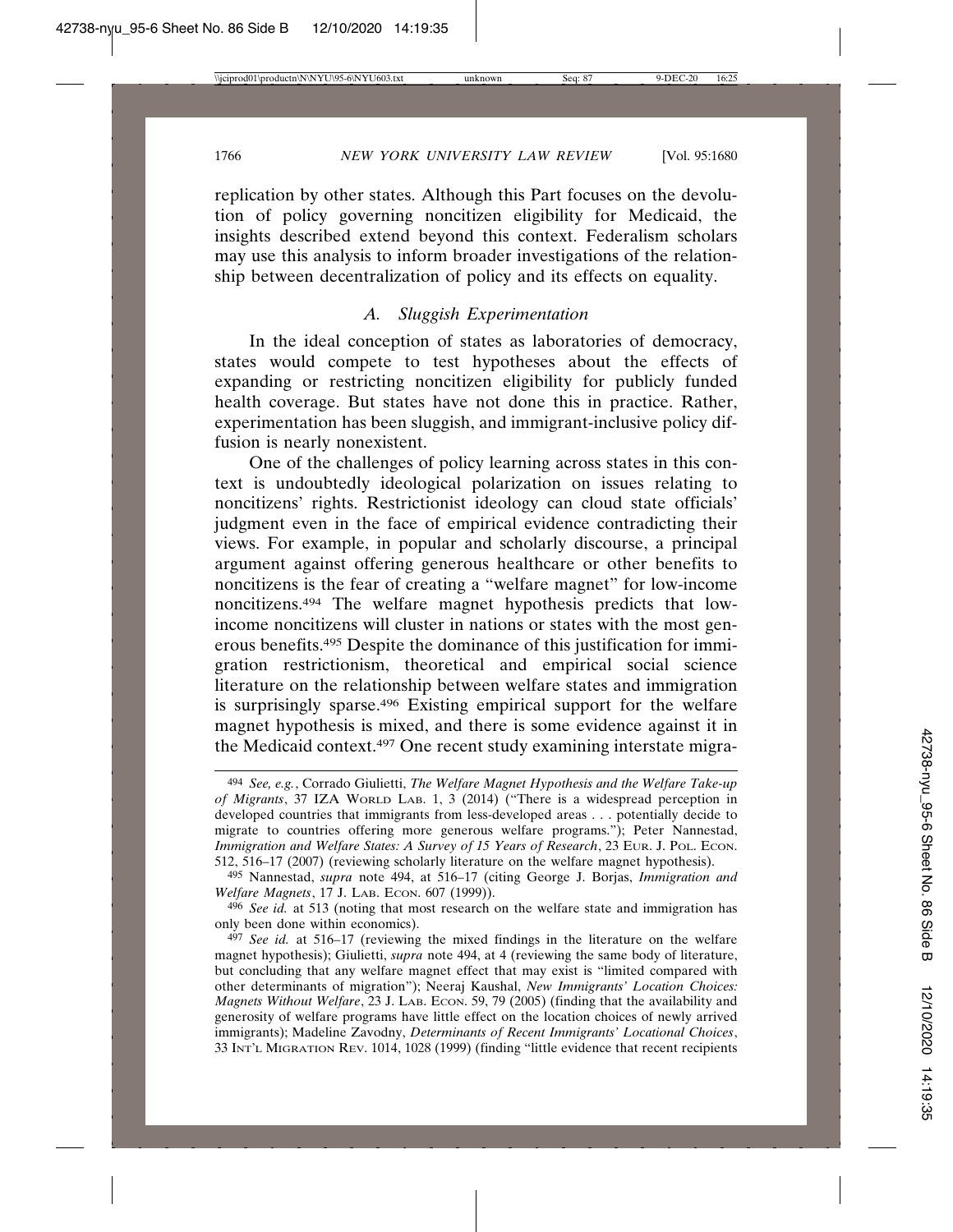tion of noncitizens between 2000 and 2016 found that state expansions of Medicaid or CHIP to lawfully present children or pregnant women under the ICHIA options were not associated with migration in pursuit of health insurance.<sup>498</sup> The authors suggest that this conclusion has important implications for states considering expanding health coverage for noncitizens, particularly as they estimate the short- and long-term costs of expansion.499 Despite the lack of evidence supporting the welfare magnet hypothesis, it is among the most common objections to expanding public benefits for noncitizens.

Conversely, state-level executive officials like governors and healthcare agency heads may already be persuaded that expanding access for noncitizens is good health policy, but they may be unwilling to enact such policy if they feel it is the federal government's responsibility to remedy the disparity in noncitizen access to health coverage. Communities with large populations of excluded noncitizens have sued the federal government in order to obtain reimbursement for the cost of providing healthcare benefits to them.500 Their argument is that since the federal government is responsible for both making immigration policy and barring certain noncitizens from eligibility for federal public benefits, it should be responsible for the results of its policies.501 Although these lawsuits were ultimately unsuccessful,502 they reflect the normative argument that the federal government should indemnify or compensate state governments when federal policies—particularly those that are exclusively within federal authority create costs for states.503 At times, the federal government has recognized a responsibility to compensate states for such costs, as when it created State Legalization Impact Assistance Grants to assist states

501 *See* Bulman-Pozen & Gerken, *supra* note 436, at 1267 (explaining that one of the main arguments against commandeering is the belief that the federal government should cover the costs of its policies); Calvo, *supra* note 73, at 411 (describing how Florida senators successfully advocated for making PRUCOL noncitizens eligible for SSI in 1972 based on the disproportionate economic burden they would face if eligibility for the benefit were more restrictive).

502 All were dismissed as presenting a nonjusticiable political question.

503 *See* Super, *supra* note 457, at 2572 (describing the compensatory model).

of LPR status base their locational choices within the United States on the generosity of welfare benefits," but noting that new refugees and asylees are more likely to settle in states with more generous welfare programs providing cash and nutrition benefits).

<sup>498</sup> Vasil I. Yasenov, Duncan Lawrence, Fernando S. Mendoza & Jens Hainmueller, *Public Health Insurance Expansion for Immigrant Children and Interstate Migration of Low-Income Immigrants*, 174 JAMA PEDIATRICS 22, 27 (2020).

<sup>499</sup> *Id.*

<sup>500</sup> *See* Chiles v. United States, 874 F. Supp. 1334 (S.D. Fla. 1994), *aff'd*, 69 F.3d 1094 (11th Cir. 1995), *cert. denied*, 517 U.S. 1188 (1996); Legomsky, *supra* note 6, at 1471 (describing state lawsuits against the federal government to recover social service costs associated with undocumented immigration).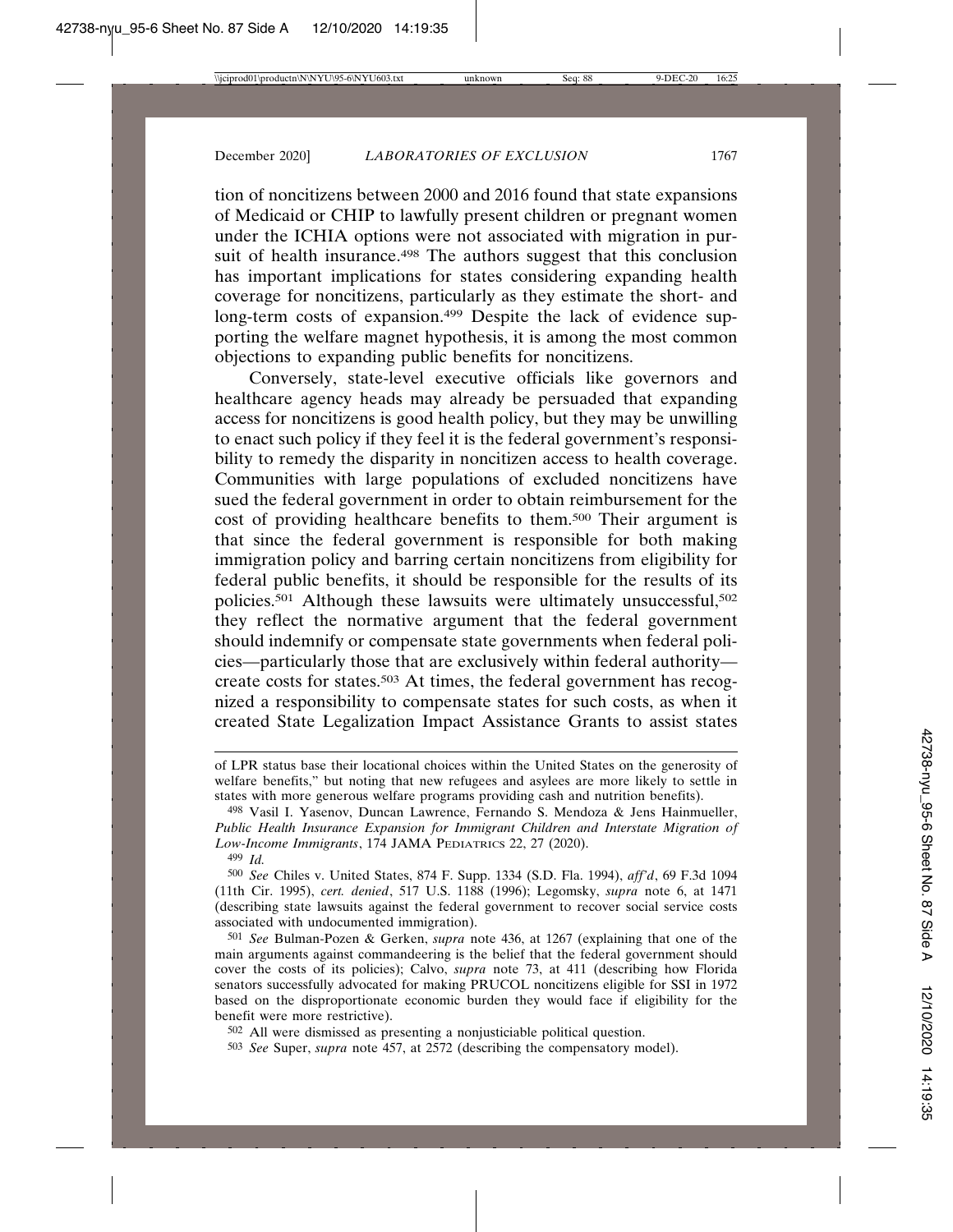with the costs of providing social services to formerly undocumented noncitizens who obtained status through the Immigration Reform and Control Act of 1986.<sup>504</sup> In the absence of such recognition and assistance, states may be driven to make suboptimal policy.505 When states fail to enact the policies that they deem optimal for their populations, federalism is not producing useful knowledge from the state laboratories.

More broadly, PRWORA crippled meaningful state experimentation on immigrant-inclusive Medicaid policy by making exclusion, rather than inclusion, the norm at the federal level. It is an example of how federal legislation can "influence the direction of state experiments in ways that state experimentation in the absence of federal law does not."506 By imposing new restrictions on the use of federal funds to cover many previously eligible, lawfully present noncitizens, PRWORA made it much harder for states to experiment with inclusive Medicaid policy. States are unable to function as autonomous laboratories because, in the current federalism arrangement, they are heavily beholden to federal funds and, therefore, federal laws dictating how those funds must be spent. Moreover, the reality is that most states are not in a good position to self-fund expansions of publicly funded health coverage to noncitizens because of variability in resources (complicated by the requirement in most states to balance the budget each year) and in where excluded noncitizen populations reside.507

Finally, the existing structure of federal exclusion of noncitizens from Medicaid, the state patchwork of coverage, and federal mechanisms to reimburse healthcare providers for treating excluded noncitizens depress state experimentation and produce suboptimal policy. When states undersupply the optimal level of subsidized health coverage for noncitizens, they increase the likelihood that noncitizens will delay care until there is an emergency. Rather than seek treatment for health conditions from a primary care provider, where it is likely they can be treated relatively effectively and inexpensively, uninsured

<sup>504</sup> *See id.* (naming the State Legalization Impact Assistance Grants as one of the few times the federal government has compensated states for costs resulting from federal policies).

<sup>505</sup> *See, e.g.*, Angela M. Elsperger, *Florida's Battle with the Federal Government over Immigration Policy Holds Children Hostage: They Are Not Our Children!*, 13 LAW & INEQ. 141, 147 (1995) (telling the story behind *Chiles v. United States*, in which Florida claimed that it must deny foster care to undocumented noncitizen children in response to the federal government's lack of enforcement of immigration laws and reimbursement for program costs).

<sup>506</sup> Gluck, *supra* note 489, at 568.

<sup>507</sup> *See* discussion *supra* Section III.B.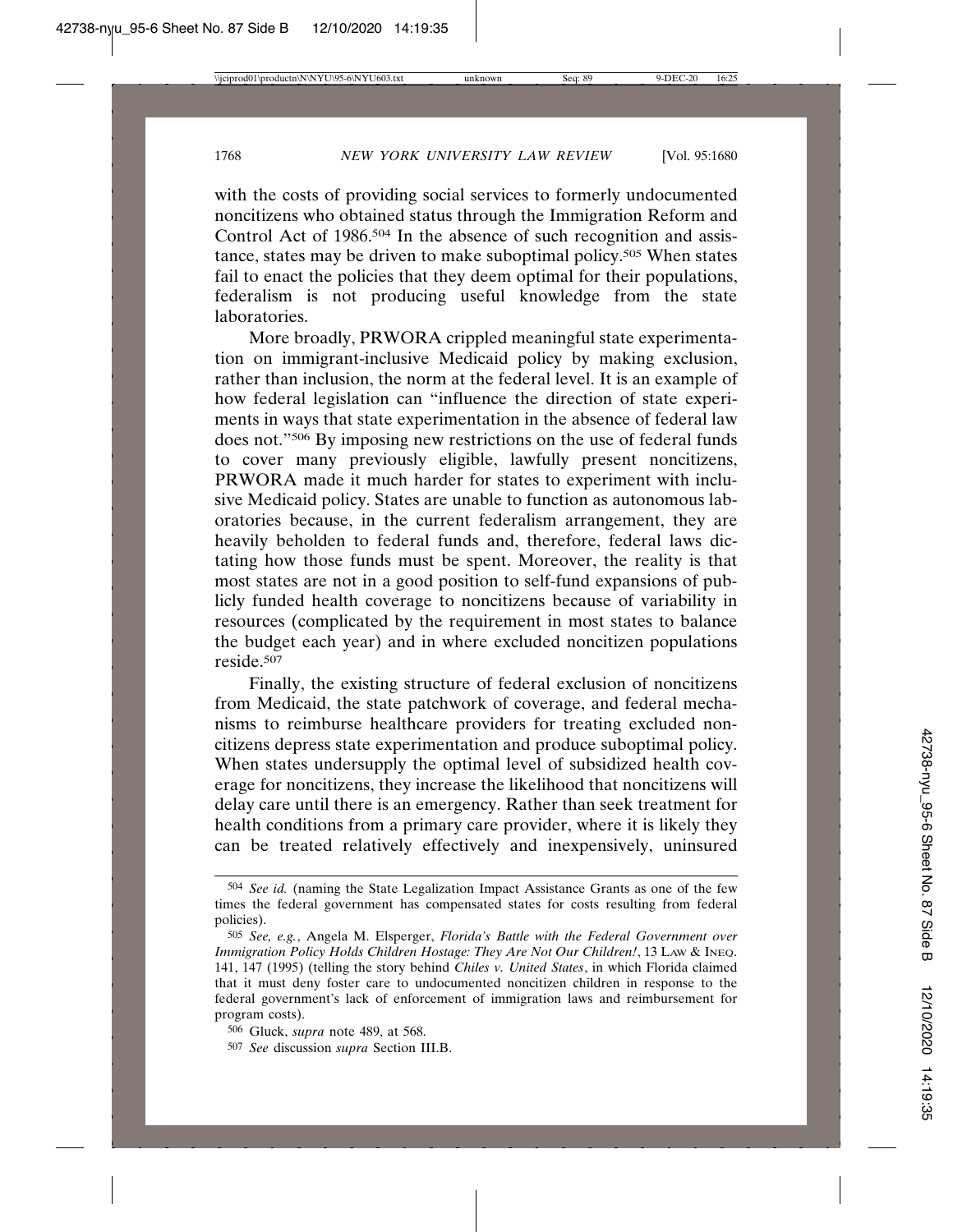people tend to seek treatment when the condition has progressed to the point that it is too painful or debilitating to bear. And they seek it in the emergency room, the most expensive place to receive care.508

The federal government has committed to bearing a significant portion of these costs through programs to partially reimburse states such as Emergency Medicaid,<sup>509</sup> Disproportionate Share Hospital payments,510 and supplemental funding for healthcare provided to undocumented noncitizens.<sup>511</sup> By stepping in to cushion the costs of bad policy, the federal government creates another disincentive for state innovation. When states are shielded from bearing the full cost of inefficient policies—and instead externalize a significant portion of the costs on to the federal government—they do not have the incentive to improve those policies. Centralizing funding and decisions about noncitizen eligibility for Medicaid would avoid this scenario.

On the other hand, if the federal government did not absorb some of the costs of healthcare for excluded noncitizens, there would be a risk of creating a "race to the bottom" in which states that are concerned about the welfare magnet effect and the associated fiscal burden of expanding healthcare benefits would enact policies that are less generous than those of their neighbors.512 Specifically, in this context, states would select more restrictive alienage criteria for Medicaid.513 From both the state and national perspectives, the race to the bottom would produce suboptimal policy for residents who would benefit from health coverage.

513 *See* Legomsky, *supra* note 6, at 1471 (explaining how state-level cuts to public benefits could create a race to the bottom if the welfare magnet hypothesis is accepted).

<sup>508</sup> *See supra* notes 383–84 and accompanying text.

<sup>509</sup> *See supra* notes 386–88 and accompanying text.

<sup>510</sup> *See* Teresa A. Coughlin, Leighton Ku & Johnny Kim, *Reforming the Medicaid Disproportionate Share Hospital Program*, 22 HEALTH CARE FINANCING REV. 137, 137, 139 (2000); Super, *supra* note 228, at 8–9; *see also* discussion *supra* Section I.B.2.

<sup>511</sup> *See* Legomsky, *supra* note 6, at 1470 (describing Congress's authorization of "state legalization impact assistance grants" in 1986 to partially reimburse states for costs associated with providing services to previously undocumented immigrants who obtained status under the Immigration Reform and Control Act); Perkins, *supra* note 356, at 392 (describing Balanced Budget Act of 1997 funding to subsidize emergency Medicaid for twelve states with the greatest number of undocumented immigrants and the Medicare Prescription Drug, Improvement, and Modernization Act of 2003 funding for providers in all states for emergency health services to undocumented immigrants).

<sup>512</sup> *See* Jan K. Brueckner, *Welfare Reform and the Race to the Bottom: Theory and Evidence*, 66 SOUTHERN ECON. J. 505, 507 (2000) (explaining the race-to-the-bottom argument in favor of federal welfare contributions in the form of matching grants). Even though the evidence does not support the existence of a welfare magnet effect, states may rely on it out of fear or xenophobia.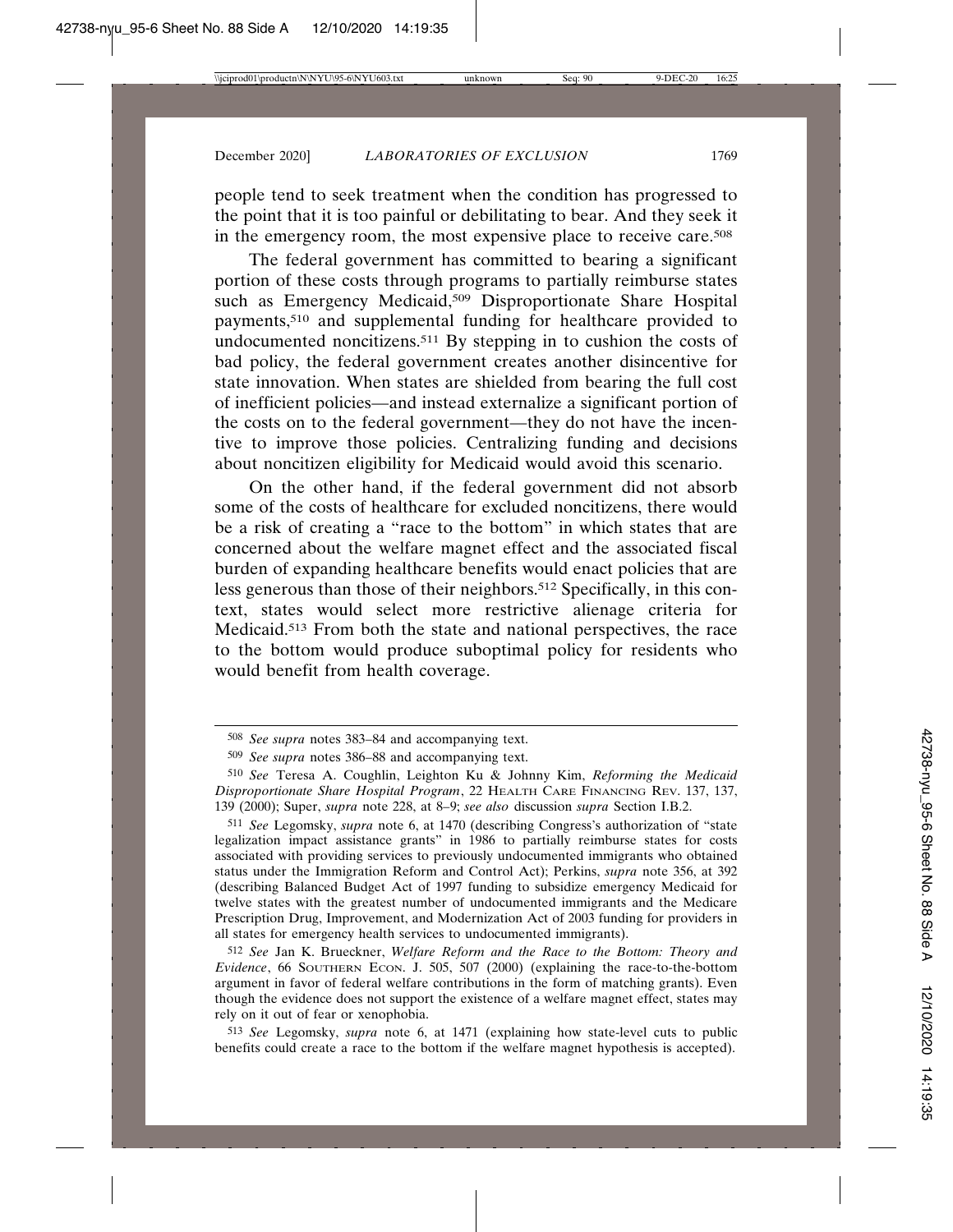### *B. Incidental Health Policy*

Another theoretical benefit of the laboratories of democracy concept is that states should replicate successful healthcare policy experiments.514 As described in the previous Section, few states have been able to engage in meaningful policy experimentation to expand health coverage to noncitizens. The successful experiments that have been conducted have, with few exceptions, not been replicated. Take coverage of kidney transplants as a case study: Illinois is the first and only state to fund kidney transplants for people with ESKD regardless of citizenship or immigration status.515 In order to pass the authorizing legislation, physician advocates joined forces with community activists to explain to state legislators that, "[f]or patients with renal failure, a kidney transplant represents the only path to full recovery."516 They assembled evidence that undocumented noncitizens donate a disproportionate share of transplanted organs.517 Although humanitarian and fairness concerns did play a role in persuading legislators to support the bill, the most persuasive rationale was related to costs, because the cost of providing standard dialysis treatment begins to exceed the cost of a kidney transplant at two years and nine months.518 Despite this compelling pragmatic and moral case for why states should fund kidney transplants for excluded noncitizens, no other states have followed Illinois's example. In fact, some states do not even cover regular dialysis treatment for excluded noncitizens with kidney failure.<sup>519</sup>

This example demonstrates that even if a state's policy experimentation produces useful information from a social welfare perspective, other states may not use that information to inform their own policy content.520 Rather, state policies on subsidizing healthcare for noncitizens—like state policies on subsidizing healthcare generally track other factors (demographic, fiscal, political, etc.) more closely

<sup>514</sup> *See* Hannah J. Wiseman, *Regulatory Islands*, 89 N.Y.U. L. REV. 1661, 1689 (2014) (explaining that many theories about state policy experimentation expect states to copy the policies of other states when there is accessible information about the policy).

<sup>515</sup> *See* Ansell et al., *supra* note 120, at 782.

<sup>516</sup> *Id.* at 782–83.

<sup>517</sup> *Id.* at 783–84.

<sup>518</sup> *Id.* at 784.

<sup>519</sup> *See supra* text accompanying notes 119–23.

<sup>520</sup> *See* Jessica Bulman-Pozen, *Executive Federalism Comes to America*, 102 VA. L. REV. 953, 955 (2016) (describing how, on some policy issues, state action seems to be motivated more by ideological preference than by the desire to achieve federal policy outcomes in cooperative federalism arrangements); Wiseman, *supra* note 514, at 1718 (2014) (noting that states may produce inadequate information regarding their policy experimentation in part as a result of their "political views").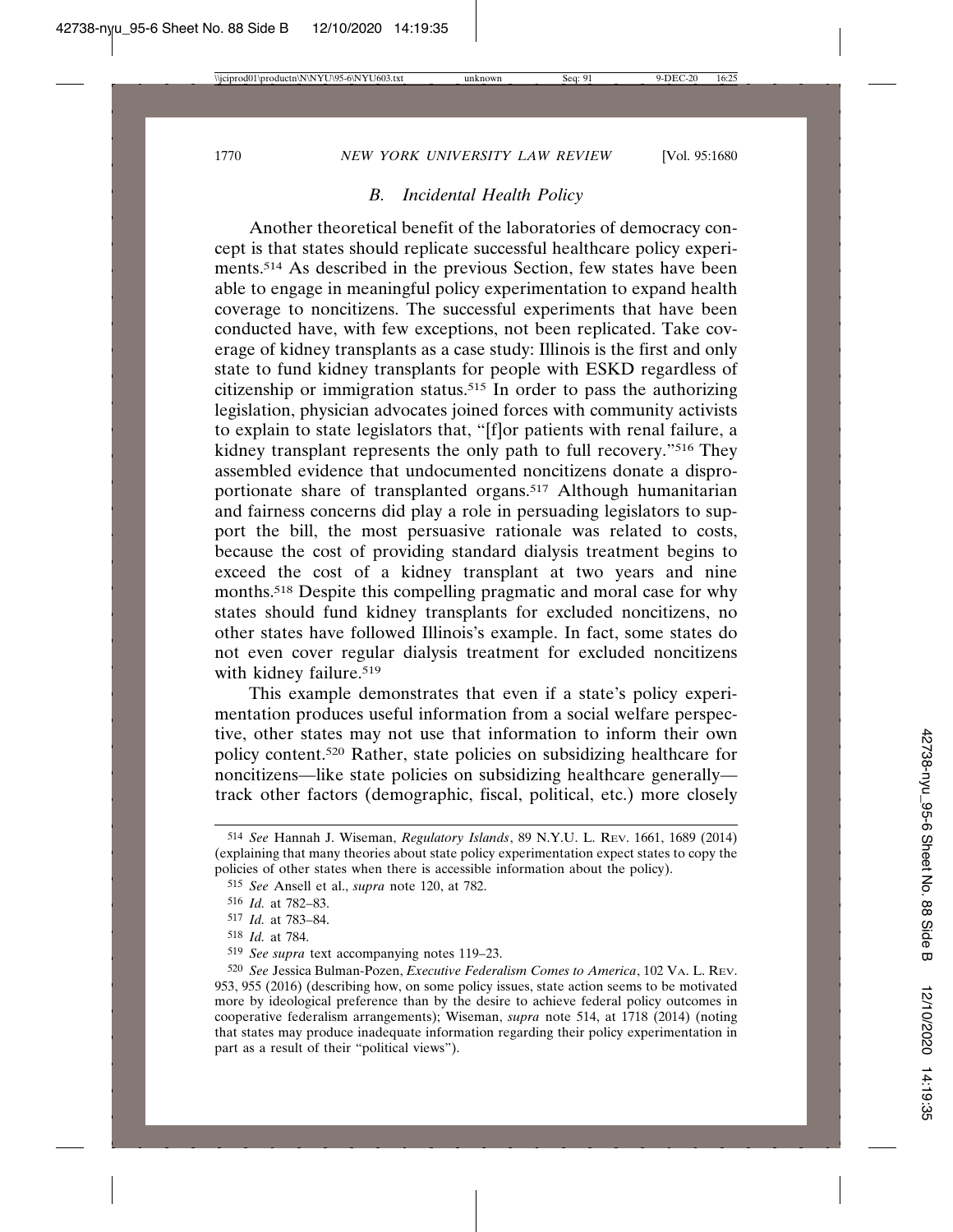than any useful indicator of "good" health policy.521 Scholars have also observed a remarkable degree of path dependence in healthcare policy: poorer, southern states tend to decline options to expand cooperative federalism social welfare programs while wealthier states cash in on such options to the maximum extent.522

A tradition of welfare generosity to residents may also influence a state's decision to provide public benefits to noncitizens. Some scholars have theorized that "states with more generous welfare spending in the past would be more likely to spend more subsequently and to be more inclusive."523 In line with this hypothesis, one study found that states with the most generous welfare benefits for the general population were more likely to restore benefits for noncitizens after PRWORA.524

Studies that have examined the effect of immigration on state social welfare policies do not reach consistent conclusions about the direction and extent of the relationship.525 For example, they do not establish a relationship between the size of a state's foreign-born population and the inclusivity of social welfare policies for noncitizens.<sup>526</sup> Reese et al. have proposed various theories to explain the causal mechanisms behind the relationships identified in these studies;<sup>527</sup> however, additional research is needed to determine the precise mechanisms by which these relationships operate.528

525 Brown & Kahn Best, *supra* note 26, at 789.

526 Hero & Preuhs, *Immigration and the Evolving Welfare State*, *supra* note 524 (finding no relationship); Reese et al., *supra* note 26 (finding a positive relationship).

527 Reese et al., *supra* note 26, at 104–05.

528 *See id.* at 119 (describing the types of data and future research that are needed to establish the causal mechanisms behind these relationships).

<sup>521</sup> *See* Reese et al., *supra* note 26 (describing the relationship between states' decisions to restore public benefits eligibility to authorized noncitizens after PRWORA and various other factors).

<sup>522</sup> *See* Gluck & Huberfeld, *supra* note 6, at 1717 (discussing poorer, southern states' reluctance to expand Medicaid and wealthier states' embrace of the ACA's Medicaid expansion).

<sup>523</sup> Reese et al., *supra* note 26, at 105 (describing the "institutionalist perspective").

<sup>524</sup> ZIMMERMANN & TUMLIN, *supra* note 156, at 46. Some studies have found that states with more immigrant-inclusive welfare policies tend to provide less generous TANF benefits. Rodney E. Hero & Robert R. Preuhs, *Immigration and the Evolving Welfare State: Examining Policies in the U.S. States*, 51 AM. J. POL. SCI. 498, 510 (2007) [hereinafter Hero & Preuhs, *Immigration and the Evolving Welfare State*]. However, this could be explained in at least two different ways: that immigrant-inclusive policies erode support for TANF or that they signal support for equitable eligibility criteria over maximization of TANF grants for a more exclusive group of recipients. Reese et al., *supra* note 26, at 106 (citing Rodney E. Hero & Robert R. Preuhs, *Black-Latino Political Relationships: Policy Voting in the U.S. House of Representatives*, 38 AM. POL. RES. 531 (2010) for the first explanation and Ybonne Zylan and Sarah A. Soule, *Ending Welfare As We Know It (Again): Welfare State Retrenchment, 1989–1995*, 79 SOC. FORCES 623 (2000) for the second explanation).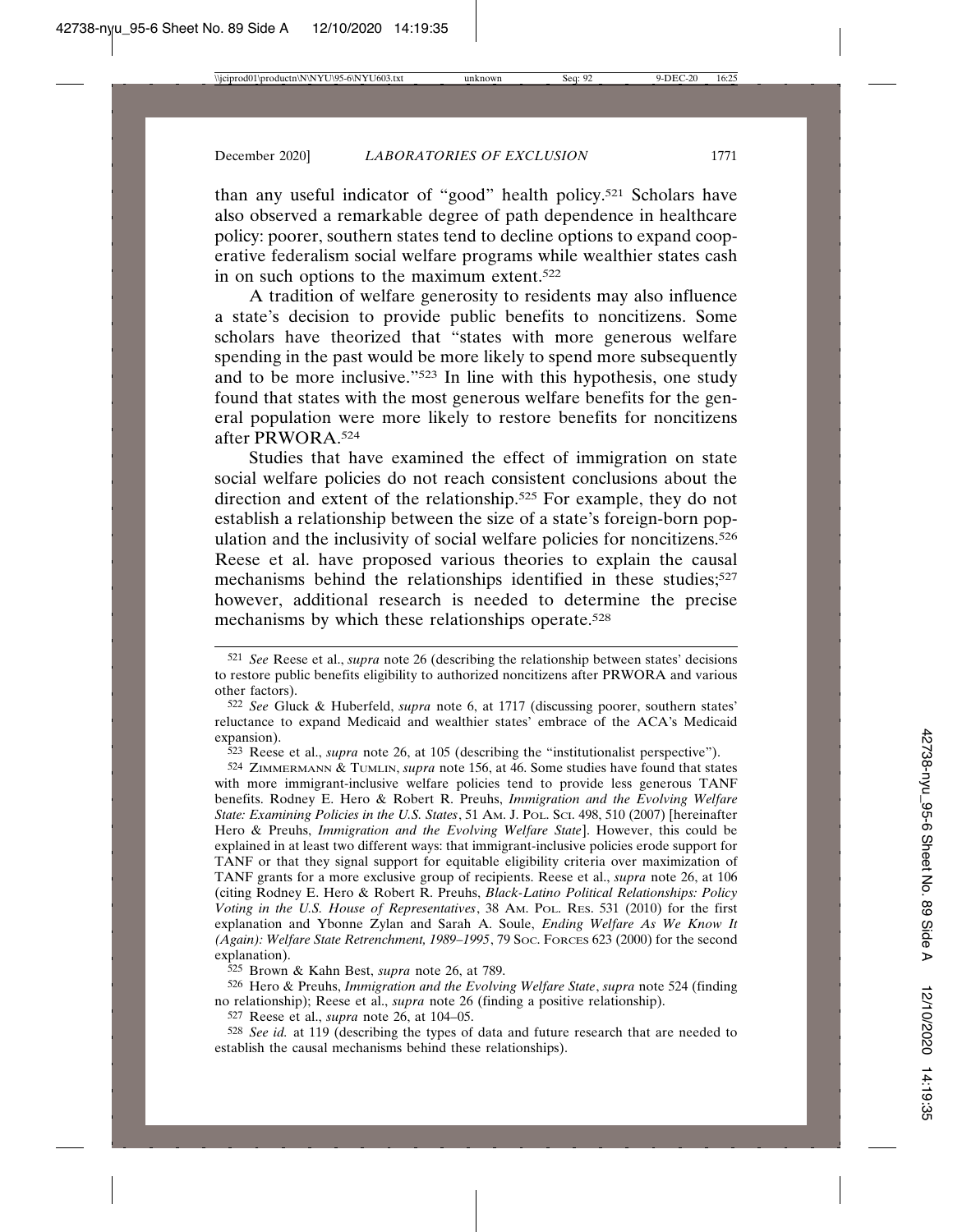State policies on the subject of noncitizen eligibility for publicly funded health coverage are motivated more by factors unrelated to good health policy. Rather, they are what I term "incidental health policy," untethered to the normative goals of efficiency and equity. Since states in this context are not functioning as effective laboratories of experimentation for health policy, this justification for federalism does not apply.

#### **CONCLUSION**

A decade after the passage of the ACA, prominent Democratic lawmakers have co-sponsored "Medicare for All" bills in the House and Senate that would transform the U.S. healthcare system into a single-payer system for "[e]very individual who is a resident of the United States," including, potentially, currently excluded noncitizens.529 Others, including President-elect Joseph R. Biden Jr., support more modest plans that would build on the ACA and herald a new standard of inclusion of noncitizens in publicly funded health insurance programs.530 Although there is substantial popular support for preserving the ACA's coverage expansions and protections, the idea of including more noncitizens in national health insurance programs is deeply contested.531

530 *See* Medicare for America Act of 2019, H.R. 2452, 116th Cong. § 111 (2019) (stating that all residents who would be eligible for Emergency Medicaid, which has no alienage restriction, would qualify for coverage); Larry Levitt, *Trump vs. Biden on Health Care*, JAMA HEALTH FORUM (Sept. 3, 2020) (describing Biden's proposal to expand Medicaid and CHIP to a broader group of noncitizens and to allow undocumented noncitizens to purchase unnsubsidized coverage on the ACA Marketplaces).

531 *Compare* Proclamation No. 9945, 84 Fed. Reg. 53,991 (Oct. 9, 2019) (restricting the entry of immigrants "who will financially burden the United States healthcare system"), *with* N.Y. Times Editorial Board, Opinion, *With Coronavirus, 'Health Care for Some' Is a Recipe for Disaster*, N.Y. TIMES (Mar. 6, 2020), https://www.nytimes.com/2020/03/06/ opinion/coronavirus-immigrants-health.html (noting doctors' and immigration advocates' concerns that the Trump Administration's public charge rule "could deter millions of noncitizens . . . from using programs like Medicaid, WIC and SNAP or from seeking medical care of any kind").

<sup>529</sup> Medicare for All Act of 2019, S. 1129, 116th Cong. § 102(a) (2019); Medicare for All Act of 2019, H.R. 1384, 116th Cong. § 102(a) (2019). The bills do not define the term "U.S. resident" with enough specificity to guarantee that currently excluded noncitizens would be eligible to enroll; rather, they delegate this responsibility to the HHS Secretary. S. 1129, § 102(a); H.R. 1384, § 102(a). However, the primary sponsors of the bills publicly support the inclusion of noncitizens—including undocumented immigrants. *See, e.g.*, Paulina Firozi, *Jayapal's Medicare-for-All Bill Reflects Influence of Hard-Line Progressive Groups*, WASH. POST: THE HEALTH 202 (Mar. 11, 2019), https://www.washingtonpost.com/news/powerpost/ paloma/the-health-202/2019/03/11/the-health-202-jayapal-s-medicare-for-all-bill-reflectsinfluence-of-hard-line-progressive-groups/5c82a8d61b326b2d177d6037; Bernie Sanders (@BernieSanders), TWITTER (June 21, 2019, 12:31 PM), https://twitter.com/BernieSanders/ status/1142107691671859200 ("If you are a human being, regardless of your immigration status, you have a right to health care. #MedicareForAll.").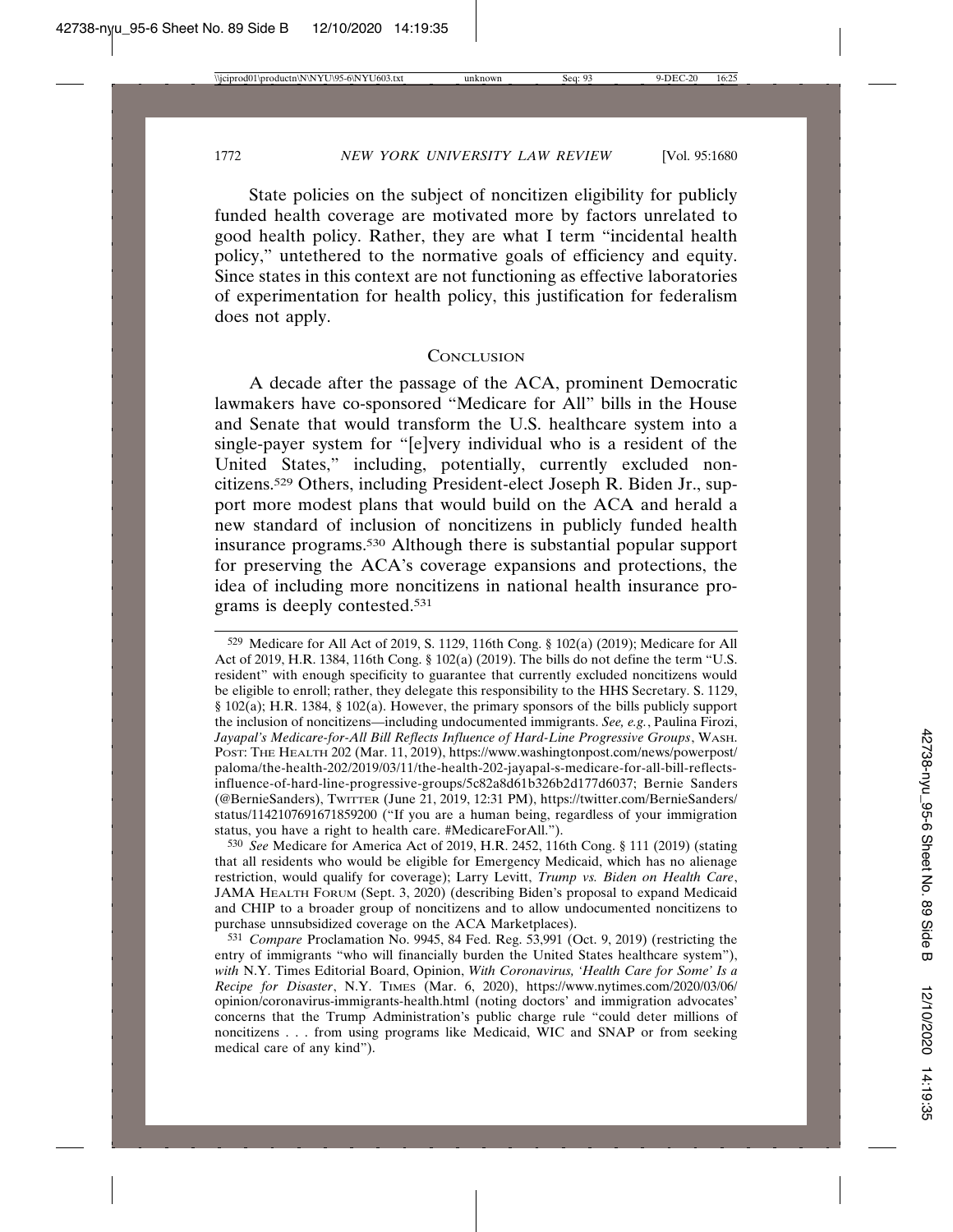Why should the United States subsidize the healthcare of noncitizens, especially if they are undocumented? Not only is it morally imperative to provide coverage to all who need it, but it is also directly beneficial to the community as a whole. The entire community benefits along a number of measures when all receive access to health coverage. Moreover, because taxpayers already subsidize healthcare for some excluded noncitizens, the question, more accurately, is how to realize these benefits in the most efficient way, where greater efficiency has a substantial connection to greater equity. Through various safety net programs, federal subsidies to healthcare providers that treat a disproportionate share of uninsured people, hospital charity care programs, higher insurance premiums, and the patchwork of state and local policies on noncitizen eligibility for subsidized health coverage, the United States spends approximately \$18.5 billion to subsidize the healthcare of noncitizens who are currently excluded from Medicaid.<sup>532</sup>

When Congress passed PRWORA in 1996, it devolved authority to the states to make policy about noncitizen eligibility for Medicaid, thus relieving the federal government of pressure to address a national problem and contributing to political stasis. The existing patchwork of noncitizen exclusion from Medicaid is counterproductive to our national health policy goals of improving population health outcomes, cost-effectiveness, and quality; it cuts against the emerging norm of healthcare equity within health law scholarship and healthcare regulation; and it undermines efforts to eliminate the influence of antidemocratic values like racism in health policy. Making access to federal health insurance programs more equitable for noncitizens is a fiscally responsible option that also helps to safeguard public health and align policy with ethical norms in healthcare.

This Article analyzes the role of federalism in shaping states' policy decisions about noncitizen eligibility for Medicaid. Although federalism theory has coalesced around the idea that federalism has no political valence,533 scholars have called for research to understand the effects of federalism on fragmentation, inequity, and exclusion in practice. Scholarship analyzing federalism arrangements across a range of subjects opens the door to deeper insights about how federalism shapes policy. This Article makes a unique contribution to this effort by synthesizing insights from three fields that rarely comment on one another: health law, immigration law, and federalism theory.

<sup>532</sup> Conover, *supra* note 45.

<sup>533</sup> *See, e.g.*, Heather K. Gerken, *Distinguished Scholar in Residence Lecture: A User's Guide to Progressive Federalism*, 45 HOFSTRA L. REV. 1087, 1087 (2017) ("[F]ederalism doesn't have a political valence.").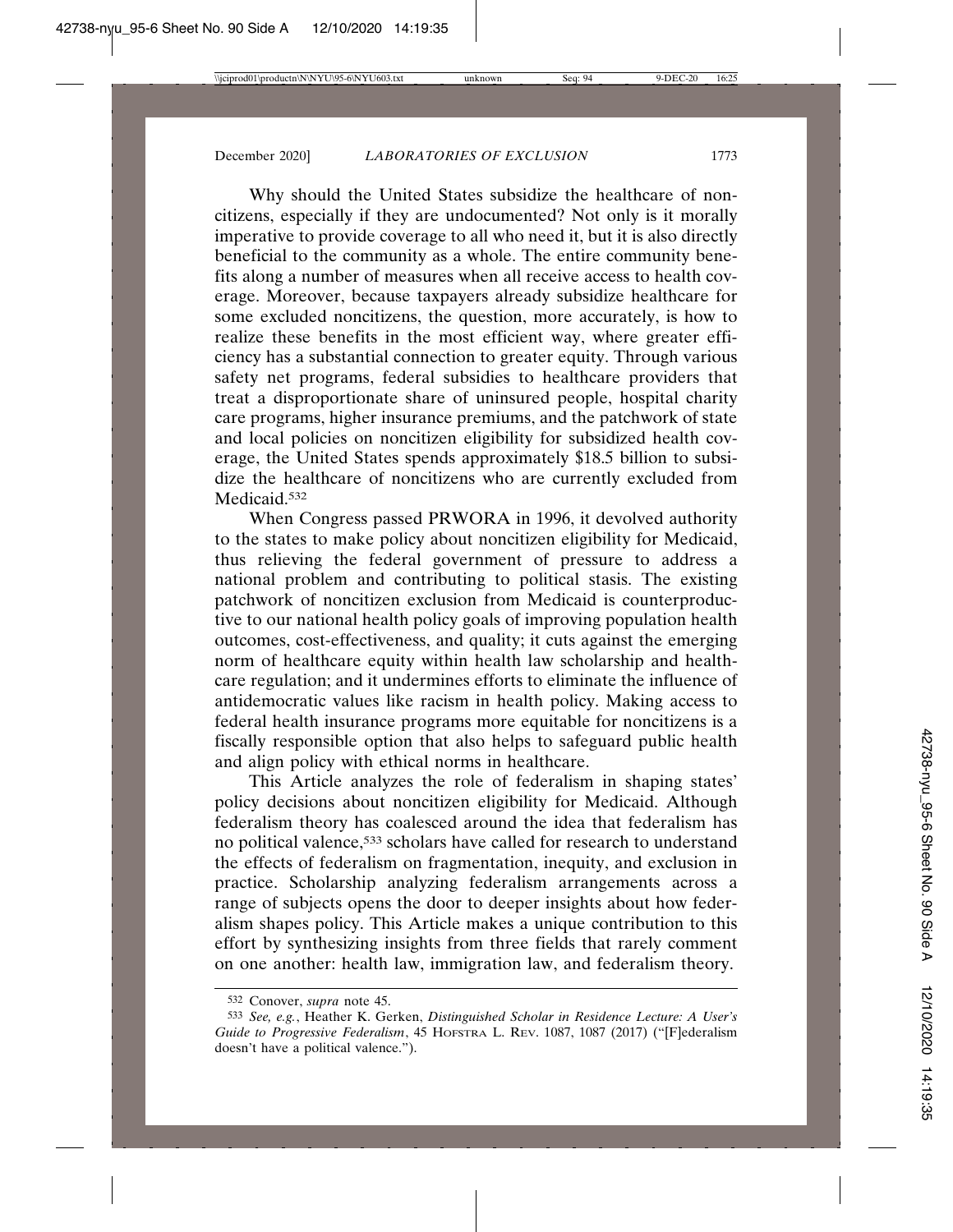For states that wish to expand noncitizen eligibility for Medicaid, the current federalism arrangement poses legal, fiscal, and political obstacles. Of these, fiscal concerns likely represent the greatest barrier: PRWORA restricts the use of federal funds to enact inclusionary Medicaid policy. The federal ceiling of Medicaid coverage excludes a substantial population of noncitizens residing in the United States, such as all but a few categories of LPRs during their first five years of residence, DACA recipients, and undocumented noncitizens including those noncitizens with pending immigration applications. Although there are federal options to expand Medicaid coverage to select groups of noncitizens, state fiscal concerns can pose an insurmountable barrier to electing those options, as well as to creating state-funded programs to expand coverage for noncitizens.

By examining the role of federalism in shaping state policies that exclude noncitizens from Medicaid, this Article helps to explain why some social policies are linked to fragmentation and inequity. Although, in theory, fragmentation should equally enable states that support inclusionary health policy to expand coverage for noncitizens, this Article demonstrates the uphill battle they face. Under an administration that is hostile to progressive health policy embodied by the ACA, advocates for inclusionary health reform are looking to statebased solutions. It is therefore important to acknowledge that, for some issues, the potential for large-scale reform at the state level is weak.

This Article provides a case study for understanding the efficacy of federalism arrangements in achieving equity for those who were left behind by health reform. It offers insights to federalism scholars generally and to advocates seeking to advance healthcare equity. It links evidence about the uneven patchwork of subsidized health coverage for noncitizens to the federalism literature on laboratories of experimentation. In this context, Medicaid's structure has failed to incentivize the type of state policy experimentation and replication that justifies federalism arrangements. Rather, it has skewed state "experimentation" toward exclusionary policy and limited states' ability to experiment with inclusive policy.

The implications of this analysis are clear: centralization of noncitizen eligibility for Medicaid could correct or reverse the existing imbalance. It would also promote uniformity, transparency, and equity in noncitizen access to healthcare among the states.534 Centralization does not necessarily require federalizing the entire healthcare system or even Medicaid. Thoughtful federal reforms to Medicaid that

<sup>534</sup> *See* Huberfeld, *supra* note 34, at 473.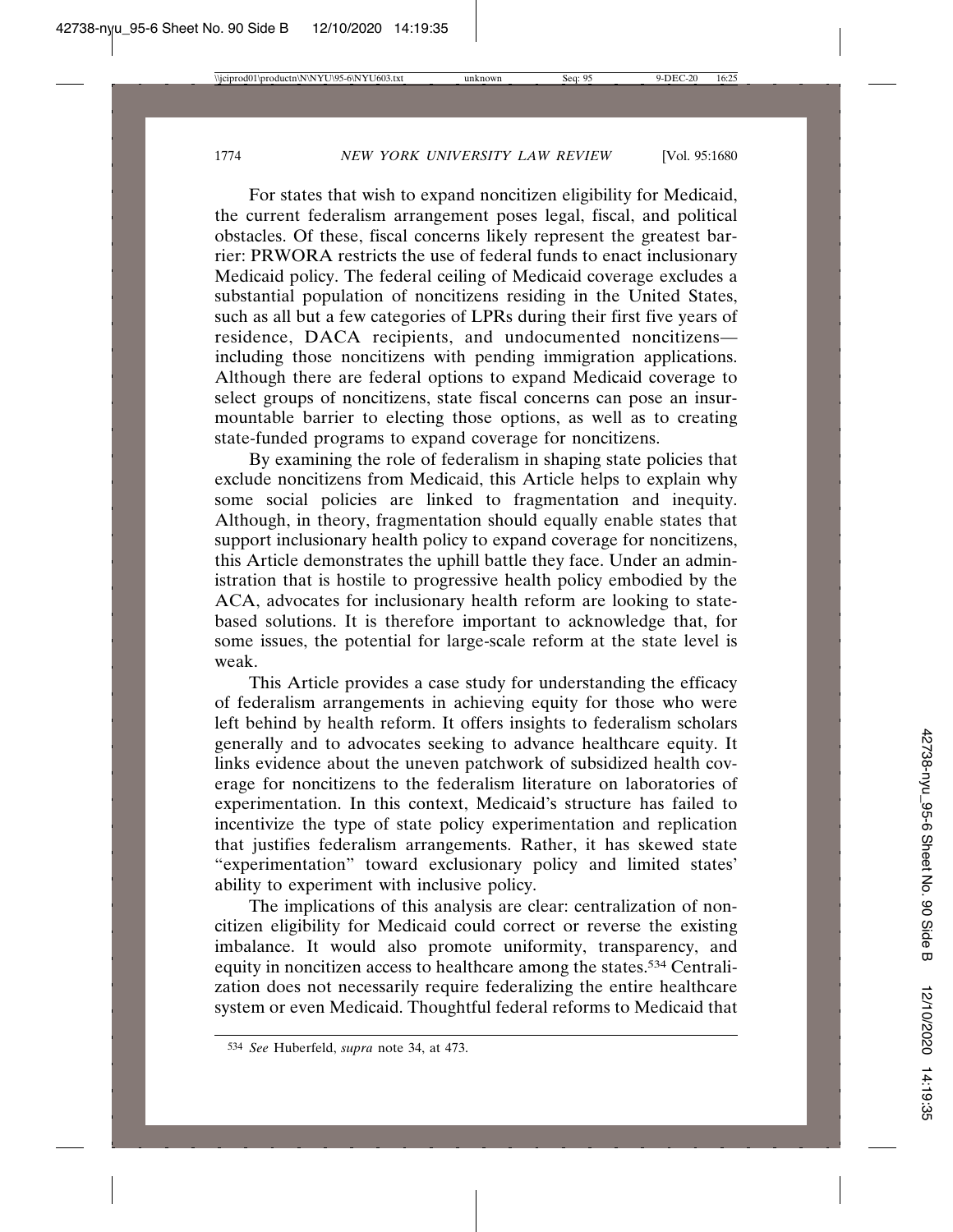create a more unified and inclusive national policy on noncitizen eligibility could be just as effective.

Potential approaches to immigrant-inclusive reform run the gamut from radical to incremental. For example, Congress could raise the federal floor of Medicaid eligibility by mandating coverage of all otherwise qualifying U.S. residents. This would eliminate states' ability to enact immigrant-exclusionary Medicaid policies, which may be justified by evidence indicating that inclusive policy is cost-effective in the long term. A more modest—yet still impactful—reform could be to raise the federal floor of noncitizen eligibility for Medicaid by eliminating the five-year bar for LPRs. Alternatively, Congress could remove the federal ceiling on noncitizen eligibility for Medicaid by eliminating the citizenship and immigration status criterion entirely.535 This would have the effect of enabling states to make inclusionary policy while not requiring states to expand coverage. By both raising the floor and removing the ceiling, Congress could reverse the existing imbalance by making it easier for states to expand coverage for noncitizens than to restrict coverage.

In order to ward off uncooperative behavior by states, Congress might consider giving states some flexibility—"microspheres of autonomy"—to make policy choices that best serve their populations within a federal scheme that promotes national goals.<sup>536</sup> There are ways to structure a mostly federalized regime in order to preserve values typically associated with decentralization, such as competition and experimentation. Giving states some flexibility with federal guardrails may enable policy experimentation just as well as (and possibly better than) totally decentralized approaches because it provides states with the federal funds they typically need to engage in true experimentation. One way to do this could be to provide states with a limited menu of options for expanding noncitizen eligibility for subsidized health coverage with different funding mechanisms attached to each option. For example, each of the following would be an improvement on the status quo of noncitizen exclusion from publicly funded

<sup>535</sup> For Congress to do this without affecting noncitizens' eligibility for other public benefits under the PRWORA bar, it could list Medicaid as an exception to the general rule barring non-qualified noncitizens from eligibility for federal public benefits. *See* 8 U.S.C. § 1611(a) (2018) (general rule); *id.* at § 1611(b) (exceptions). The reason why undocumented and other excluded noncitizens are currently able to access Emergency Medicaid, public health services such as immunizations, and some emergency disaster relief programs providing medical services is that they were carved out as statutory exceptions to the general rule. Personal Responsibility and Work Opportunity Reconciliation Act (PRWORA) of 1996, Pub. L. No. 104-193, § 401(b), 110 Stat. 2105 (codified at 8 U.S.C.  $§ 1611(b)).$ 

<sup>536</sup> Bulman-Pozen & Gerken, *supra* note 436, at 1268.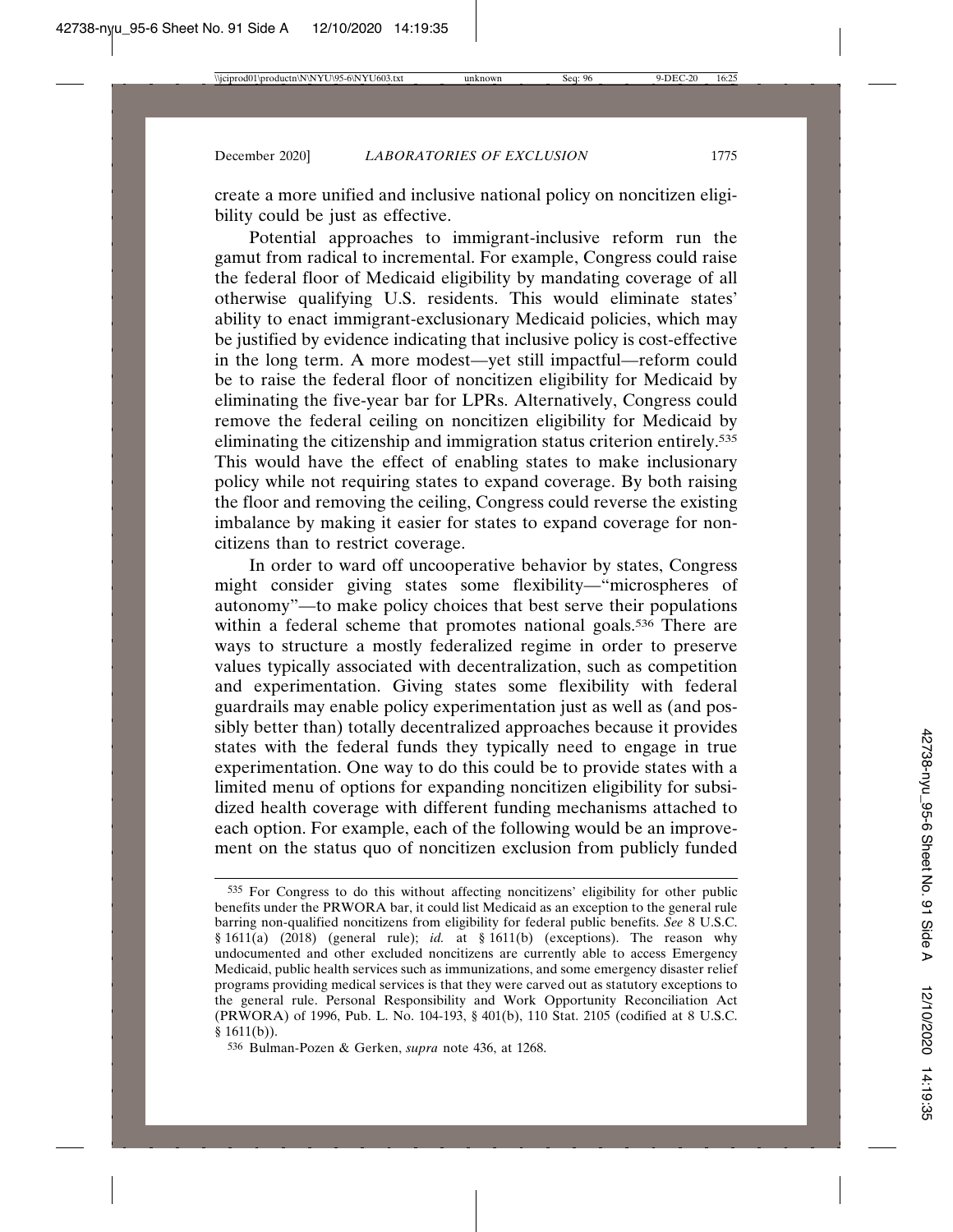health coverage: (1) Medicaid expansion to all income-qualifying state residents, regardless of citizenship or immigration status, based on the existing per capita funding structure with, perhaps, an eFMAP in the initial years as in the ACA Medicaid expansion; (2) elimination of the citizenship and immigration status criterion for purchasing insurance from the Marketplaces; and (3) a categorical grant to finance health coverage for excluded noncitizens that meets federally established standards of creditable coverage. This strategy would allow states to retain some autonomy, preserve some of the experimentation benefits of decentralized policymaking, and still potentially achieve universal health coverage.537 These are just some of the potential approaches and issues that are worthy of further investigation as the United States reexamines its commitment to sharing healthcare costs and risks, achieving univeral coverage, and financing health reform.

A possible objection to centralizing policy on noncitizen access to Medicaid is that an anti-immigrant Congress could just as easily roll back noncitizen eligibility for subsidized health coverage, defunding existing programs or restricting coverage to a smaller group of noncitizens.538 This would be unfortunate and would make terrible health policy, but Congress can do that today with the current federalism scheme. The political entrenchment of Medicaid eligibility for at least some noncitizens would hopefully protect against dramatic new alienage restrictions under a politically conservative administration. If not, this would certainly be an issue around which a broad-based, national coalition of groups could organize in opposition.

During the next round of health reform, whether policymakers start from scratch or use Medicaid as a building block for universal coverage, it is imperative to consider the ways in which the patchwork of noncitizen exclusion is economically inefficient, medically ineffective, and morally damaging. This patchwork arises from the governing structure of noncitizen eligibility for Medicaid, which enables states to become "laboratories of exclusion" rather than experimentation. In

<sup>537</sup> Some might argue that, on this issue, there are no real differences among the states that justify offering these options. After all, there are excluded noncitizens living in every state and they all have bodies that can contract diseases, malfunction, age, or be injured (regardless of whether they live in California or Wyoming). On a topic as polarized and racialized as immigration, the only reason states might choose one option over the other is ideology. I do not necessarily disagree; I offer this as a proposal that may placate various constituencies while still moving our national health system toward greater efficiency and equity.

<sup>538</sup> *See* Howard F. Chang, *Public Benefits and Federal Authorization for Alienage Discrimination by the States*, 58 N.Y.U. ANN. SURV. AM. L. 357, 369 (2002) (explaining how, in a slightly different context, if Congress is "required to impose a uniform rule nationwide, [it] could respond to these concerns with a nationwide rule of exclusion, imposed even on those states that would prefer to be more generous").